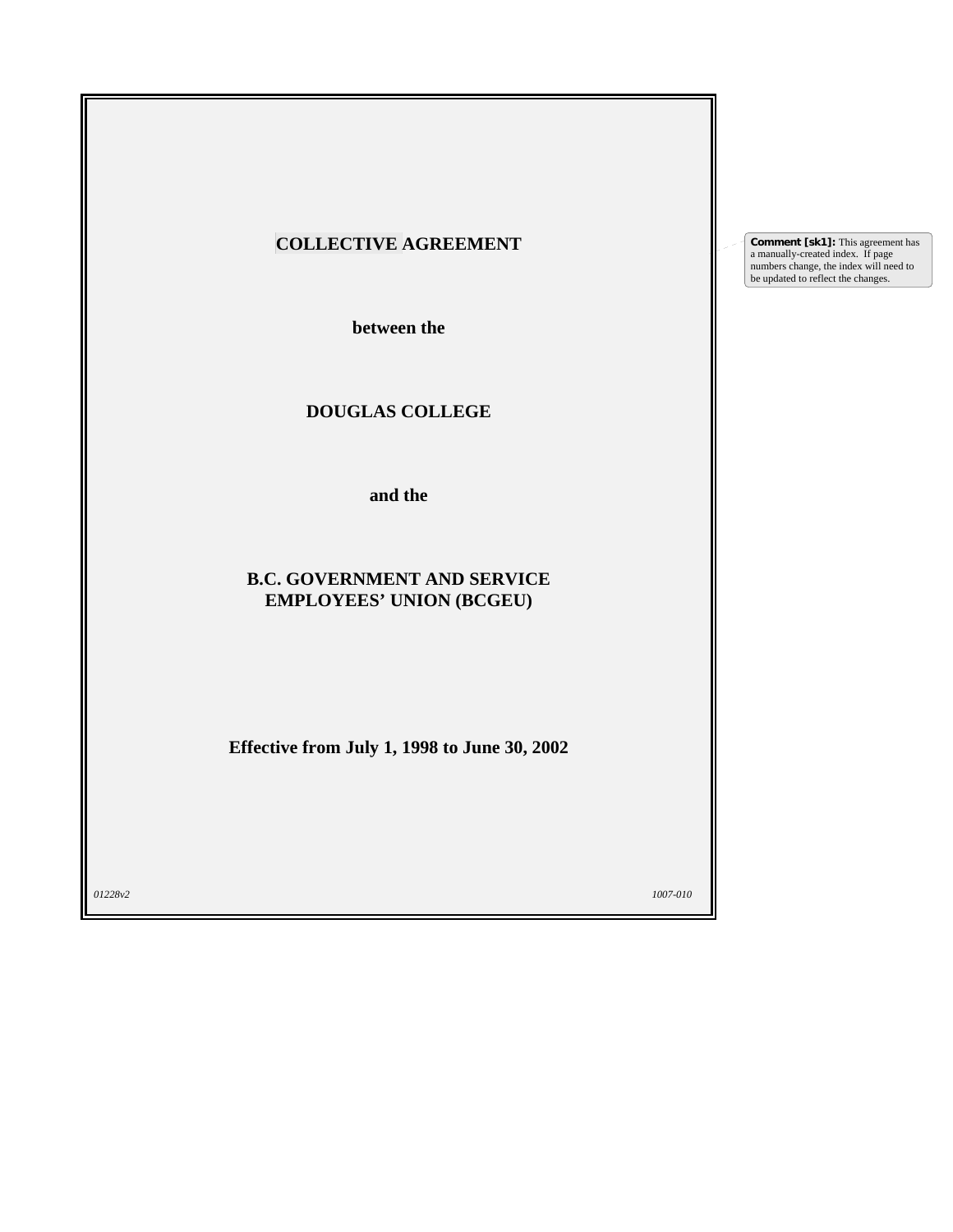# **TABLE OF CONTENTS**

| 1.1  |                                                              |  |
|------|--------------------------------------------------------------|--|
| 1.2  |                                                              |  |
| 1.3  |                                                              |  |
| 1.4  |                                                              |  |
| 1.5  |                                                              |  |
|      |                                                              |  |
| 2.1  |                                                              |  |
| 2.2  |                                                              |  |
| 2.3  |                                                              |  |
| 2.4  |                                                              |  |
| 2.5  |                                                              |  |
| 2.6  |                                                              |  |
| 2.7  |                                                              |  |
| 2.8  |                                                              |  |
|      |                                                              |  |
| 3.1  |                                                              |  |
| 3.2  |                                                              |  |
| 3.3  |                                                              |  |
| 3.4  |                                                              |  |
| 3.5  |                                                              |  |
| 3.6  |                                                              |  |
| 3.7  |                                                              |  |
| 3.8  |                                                              |  |
| 3.9  |                                                              |  |
| 3.10 |                                                              |  |
| 3.11 |                                                              |  |
| 3.12 |                                                              |  |
| 3.13 |                                                              |  |
| 3.14 |                                                              |  |
| 3.15 |                                                              |  |
|      |                                                              |  |
| 4.1  |                                                              |  |
| 4.2  |                                                              |  |
|      |                                                              |  |
|      | ARTICLE 6 - EMPLOYER AND UNION SHALL ACQUAINT NEW EMPLOYEES7 |  |
|      |                                                              |  |
|      |                                                              |  |
| 7.1  |                                                              |  |
| 7.2  |                                                              |  |
|      |                                                              |  |
| 8.1  |                                                              |  |
| 8.2  |                                                              |  |
| 8.3  |                                                              |  |
| 8.4  |                                                              |  |

 $(i)$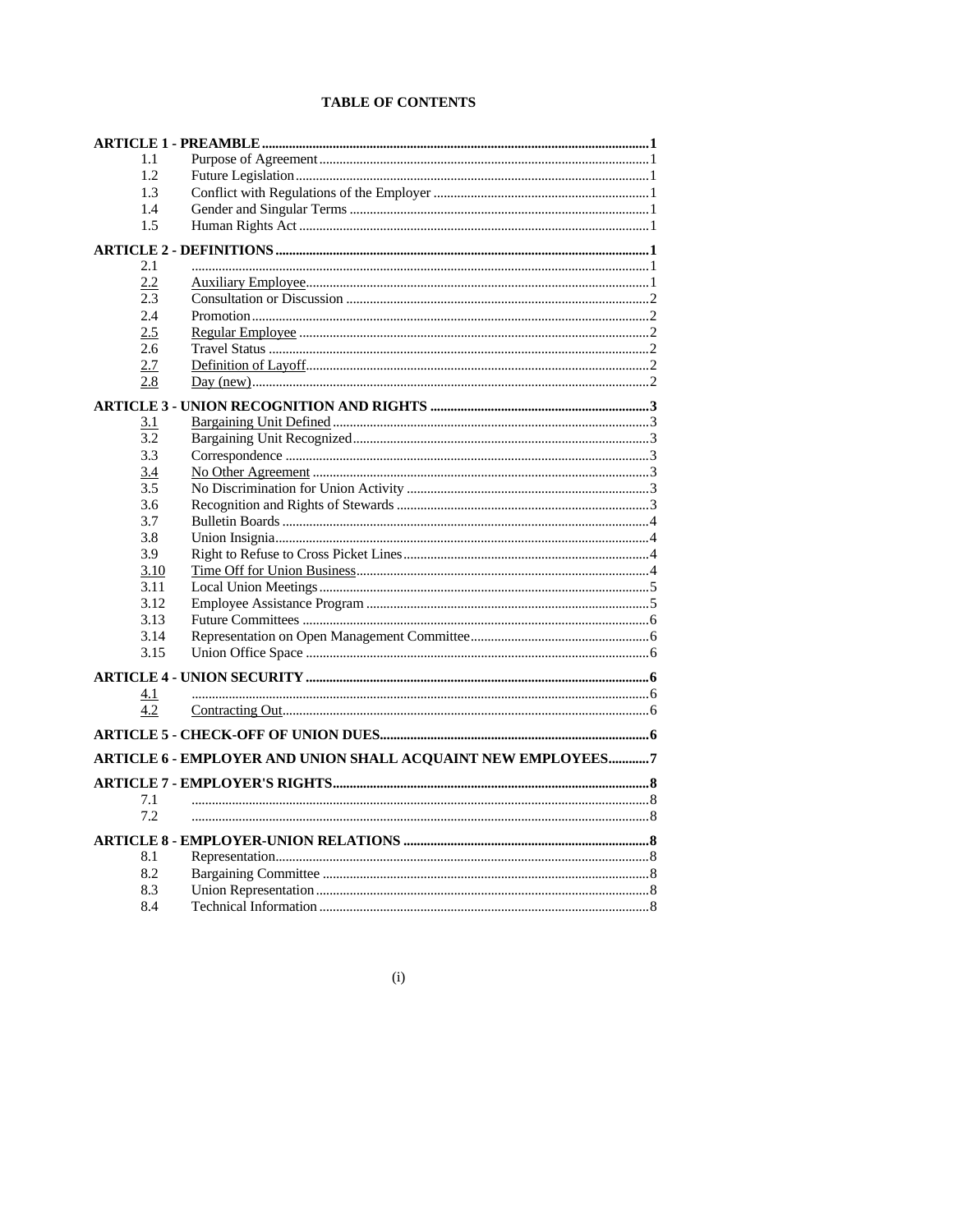| 9.1   |                                                                  |  |
|-------|------------------------------------------------------------------|--|
| 9.2   |                                                                  |  |
| 9.3   |                                                                  |  |
|       |                                                                  |  |
| 10.1  |                                                                  |  |
| 10.2  |                                                                  |  |
| 10.3  |                                                                  |  |
| 10.4  |                                                                  |  |
| 10.5  |                                                                  |  |
| 10.6  |                                                                  |  |
| 10.7  |                                                                  |  |
| 10.8  |                                                                  |  |
| 10.9  |                                                                  |  |
| 10.10 |                                                                  |  |
| 10.11 |                                                                  |  |
| 10.12 |                                                                  |  |
| 10.13 |                                                                  |  |
| 10.14 |                                                                  |  |
|       |                                                                  |  |
| 11.1  |                                                                  |  |
| 11.2  |                                                                  |  |
| 11.3  |                                                                  |  |
| 11.4  |                                                                  |  |
| 11.5  |                                                                  |  |
| 11.6  |                                                                  |  |
| 11.7  |                                                                  |  |
| 11.8  |                                                                  |  |
| 11.9  |                                                                  |  |
|       |                                                                  |  |
| 12.1  |                                                                  |  |
| 12.2  |                                                                  |  |
| 12.3  |                                                                  |  |
| 12.4  |                                                                  |  |
| 12.5  |                                                                  |  |
| 12.6  |                                                                  |  |
| 12.7  |                                                                  |  |
| 12.8  |                                                                  |  |
| 12.9  |                                                                  |  |
| 12.10 | Complaint Procedure for Sexual Harassment or Personal Harassment |  |
|       |                                                                  |  |
|       |                                                                  |  |
| 13.1  |                                                                  |  |
| 13.2  |                                                                  |  |
| 13.3  |                                                                  |  |
| 13.4  |                                                                  |  |
| 13.5  |                                                                  |  |
|       | ARTICLE 14 - LABOUR FORCE ADJUSTMENT, LAYOFF AND RECALL 19       |  |
| 14.1  |                                                                  |  |
| 14.2  |                                                                  |  |
|       |                                                                  |  |

 $(ii)$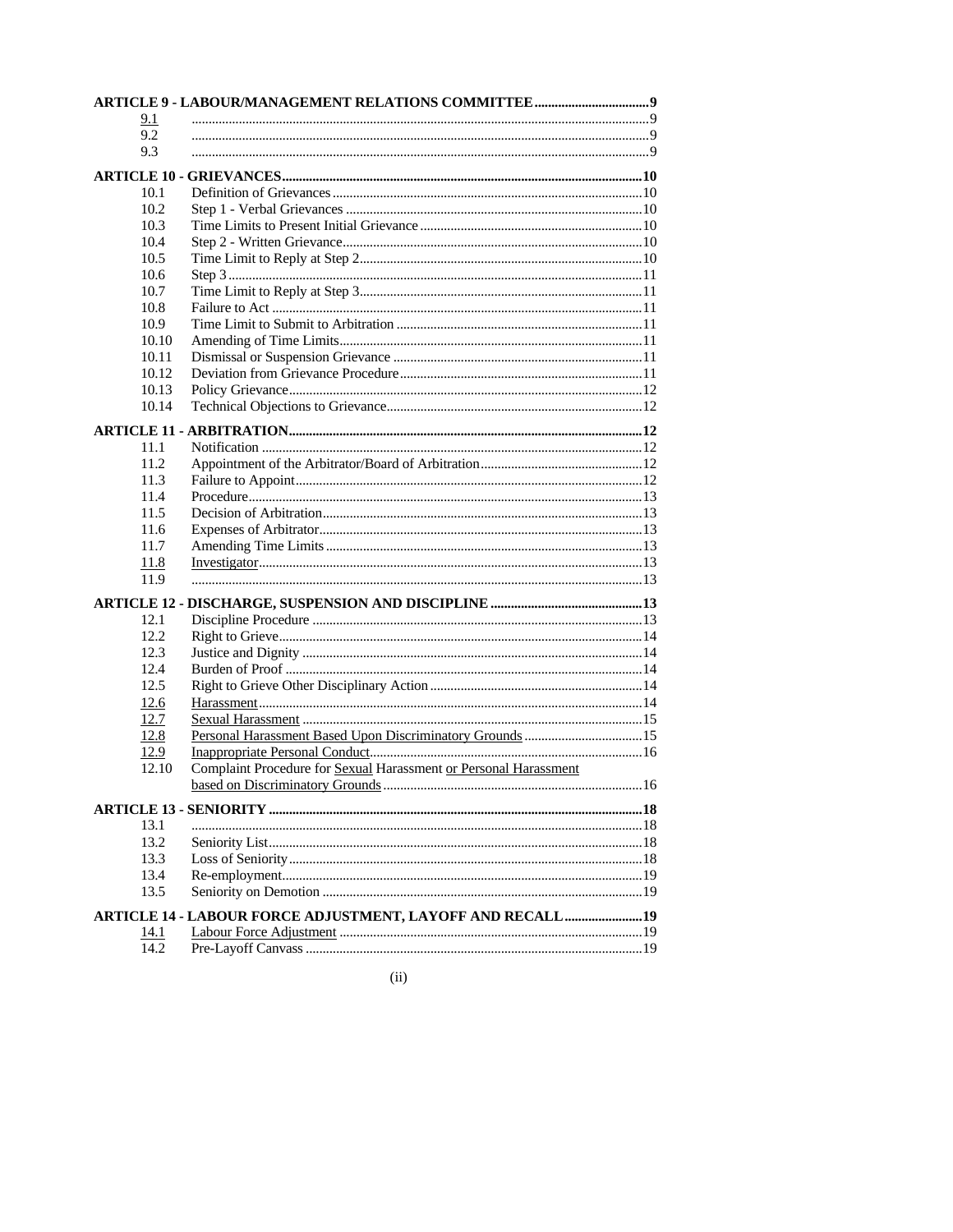| 14.3        |  |
|-------------|--|
| 14.4        |  |
| 14.5        |  |
| 14.6        |  |
| 14.7        |  |
| 14.8        |  |
| 14.9        |  |
| 14.10       |  |
| 14.11       |  |
|             |  |
| 15.1        |  |
| 15.2        |  |
| 15.3        |  |
| 15.4        |  |
| 15.5        |  |
| 15.6        |  |
| 15.7        |  |
| 15.8        |  |
|             |  |
| 16.1        |  |
| 16.2        |  |
| 16.3        |  |
| 16.4        |  |
| 16.5        |  |
| 16.6        |  |
| 16.7        |  |
| 16.8        |  |
|             |  |
| 17.1        |  |
| 17.2        |  |
| 17.3        |  |
| 17.4        |  |
| 17.5        |  |
| 17.6        |  |
| 17.7        |  |
| 17.8        |  |
| 17.9        |  |
| 17.10       |  |
| 17.11       |  |
|             |  |
| 18.1        |  |
| 18.2        |  |
| <u>18.3</u> |  |
| 18.4        |  |
| 18.5        |  |
| 18.6        |  |
|             |  |
| 19.1        |  |
| 19.2        |  |
| 19.3        |  |

 $(iii)$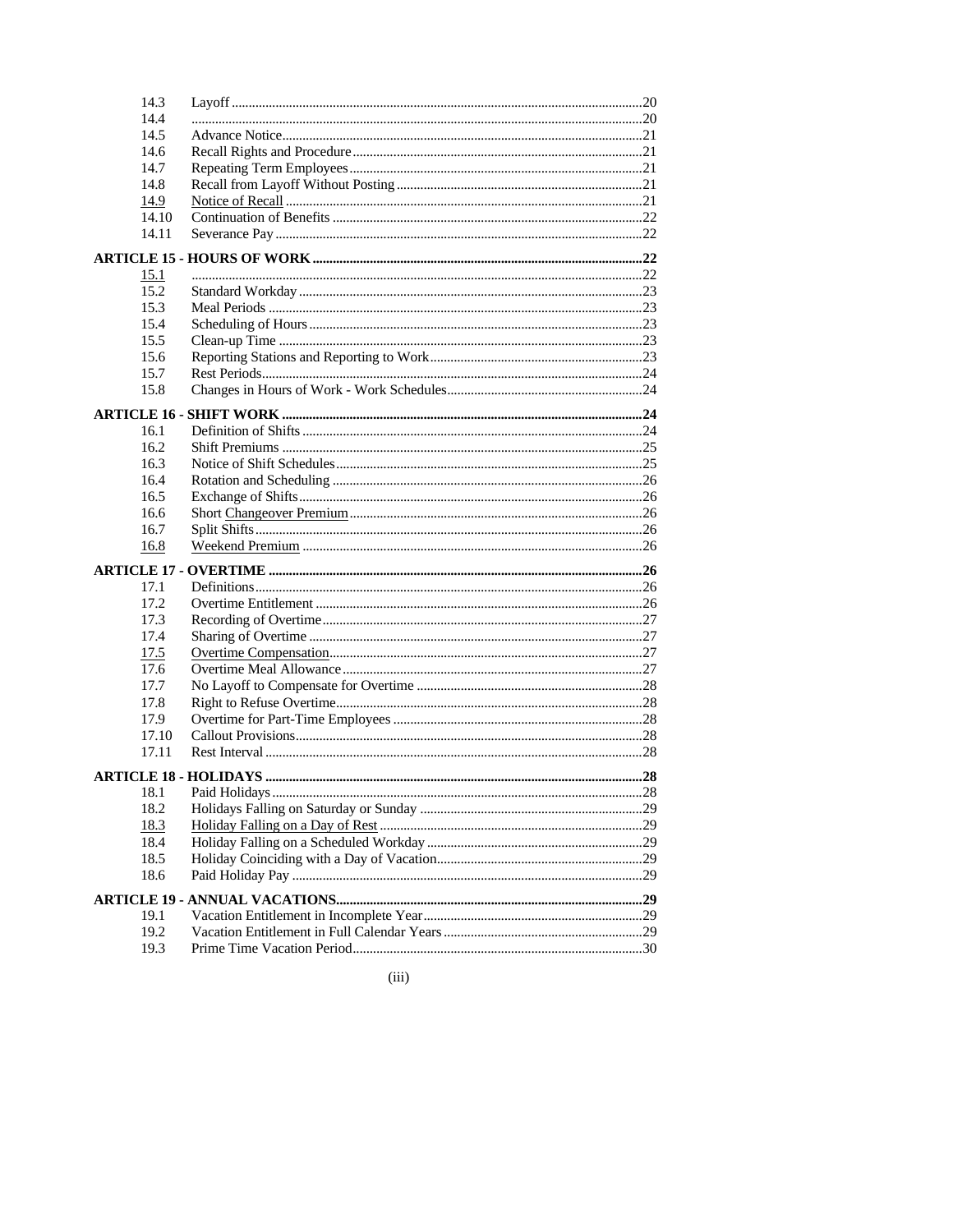| 19.4         |  |
|--------------|--|
| 19.5         |  |
| 19.6         |  |
| 19.7         |  |
| 19.8         |  |
| 19.9         |  |
| 19.10        |  |
| 19.11        |  |
| 19.12        |  |
|              |  |
| 20.1         |  |
| 20.2         |  |
| 20.3         |  |
| 20.4         |  |
| 20.5         |  |
| 20.6         |  |
| 20.7         |  |
| 20.8         |  |
| 20.9         |  |
| 20.10        |  |
| 20.11        |  |
| 20.12        |  |
| 20.13        |  |
| 20.14        |  |
| 20.15        |  |
| 20.16        |  |
| 20.17        |  |
|              |  |
| 21.1         |  |
| 21.2         |  |
| 21.3         |  |
|              |  |
| 21.4<br>21.5 |  |
|              |  |
| 21.6         |  |
| 21.7         |  |
| 21.8         |  |
| 21.9         |  |
| 21.10        |  |
|              |  |
| 22.1         |  |
| 22.2         |  |
| 22.3         |  |
| 22.4         |  |
| 22.5         |  |
| 22.6         |  |
| 22.7         |  |
| 22.8         |  |
| 22.9         |  |
| <u>22.10</u> |  |

 $(iv)$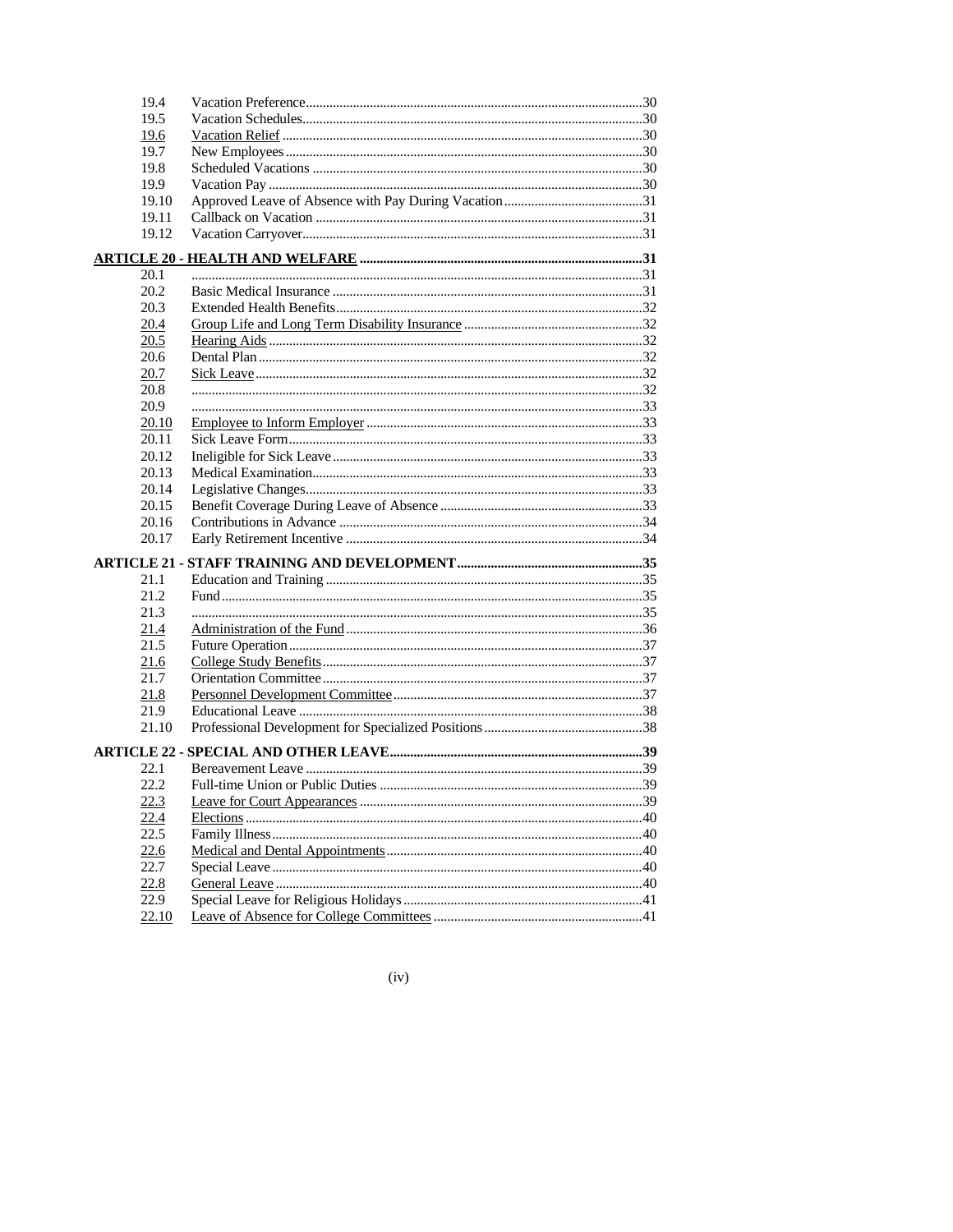|              | <b>ARTICLE 23 - MATERNITY, PARENTAL AND ADOPTION LEAVES41</b> |  |
|--------------|---------------------------------------------------------------|--|
| 23.1         |                                                               |  |
| 23.2         |                                                               |  |
| 23.3         |                                                               |  |
| 23.4         |                                                               |  |
| 23.5         |                                                               |  |
|              |                                                               |  |
| 24.1         |                                                               |  |
|              |                                                               |  |
|              |                                                               |  |
| 25.1<br>25.2 |                                                               |  |
| 25.3         |                                                               |  |
| 25.4         |                                                               |  |
| 25.5         |                                                               |  |
|              |                                                               |  |
| 25.6<br>25.7 |                                                               |  |
|              |                                                               |  |
| 25.8         |                                                               |  |
| 25.9         |                                                               |  |
| 25.10        |                                                               |  |
| 25.11        |                                                               |  |
| 25.12        |                                                               |  |
| 25.13        |                                                               |  |
| 25.14        |                                                               |  |
|              |                                                               |  |
| 26.1         |                                                               |  |
| 26.2         |                                                               |  |
| 26.3         |                                                               |  |
|              |                                                               |  |
| 27.1         |                                                               |  |
| 27.2         |                                                               |  |
| 27.3         |                                                               |  |
| 27.4         |                                                               |  |
| 27.5         |                                                               |  |
| 27.6         |                                                               |  |
| 27.7         |                                                               |  |
|              |                                                               |  |
| 28.1         |                                                               |  |
|              |                                                               |  |
| 28.2<br>28.3 |                                                               |  |
| 28.4         |                                                               |  |
| 28.5         |                                                               |  |
|              |                                                               |  |
| 28.6<br>28.7 |                                                               |  |
| 28.8         |                                                               |  |
| 28.9         |                                                               |  |
|              |                                                               |  |
| 28.10        |                                                               |  |
| 28.11        |                                                               |  |
| 28.12        |                                                               |  |
| 28.13        |                                                               |  |

| × | × | I<br>I<br>۹ |
|---|---|-------------|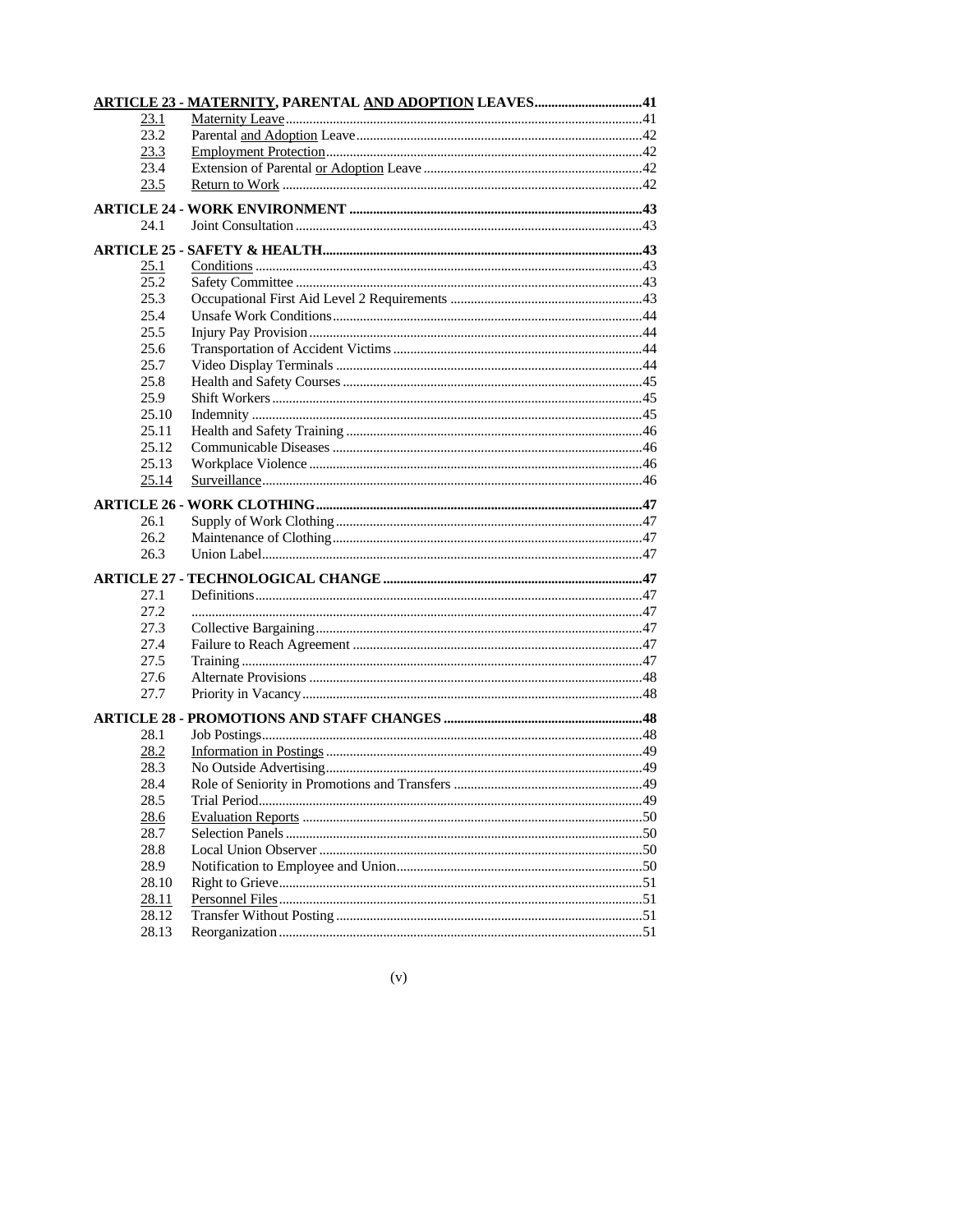| 29.1  |  |
|-------|--|
| 29.2  |  |
| 29.3  |  |
| 29.4  |  |
| 29.5  |  |
| 29.6  |  |
| 29.7  |  |
| 29.8  |  |
| 29.9  |  |
|       |  |
|       |  |
|       |  |
| 32.1  |  |
| 32.2  |  |
| 32.3  |  |
| 32.4  |  |
| 32.5  |  |
| 32.6  |  |
| 32.7  |  |
| 32.8  |  |
| 32.9  |  |
| 32.10 |  |
| 32.11 |  |
| 32.12 |  |
| 32.13 |  |
| 32.14 |  |
| 32.15 |  |
| 32.16 |  |
| 32.17 |  |
|       |  |
| 33.1  |  |
| 33.2  |  |
| 33.3  |  |
| 33.4  |  |
| 33.5  |  |
| 33.6  |  |
| 33.7  |  |
| 33.8  |  |
| 33.9  |  |
|       |  |
| 33.11 |  |
|       |  |
| 34.1  |  |
| 34.2  |  |
| 34.3  |  |
| 34.4  |  |
| 34.5  |  |
| 34.6  |  |

 $(vi)$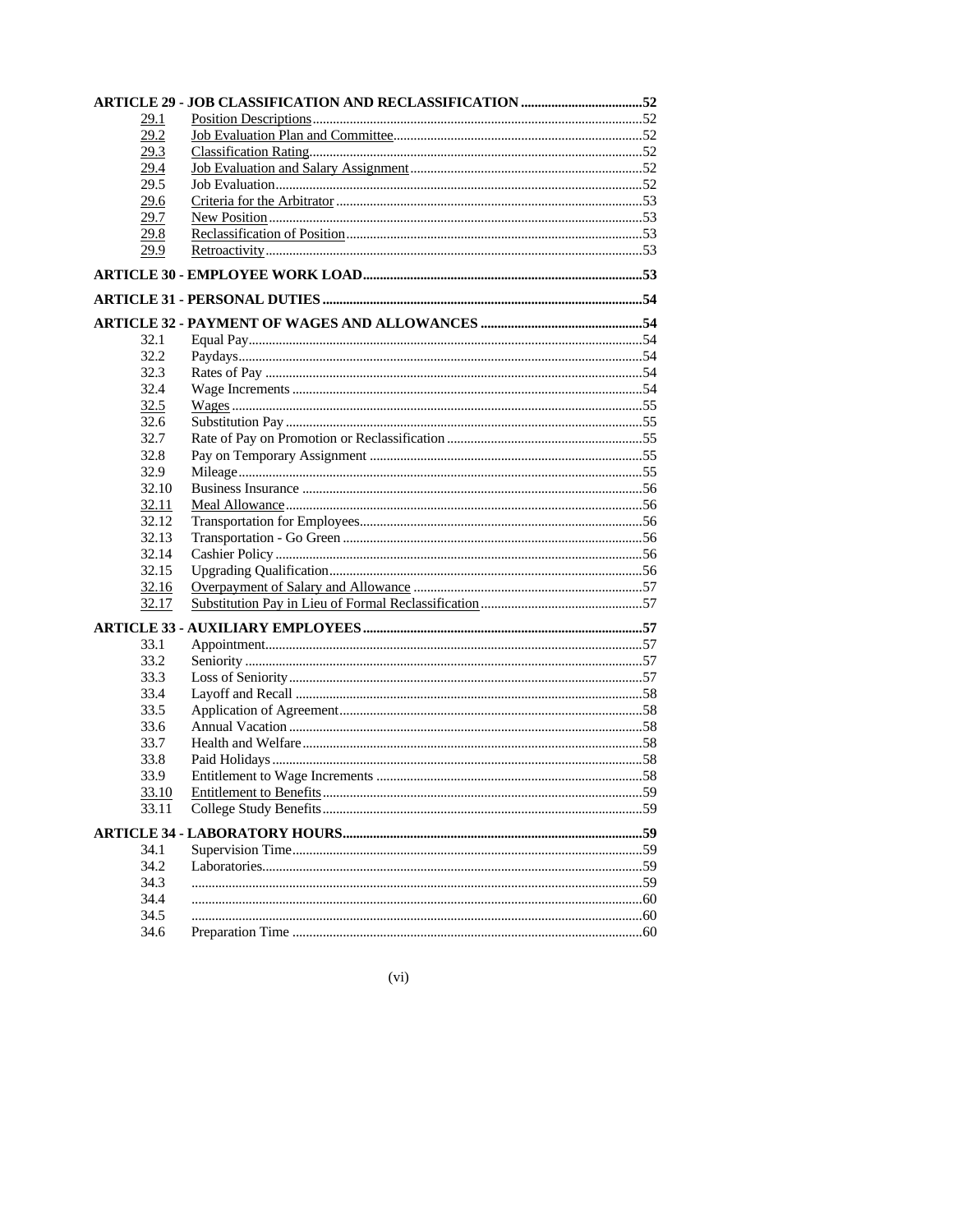| 34.7 |                                                                                                                                           |  |
|------|-------------------------------------------------------------------------------------------------------------------------------------------|--|
| 34.8 |                                                                                                                                           |  |
|      |                                                                                                                                           |  |
| 35.1 |                                                                                                                                           |  |
| 35.2 |                                                                                                                                           |  |
| 35.3 |                                                                                                                                           |  |
| 35.4 |                                                                                                                                           |  |
| 35.5 |                                                                                                                                           |  |
| 35.6 |                                                                                                                                           |  |
| 35.7 |                                                                                                                                           |  |
|      |                                                                                                                                           |  |
|      |                                                                                                                                           |  |
|      |                                                                                                                                           |  |
|      |                                                                                                                                           |  |
|      |                                                                                                                                           |  |
|      | LETTER OF UNDERSTANDING #3 - Re: Job Training for Students in the<br>Consumer and Job Preparation Program for Adults with Special Needs71 |  |
|      | LETTER OF UNDERSTANDING #4 - Co-Operative Education Student Training                                                                      |  |
|      |                                                                                                                                           |  |
|      |                                                                                                                                           |  |
|      | LETTER OF UNDERSTANDING #6 - Re: Alphabetical Listing of Collective Agreement 74                                                          |  |
|      |                                                                                                                                           |  |
|      |                                                                                                                                           |  |
|      |                                                                                                                                           |  |

 $(vii)$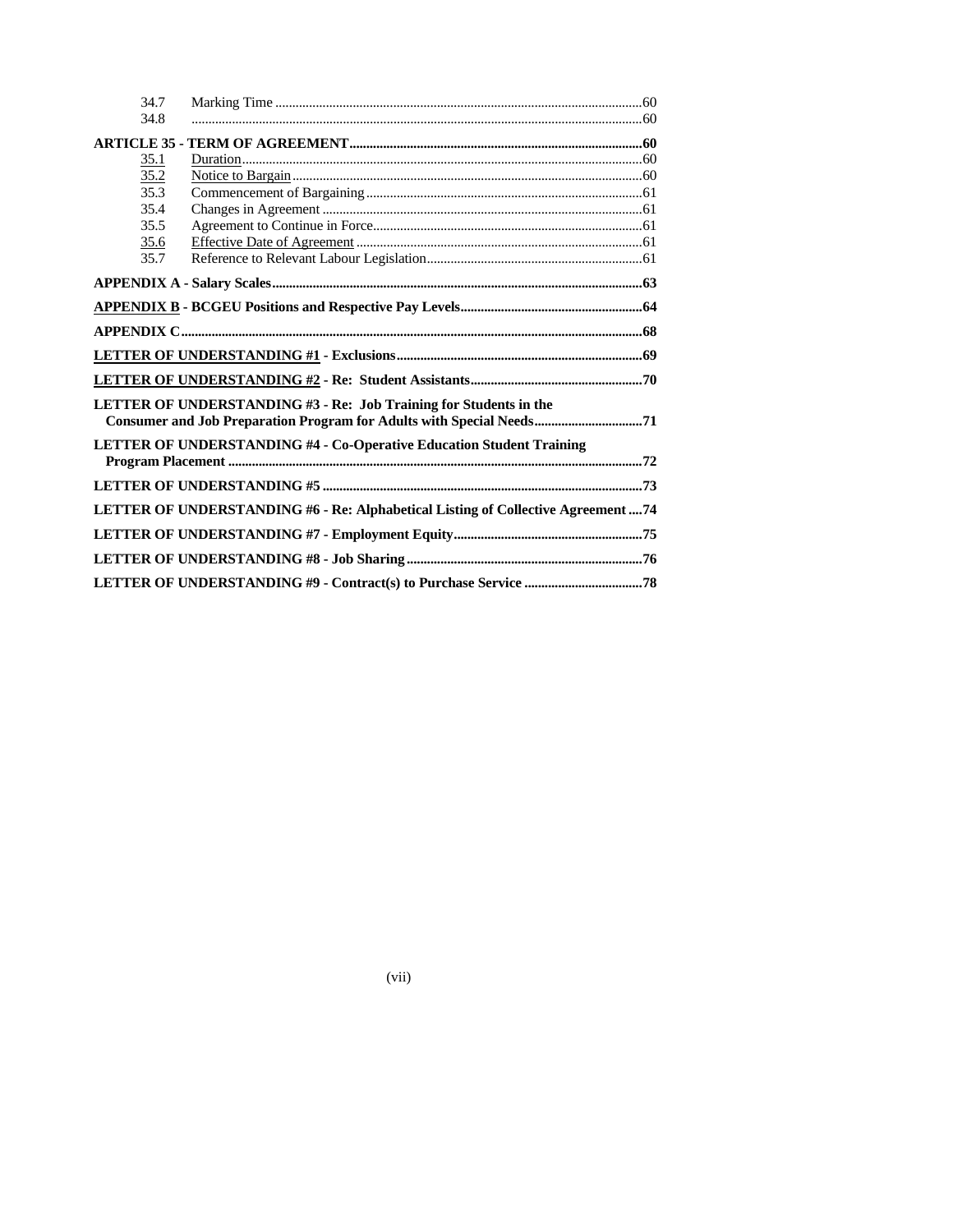### **ARTICLE 1 - PREAMBLE**

### **1.1 Purpose of Agreement**

(a) The purpose of this Agreement is to establish and maintain orderly collective bargaining procedures between the College Board, hereinafter referred to as the Employer, and the Union.

(b) The Parties to this Agreement share a desire to improve the quality of the educational services provided at Douglas College. Accordingly they are determined to establish, within the framework provided by the law, an effective working relationship at all levels of the College in which members of the bargaining unit are employed.

### **1.2 Future Legislation**

In the event that any future legislation renders null and void any provision of this Agreement, the remaining provisions shall remain in effect for the term of the Agreement, and the Parties hereto shall consult with a view to reaching a mutually agreeable provision to be substituted for the provisions so rendered null and void.

In the event any future legislation materially alters the intent of any clause in this Agreement, either Party may request consultation with a view to seeking an amendment or clarification of the clause.

### **1.3 Conflict with Regulations of the Employer**

In the event that there is a conflict between the contents of this Agreement and any regulation made by the Employer, or on behalf of the Employer, this Agreement shall take precedence over the said regulations.

### **1.4 Gender and Singular Terms**

(a) The words "*employee*" or "*employees*" are used throughout this Agreement for convenience only and the same shall be construed as meaning and including employees of both the feminine and masculine genders.

(b) Wherever the singular term employee is used herein, the same shall be construed as meaning and including the plural.

# **1.5 Human Rights Act**

The Parties hereto subscribe to the principles of the Human Rights Act of British Columbia.

# **ARTICLE 2 - DEFINITIONS**

# **2.1**

The following specific definitions of words, terms or phrases shall be used to establish the intent and meaning of the language of this Agreement:

# **2.2 Auxiliary Employee**

Means an employee who is employed for:

(a) special projects; or

(b) temporary positions created by the Employer of eight (8) months' duration or less. These positions of seventeen and one-half (17.5) hours or more per week may only be filled for consecutive terms totalling sixteen (16) months, or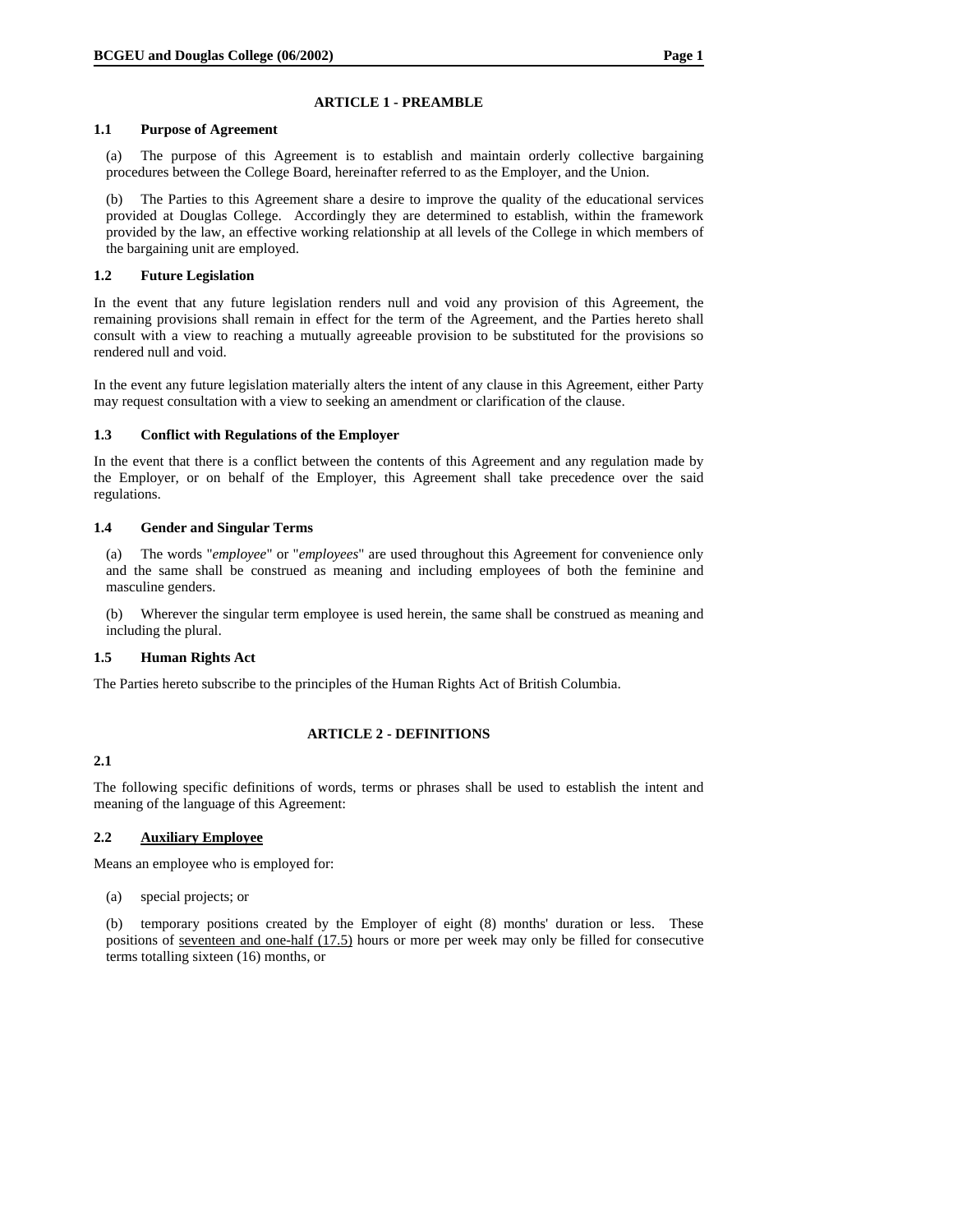- (c) replacement of employees on leave; or
- (d) part-time work of less than seventeen and one-half (17.5) hours per week; or
- (e) positions as identified in Article 28.1(c).

**Note:** Benefits for eligible auxiliary employees will be paid on a pro-rata basis, proportionate to their time worked; and will be in accordance with the terms of the policies of the carriers.

It is understood and agreed that temporary positions created by the Employer shall be reviewed by the Employer after four (4) months in order to determine whether or not the position should be made permanent. The Employer shall report on the results of such reviews at the Labour/Management Relations Committee.

#### **2.3 Consultation or Discussion**

A process intended as a vehicle through which the Parties may make known their respective views and opinions, but not intended to connote consensus or mutual agreement.

#### **2.4 Promotion**

Means a change from an employee's position to one with a higher maximum salary level.

#### **2.5 Regular Employee**

Means an employee who is appointed to a:

- (a) continuous full-time position; or
- (b) continuous part-time position of <u>seventeen and one-half  $(17.5)$ </u> hours or more per week; or

(c) repeating fixed term positions [minimum <u>seventeen and one-half  $(17.5)$ </u> hours per week] having a term of at least eight (8) months.

*Note: Benefits, wage increments, vacations and holidays for part-time regular employees will be paid on a pro-rata basis, ie., proportionate to their time worked; and will be in accordance with the terms of the policies with the carriers.* 

### **2.6 Travel Status**

Travel by an employee, outside the College region on College business, where authorization for such travel has been requested in advance on the appropriate form, and approved by the College.

#### **2.7 Definition of Layoff**

Layoff is a cessation of employment, or elimination of a job resulting from a decrease in the amount of work required to be done by the Employer, <u>or reduction in hours that changes the employee's status</u>, a reorganization, program termination, technological change, closure, shortage of operating funds as determined by the Employer, or other material change in organization.

# **2.8 Day (new)**

For the purpose of time lines in the Collective Agreement, a day shall mean a calendar day.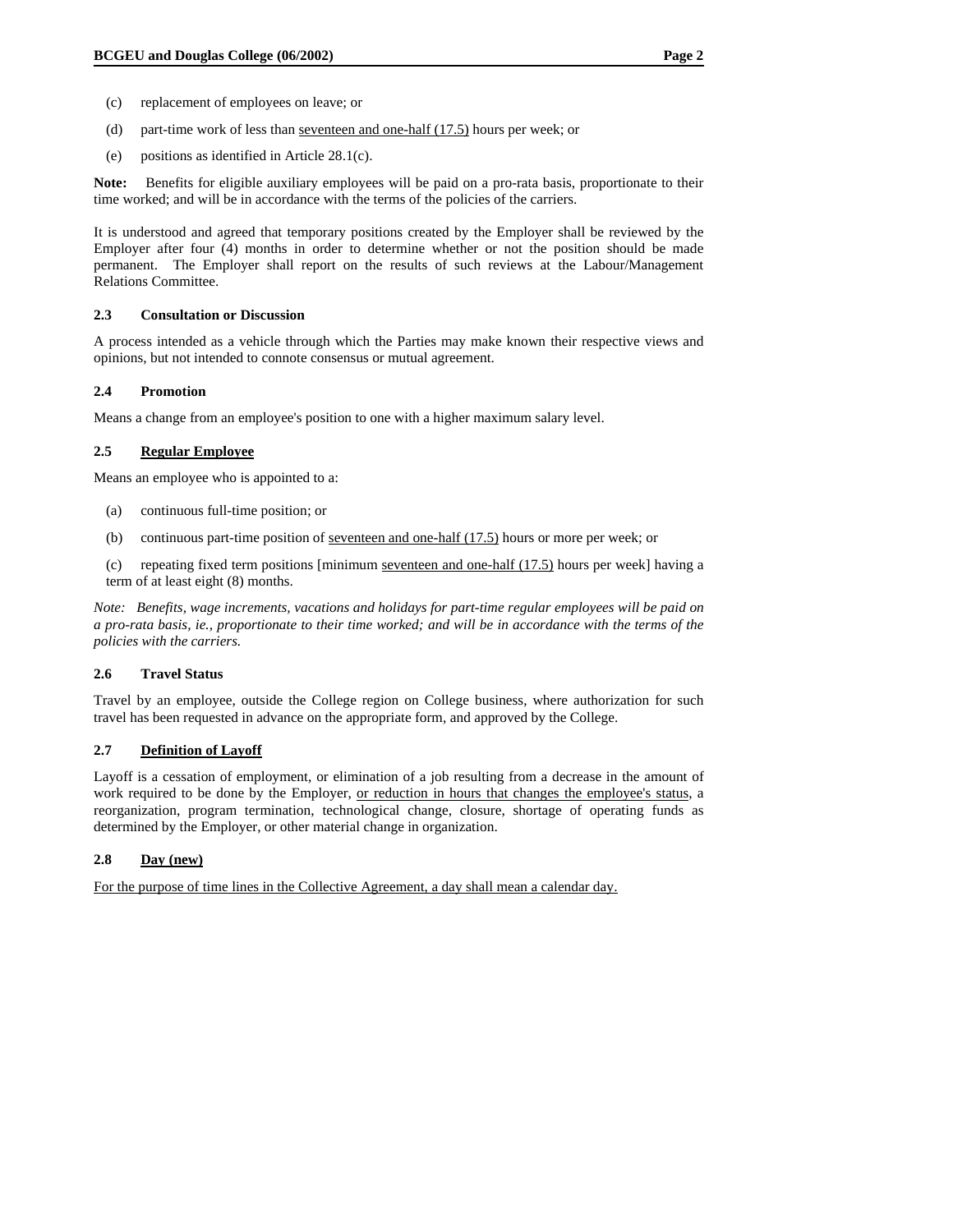# **ARTICLE 3 - UNION RECOGNITION AND RIGHTS**

### **3.1 Bargaining Unit Defined**

*See Common Agreement - Article 2*

### **3.2 Bargaining Unit Recognized**

The Employer recognizes the B.C. Government and Service Employees' Union, as the exclusive bargaining agent for all employees to whom the certification issued by the Labour Relations Board on December 20, 1974, and as amended by the Labour Relations Board on September 4, 1981, applies.

### **3.3 Correspondence**

The Employer agrees that all correspondence between the Employer and the Union related to matters covered in this Agreement shall be sent to the President of the Union or his designate, with a copy to the Chairperson of the Bargaining Unit. The Employer agrees that a copy of any correspondence between the Employer or Employer's official and any employee in the Bargaining Unit covered by this Agreement, pertaining to the interpretation or application of any clause in this Agreement as it applies to that employee's employment, shall be forwarded to the President of the Union or his/her designate and to the Chairperson of the Bargaining Unit.

### **3.4 No Other Agreement**

No employee covered by this Agreement shall be required or permitted to make a written or oral agreement with the Employer or its representative which may conflict with the terms of this Agreement.

#### **3.5 No Discrimination for Union Activity**

The Employer and the Union agree that there shall be no discrimination, interference, restriction, or coercion exercised or practiced with respect to any employee for reason of membership or legitimate and lawful Union activity.

### **3.6 Recognition and Rights of Stewards**

The Employer recognizes the Union's right to select stewards to represent employees. The Employer and the Union will agree on the number of stewards, taking into account both operational and geographical considerations. The Union agrees to provide the Employer with a list of the employees designated as stewards for each work unit. Stewards shall obtain the permission of their immediate supervisor before leaving their work to perform their duties as a steward. Such permission shall not be unreasonably withheld. On resuming normal duties, stewards shall notify their supervisors. The duties of stewards shall include but are not restricted to:

(a) investigation of complaints of an urgent nature;

(b) investigation of grievances and assisting any employee whom the steward represents in preparing and presenting a grievance in accordance with the grievance procedure;

- (c) supervision of ballot boxes and other related functions during ratification votes;
- (d) carrying out duties within the realm of safety responsibilities.

The Union agrees that stewards will not abuse the rights given by this clause.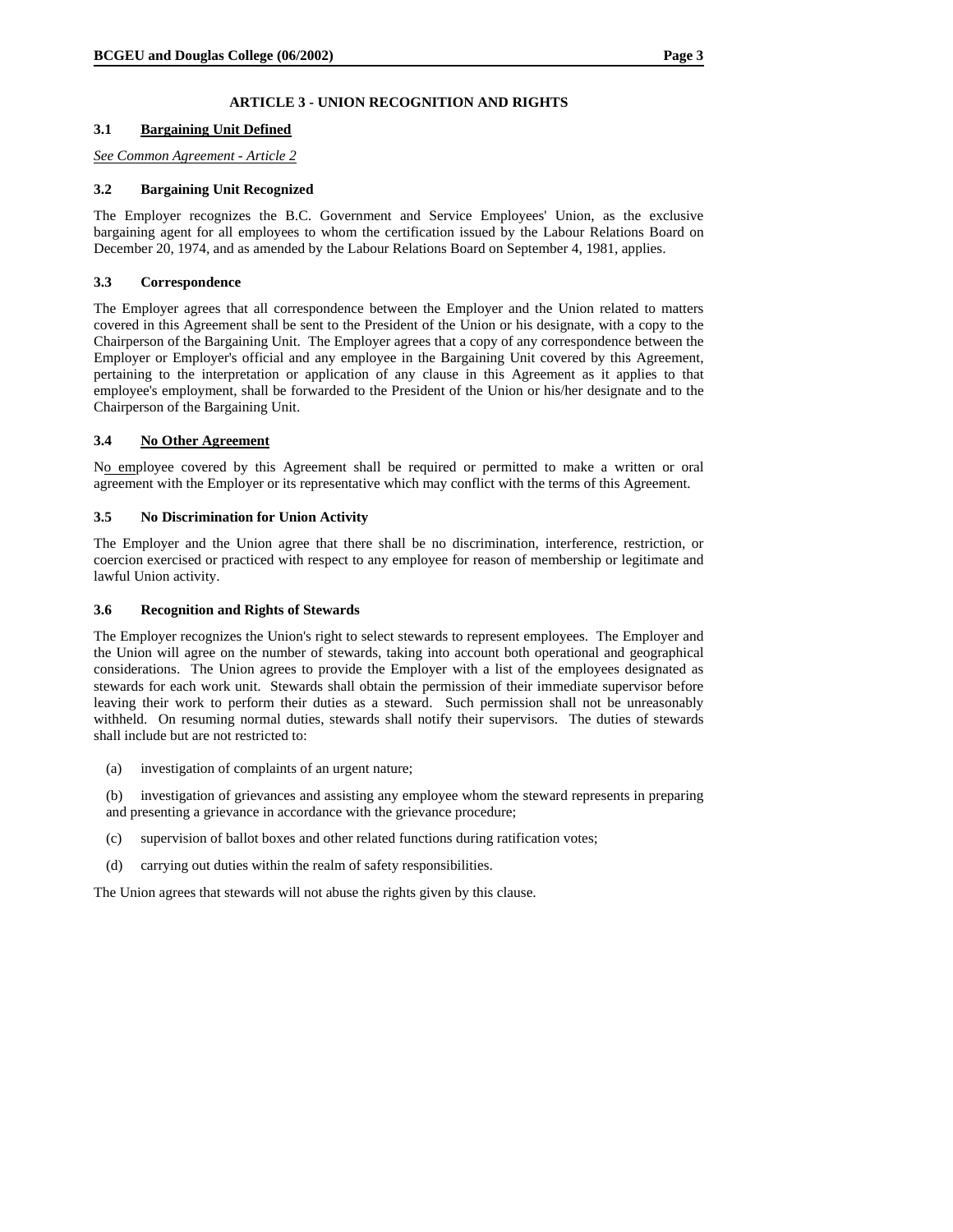### **3.7 Bulletin Boards**

The Employer shall provide glassed-in bulletin boards for the exclusive use of the Union. A glassed-in bulletin board will be provided at each campus. The location of the bulletin board on each campus will be determined by mutual agreement.

### **3.8 Union Insignia**

(a) A Union member shall have the right to wear or display the recognized insignia of the Union.

(b) The Union agrees to supply Union shop cards for each of the Employer's places of operation covered by this Agreement, to be displayed at the entrance to each building; such shop cards remain the property of the Union, and shall be surrendered upon demand by the Union.

(c) The recognized insignia of the Union will include the designation "bcgeu". This designation may be placed on stenography typed by a member of the Union. This designation shall be placed below the signatory initials in the typewritten correspondence.

### **3.9 Right to Refuse to Cross Picket Lines**

(a) All employees covered by this Agreement shall have the right to refuse to cross a picket line arising out of a strike as defined in the relevant labour legislation.

(b) No employee shall be required to cross, or suffer loss of pay for failure to cross, a picket line where the employee is apprehensive for his or her personal safety.

(c) Failure to cross a picket line encountered in carrying out the Employer's business shall not be considered a violation of this Agreement nor shall it be grounds for disciplinary action.

(d) Employees should not expect to receive pay for work not performed, statutory holiday pay or vacation pay as a result of observance of picket lines. Health and welfare benefits will be continued and the Union will pay the costs normally paid by the Employer.

# **3.10 Time Off for Union Business**

### (a) *Without Pay*

Time off without pay and without loss of seniority will be granted:

(1) to an elected or appointed representative of the Union to attend conventions of the Union and bodies to which the Union is affiliated;

(2) for elected or appointed representatives of the Union to attend to Union business which requires them to leave their premises of employment; and

(3) for employees who are representatives of the Union on a Bargaining Committee to attend meetings of the Bargaining Committee.

#### (b) *With Pay*

Time off with pay and without loss of seniority or benefits will be granted:

(1) to three employees who are representatives on the Bargaining Committee to leave their employment to carry on negotiations with the Employer;

(2) in addition, the Union may call upon up to two (2) additional employees to assist the Bargaining Committee with technical information and advice. It is understood that this will be necessary only during the period of negotiations, and on an irregular basis;

(3) to stewards to perform their duties pursuant to Article 3.6; and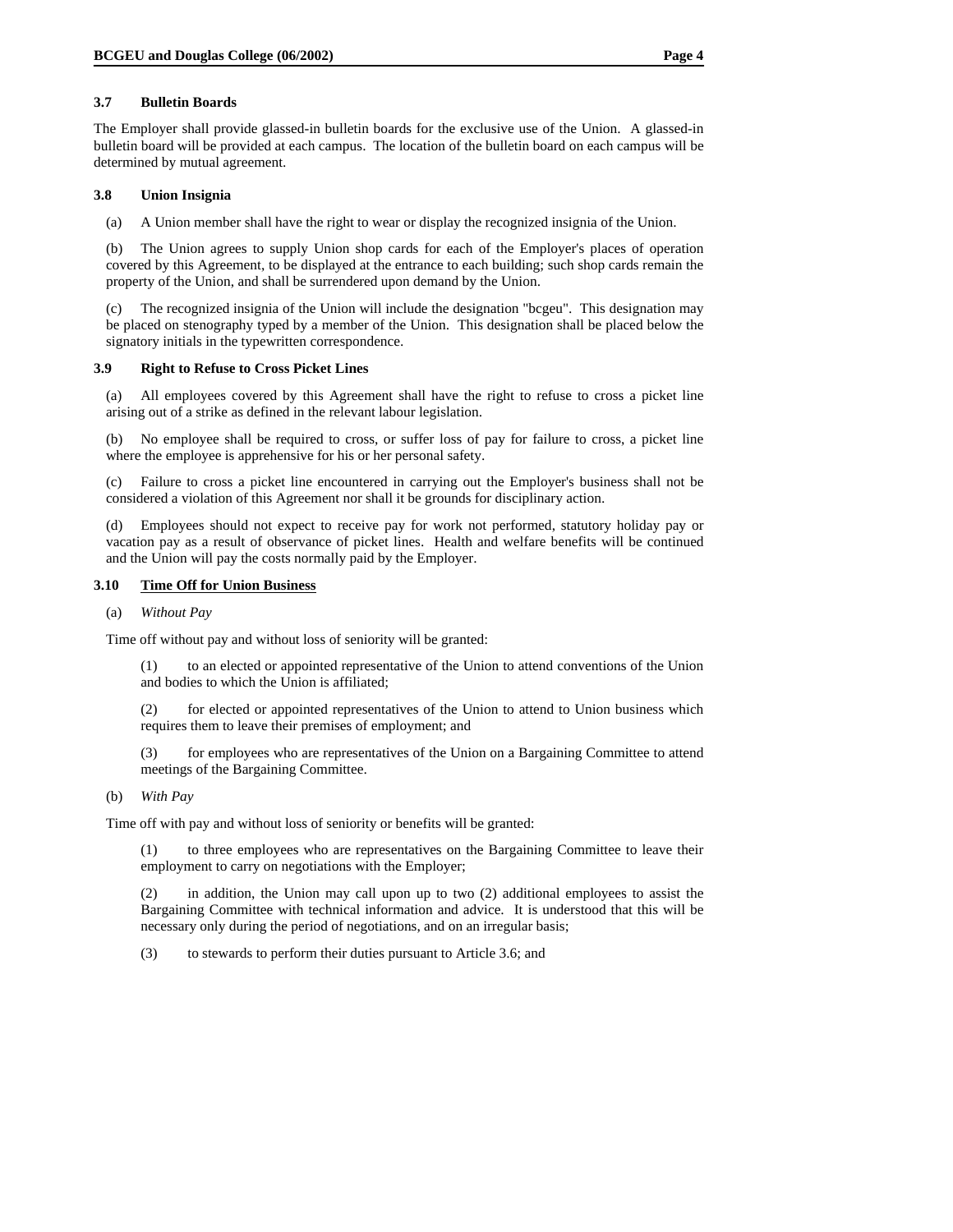(4) to employees called to appear as witnesses before an Arbitrator.

(5) The College shall provide twenty-five percent (25%) paid release time to the Bargaining Unit Chairperson to facilitate the operation of the Collective Agreement and Employer-employee relationships. The Bargaining Unit Chairperson will provide reasonable notice to the designated supervisor in order to facilitate the College providing backfill. The College agrees to backfill for one (1) day per month.

(c) The Employer will replace employees when the Union initiates a Union leave with a regular employee in the same department and/or work area. Failing this, the Employer will call in qualified auxiliaries for replacement. If no regular or auxiliary employee is available to substitute, the Employer will actively recruit qualified replacements for backfill.

It is understood that employees granted time off pursuant to this Article shall receive their current rate of pay while on time off with pay. Time off granted under this Article shall include sufficient travel time. The Employer agrees that the granting of any of the above time off shall be subject to their requirements but shall not be unreasonably withheld. To facilitate the administration of paragraph (a) of this Article, when time off without pay is granted, the time off shall be given with pay and the Union shall reimburse the Employer the appropriate salary and benefit costs, including travel time incurred.

### **3.11 Local Union Meetings**

(a) Employees shall be entitled to be absent from work for two (2) hours prior to 4:30 p.m. for the purpose of attending Union meetings. This leave shall be granted three (3) times per calendar year and shall be with no loss of pay or benefits.

(b) Afternoon shift employees shall be entitled to two (2) hours near the beginning of their shifts as per (a) above.

(c) The Union shall notify the Employer of the details of such meetings, two (2) weeks prior to the meeting, where possible, and shall consult with the Employer on appropriate dates.

(d) An additional two (2) hours shall be granted to all employees, as per the provisions of Articles (a) and (b) above, for the purposes of dealing with local ratification matters. This leave shall only be granted once during the contractual period.

(e) Articles 3.11(c) shall not apply to 3.11(d).

# **3.12 Employee Assistance Program**

(a) The Union and the Employer recognize the need for a joint program to assist employees and their immediate families resolve problems that affect their personal lives and their job performance.

(b) A Joint Committee consisting of one (1) member of each of the bargaining units within the College and an Administrator will meet a minimum of twice a year. The Union representative will be granted time off with pay to attend the meetings of the Joint Committee.

(c) The role of the Joint Committee is to provide consultation to the program carrier on the marketing and success of the program at the College.

(d) The program carrier will provide the Joint Committee with feedback on the usage of the program while maintaining information confidentiality of the individual users.

(e) In the event of confidentiality being breached, the employee will not suffer adverse affects related to their employment.

(f) The Joint Committee will be both apprised of and work within the budget of the program. The College in turn agrees to maintain, if not enhance, the level of funding for the program.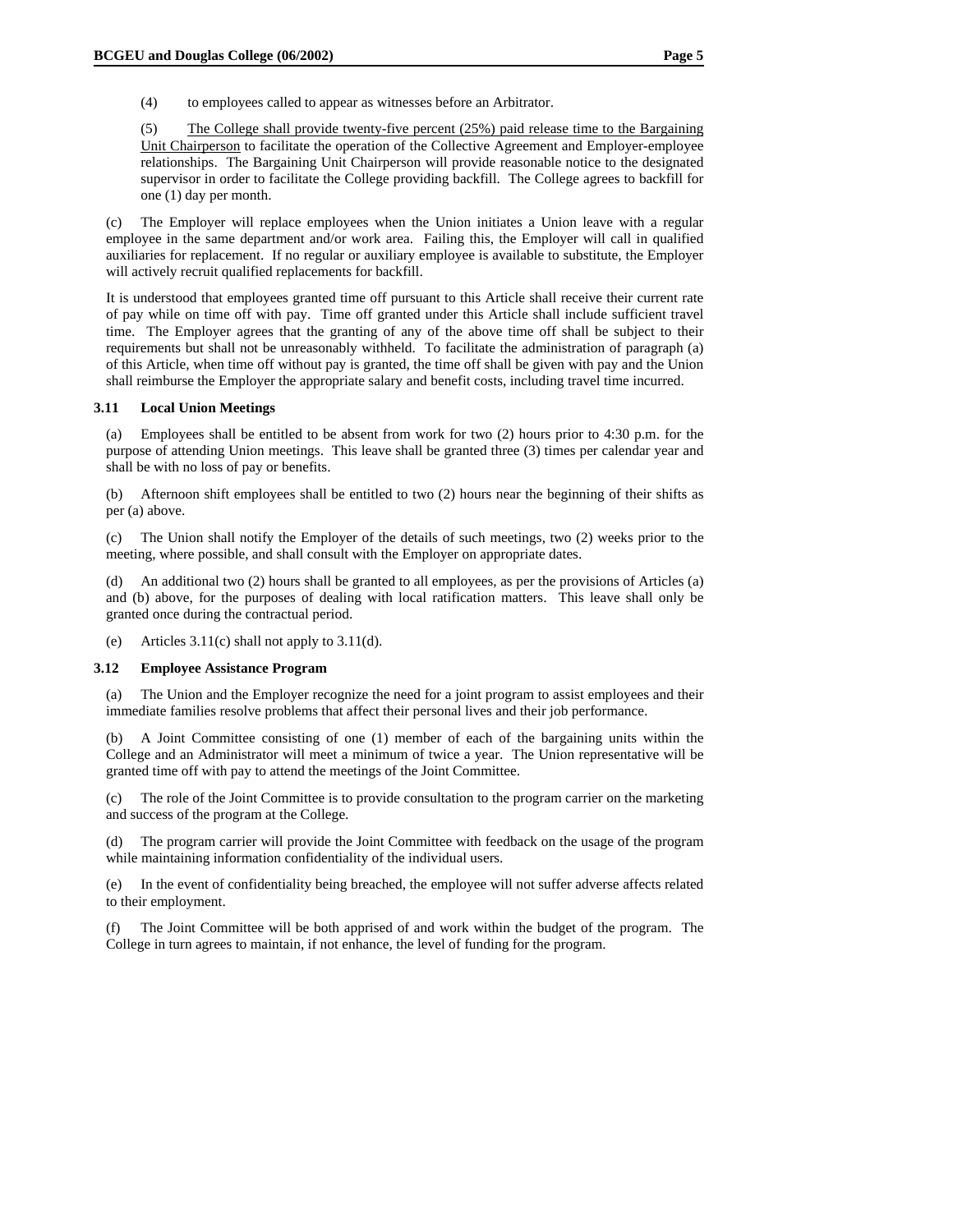(g) Current levels of service related to alcohol or drug abuse will be maintained for the duration of this Agreement.

### **3.13 Future Committees**

It is agreed that any future open committees struck by the College which may deal with matters affecting any employee covered by this Agreement shall include representation from the Union.

### **3.14 Representation on Open Management Committee**

(a) The Union reserves the right to send one (1) representative to open meetings of Management Committee.

The Union representative shall be granted sufficient time off with pay and without loss of seniority or benefits to attend Open Management Committee meetings.

(b) The Union representative on Open Management Committee shall be designated from within the Union's bargaining unit.

(c) A copy of the agenda and such other information as may be assembled for use in open Management Committee meetings shall be supplied to the Union's representative prior to each meeting of Open Management Committee.

(d) The Union agrees that in no event will the College incur any additional expense for overtime or other payroll premium expense in consequence of an employee's participation in these meetings.

(e) The Union shall provide the College with the name of the representative and alternate who will represent the Union on Open Management Committee.

### **3.15 Union Office Space**

The Employer will provide an office not less than twelve (12) square meters in size. The Employer will ensure the office is furnished and will provide a telephone, a "*dumb*" terminal, and access to the College's Computer communication network.

# **ARTICLE 4 - UNION SECURITY**

# **4.1**

(a) All bargaining unit employees shall, as a condition of continued employment, maintain such membership.

(b) Present employees who, on December 20, 1974 were not members of the Union, are free to choose whether or not to become members of the Union.

(c) All employees hired on or after execution of this Agreement shall, as a condition of continued employment, become members of the Union, and maintain such membership, upon completion of thirty (30) calendar days as an employee.

# **4.2 Contracting Out**

*See Common Agreement - Article 10.*

# **ARTICLE 5 - CHECK-OFF OF UNION DUES**

(a) The Employer shall, as a condition of employment, deduct from the wages or salary of each employee in the bargaining unit, whether or not the employee is a member of the Union, and upon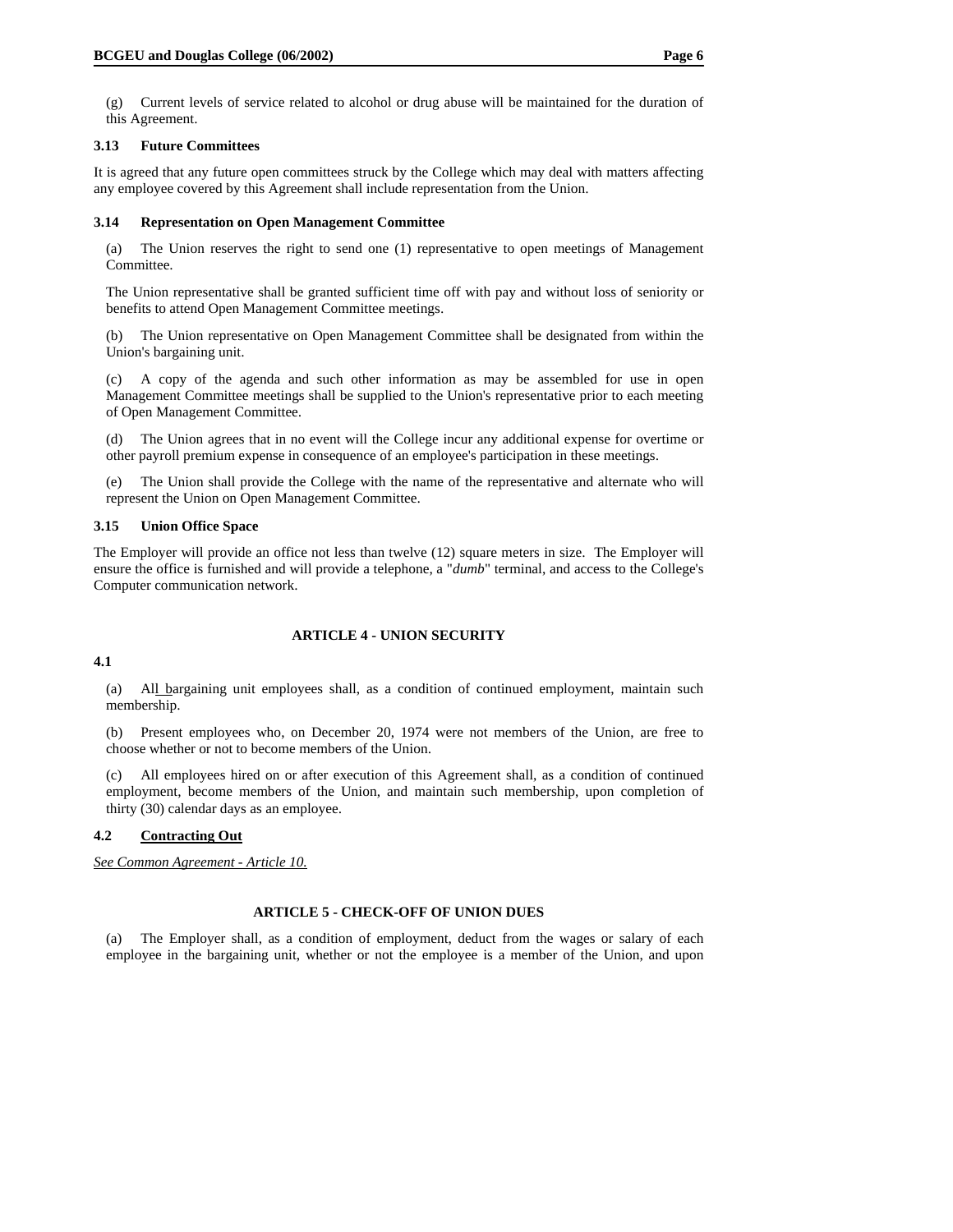An employee shall, as a condition of continued employment, complete an authorization form providing for the deduction from an employee's monthly wages or salary the amount of the regular monthly Union dues payable to the Union by a member of the Union.

The Union may by written demand require the Employer to dismiss an employee who refuses to authorize a deduction in favour of the Union. At least one (1) month's notice to the Employer will be given.

(b) The Employer shall deduct from any employee who is a member of the Union any assessments levied in accordance with the Union Constitution and/or Bylaws and owing by the employee to the Union.

(c) Deductions shall be made from each normal pay owing to the employee and membership dues or payments in lieu thereof shall be considered as owing in the month for which they are so deducted.

(d) All deductions shall be remitted to the President of the Union not later than twenty-eight (28) days after the date of deduction and the Employer shall also provide a list of names as well as classifications of those employees from whose salaries such deductions have been made, together with the amounts deducted from each employee.

(e) Before the Employer is obliged to deduct any amount under Section (a) of this Article, the Union must advise the Employer in writing of the amount of its regular monthly dues. The amount so advised shall continue to be the amount to be deducted until changed by further written notice to the Employer signed by the President of the Union. Upon receipt of such notice, such changed amount shall be the amount deducted.

(f) From the date of the signing of this Agreement and for its duration, no employee organization other than the Union shall be permitted to have membership dues or other monies deducted by the Employer from the pay of the employees in the bargaining unit.

(g) The Employer shall supply each employee, without charge, with a receipt for income tax purposes in the amount of the deductions paid to the Union by the employee in the previous year. Such receipts shall be provided to the employees prior to March 1 of the succeeding year.

# **ARTICLE 6 - EMPLOYER AND UNION SHALL ACQUAINT NEW EMPLOYEES**

(a) Upon hire, a new employee shall be provided a copy of the Collective Agreement and advised of name and location of stewards. Within the first fifteen (15) calendar days of employment, a shop steward will be given an opportunity to interview each new employee during regular working hours, without loss of pay, for up to thirty (30) minutes. The purpose of this interview is to allow the steward to acquaint the employee with the benefits and duties of Union membership and the employee's responsibilities and obligations to the Employer, and the Union. This Article applies to those employees who are hired for more than thirty (30) days.

(b) The Chairperson of the bargaining unit shall be advised of the name and location of all new employees through the Union Dues Deduction Form within ten (10) days of their appointment.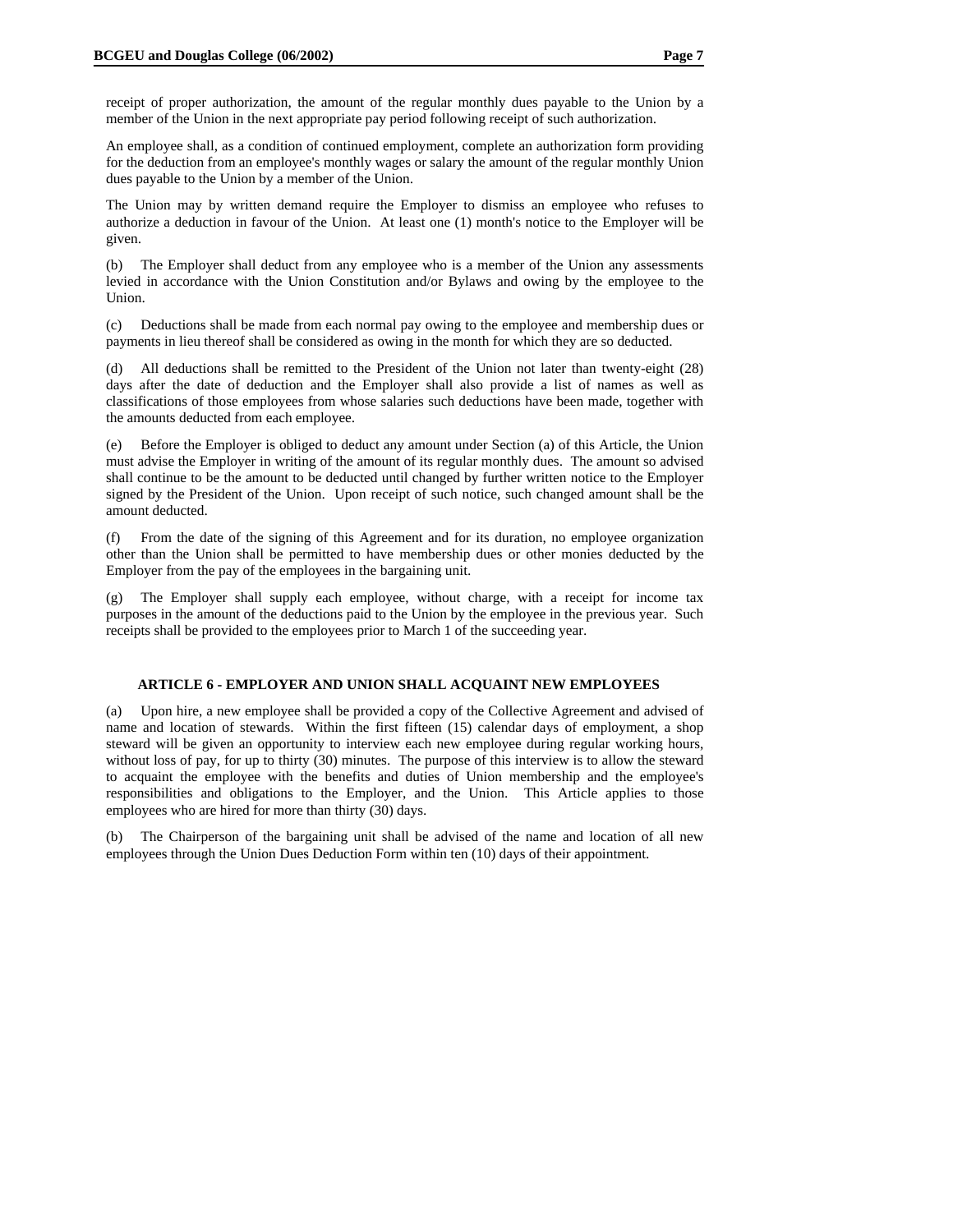### **ARTICLE 7 - EMPLOYER'S RIGHTS**

### **7.1**

The Union acknowledges that the management and direction of the employees in the bargaining unit is retained by the Employer except as this Agreement otherwise specifically provides.

Without limiting the generality of the foregoing, the Employer reserves the right to decide the number of employees required for work at the College, the hours, size and locations of its operations, and the right to discipline employees for just and reasonable cause. These rights shall not be exercised in a discriminatory manner.

# **7.2**

Where this Agreement allows, permits or grants to the Union the exclusive use of space, or the right to call upon the Employer to enforce any provision of this Agreement to the possible detriment of any employee, the Union agrees to hold the Employer harmless from any claims, demands or judgements resulting from any action initiated by the Employer at the request or demand of the Union, except for any claim or liability arising out of an error committed by the Employer.

# **ARTICLE 8 - EMPLOYER-UNION RELATIONS**

### **8.1 Representation**

No employee or group of employees shall undertake to represent the Union at meetings with the Employer without the proper authorization of the Union. To implement this the Union shall supply the Employer with the names of its officers. Similarly the Employer shall supply the Union with a list of its supervisory or other personnel with whom the Union may be required to transact business.

### **8.2 Bargaining Committee**

A Bargaining Committee shall be appointed by the Union and shall consist of five (5) members of the Union together with the President of the Union or his designate. The Union shall have the right at anytime to have the assistance of members of the staff of the Union when negotiating with the Employer. Three (3) members of the Committee named by the Union, shall suffer no loss of regular pay for service on the Committee while actively and directly engaged in the negotiating process for the renewal of this Agreement, and including all necessary caucuses, but in no event will any member of the Committee be entitled to overtime or premium time for time spent in negotiations with the Employer.

#### **8.3 Union Representation**

The Employer agrees that access to its premises will be granted to members of the staff of the Union when dealing or negotiating with the Employer as well as for the purpose of investigating and assisting in the settlement of a grievance. Members of the Union staff shall notify the designated supervisory official in advance of their intention and their purpose of entering and shall not interfere with the operation of the department or section concerned.

In order to facilitate the orderly, as well as the confidential investigation of grievances, the Employer will make available to Union representatives or stewards temporary use of an office or similar facility.

### **8.4 Technical Information**

(a) The Employer agrees to provide to the Union such public information that is available relating to employees in the bargaining unit, as may be required by the Union for collective bargaining purposes.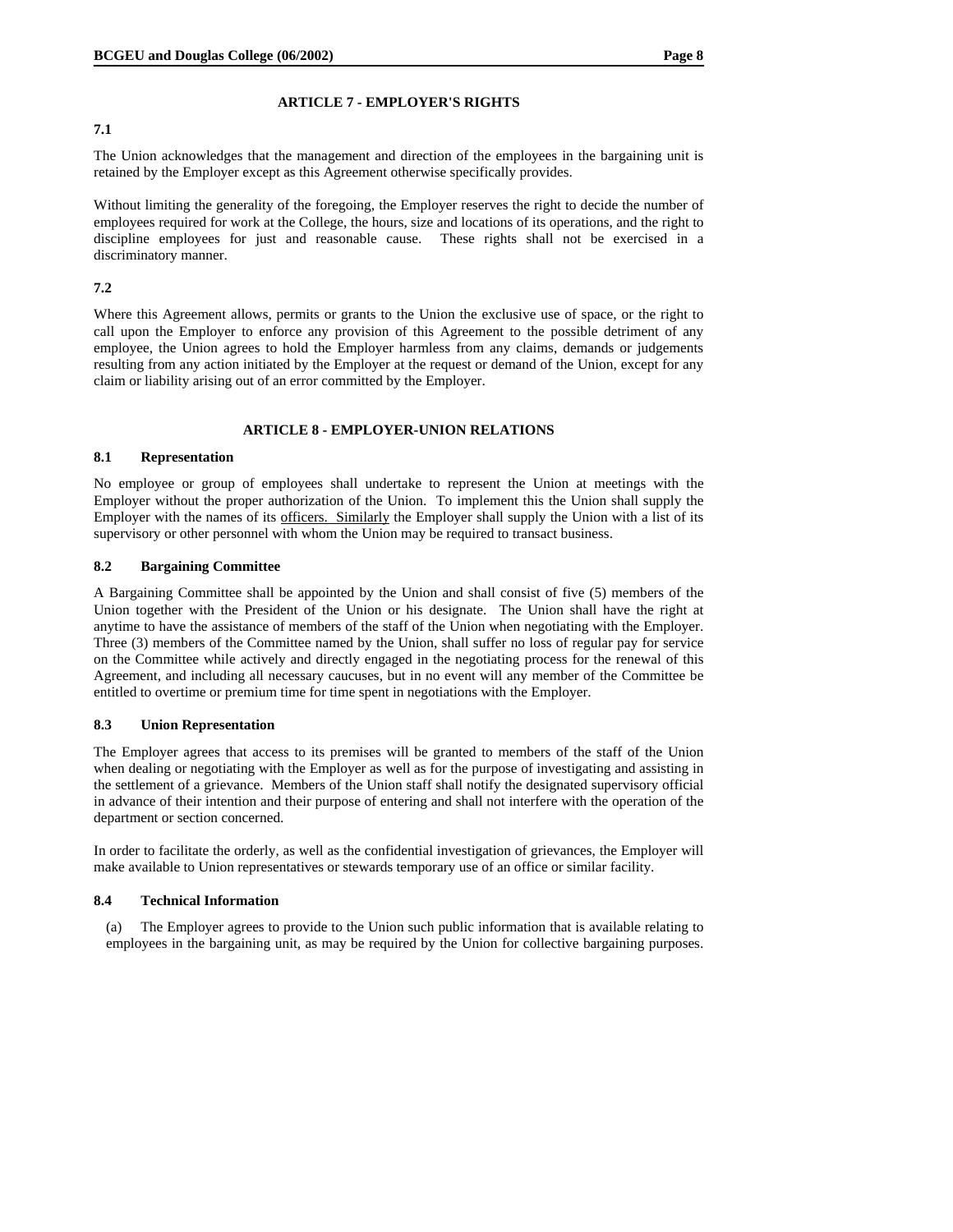The Union recognizes the need for confidentiality of certain information prior to announcements by the Provincial Government, and such information is excluded from the operation of this clause.

(b) The Bargaining Unit Chairperson shall be provided with a copy of the annual budget approved by the College Board of Directors.

#### **ARTICLE 9 - LABOUR/MANAGEMENT RELATIONS COMMITTEE**

#### **9.1**

In recognition of the mutual benefits of ongoing consultations and open communications between the employees and the Employer, the Union and the Employer agree to continue to conduct Labour/Management Relations Committee meetings.

### **9.2**

The Committee shall consist of equal numbers of Union and College representatives, with a minimum of two (2) and a maximum of four (4) representatives from each Party. One (1) of the Union representatives shall be the President or designate.

### **9.3**

The Parties agree that the Committee shall be guided by the following:

(a) The Labour/Management Relations Committee is intended as an open forum wherein matters of mutual concern and benefit can be freely and candidly discussed. Items may be put on the agenda by either Party upon written notification to the other Party prior to each meeting.

(b) An Employer and a Union representative shall be designated as joint chairpersons and shall alternate in presiding over meetings.

(c) Minutes of each meeting of the Committee shall be prepared and signed by the joint chairpersons as promptly as possible after the close of the meeting.

(d) The Parties understand and agree that the Labour/Management Relations Committee is not intended to serve as a supplement or an alternative to the grievance/arbitration process, nor to interfere with or attempt to re-negotiate any provisions of the Agreement between the Parties.

(e) It is intended by the Parties that the Labour/Management Relations Committee will be limited to serving as a vehicle for joint discussion and consultation, with a view to exploring possible solutions to mutual problems and concerns. This Committee is in no way intended to limit or restrict the rights reserved to the Employer to manage its operations or affairs.

(f) Meetings of the Labour/Management Relations Committee will be held at the request of either Party as soon as is possible following the request to meet.

(g) It is intended that any employee participating in meetings of the Labour/Management Relations Committee as a representative of the Union will not suffer loss of remuneration otherwise payable by the College when such meetings are held during working hours. Further, it is agreed that under no circumstances is the College obligated to pay any additional wages, salaries, overtime or other premiums in the event that the Parties agree to schedule a meeting of the Labour/Management Relations Committee during non-working hours.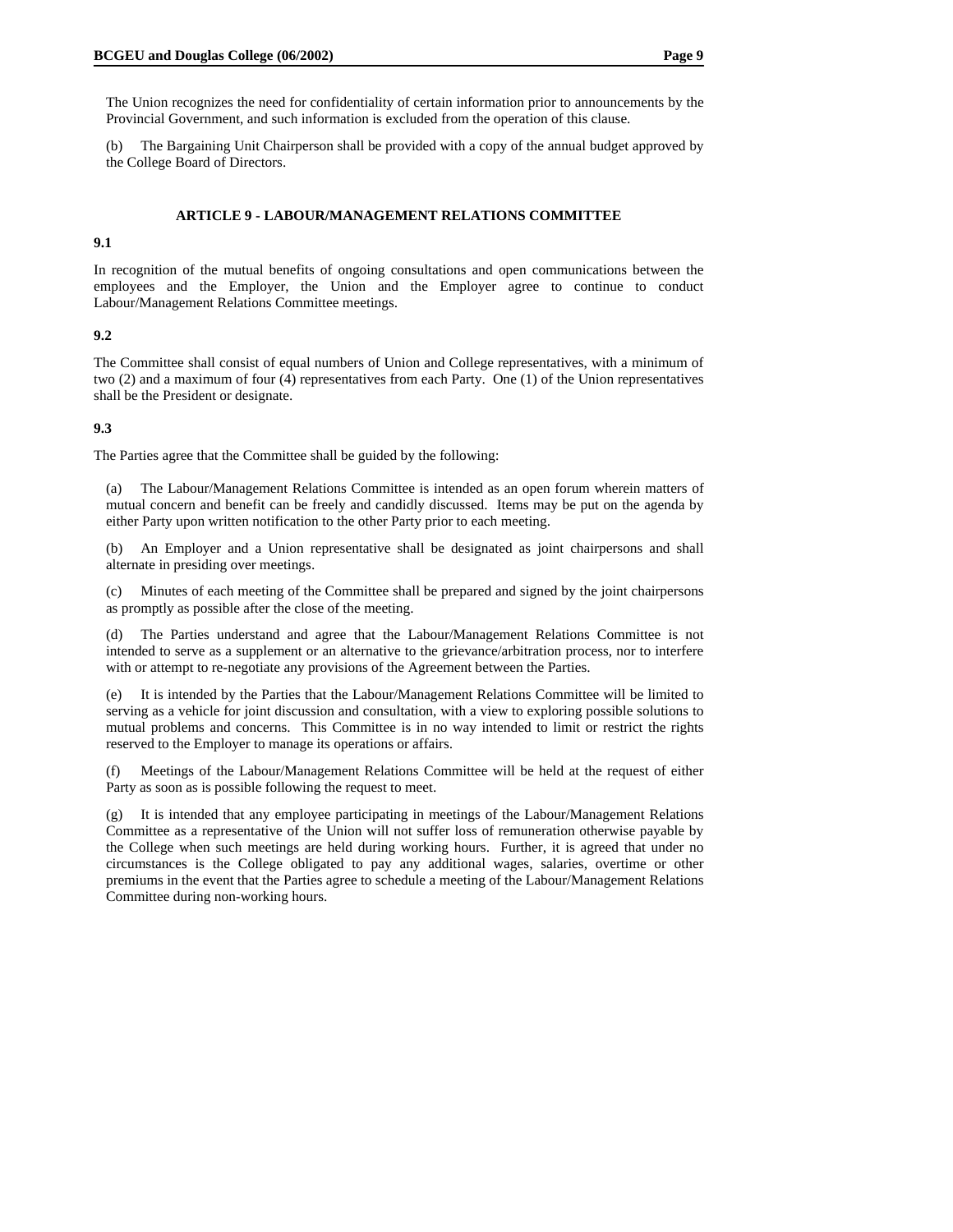# **ARTICLE 10 - GRIEVANCES**

### **10.1 Definition of Grievances**

(a) A grievance shall be defined as any dispute or controversy between the Employer and the Union or the Employer and one or more of its employees covered by this Agreement in respect of any matter relating to working conditions specifically covered by this Agreement; any matter involving the interpretation or application of any provision of this Agreement; or any matter involving the alleged violation of any provision of this Agreement.

It is understood and agreed that any grievance arising during the term of this Agreement shall be settled in accordance with this procedure without any stoppage of or interruption of work, either partial or complete.

(b) Employer agrees to provide, to the President of the Union, with a copy to the Chairperson of the Bargaining Committee, a list of designated supervisors and those employees they supervise.

# **10.2 Step 1 - Verbal Grievances**

Any employees who have a grievance shall first go to the supervisor directly in charge of work. The employees may, at their option, be accompanied or represented by their steward or representatives of the Union. The supervisor shall be given an opportunity to answer the complaint verbally. The Parties involved shall be given a maximum of three (3) working days to solve the grievance.

### **10.3 Time Limits to Present Initial Grievance**

Employees who wish to present a grievance at Step 2 of the grievance procedure, in the manner prescribed in Article 10.4, must do so not later than thirty (30) days after the date:

(a) on which they were notified orally or in writing of the action or circumstance giving rise to the grievance; or

(b) on which they first became aware of the action or circumstances giving rise to the grievance.

# **10.4 Step 2 - Written Grievance**

(a) Subject to the time limits in 10.3, employees may present a grievance at this level by:

(1) recording this grievance on the appropriate grievance form, setting out the nature of the grievance and the circumstances from which it arose;

(2) stating the Article or Articles of the Agreement infringed upon or alleged to have been violated and the remedy or correction required, and where applicable, the reasons why just cause does not exist; and

- (3) transmitting this grievance to the designated local supervisor through the Union steward.
- (b) The local supervisor shall:

(1) forward the grievance to the representative of the Employer authorized to deal with grievances at Step 2; and

(2) provide the employee with a receipt stating the date on which the grievance was received.

### **10.5 Time Limit to Reply at Step 2**

(a) Within ten (10) days of receiving the grievances at Step 2, the representative designated by the Employer to handle grievances at Step 2 and the Union Area Staff Representative or designate shall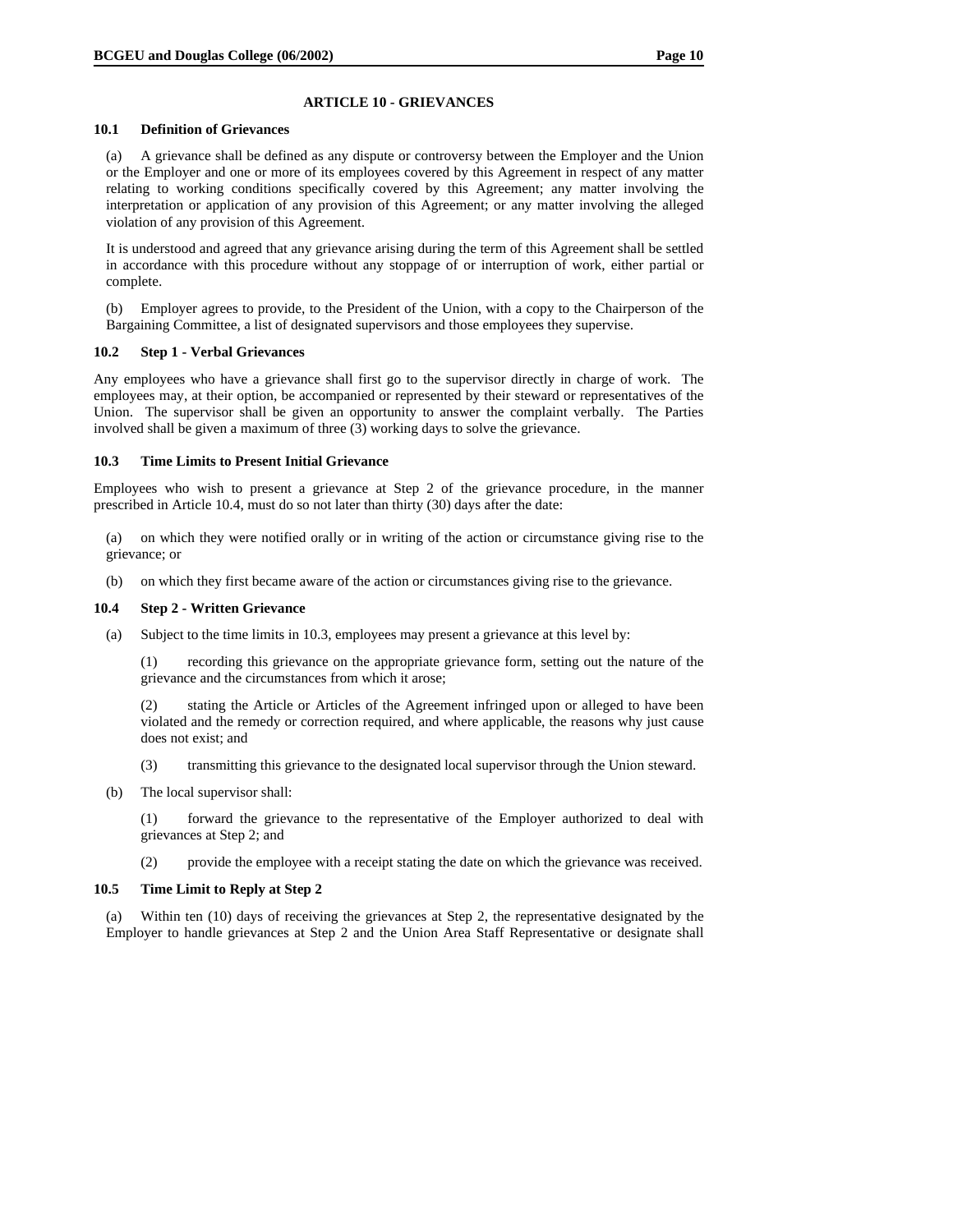meet to examine the facts, the nature of the grievance and attempt to resolve the dispute. This meeting may be waived by mutual agreement.

(b) The representative designated by the Employer to handle grievances at Step 2 shall reply in writing to an employee's grievance within twenty-one (21) days of receiving the grievance at Step 2.

#### **10.6 Step 3**

The President of the Union, or his designate, may present a grievance at Step 3:

(a) within fourteen (14) days after the decision has been conveyed by the representative designated by the Employer to handle grievances at Step 2; or

(b) within fourteen (14) days after the Employer's reply was due.

### **10.7 Time Limit to Reply at Step 3**

(a) Within ten (10) days of a grievance being filed directly at Step 3, the representative designated by the Employer to handle grievances at Step 3 and the Union Staff Representative or designate shall meet. The Parties will meet to examine the facts, the nature of the grievance and attempt to resolve the dispute. The meeting may be waived by mutual agreement.

(b) The representative designated by the Employer to handle grievances at Step 3 shall reply in writing to the grievance within fourteen (14) days of receipt of the grievance at Step 3.

### **10.8 Failure to Act**

If the President of the Union, or designate, does not present a grievance to the next higher level within the prescribed time limits, the grievance will be deemed to be abandoned. However, the Union shall not be deemed to have prejudiced their position on any future grievance.

#### **10.9 Time Limit to Submit to Arbitration**

Failing satisfactory settlement at Step 3, and pursuant to Article 11, the President of the Union or designate may inform the Employer of the intention to submit the dispute to arbitration within:

- (a) thirty (30) days after the Employer's decision has been received; or
- (b) thirty (30) days after the Employer's decision was due.

#### **10.10 Amending of Time Limits**

The time limits fixed in this grievance procedure may be altered by mutual consent of the Parties, but the same must be in writing. Where a grievance or a reply is presented by mail, it shall be deemed to be presented on the day on which it is post-marked and it shall be deemed to be received on the day it was delivered to the appropriate office of the Employer or the Union.

#### **10.11 Dismissal or Suspension Grievance**

In the case of a dispute arising from an employee's dismissal or suspension, the grievance may commence at Step 3 of the Grievance Procedure within thirty (30) days of the employee receiving notice of dismissal or notice of suspension. The requirements for stating the particulars of the grievance and reply contained in Article 10.4 will nevertheless apply.

#### **10.12 Deviation from Grievance Procedure**

The Employer agrees that after a grievance has been initiated by the Union, the representative of the Employer will not enter into discussion or negotiation with respect to the grievance, either directly or indirectly with the aggrieved employee without the consent of the Union. In the event that after having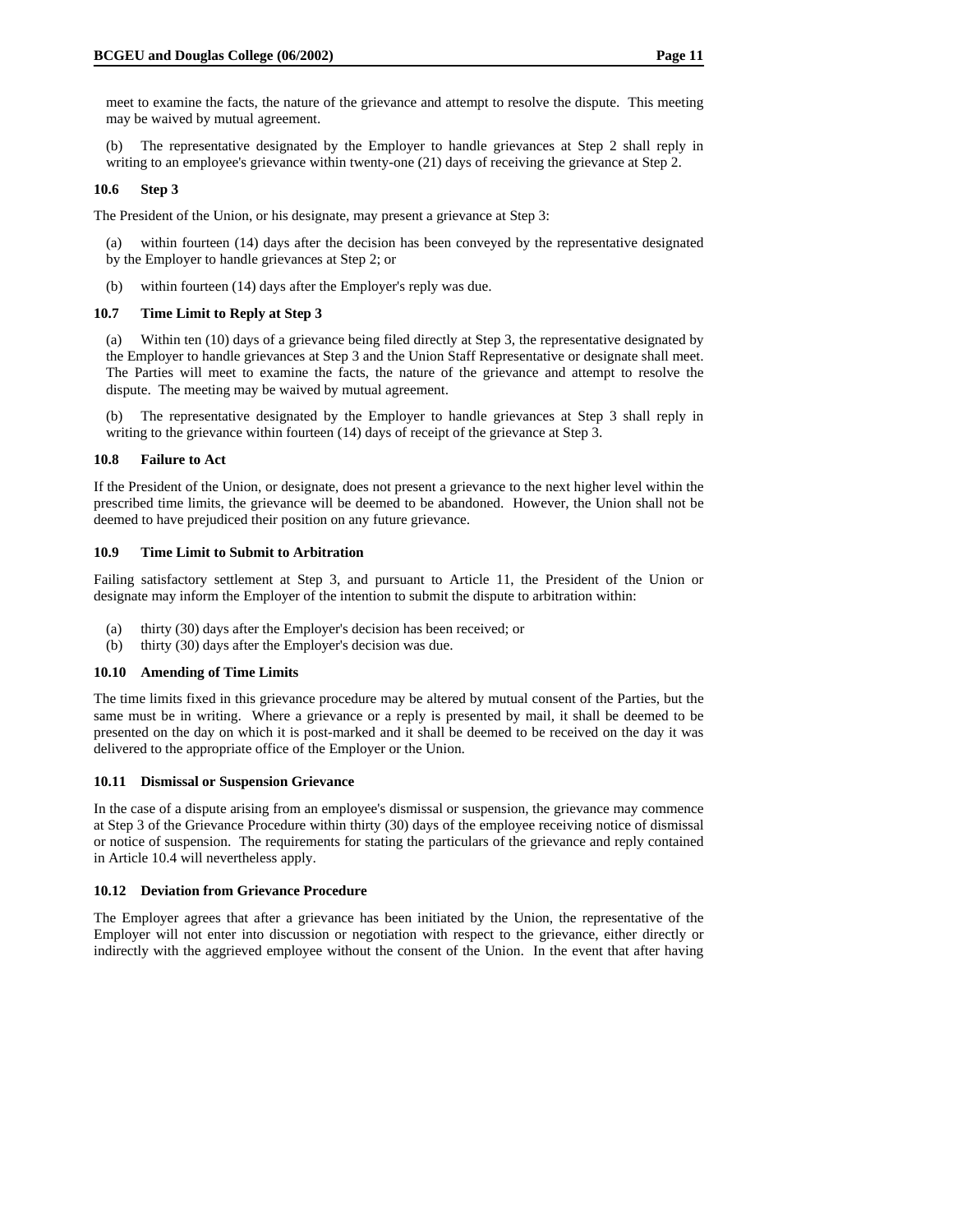initiated a grievance through the Grievance Procedure, an employee endeavours to pursue the same grievance through any other channels than this Grievance Procedure, then the Union agrees that pursuant to this Article, the grievance shall be considered to have been abandoned.

#### **10.13 Policy Grievance**

Where either Party disputes the general application, interpretation or alleged violation of an article of this Agreement, the dispute shall be discussed initially with the Employer or the Union as the case may be. Where no satisfactory agreement is reached, either Party may submit the dispute to arbitration, as set out in Article 11 of this Agreement.

#### **10.14 Technical Objections to Grievance**

It is the intent of both Parties to this Agreement that no grievance shall be defeated merely because of a technical error in processing the grievance through the grievance procedure. To this end an arbitration board shall have the power to allow all necessary amendments to the grievance and the power to waive formal procedural irregularities in processing of the grievance, in order to determine the real matter in dispute and to render a decision according to equitable principles and the justice of the case. Time limits specified in this Article 10 shall not be deemed to be nor construed as matters of technicality but as matters of substance.

# **ARTICLE 11 - ARBITRATION**

#### **11.1 Notification**

Where a difference arising between the Parties relating to the interpretation, application or administration of this Agreement, including any questions as to whether a matter is arbitrable or where an allegation is made that a term or condition of this Agreement has been violated, either of the Parties may, after exhausting the grievance procedure in Article 10, notify the other Party within thirty (30) days of the receipt of the reply at the third (3rd) step, of its desire to submit the difference or allegations to Arbitration.

#### **11.2 Appointment of the Arbitrator/Board of Arbitration**

When a Party has requested that a grievance be submitted to arbitration, it shall indicate to the other Party of the Agreement within seven (7) days:

(a) its intention to submit the matter in dispute to a single arbitrator to be agreed upon by both Parties; should either Party not agree to submit the dispute to a single arbitrator, both Parties shall then have seven (7) days to name their appointee pursuant to (b) of this Article;

(b) the name of its appointee to a Board of Arbitration. Within seven (7) days thereafter the other Party shall indicate the name of its appointee to the Board of Arbitration. The two appointees shall then meet to select an impartial chairman.

#### **11.3 Failure to Appoint**

If the recipient of the notice fails to appoint an arbitrator, or the two appointees fail to agree upon a chairman within seven (7) days of their appointment, the appointment shall be made pursuant to Section 86 of the Labour Code.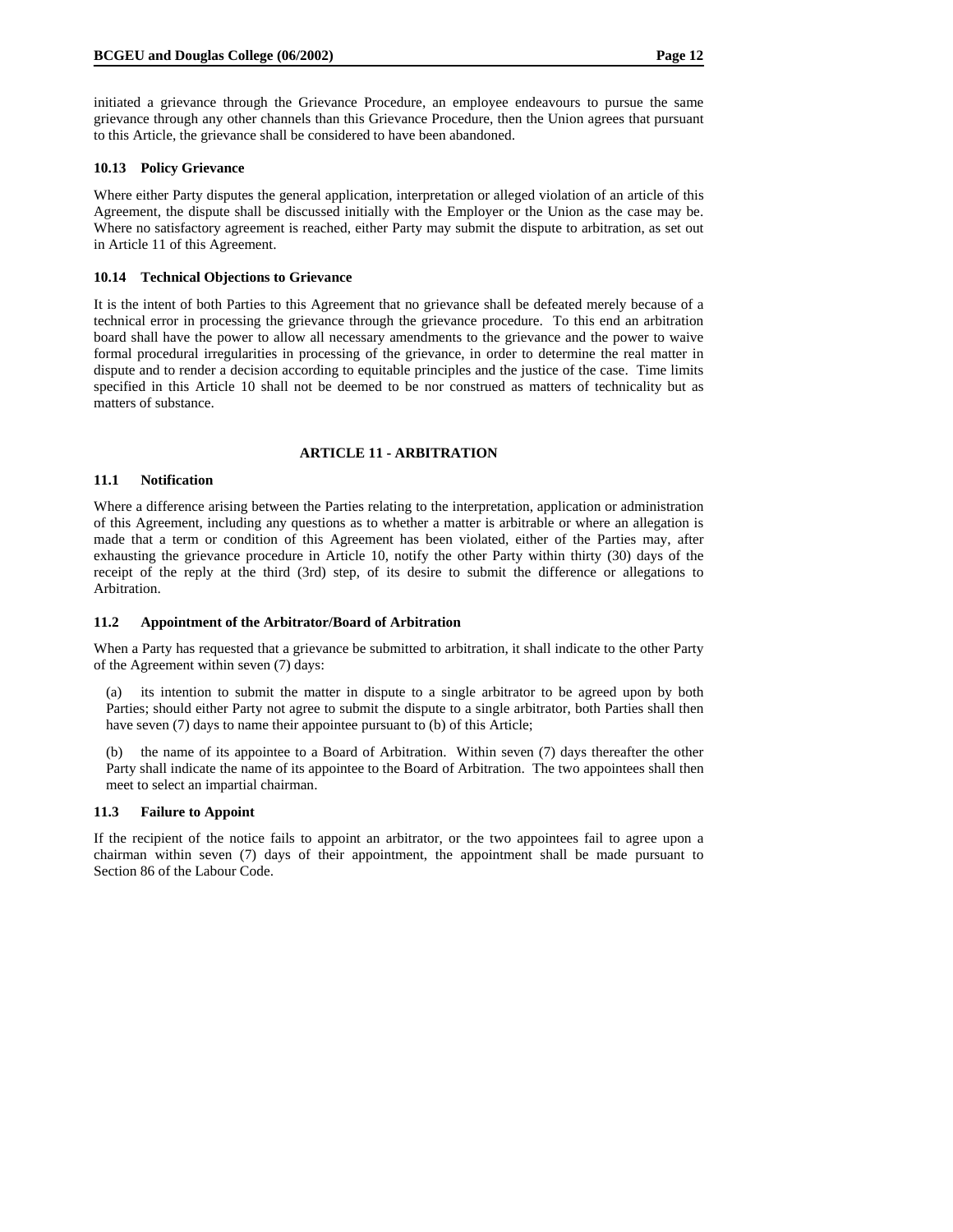# **11.4 Procedure**

The Arbitrator shall give full opportunity to all Parties to present evidence and make representations; shall hear and determine the difference or allegation; and shall make every effort to render a decision within fifteen (15) days of the first hearing.

### **11.5 Decision of Arbitration**

The decision of the Arbitrator shall be final, binding and enforceable on the Parties. However, the Arbitrator shall not have the power to change this Agreement or to alter, modify or amend any of its provisions.

### **11.6 Expenses of Arbitrator**

Each Party shall pay one-half (½) of the fees and expenses of the Arbitrator.

### **11.7 Amending Time Limits**

The time limits fixed in the arbitration procedure may be altered by mutual consent of the Parties but the same must be in writing.

# **11.8 Investigator**

During the term of the Collective Agreement, if a difference arises between the Parties relating to the dismissal or suspension of an employee, or to the interpretation, application, operation or the alleged violation of this Agreement, including any question as to whether a matter is arbitrable, Nicholas Glass or Barbara Bluman shall, within thirty (30) days of the date of receipt of the request and, with mutual agreement of the Parties:

- (a) investigate the difference;
- (b) define the  $issue(s)$  in the difference; and
- (c) make written recommendations to resolve the difference.

For those thirty (30) days from the <u>date of receipt</u>, time does not run in respect of the grievance procedure.

# **11.9**

The Union and the Employer shall confer and may agree, without prejudice, to implement the investigator's recommendations that result from a hearing under Article 11.8.

# **ARTICLE 12 - DISCHARGE, SUSPENSION AND DISCIPLINE**

#### **12.1 Discipline Procedure**

(a) Where a supervisor intends to interview an employee for disciplinary purposes, the supervisor shall notify the employee in advance of the meeting and shall advise the employee that a steward's presence is recommended. The employee shall be given sufficient time to arrange for a steward to attend the meeting, providing that this does not result in an undue delay of the appropriate action being taken. This clause shall not apply to those discussions that are of an operational nature and do not involve disciplinary action.

(b) No employee shall be disciplined, suspended or discharged except for just cause, and an employee shall be discharged only upon the written authority of the Employer.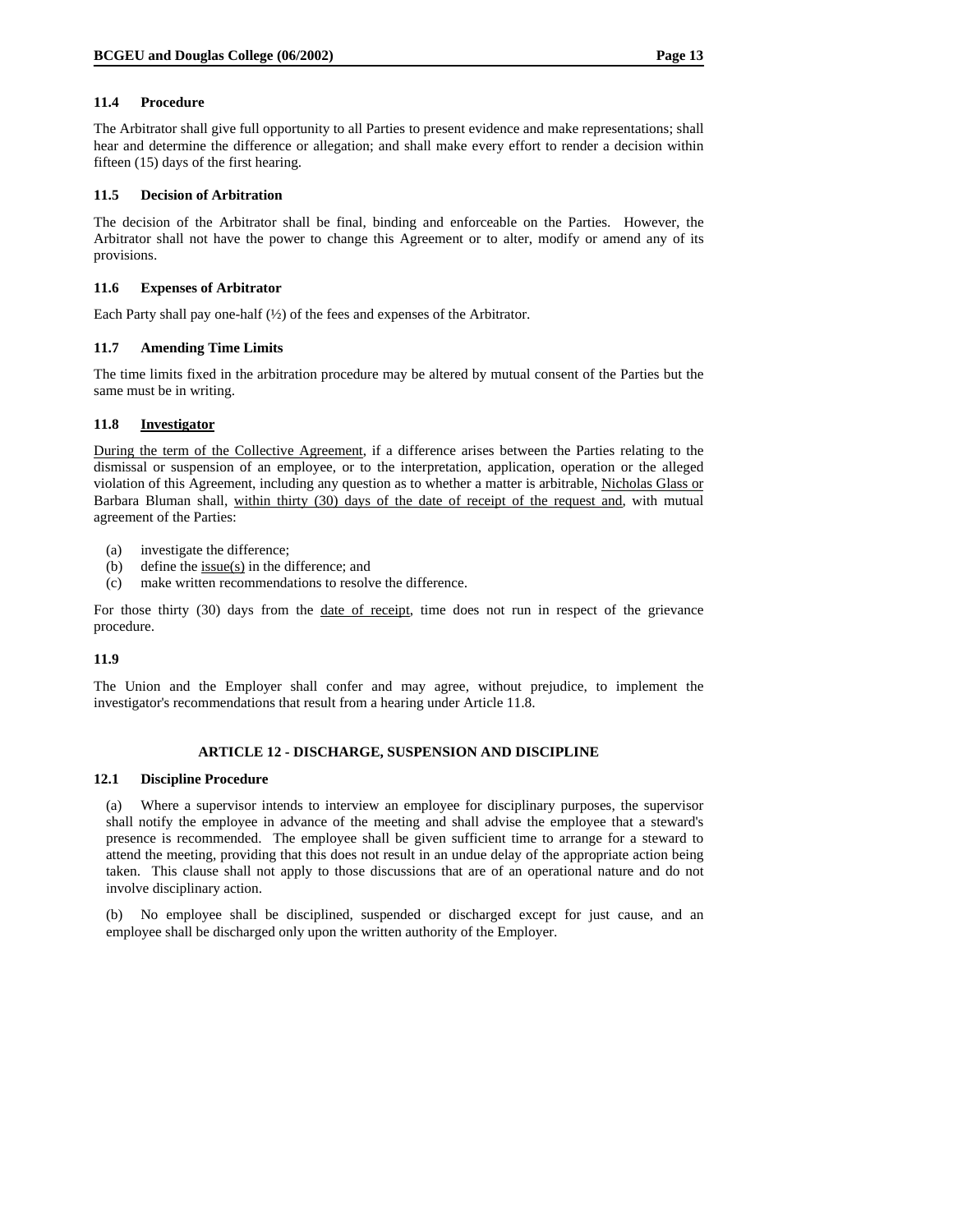(c) The Employer shall inform the Union steward verbally prior to imposing a suspension of more than five (5) days.

(d) Where this Agreement requires reasons in writing for disciplinary action, it is understood and agreed that compliance with that requirement shall be sufficient if verbal reasons are given immediately in the presence of the employee's steward, and are confirmed in writing within two (2) working days.

(e) When an employee is discharged or suspended, the employee shall be given the reason in writing in the presence of his steward. The President of the Union shall be advised, within five (5) working days, in writing by the Employer of the reason for such discharge or suspension.

(f) It is understood that where the employee being disciplined, suspended or discharged is a steward or Union Officer, the employee shall have the right to have a Staff Representative or Union Officer present.

### **12.2 Right to Grieve**

An employee considered by the Union to be wrongfully or unjustly disciplined, suspended or discharged shall be entitled to recourse under the grievance procedure, in accordance with Article 10 of this Agreement.

### **12.3 Justice and Dignity**

The Parties agree that in certain situations, it may be in the best interest of both Employer and employees that employees be reassigned or removed from all job sites during an investigation of conduct. In cases where an employee cannot be reassigned, the employee shall be considered to be on a leave of absence without loss of pay until the Employer makes a decision relative to imposing discipline.

### **12.4 Burden of Proof**

In cases of discipline, suspension and discharge the burden of proof of just cause shall rest with the Employer.

Evidence called in support of disciplinary action taken by the Employer and evidence called in support of any grievance or response to disciplinary action shall be limited to evidence in support of the reasons raised in Article 12.1 or 10.4.

### **12.5 Right to Grieve Other Disciplinary Action**

Disciplinary action grievable by employees shall include written censures, letters of reprimand and adverse reports or performance evaluation. Employees shall be given a copy of any such document placed on their file which might be the basis of disciplinary action. Should employees dispute any such entry in their file, they shall be entitled to recourse through the grievance procedure and the eventual resolution thereof shall become part of their personnel record. Any such document, other than official evaluation reports, shall be removed from the employee's file after the expiration of twelve (12) months from the date it was issued, provided there has not been a similar further infraction. The Employer agrees not to introduce as evidence in any hearing any document from the file of an employee, the existence of which the employee was not aware at the time of filing.

# **12.6 Harassment**

The Union and the Employer recognize the right of employees to work in an environment free from sexual harassment, personal harassment based upon discrimination, and inappropriate personal conduct. The College confers particular responsibilities upon its administrators, managers and supervisors to implement College policies and to work diligently within their divisions or departments towards fulfilling the College's institutional commitment to provide a learning and working environment free of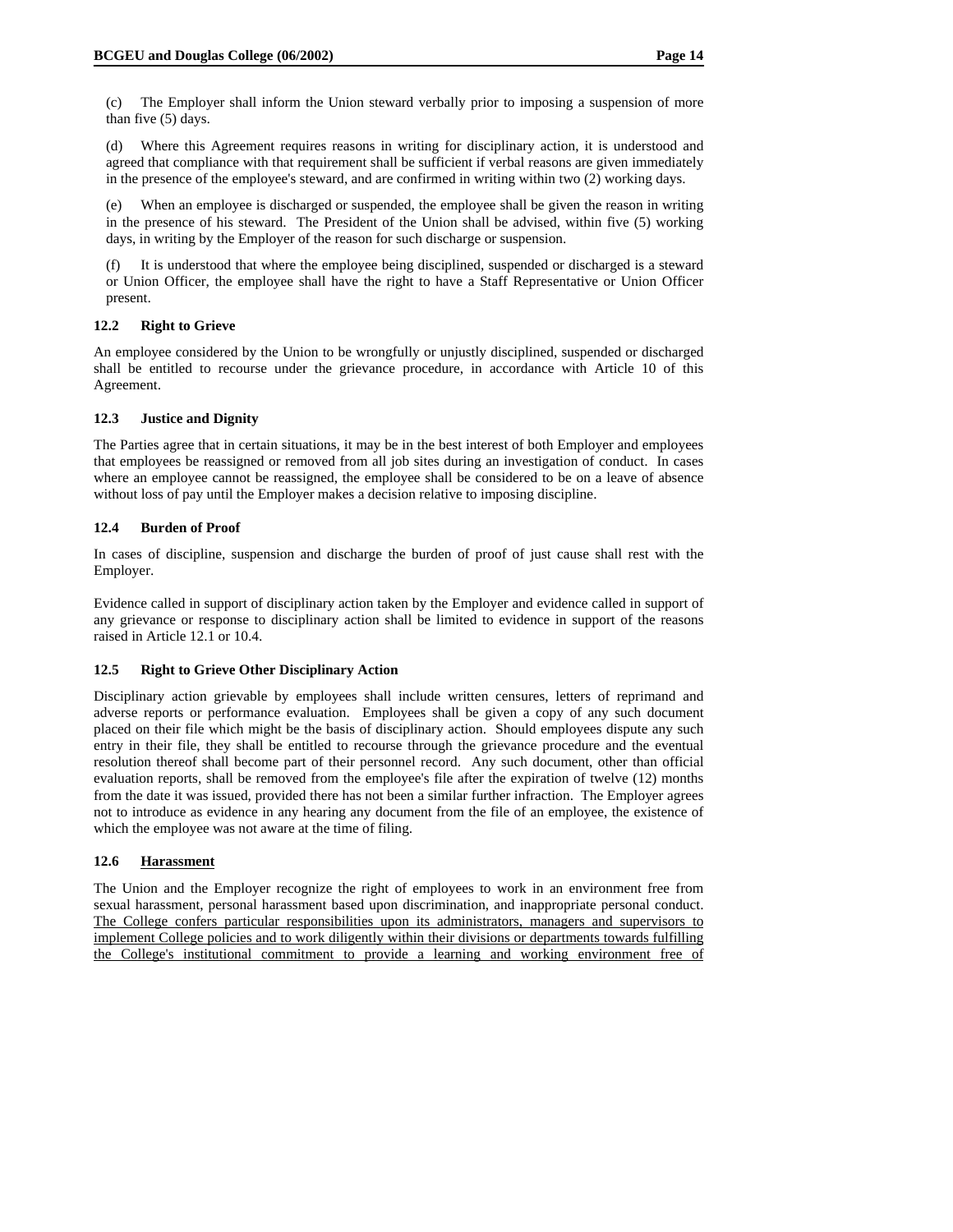discrimination, harassment and other prohibited behaviours. This includes the responsibility to foster a safe and non-discriminatory environment, to inform those under their authority of their responsibilities to avoid prohibited behaviour, to monitor activities within their jurisdiction, and to deal expeditiously and effectively with reports of prohibited conduct.

All employees shall be subject to discipline should they engage in prohibited behaviours as defined in Clauses 12.7, 12.8 or 12.9.

Complaints filed under Clauses 12.7, Sexual Harassment, and 12.8, Personal Harassment, shall be investigated in accordance with procedures set out in Clause 12.10. Complaints filed under Clause 12.9, Inappropriate Personal Conduct, will be handled through Article 10 - Grievances. If a Clause 12.9 complaint proceeds to arbitration, it will be presented in accordance with Clause 11.8, with the exception that the Investigator will be experienced in harassment law and may by mutual agreement be different than the persons named in Clause 11.8.

# **12.7 Sexual Harassment**

Sexual harassment is one form of discrimination and is defined as any unwelcome comment or conduct of a sexual nature that may detrimentally affect the work environment, or lead to adverse, job-related consequences for the complainant. Both males and females can be sexually harassed by members of either sex. To constitute harassment behaviour may be repeated or persistent or may be a single serious incident.

Examples of sexual harassment include, but are not limited to:

(a) sexual advances with actual or implied work-related consequences;

(b) unwelcome remarks, questions, jokes or innuendo of a sexual nature, including sexist comments or sexual invitations;

- (c) verbal abuse, intimidation, or threats of a sexual nature;
- (d) leering, staring or making sexual gestures;
- (e) display of pornographic or other sexual materials;
- (f) offensive pictures, graffiti, cartoons or saying;
- (g) unwanted physical contact such as touching, patting, pinching or hugging;
- (h) physical assault of a sexual nature.

The definition of sexual harassment is not meant to inhibit interactions or relationships based on mutual consent or normal social contact between employees.

The legitimate study of topics of a sexual nature within the College's curriculum is not considered sexual harassment.

# **12.8 Personal Harassment Based Upon Discriminatory Grounds**

(a) Personal harassment based upon discriminatory grounds means verbal or physical behaviour that is discriminatory in nature, based upon another person's race, colour, ancestry, place of origin, political beliefs, religion, marital status, physical or mental disability, sex, age or sexual orientation. It is discriminatory behaviour, which would be considered reasonably to create an intimidating, humiliating or hostile work or learning environment and serves no legitimate, work-related purpose. To constitute harassment, behaviour may be repeated or persistent, or may be a single serious incident.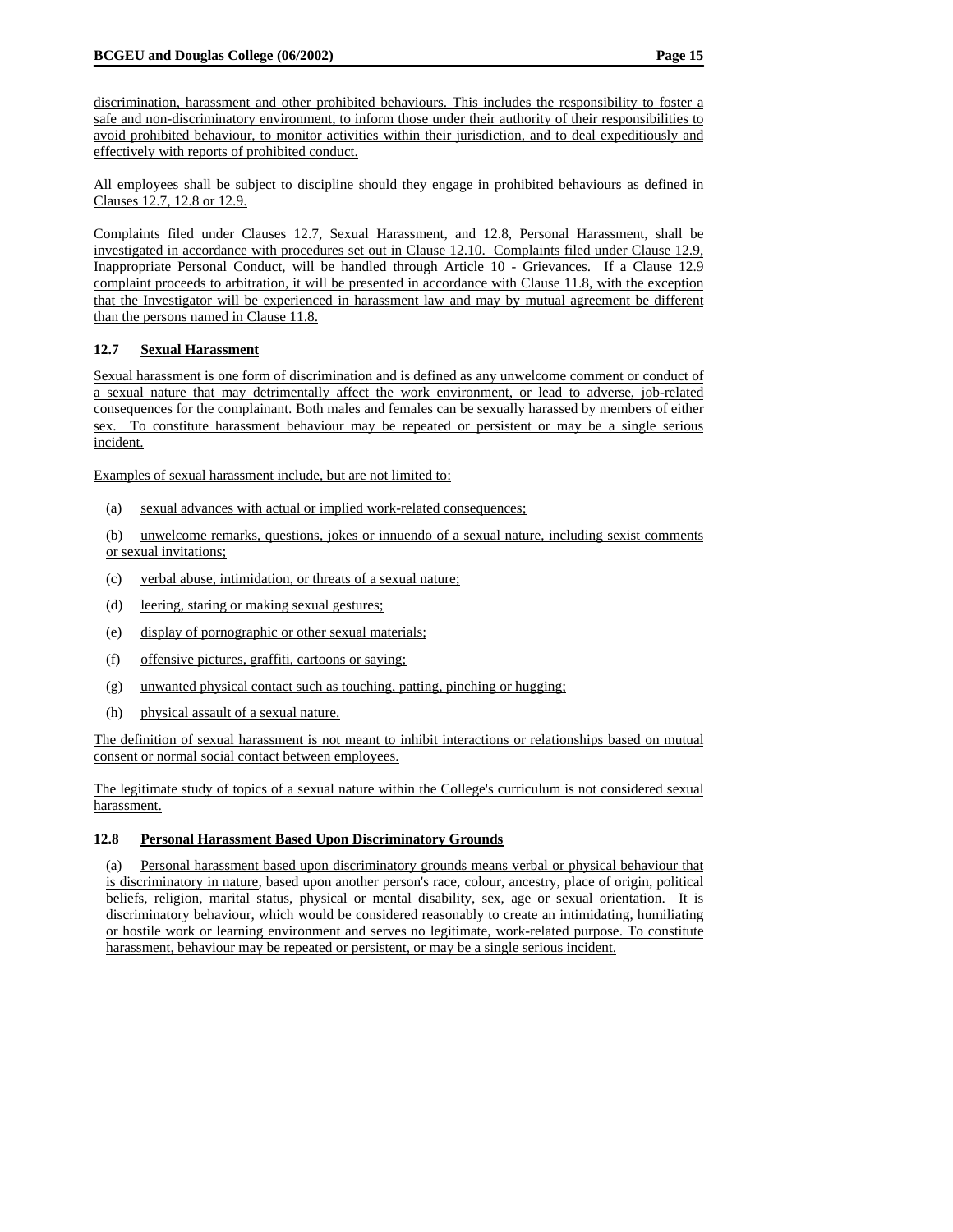Such behaviour could include, but is not limited to:

(1) Physical threats or intimidation;

(2) words, gestures, actions or practical jokes, the natural consequence of which is to humiliate, alarm or abuse another person;

(3) distribution or display of offensive pictures or materials.

### **12.9 Inappropriate Personal Conduct**

(a) Inappropriate conduct means "*unwelcome*" or "*unwanted*" verbal or physical behaviour that is non-discriminatory in nature, directed at a person or specific group of people, which causes substantial distress in that person or group of people and serves no legitimate work-related purpose. As well, improper personal conduct does not include action occasioned through the exercise, in good faith, of the Employer's managerial/supervisory rights and responsibilities. In this context "*unwelcome*" or "*unwanted*" means any action which the respondent reasonably knows, or ought to know is not desired. Such behaviour could include but is not limited to:

(1) words, gestures, actions or practical jokes, the natural consequence of which is to humiliate, ridicule, insult or degrade and which creates an intimidating or offensive environment;

- (2) physical threats or intimidation;
- (3) distribution or display of offensive pictures or materials.
- (b) Behaviour may be repeated or persistent or may be a single serious incident.

(c) A written grievance in relation to this clause must be filed no later than thirty (30) days from the last occurrence and shall specify the details of the allegation(s).

### **12.10 Complaint Procedure for Sexual Harassment or Personal Harassment based on Discriminatory Grounds**

(a) *Initial Consultation*

An employee who believes that he/she has been harassed and who is considering the initiation of a complaint may begin by discussing the matter with a Harassment Advisor. There will be a list of mutually agreed-upon Advisors who will advise and assist employees of the College in connection with harassment complaints. The Advisor will review the allegations on a confidential basis and provide the Complainant with information relating to due process, standards of confidentiality, standards of proof, College procedures and policies and advise on effective methods to resolve the matter.

The list of mutually agreed-upon Advisors are Terry Farrell, Liz Wilson, Triena Marples and Marian Exmann.

Following consultation with the Advisor, the Complainant may choose any of the following options:

(1) to resolve the matter him/herself with the Respondent;

(2) to request the Harassment Advisor to attempt an informal resolve between the Complainant and Respondent;

- (3) to request informal mediation between the Complainant and Respondent;
- (4) to proceed with a Formal Complaint in accordance with Clause 12.10(b);
- (5) to take no further action.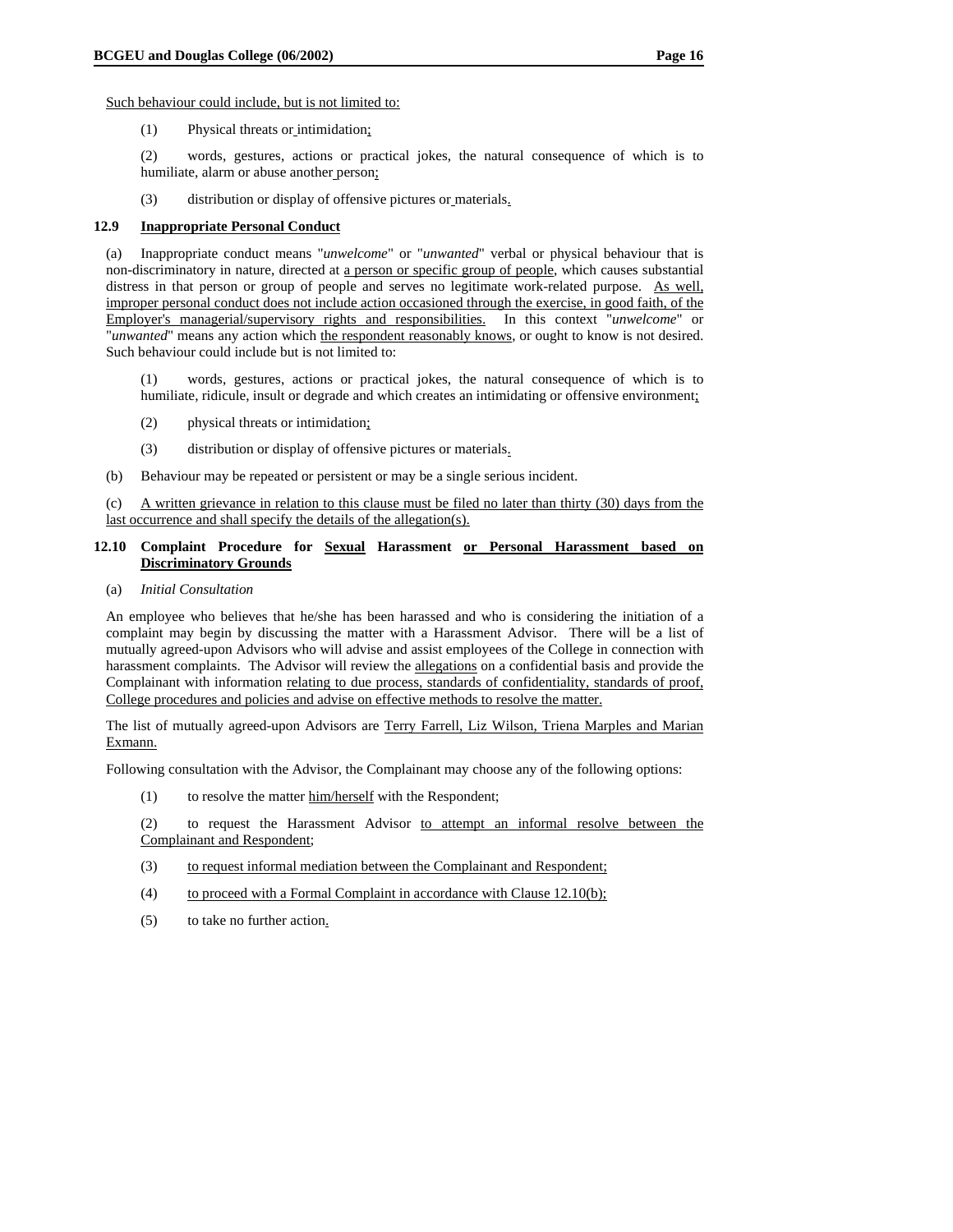### (b) *Formal Complaint*

(1) The employee shall file a complaint to the Vice-President, College Development or a mutually agreed designate\*, who will investigate and assess the factual evidence arising from the complaint. The investigator will adhere to the principles of due process in carrying out the investigation. The proof that the harassment complained of has been committed by the Respondent shall be clear and convincing evidence.

(i) For sexual harassment the complaint must be submitted in writing within six (6) months of the latest alleged occurrence.

(ii) For personal harassment based upon discriminatory grounds, the complaint must be submitted in writing within thirty (30) calendar days of the latest alleged occurrence.

- (2) A Formal Complaint must specify the details of the allegation(s) including:
	- (i) name, classification and work location of the respondent;

(ii) a detailed description of the specific action(s), conduct, event(s) or circumstance(s) which constitute harassment;

- (iii) the specific remedy sought to satisfy the complaint;
- (iv)  $\frac{\text{date}(s) \text{ of incident}(s)}{s}$
- (v) name(s) of witness(es), if any;
- (vi) description of prior attempts to resolve the matter, if any.

(3) Upon receipt of the written complaint, the Vice-President or designate shall notify the Union Area Office Staff Representative and the Bargaining Unit Chairperson in writing.

(4) The Vice-President or designate will investigate and assess the complaint based on the facts, employing the concept of due process. The investigation must be concluded within eight (8) working days of the Vice-President receiving the written complaint.

(5) The Vice-President or designate may request an extension for the investigation period from the Union Area Office Staff Representative or Bargaining Unit Chairperson. The extension if granted shall not, in any event, be longer than five (5) working days.

(6) The Vice-President or designate will inform the Complainant that he/she has the option of having a Steward present as an observer at the meeting(s) at which the Complainant is present.

(7) The Vice-President or designate will inform the Respondent that he/she has the option of having a different Steward present as an observer at the meeting(s) at which the Respondent is present.

(8) Pending determination of the complaint, the Vice-President or designate who is investigating may take interim measures to separate the employees concerned if deemed necessary.

(9) In cases where a finding of harassment may result in the transfer of an employee, normally, it shall be the Respondent who is transferred, except where the Complainant requests to be transferred.

(10) The Vice-President or designate may:

- (i) make findings of fact;
- (ii) decide if the facts constitute harassment;
- (iii) attempt to mediate a resolve;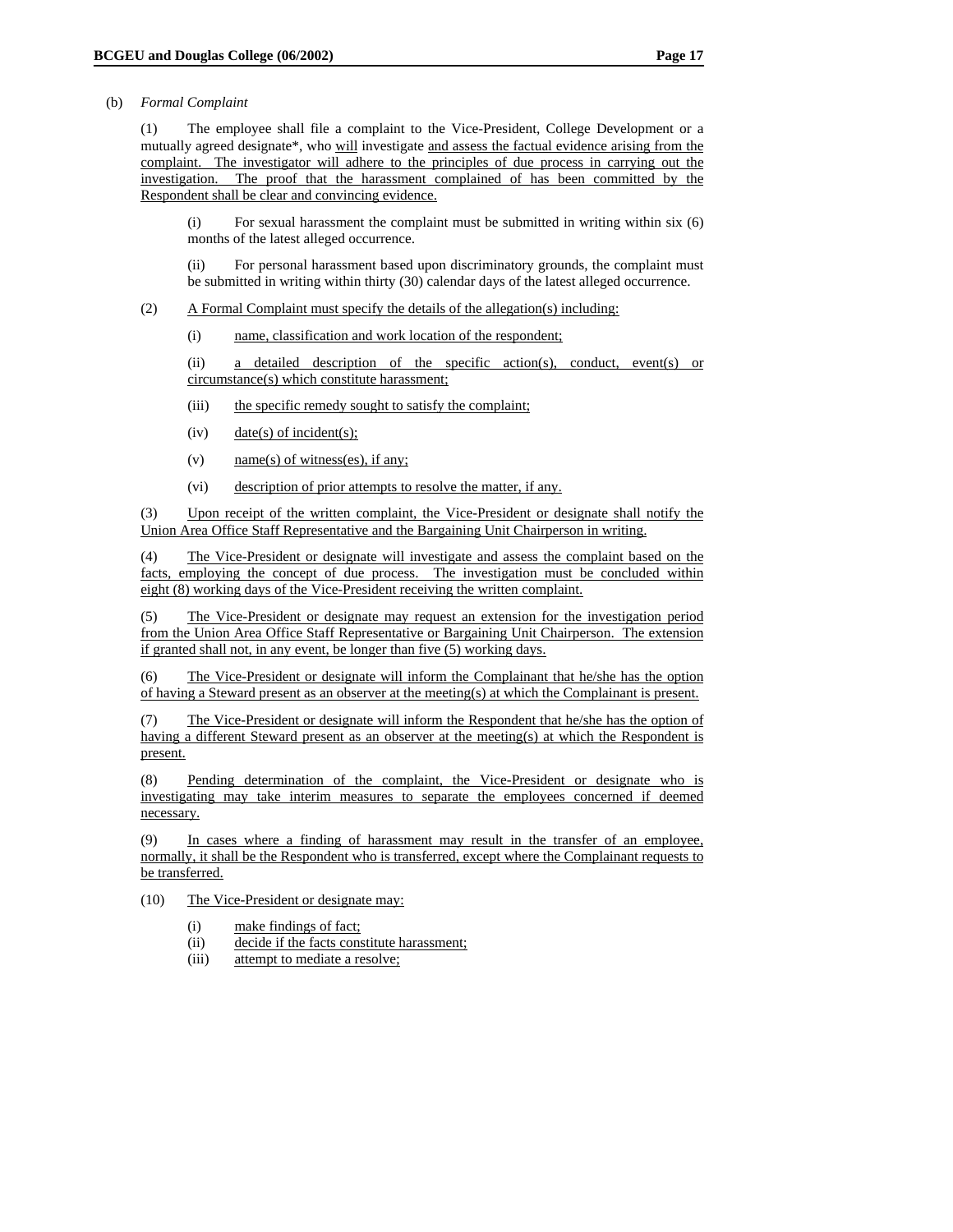- (iv) if harassment has occurred, recommend administrative action to the President;
- (v) dismiss the complaint.

(11) The Vice-President or designate, who has investigated and assessed the facts as they relate to the incident(s), shall complete a written report to the President within five (5) working days of completion of the investigation.

(12) The Union Area Office Staff Representative, the Bargaining Unit Chairperson, the Complainant and the Respondent shall be apprised in writing of the recommendation(s) and/or action(s) to be taken.

(13) Where the Complainant is not satisfied with the final disposition, the Complainant may grieve at any step of the Grievance Procedure up to and including Arbitration. The time limits and procedures as specified under Article 10 will apply.

(14) Where the complaint is determined to be frivolous or vindictive in nature, the College will take appropriate action which may include discipline.

*\* The mutually agreed-upon designates are: Joy Holmwood, Al Atkinson, Bob Cowin and Trish Angus.* 

# **ARTICLE 13 - SENIORITY**

### **13.1**

(a) *Service Seniority Defined* 

Means a regular employee's service with the Employer.

Regular employees shall be credited with service seniority equivalent to their length of continuous service with the Employer.

(b) *Classification Seniority* 

Means regular employees' length of service in their present classification. All regular employees shall be credited with classification seniority equivalent to their length of service in their present classification with the Employer.

# **13.2 Seniority List**

The service seniority list shall be updated semi annually and will be sent to the President of the Union or designate and to the Bargaining Unit Chairperson of the Local no later than August and December of each calendar year.

# **13.3 Loss of Seniority**

Except as otherwise provided for in this Agreement, regular employees shall not accrue seniority when a leave of absence without pay is for periods over sixty (60) days' duration. Regular employees shall continue to accrue seniority if they are absent from work with pay. Employees shall lose their seniority only in the event that:

- (a) they are discharged for just cause;
- (b) subject to 13.4, they voluntarily terminate their employment or abandon their position; or
- (c) they are on layoff for more than one (1) year.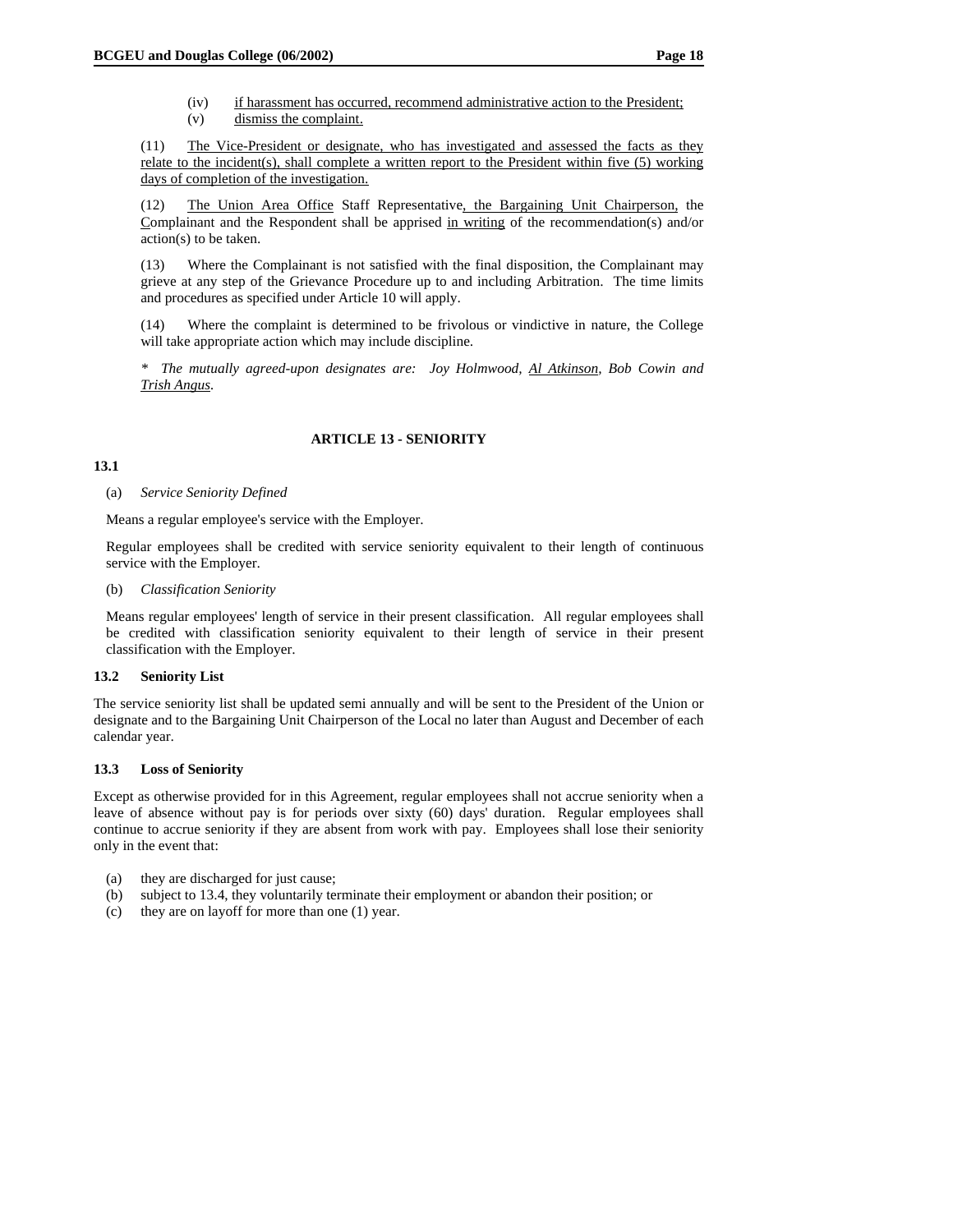### **13.4 Re-employment**

(a) Regular employees who resign their position and within sixty (60) days are re-employed as a regular employee shall be granted a leave of absence without pay covering those days absent and shall retain all previous rights in relation to seniority and other fringe benefits.

(b) If the period between resignation and re-employment exceeds sixty (60) days, the employee shall, upon completion of three years continuous service from the date of re-employment, have their previous length of service credited for purposes of seniority and vacation entitlement.

### **13.5 Seniority on Demotion**

Regular employees who suffer demotion through no fault of their own, or who take a voluntary demotion, shall have their classification seniority adjusted to include all service previously held in the lower classification, together with all service in any higher classifications.

# **ARTICLE 14 - LABOUR FORCE ADJUSTMENT, LAYOFF AND RECALL**

### **14.1 Labour Force Adjustment**

*See Common Agreement - Article 3.*

# **14.2 Pre-Layoff Canvass**

Where the Employer identifies a need to proceed with a layoff pursuant to Article 14.3, the Employer shall notify the Bargaining Unit Chairperson and the Staff Representative, in writing, prior to the issuing of any layoff notices. The notice shall include where the reduction is required, the number of positions to be affected, the department(s), the campus, the pay level classification and qualifications of the position(s), the reasons for layoff, and the cost reduction.

The bargaining unit Chairperson, the Staff Representative and the Labour Relations Manager will meet to discuss a pre-layoff canvass. The discussion will include:

- (a) identifying where the reduction(s) is required and number of position(s) to be affected;
- (b) identify specific position(s) to be canvassed based on a review of the pay level, classification and qualifications of the position(s) targeted for reduction.

Once the position(s) to be canvassed are agreed upon by the Parties, the Employer shall conduct the prelayoff canvass by sending out written notice to identified employee(s) in (b) above.

Response from employee(s) to the voluntary layoff canvass must be submitted to the Personnel Department within ten (10) working days of issuance of the written notice. Employee responses shall be in writing.

Where there is a reduction of one (1) position and two (2) employees choose severance, the employee with the most service seniority shall be granted voluntary layoff. An employee who takes this voluntary layoff is entitled to severance pay per Article 14.11 and other benefits per Article 14.10.

It is understood that employees electing severance under this provision shall not be entitled to bumping rights or recall.

The Employer will confirm the layoff with the employee in writing, this decision is final and binding on the employee and the Employer.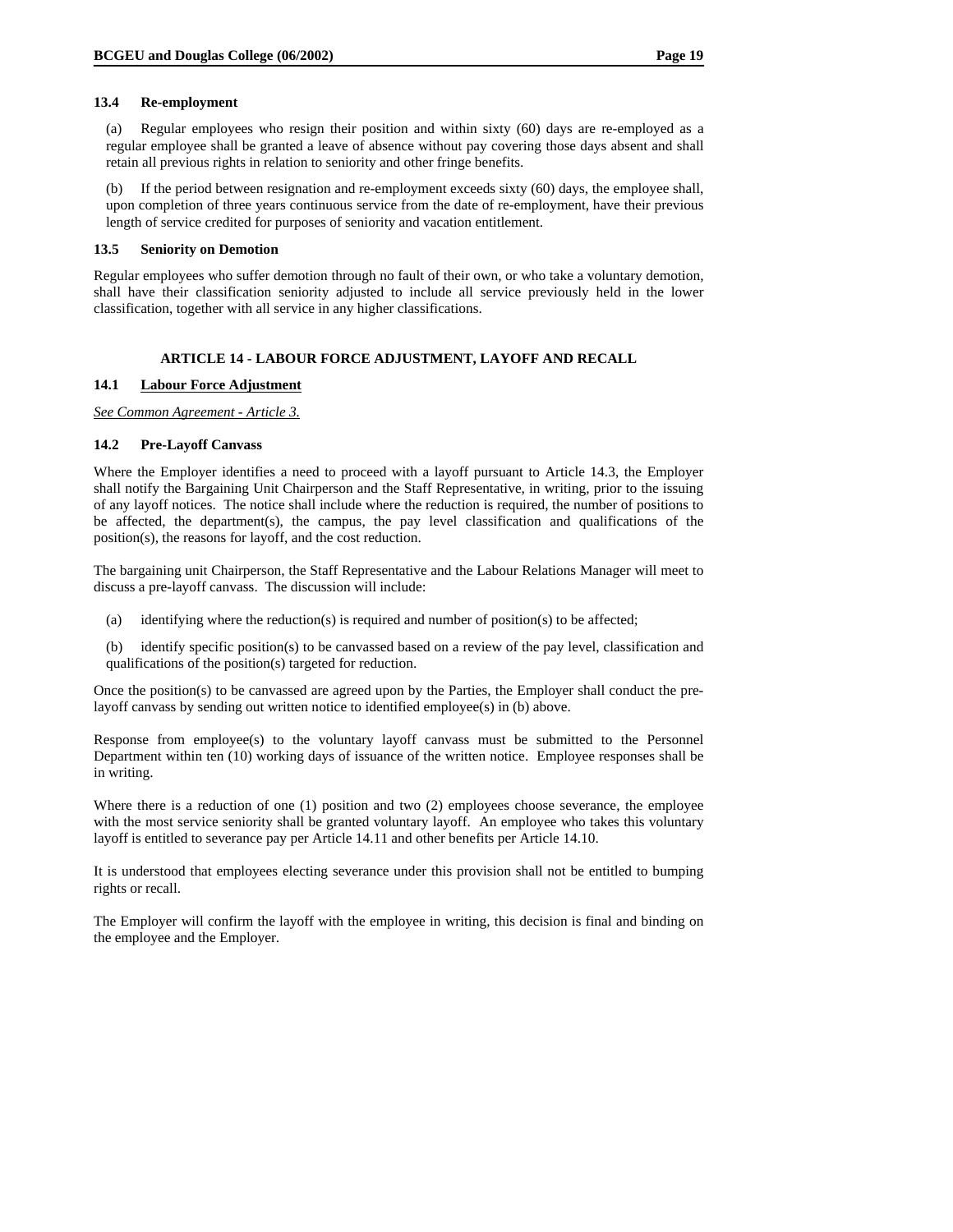If no employee from among the identified employees opts for voluntary layoff, the Employer will commence with layoff notice per Article 14.3.

### **14.3 Layoff**

(a) Auxiliary employees will be laid off prior to regular employees in classifications and groupings as identified in Article 33.4.

(b) Regular employees shall be laid off in reverse order of service seniority providing the remaining employees have the ability, qualifications, and experience to perform the remaining work.

(c) Where seniority is equal, the regular employee with the superior qualifications, skill, knowledge and training for his/her particular job is deemed to have greater seniority.

(d) Bumping Procedure

(1) A regular employee shall not be entitled to bump another employee where the bump would constitute a promotion.

(2) Regular employees who receive notice of layoff shall have the right to bump employees with less seniority.

(3) The right to bump, subject to (2) above, shall be exercised in the following order:

(i) the employee with the least seniority at the same pay level for whose position he/she has the qualifications, ability and experience to do the job shall be bumped.

(ii) if (1) above does not result in a bump, the same procedure will be applied at each subsequent lower pay level.

(4) Regular employees who are bumped as a result of (2) and (3) above, shall have the same right to bump employees with less seniority.

(5) It is agreed that the trial or probationary period specified in Article 28.5(a) will apply to employees moving into a new job as a result of bumping.

(6) In the event the employee does not have the necessary seniority or qualifications, ability and experience to bump a second time, or he/she has proven to be unsatisfactory in the second job, he/she will be laid off.

(7) A regular employee shall notify the Employer in writing within five (5) days of receiving layoff notice whether bumping rights will be exercised or whether the employee opts for a layoff.

(8) If a regular employee opts for a layoff the employee must choose either recall rights in accordance with Article 14.5 or severance pay in accordance with Article 14.11 on the date the layoff is scheduled to occur. If a regular employee declines to make a selection he/she shall be deemed to have chosen recall rights.

### **14.4**

The application of the layoff, bumping and recall procedures in Article 14.3 and 14.6 shall be subject to joint Employer/Union discussion. These procedures shall be carried out on a College-wide basis.

In the case of a dispute arising from Article 14.3 and Articles 14.6, the matter shall be resolved through the grievance procedure, commencing at Step 3.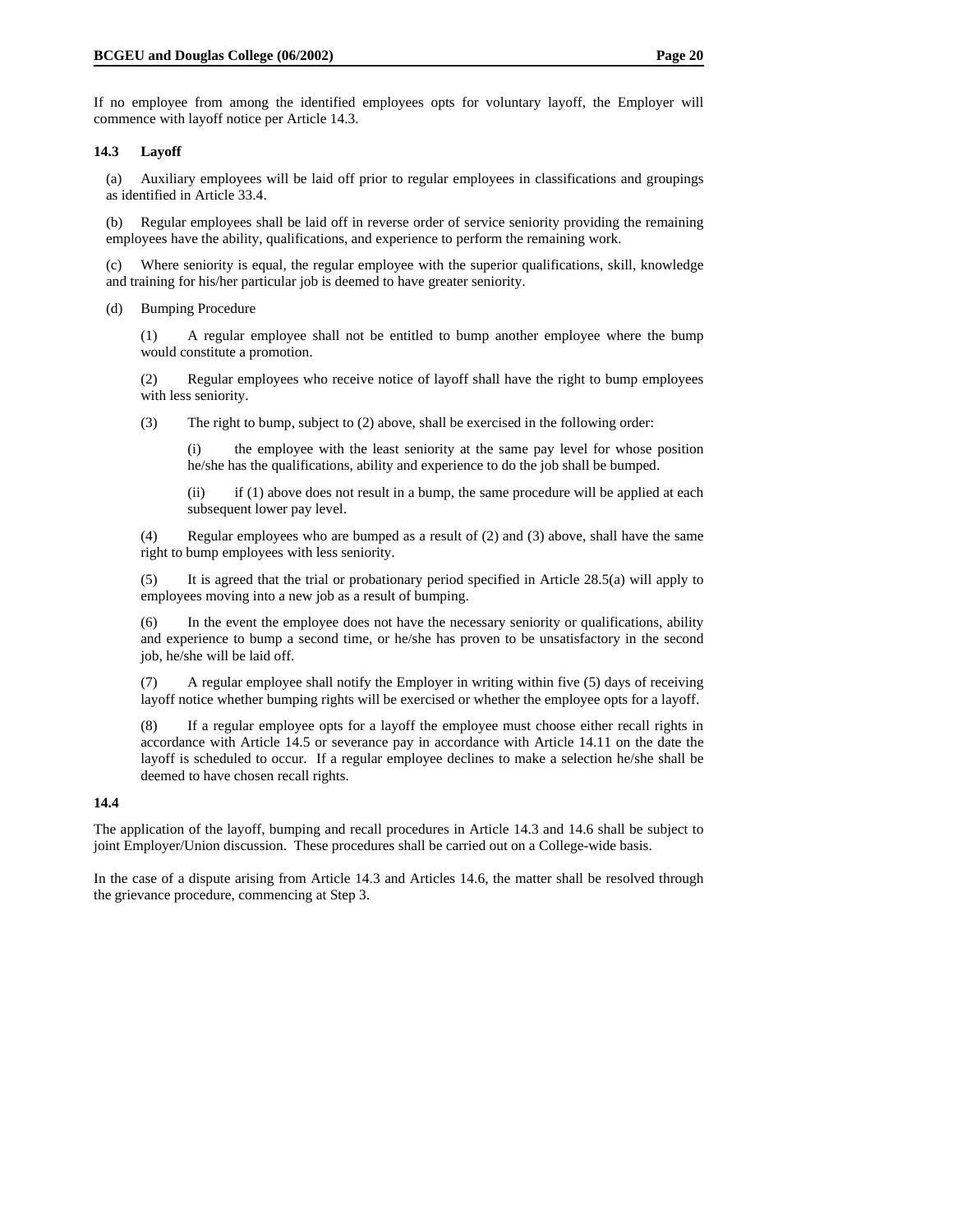(a) Where possible, the Employer will notify regular employees who are to be laid off, at least forty (40) working days prior to the effective date of layoff. If the employee has not had the opportunity to work twenty (20) full days after notice of layoff, the employee shall be paid in lieu of work for that part of the twenty (20) days during which work was not made available.

(b) An employee who is offered an auxiliary recall and accepts that recall, cannot claim the right to notice or pay in lieu pursuant to Article 14.5(a) when the auxiliary work expires and the employee returns to layoff status.

# **14.6 Recall Rights and Procedure**

(a) Regular employees on layoff shall retain recall rights commencing with the date of layoff for a period of one (1) year.

(b) In the event an employee performs auxiliary work during his/her period of layoff, the auxiliary time worked will be added to the one (1) year period of recall eligibility specified in Article 14.6(a).

(c) Recall shall be in order of service seniority, regular employees preceding auxiliary employees, providing the regular employee has the necessary qualifications, ability and experience to fill the position and the recall would not constitute a promotion.

(d) In the event the employee is recalled to his former position or to a position at the same pay level as his former position, the employee, at the time of recall, will be placed at the same step in the pay level that he was in at the time of layoff.

# **14.7 Repeating Term Employees**

# (a) *Fixed Term Layoff*

When the Employer lays off repeating fixed term employees at the end of their fixed term and issues a recall notice for the beginning of the next fixed term, Article 14.3(a), (b), (d) and 14.6(c) will not apply. However, repeating fixed term employees may bump auxiliary employees whose duration of employment expires before the recall notice specified in the preceding sentence.

# (b) *Layoff*

This does not preclude the Employer from giving notice of layoff to a repeating fixed term employee during a fixed term or to a fixed term employee who has received a recall notice to begin a fixed term. In the event of a layoff of this nature, Clause 14.7(a) does not apply. Refer to Articles 14.2 to 14.6 and 14.8 to 14.11.

# **14.8 Recall from Layoff Without Posting**

In the event a vacancy occurs and a regular employee on layoff status possesses the necessary qualifications, ability and experience, and providing the recall would not constitute a promotion, the vacancy will be offered to the most senior regular employee on the recall list and Article 28.1(a) will not apply.

# **14.9 Notice of Recall**

(a) Notice of recall to a regular position shall be made by telephone, or if unsuccessful, by registered mail to the last address of the employee known by the Employer. A copy of the letter shall be sent to the President of the Union. It shall be the employee's responsibility to keep the Employer informed of the employee's current address and telephone number during the period of layoff.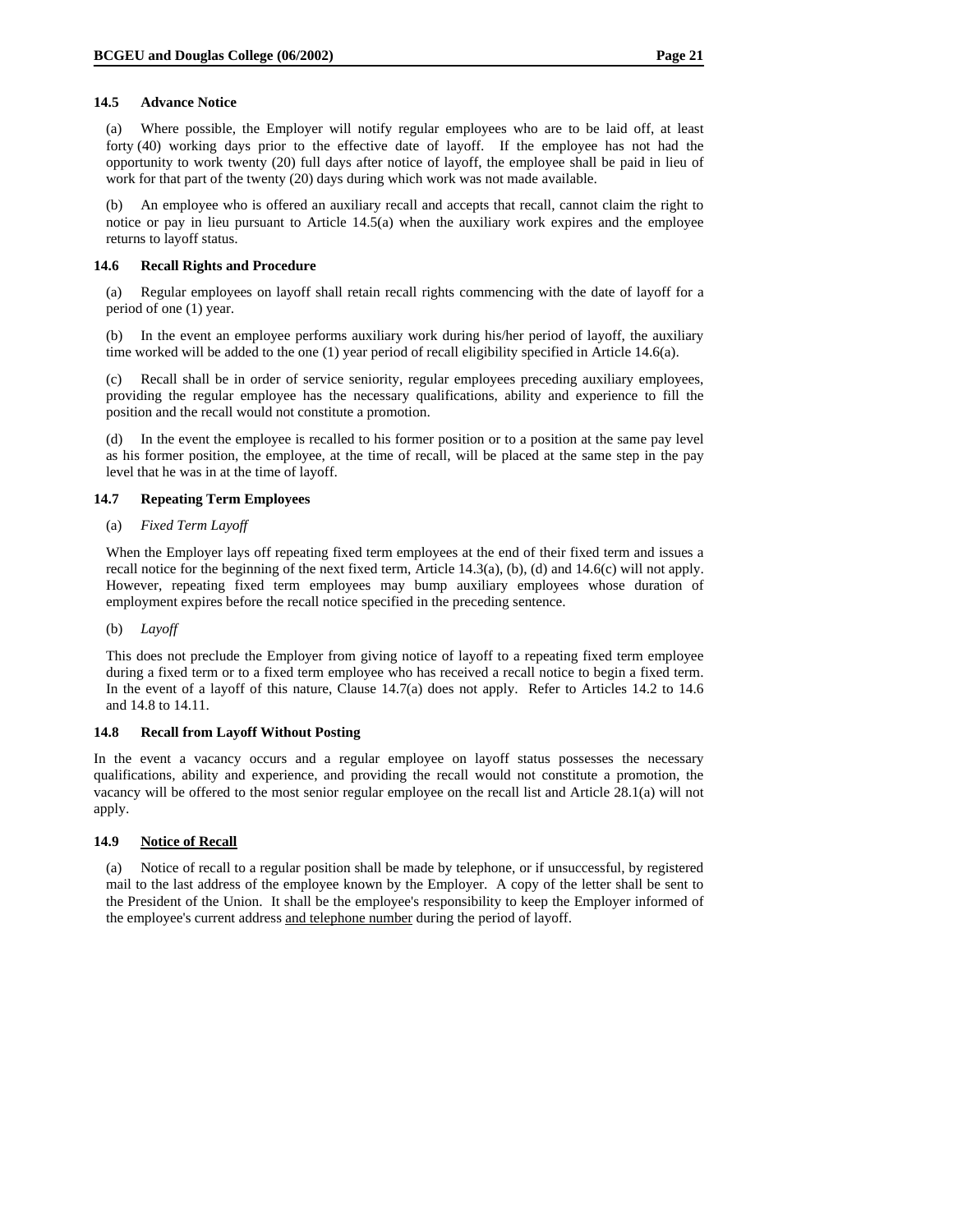(b) Regular employees may refuse recall to an auxiliary position without affecting recall rights pursuant to Article 14.6.

#### **14.10 Continuation of Benefits**

- (a) A regular employee on layoff will be entitled to the following benefits:
	- Article 20.2 Basic Medical Insurance;
	- Article 20.3 Extended Health Benefits;
	- Article 20.4(a) Group Life Insurance; and
	- Article 20.6 Dental Plan

for a period of one (1) year from the date of layoff, or as per Article 14.6(a). Premium payments will be in accordance with provisions provided in the above clauses.

#### **14.11 Severance Pay**

(a) A regular employee may opt for severance pay on the date the layoff was scheduled to occur, in which case the employee shall be deemed to have resigned and shall forfeit all seniority and right to recall.

(b) A regular employee with less than one (1) year's service seniority who has elected severance pay pursuant to this Article shall be entitled to severance pay in an amount equal to two (2) weeks' current straight-time pay.

(c) In the event of a layoff of a regular employee with one (1) or more years' service seniority who opts for severance pay the following shall apply:

(1) for the first year of completed service seniority, three (3) weeks' current straight-time pay;

(2) for the second year of completed service seniority, three (3) weeks' current straight-time pay;

(3) for each completed year of service seniority thereafter, one-half (½) month's current straight-time pay;

The employee shall not receive an amount greater than six (6) months' current straight-time pay.

#### **ARTICLE 15 - HOURS OF WORK**

### **15.1**

(a) Except for those employees provided for in paragraph (c) and (d) below, the standard workweek shall consist of thirty-five (35) hours of work on any five (5) consecutive days, only one (1) of which can be a Saturday or Sunday. Thirty (30) days' notice shall be given for a change in the five (5) consecutive working days.

(b) Regular part-time employees may be scheduled to work less than seven (7) hours per day and thirty-five (35) hours per week, as per Article 2.

(c) For those regular employees who were in the employ of the College on September 1, 1975, in accordance with the terms of their appointment letters, the standard workweek shall consist of thirtyfive (35) hours of work in a Monday through Friday workweek. The workday shall consist of seven (7) working hours per day.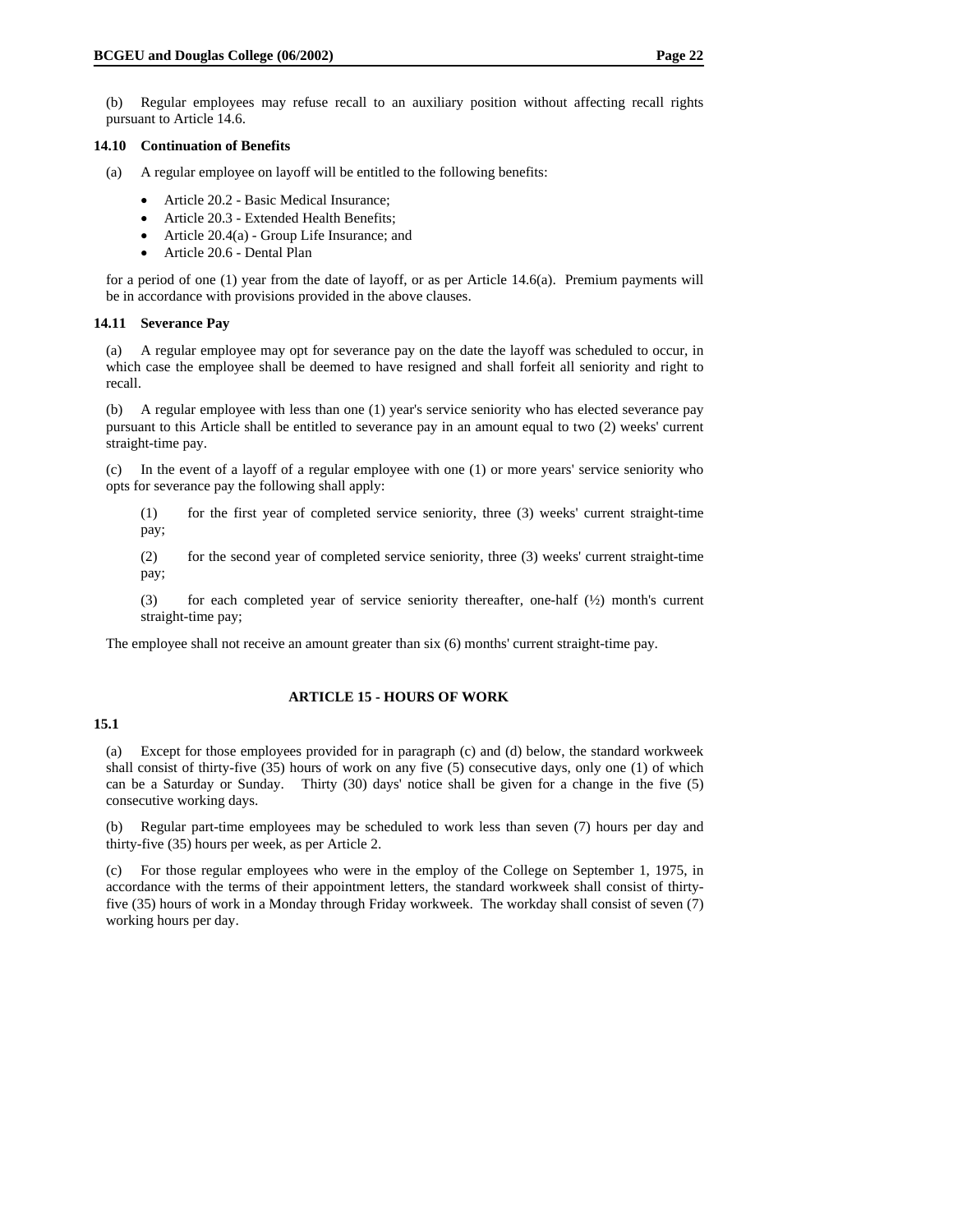(e) *See Common Agreement - Article 9.* 

(f) The College agrees to an overall limit of twenty percent (20%) of regular employees on regular workweeks which include Saturday and Sunday.

### **15.2 Standard Workday**

(a) The standard workday for regular employees shall be seven (7) hours per day, between the hours of 8:00 a.m. and 5:00 p.m.

(b) Regular part-time employees may be scheduled to work less than seven (7) hours per day and thirty-five (35) hours per week, as per Article 2.

### **15.3 Meal Periods**

(a) Unpaid meal periods will be scheduled as close to the middle of the workday or shift as possible and to correspond to dining room facilities. The length of the meal period shall be not less than thirty (30) minutes and not more than sixty (60) minutes.

(b) Employees shall be entitled to take their meal period away from the work station. Where this cannot be done because of a specific requirement of the immediate supervisor, the meal period shall be considered as time worked and compensated for at the applicable overtime rate.

### **15.4 Scheduling of Hours**

(a) Except in the case of shift operations, or a modified workweek, the regular workday shall be scheduled to occur between the hours of 8:00 a.m. and 5:00 p.m.

(b) Flexible hours for individual employees may be scheduled upon mutual agreement between the employees at the local level and the Employer's designated representative. Such hours shall be scheduled between 6:00 a.m. and 10:00 p.m.

# **15.5 Clean-up Time**

Employees shall be allowed reasonable time during the workday or shift for clean-up purposes.

#### **15.6 Reporting Stations and Reporting to Work**

Where employees are required to report to a central location in order to be assigned their work location, their shift, or workday shall commence from the time they are required to report for assignment.

(b) Every employee covered by this Agreement shall be assigned a designated reporting station. When temporarily assigned another work location, time spent in travel from the employee's residence to the new work location in excess of time normally spent in travel from the employee's residence to employee's designated reporting station shall be considered as time worked.

(c) When employee's reporting stations are to be changed, they shall be given a minimum of thirty (30) calendar days' advance notice of such change.

(d) In the event that the Employer requires the employee to change reporting stations before the expiry of the final thirty (30) calendar days of the notice period, then they will be eligible to receive a mileage allowance as set out in Article 32.9.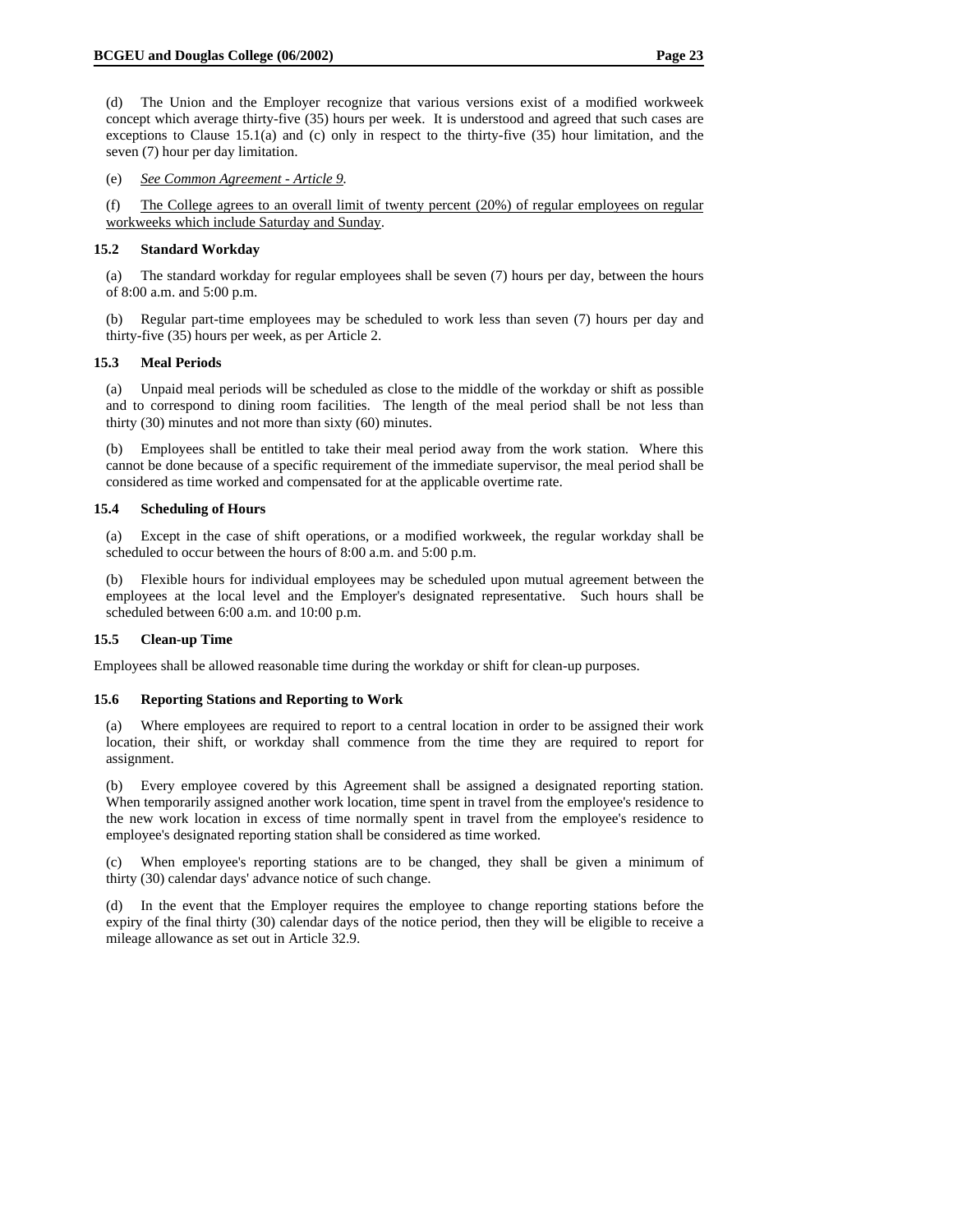(e) The mileage allowance will only be payable:

(1) once per day for each day within the unexpired notice period, on which the employees report to the new location, and

(2) only to compensate the employee for the number of additional miles necessarily travelled between their residence and the new reporting station.

### **15.7 Rest Periods**

All employees shall have two (2) fifteen (15) minute rest periods in each work period in excess of six (6) hours, one (1) rest period to be granted before and one (1) after the meal period. Employees working shifts of four and one-half  $(4\frac{1}{2})$  hours but not more than six (6) hours, shall receive two (2) rest periods during such a shift. Employees working shifts of less than four and one-half (4½) hours shall be granted one (1) rest period during such a shift. Rest periods shall not begin until one (1) hour after the commencement of work or not later than one (1) hour before either the meal period or the end of the shift, however, a single rest period of thirty (30) minutes may be taken during the second and third shifts subject to approval by the Union. Rest periods shall be taken without loss of pay to the employees.

#### **15.8 Changes in Hours of Work - Work Schedules**

(a) The Employer will provide written notification to those regular employee(s) that are to be affected by significant changes in their existing work hour/schedules.

(b) Employee(s) request(s) for changing existing work schedules(s) will be made in writing to their supervisor.

(c) The Parties agree that the Labour/Management Committee is the final avenue for concerns raised over any change as specified in 15.8(a) or (b).

### **ARTICLE 16 - SHIFT WORK**

### **16.1 Definition of Shifts**

(a) "*Day Shift*" shall be defined as any shift which starts between the hours of 6:00 a.m. and 11:00 a.m. inclusive.

(b) "*Afternoon Shift*" shall be defined as any shift which starts between the hours of 2:00 p.m. and 7:00 p.m. inclusive.

(c) "*Evening Shift*" shall be defined as any shift which starts between the hours of 10:00 p.m. and 3:00 a.m. inclusive.

(d) "*Overlapping Shifts*" shall be defined as any shift which starts between:

- (1) 12:00 noon and 1:00 p.m. inclusive; or
- (2) 8:00 p.m. and 9:00 p.m. inclusive; or
- (3) 4:00 a.m. and 5:00 a.m. inclusive.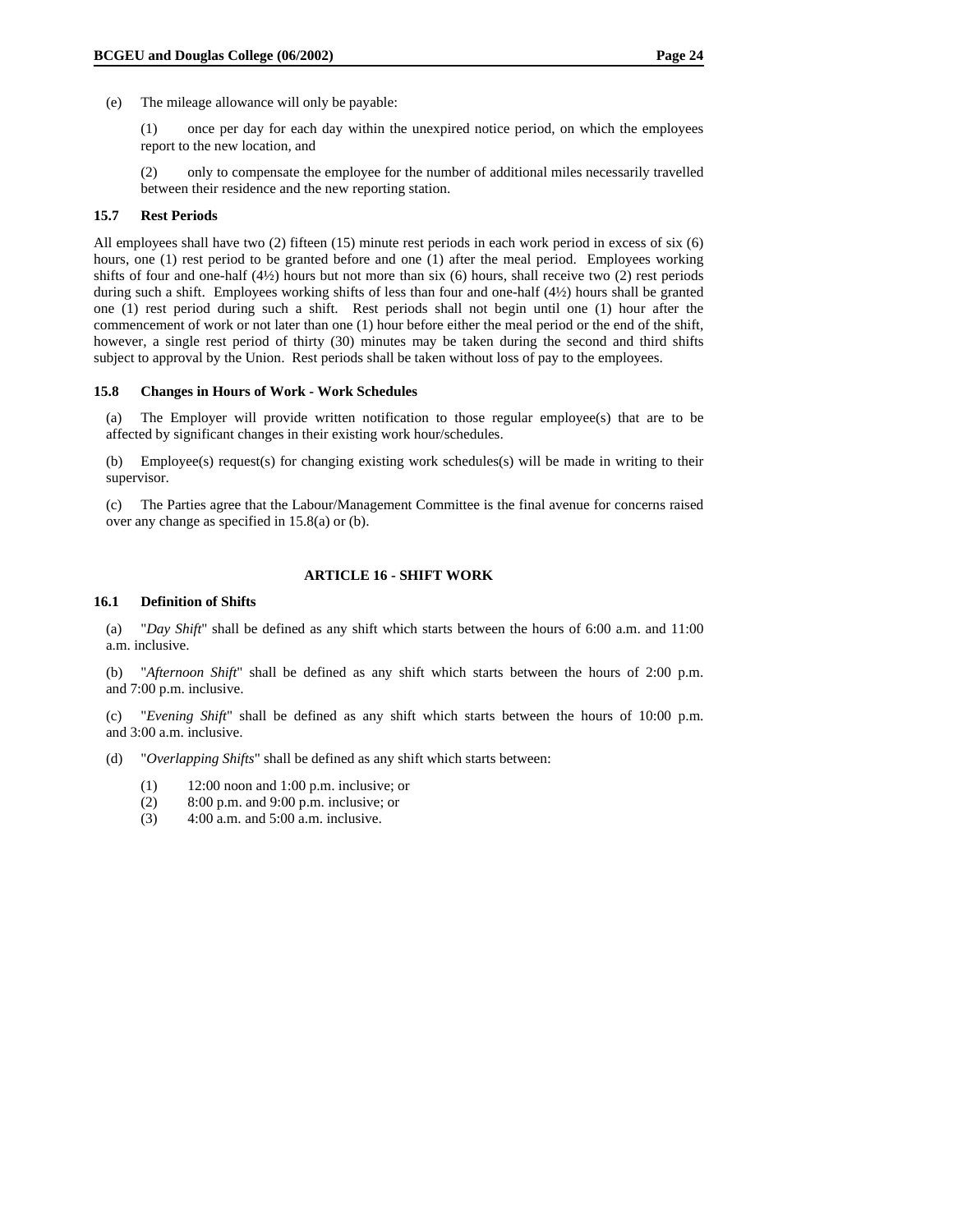### **16.2 Shift Premiums**

(a) Shift premiums shall be paid in accordance with the following schedule:

| <b>Shift</b><br><b>Starting Time</b> | <b>Hours</b> at<br><b>No Premium</b> | <b>Hours</b> at<br>75¢ Premium | <b>Hours</b> at<br>85¢ Premium |
|--------------------------------------|--------------------------------------|--------------------------------|--------------------------------|
| 6:00 a.m.                            | 7                                    |                                |                                |
| 7:00 a.m.                            | 7                                    |                                |                                |
| 8:00 a.m.                            | 7                                    |                                |                                |
| 9:00 a.m.                            | $\overline{7}$                       |                                |                                |
| 10:00 a.m.                           | 7                                    |                                |                                |
| 11:00 a.m.                           | 7                                    |                                |                                |
| 12:00 noon                           | $\overline{4}$                       | 3                              |                                |
| $1:00$ p.m.                          | 3                                    | $\overline{4}$                 |                                |
| 2:00 p.m.                            |                                      | $\overline{7}$                 |                                |
| 3:00 p.m.                            |                                      | $\overline{7}$                 |                                |
| 4:00 p.m.                            |                                      | 7                              |                                |
| 5:00 p.m.                            |                                      | 7                              |                                |
| 6:00 p.m.                            |                                      | 7                              |                                |
| 7:00 p.m.                            |                                      | $\overline{7}$                 |                                |
| 8:00 p.m.                            |                                      | $\overline{4}$                 | 3                              |
| 9:00 p.m.                            |                                      | 3                              | $\overline{4}$                 |
| 10:00 p.m.                           |                                      |                                | 7                              |
| 11:00 p.m.                           |                                      |                                | 7                              |
| 12:00 midnight                       |                                      |                                | $\overline{7}$                 |
| 1:00 a.m.                            |                                      |                                | 7                              |
| 2:00 a.m.                            |                                      |                                | 7                              |
| 3:00 a.m.                            |                                      |                                | $\overline{7}$                 |
| 4:00 a.m.                            | 3                                    |                                | $\overline{4}$                 |
| 5:00 a.m.                            | $\overline{4}$                       |                                | 3                              |

(b) Shift premiums will apply to hours worked on part-time shifts.

(c) Shift premiums will apply to a maximum of seven (7) hours per assigned shift where the length of the workday has been varied in accordance with Article 15 - "*Hours of Work*".

(d) Shift premiums will apply to overtime hours in conjunction with a shift.

### **16.3 Notice of Shift Schedules**

Schedules of shift work for regular employees and auxiliary employees working a scheduled shift shall be posted at least five (5) days in advance of the starting day of a new schedule. However, the Employer will make every effort to post shift schedules fourteen (14) days in advance and employees involved will be consulted prior to any change in the shift schedule in order to determine their availability.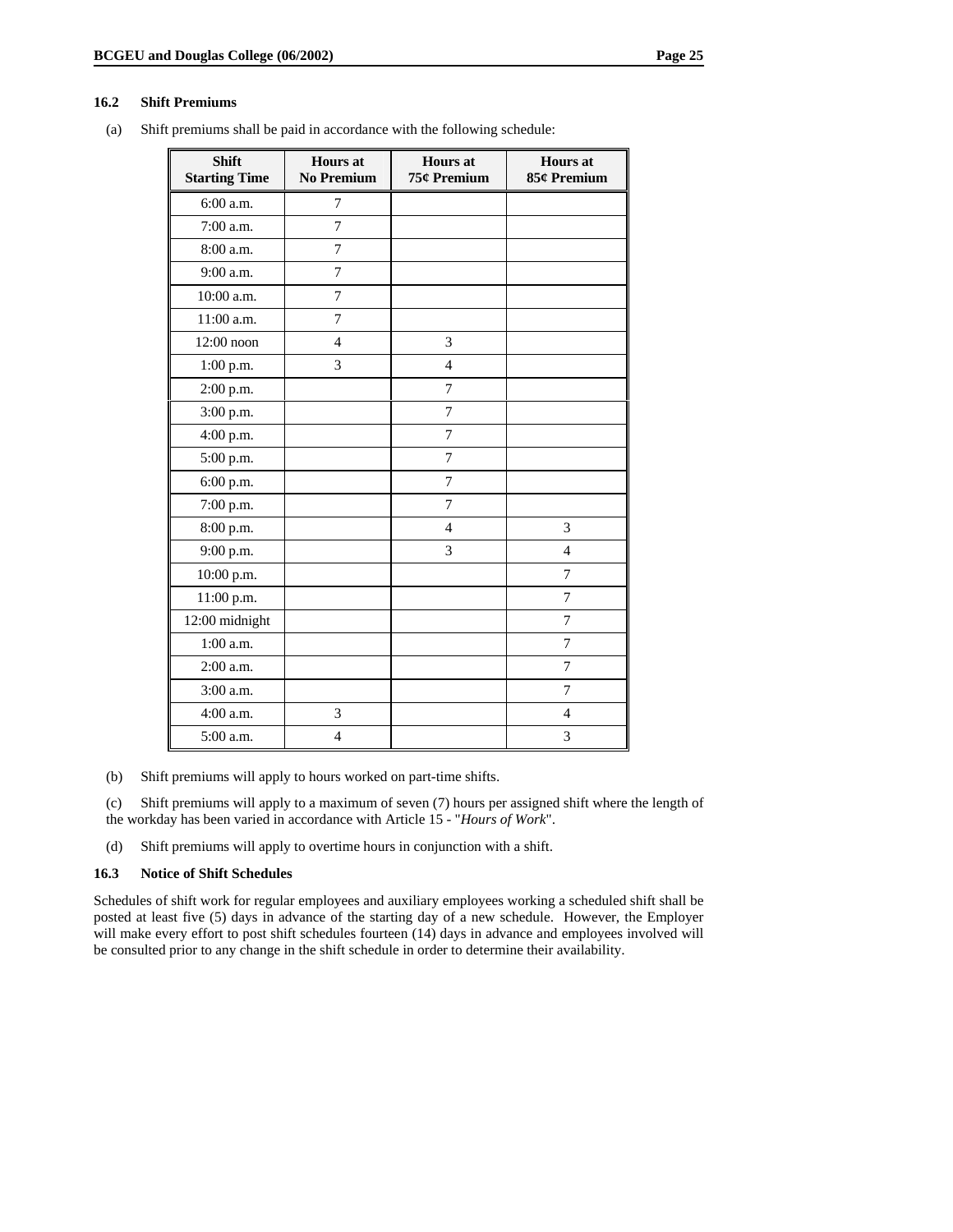In the event that employees' schedules of shift work and/or hours of work are changed without the five (5) days' advance notice required, they will receive a premium of fifty cents  $(50¢)$  per hour for work performed on the first new scheduled shifts to which they changed in addition to their regular pay. Subsequent shifts worked on the new schedules shall be without this premium.

#### **16.4 Rotation and Scheduling**

(a) Where practical, having regard for the operational requirements of the College and the situations and circumstances of the affected employees, shifts will be rotated on an equal basis amongst the employees who are involved.

(b) All employees involved in the scheduling shall be consulted prior to its implementation.

#### **16.5 Exchange of Shifts**

Employees may initiate a shift exchange with the approval of the Employer, provided that sufficient advance notice is given. The Employer will not incur additional costs per Article 16.2 and 16.6 due to shift exchange.

### **16.6 Short Changeover Premium**

If shifts are scheduled so that there are not twenty-four (24) hours between the start of an employee's shift and the start of that employee's next shift, a premium calculated at overtime rates will be paid for hours worked on the succeeding shift within the twenty-four (24) hour period.

#### **16.7 Split Shifts**

No shift shall be split for a period longer than the regularly scheduled meal periods.

#### **16.8 Weekend Premium**

*See Common Agreement - Article 9(d).*

### **ARTICLE 17 - OVERTIME**

### **17.1 Definitions**

(a) "*Overtime*" means work performed by full-time employees in excess or outside of their regularly scheduled hours of work.

- (b) "*Straight-time rate*" means the hourly rate of remuneration.
- (c) "*Time and one-half*" means one and one-half (1½) times the straight-time rate.
- (d) "*Double time*" means twice the straight-time rate.

### **17.2 Overtime Entitlement**

(a) An employee working a regularly scheduled seven (7) hour day shall be entitled to overtime after seven (7) hours of work on the regularly scheduled workday.

(b) An employee working a regularly scheduled day of fixed duration on a modified workweek shall be entitled to overtime after the regularly scheduled hours in a day are exceeded.

(c) An employee working a flexible schedule of daily hours shall be entitled to overtime after the total hours for the averaging period have been exceeded.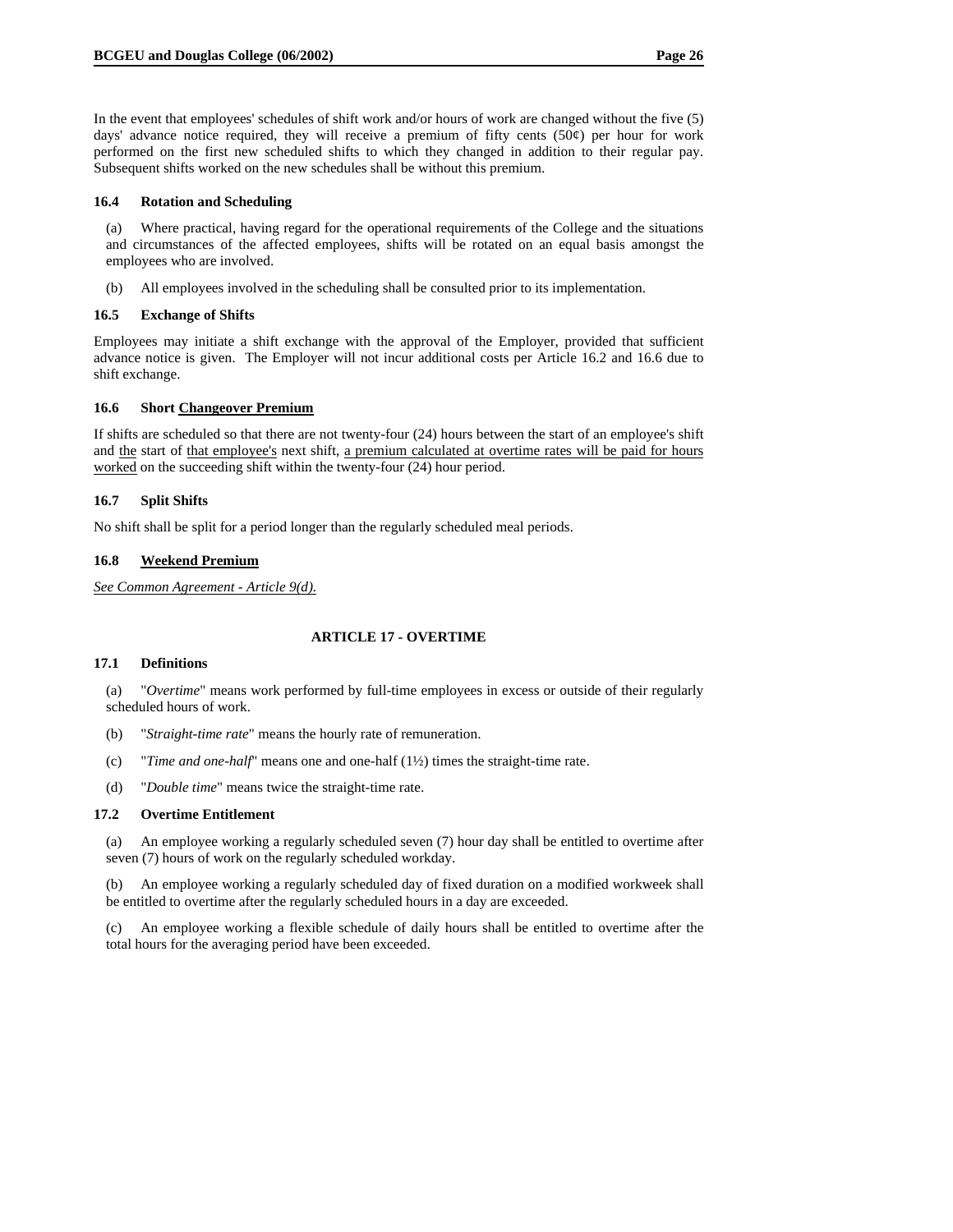(d) An employee shall be entitled to overtime compensation after thirty-five (35) hours in any regular workweek, seven (7) hours in any regular workday, or the agreed upon number of hours for a modified work period.

### **17.3 Recording of Overtime**

Employees shall record starting and finishing times for overtime worked in a form determined by the Employer.

#### **17.4 Sharing of Overtime**

The first opportunity for overtime work would go to those specific individuals who normally do the work in question. Otherwise it shall be allocated on an equitable basis within the work area.

Regular full-time employees shall be afforded the opportunity to work the overtime prior to regular parttime employees and auxiliary employees working overtime.

#### **17.5 Overtime Compensation**

(a) Overtime worked shall be compensated for at the following rates:

(1) time and one-half  $(1/\chi_{\rm X})$  for the first two (2) hours of overtime on a regularly-scheduled work day;

(2) double time  $(2x)$  for time worked in excess of two (2) hours of overtime on a regularlyscheduled work day; and

(3) double time (2x) for all hours worked on a day of rest.

The compensation of overtime in (1) and (2) is to be on a daily basis and not cumulative.

(b) Employees who work on a Paid Holiday which is not a scheduled work day shall receive their regular day's pay, and they shall receive additional compensation at the rate of double time  $(2x)$  for all hours worked. However, for Christmas Day and New Year's Day, they shall receive additional compensation at the rate of double time and one-half (2½x) for all hours worked.

(c) Employees on travel status who are required to travel on the Employer's business outside their regular working hours shall be compensated at the applicable overtime rates for all hours travelled. The Employer may determine the means of such travel.

(d) Employees shall have the option of receiving cash for overtime compensation or the equivalent compensating time off in lieu of being paid, to a limit of fifty (50) hours.

(e) If employees elect to take compensating time off for overtime compensation, they shall be entitled within sixty (60) days to schedule such earned time off.

(f) At year end, or at termination of employment, any overtime banked during that calendar year shall automatically be paid in cash.

(g) Overtime shall be calculated in thirty (30) minute increments.

### **17.6 Overtime Meal Allowance**

Employees who are required to work a minimum of two and one-half (2½) hours' overtime before or after their scheduled hours of work shall be provided with a hot meal or shall be reimbursed in the amount of ten dollars (\$10). A meal break of one-half  $(\frac{1}{2})$  hour with pay shall be given at the overtime rate. A further hot meal allowance of ten dollars (\$10) and a meal break of one-half (½) hour with pay shall be provided during each subsequent four (4) hour overtime period.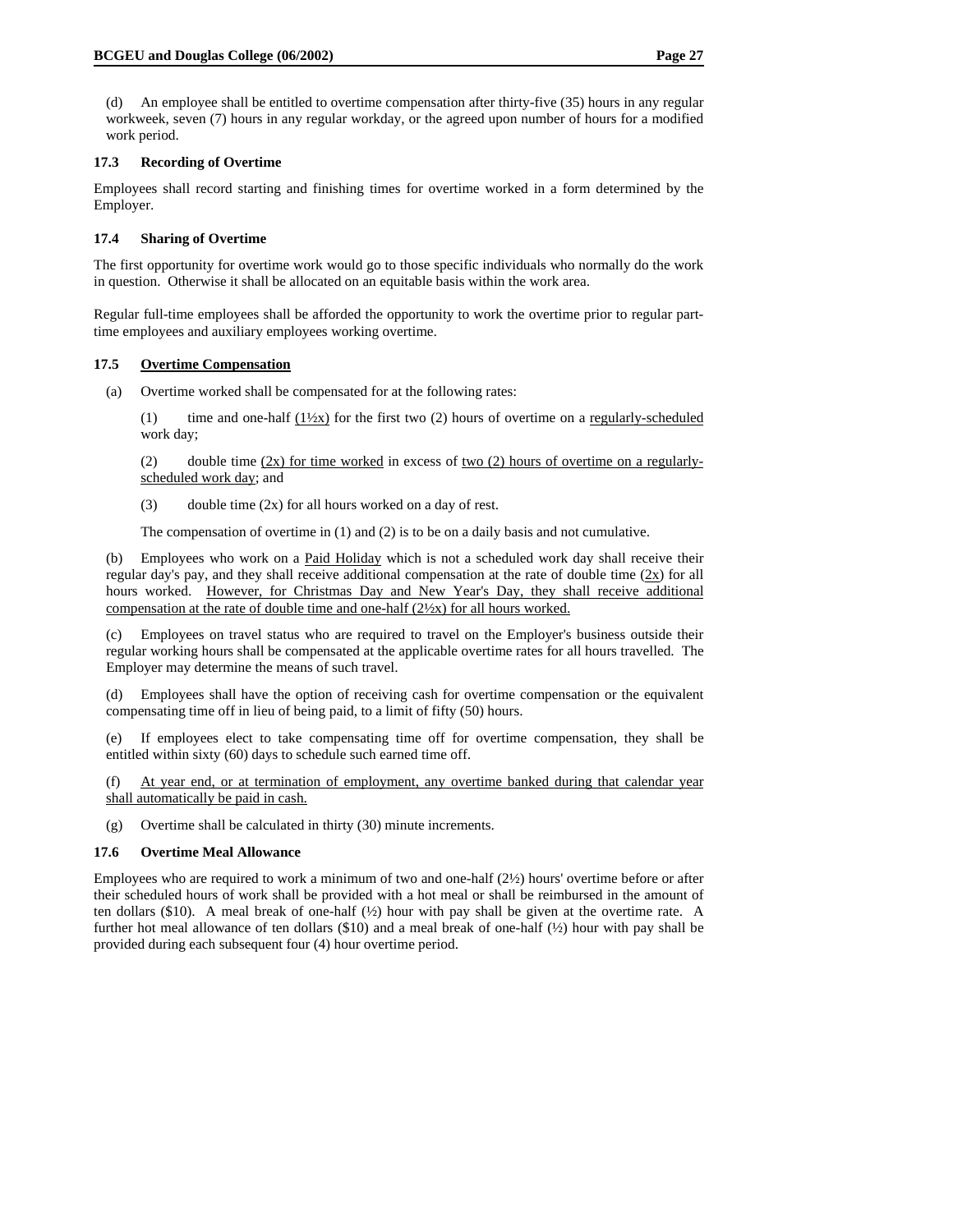#### **17.7 No Layoff to Compensate for Overtime**

Employees shall not be required to layoff during regular hours to equalize any overtime worked.

#### **17.8 Right to Refuse Overtime**

Employees shall each have the individual right to refuse to work overtime without being subject to disciplinary action for so refusing. This right shall not be exercised in concert.

#### **17.9 Overtime for Part-Time Employees**

Part-time employees working less than seven (7) hours per day, and who are required to work in excess of their regularly scheduled hours, shall be paid at the rate of straight-time for the hours so worked up to and including seven (7) hours in the working day. Regular overtime rates would apply after seven (7) hours in the day and for all work performed on Statutory holidays and days off designated by the College. Any employee working more than thirty-five (35) hours in a week shall receive overtime after the thirtyfive (35) hours.

#### **17.10 Callout Provisions**

Regular employees who are called back to work outside normal hours, shall be compensated for a minimum of four (4) hours at the applicable overtime rates, and will be reimbursed at applicable mileage rates for portal-to-portal transportation. A callout is not an extended shift.

#### **17.11 Rest Interval**

Employees required to work overtime beyond their regularly scheduled shift shall be entitled to eight clear hours between the end of the overtime worked and the start of their next regular shift. If eight clear hours are not provided, overtime rates shall apply to all hours worked on the regular shift.

### **ARTICLE 18 - HOLIDAYS**

### **18.1 Paid Holidays**

(a) The Employer recognizes the following as paid holidays:

| Good Friday          | Thanksgiving Day  |
|----------------------|-------------------|
| <b>Easter Monday</b> | Remembrance Day   |
| Queen's Birthday     | Christmas Eve     |
| Canada Day           | Christmas Day     |
| British Columbia Day | <b>Boxing Day</b> |
| Labour Day           | New Year's Eve    |
| New Year's Day       |                   |

(b) Any other day proclaimed as a holiday by the Federal, Provincial and/or Municipal Government, in which an employee regularly works, provided that the Municipality declaring such a holiday gives its own employees a holiday as a result of such proclamations.

Employees who are on leave of absence without pay shall be entitled to the provisions of Article 18 when they have received at least ten (10) days' pay at straight-time rates during the previous thirty (30) calendar days.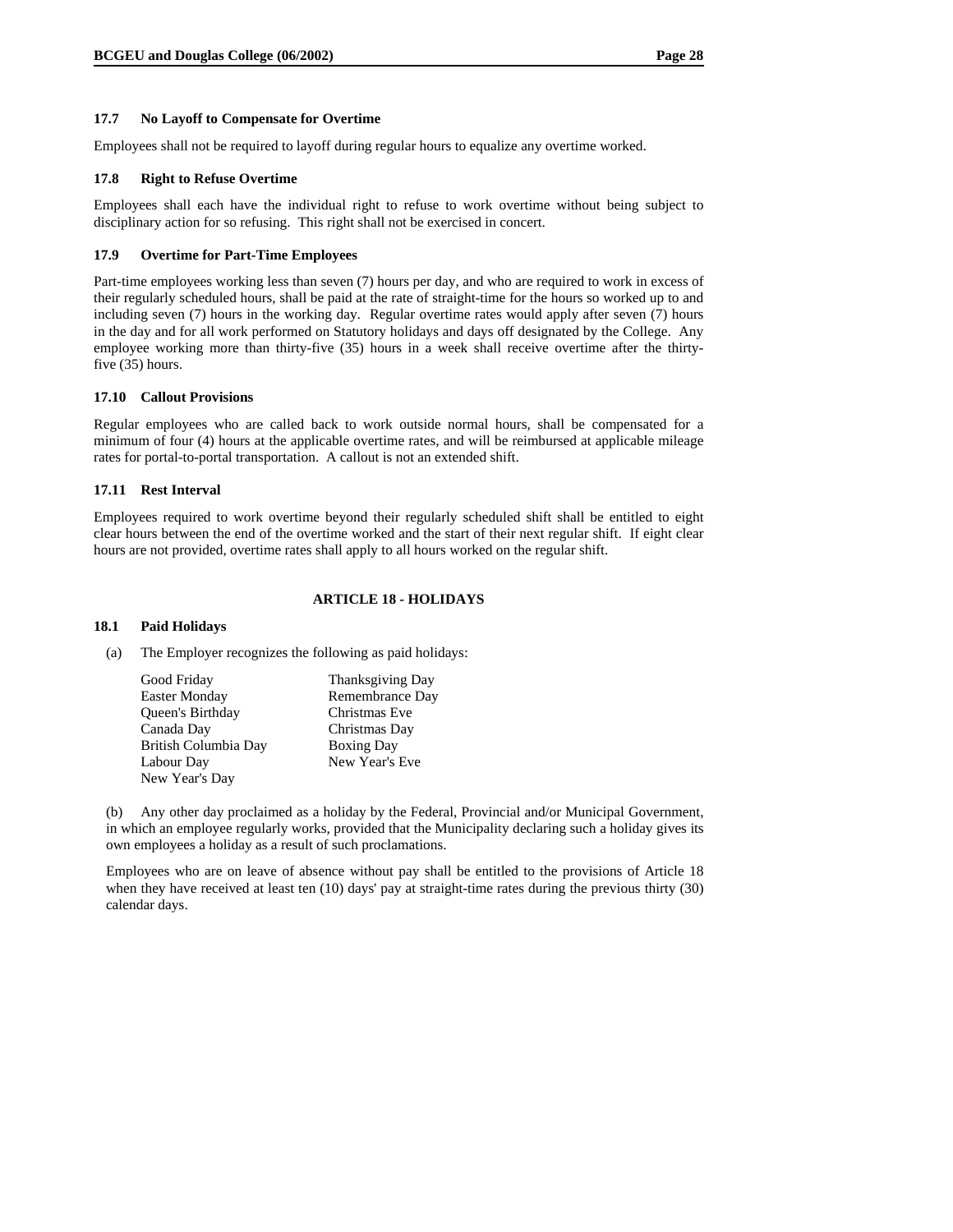#### **18.2 Holidays Falling on Saturday or Sunday**

For the employee whose workweek is from Monday to Friday and when any of the above noted holidays falls on a Saturday and is not proclaimed as being observed on some other day, the following Monday shall be deemed to be the holiday for the purpose of this Agreement and when a holiday falls on a Sunday and it is not proclaimed as being observed on some other day, the following Monday (or Tuesday, where the preceding Article already applies to the Monday) shall be deemed to be the holiday for the purposes of this Agreement.

#### **18.3 Holiday Falling on a Day of Rest**

When a Paid Holiday falls on an employee's day of rest, the employee shall be entitled to a day off with pay in lieu. The day in lieu shall be taken on the first regularly-scheduled work day following the day of rest.

#### **18.4 Holiday Falling on a Scheduled Workday**

An employee who works on a designated holiday which is a scheduled workday shall be compensated at the rate of double time for all hours worked plus a day off in lieu of the holiday; except for Christmas and New Year's when the compensation shall be at the rate of double time and one-half for all hours worked plus a day off in lieu of the holiday.

#### **18.5 Holiday Coinciding with a Day of Vacation**

Where an employee is on vacation leave and a day of paid holiday falls within that period, the paid holiday shall not count as a day of vacation.

#### **18.6 Paid Holiday Pay**

Payment for paid holidays will be made at an employee's basic pay, except if an employee has been working in a higher paid position than employee's regular position for a majority of the scheduled work hours in the sixty (60) working days preceding the holiday, in which case employee shall receive the higher rate.

#### **ARTICLE 19 - ANNUAL VACATIONS**

#### **19.1 Vacation Entitlement in Incomplete Year**

During any incomplete year, ie., a year in which an employee does not work a complete calendar year, vacation entitlement shall be accumulated as earned to the employee's credit at the rate of one-twelfth of the annual entitlement for each month in which the employee has received at least ten (10) days' pay at straight-time rates.

#### **19.2 Vacation Entitlement in Full Calendar Years**

Employees shall be entitled to take vacation with pay in accordance with the following schedule commencing with their first complete calendar year:

| (a) | In the first complete calendar year of employment 15 days       |  |
|-----|-----------------------------------------------------------------|--|
| (b) |                                                                 |  |
| (c) | In the sixth complete calendar year of employment25 days        |  |
| (d) | In the twelfth complete calendar year of employment30 days      |  |
| (e) | In the fifteenth complete calendar year of employment31 days    |  |
| (f) | In the sixteenth complete calendar year of employment32 days    |  |
| (g) | In the seventeenth complete calendar year of employment 33 days |  |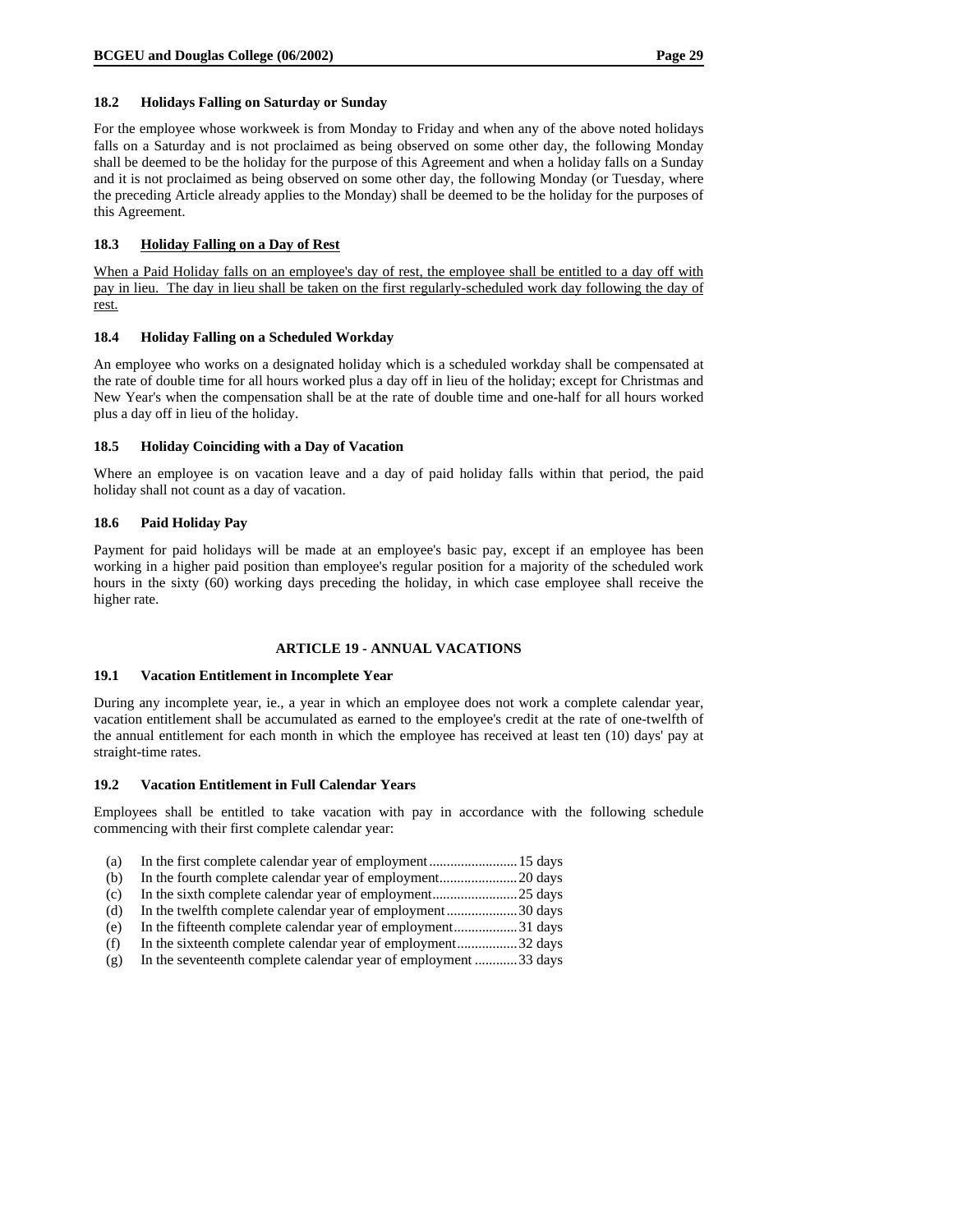- (h) In the eighteenth complete calendar year of employment...............34 days
- (i) In the nineteenth complete calendar year of employment...............35 days

In the event of an employee having taken vacation in a calendar year but failing to complete entitlement, a pro-rata deduction from final pay will be made.

#### **19.3 Prime Time Vacation Period**

Subject to the provisions of this Article, it is the intent of the Parties that no employees shall be restricted in the time of year they choose to take their vacation entitlement. However, all employees shall be allowed to take their vacation entitlement during the period April 1 to September 30 inclusive, which shall be defined as the prime-time vacation period.

#### **19.4 Vacation Preference**

(a) Preference in the selection and allocation of vacation time shall be determined on the basis of service seniority within a classification series in each work unit. Where employees choose to split their vacation, their second choice of vacation time shall be made only after all other employees concerned have made their initial selection.

(b) Regular vacations shall have priority over banked vacation time during the prime-time vacation period.

#### **19.5 Vacation Schedules**

(a) Vacation schedules will be circulated and posted by April  $15<sup>th</sup>$  of each year.

(b) Employees who do not exercise their seniority rights within one (1) month of posting the vacation schedule shall not be entitled to exercise those rights in respect to any vacation time previously selected by an employee with less seniority.

(c) Employees who transfer to another office or work location where the vacation schedule has already been completed will not be entitled to exercise their seniority rights for that year only. However, every effort shall be made to grant vacation at the time of the employee's choice.

(d) The Union recognizes the importance to the College of assuring coverage of positions.

#### **19.6 Vacation Relief**

Where vacation relief is required, in order of seniority, the Employer shall give regular employees in the same department and/or work area who meet the minimum qualifications the opportunity to substitute in higher-paying positions and arrange for staff replacements at the lowest paying category.

#### **19.7 New Employees**

An employee earns, but is not entitled as a matter of right to receive, vacation leave during the first three (3) months of continuous service. The College may authorize vacation leave during this period, upon written request by the employee.

#### **19.8 Scheduled Vacations**

Vacation schedules, once approved by the Employer, shall not be changed, except by mutual agreement between employee and the Employer.

## **19.9 Vacation Pay**

(a) Payment for vacations will be made at an employee's regular rate of pay, except if an employee has been working in a higher paid position than employee's regular position for a majority of the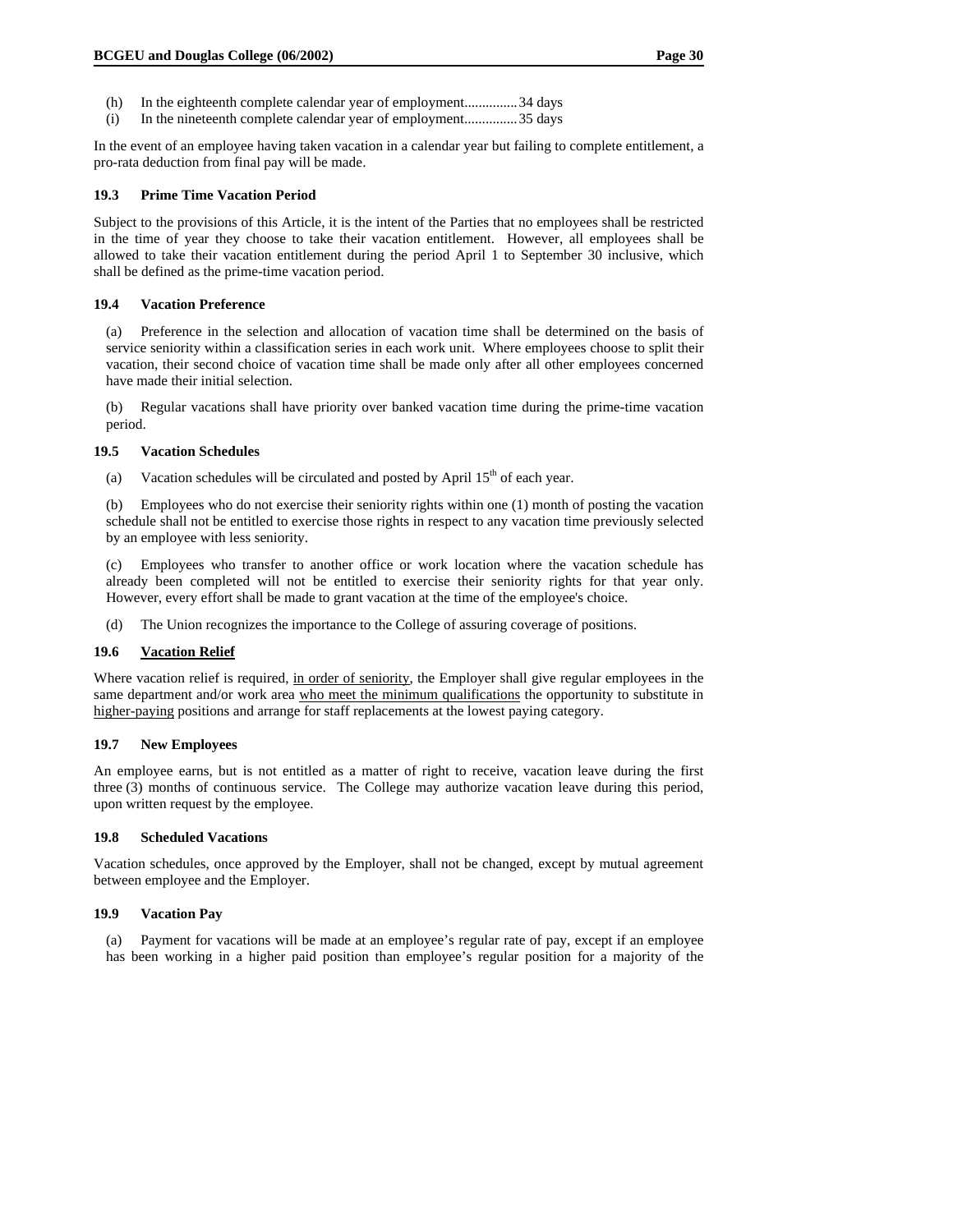scheduled work hours in the sixty (60) working days preceding employee's vacation in which case employee shall receive the higher rate.

(b) Employees shall receive any cheques which would normally fall due during the period of their vacation two (2) full banking days prior to the commencement of their vacation, provided that the College has been given at least two (2) calendar weeks' notice of the date on which the employees will commence their vacation.

## **19.10 Approved Leave of Absence with Pay During Vacation**

When employees are qualified for sick leave, bereavement, or any other approved leave with pay during their vacation period, there shall be no deduction from the vacation credits for such leave. An employee intending to claim displaced vacation leave must advise the Employer and provide a fully completed sick leave form within five (5) working days of returning to work. The period of vacation so displaced shall be taken at a mutually agreed time.

#### **19.11 Callback on Vacation**

(a) Employees who have commenced their annual vacation shall not be called back to work except in cases of extreme emergency. Employees called back shall be compensated at the rate of double time for all time worked and shall be entitled to schedule vacation at a later date. Expenses incurred in callback, including transportation costs, etc. shall be reimbursed by the Employer.

(b) Time necessary for travel in returning to employee's place of duty and returning again to the place from which employee was recalled shall not be counted against employee's remaining vacation entitlement.

#### **19.12 Vacation Carryover**

An employee may carry over up to five (5) days' vacation leave per vacation year for two (2) consecutive vacation years, to a maximum of ten (10) days which must be taken not later than the third consecutive vacation year.

Employees shall not receive cash in lieu of vacation time, except upon termination.

The restrictions in this clause do not apply in situations where the Employer does not permit scheduling of the vacation prior to the end of the year.

## **ARTICLE 20 - HEALTH AND WELFARE**

#### *See Common Agreement - Article 13*

#### **20.1**

The Group Benefit Plan Booklet will provide you additional information on the benefit entitlement identified in this Article. The Benefit Plans in Article 20.2, 20.3, 20.4, 20.5, 20.6(b) and 20.7(b) will be paid in accordance with the schedule of benefits outlined and are subject to the limitations specified in the carrier's plan including eligibility requirements.

#### **20.2 Basic Medical Insurance**

All regular employees may choose to be covered by the Medical Services Plan. Employees may choose to extend coverage to their dependents. The Employer shall pay the full cost of the premium.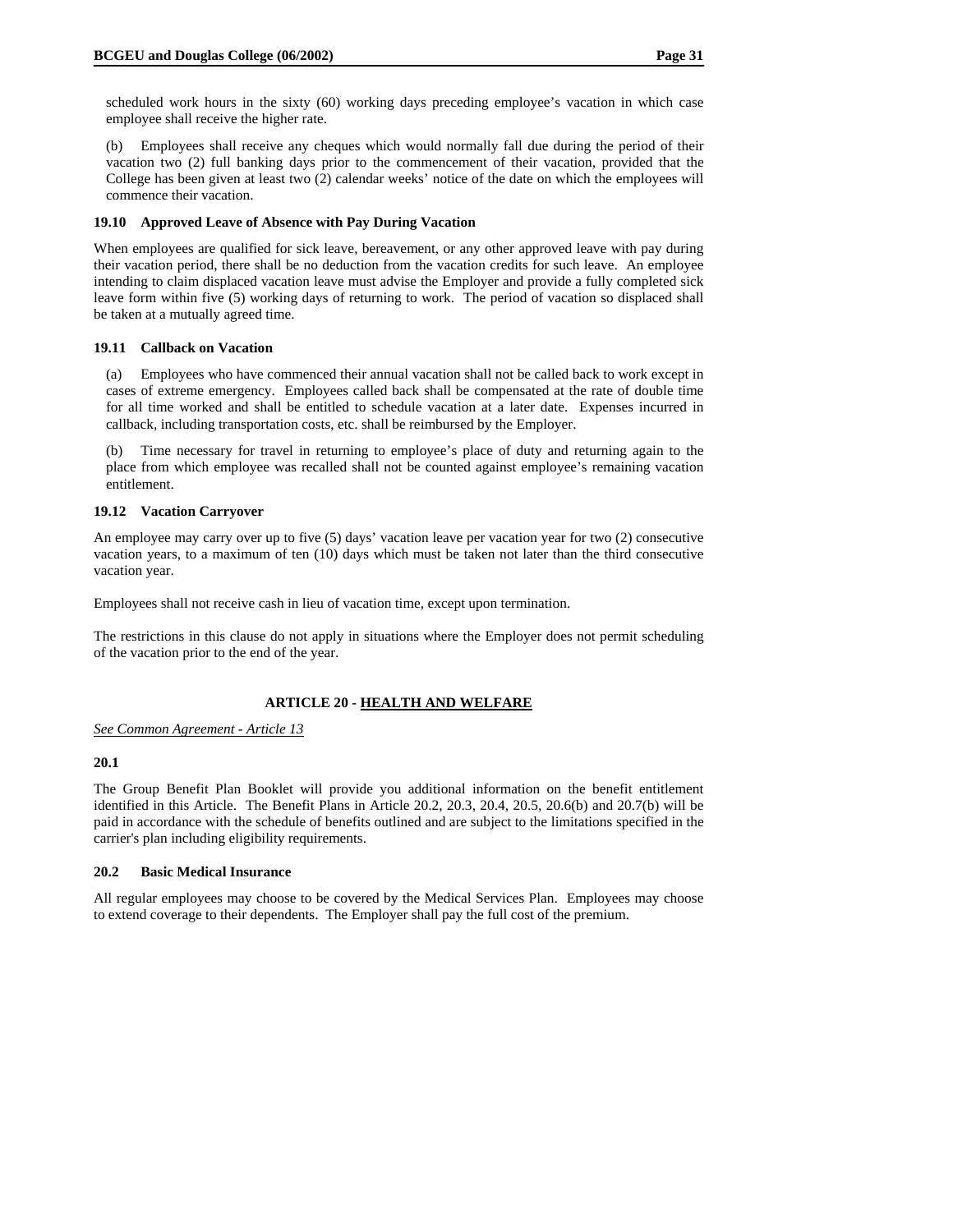#### **20.3 Extended Health Benefits**

All regular employees may choose to have themselves and their dependents covered by the Extended Health Care Benefits, which shall include an eye-glass or contact lens option. The Employer shall pay the full cost of the premium.

#### **20.4 Group Life and Long Term Disability Insurance**

(a) All regular employees shall participate in a mutually agreed upon group life plan. The full cost of the premium shall be borne by the Employer.

All regular employees shall participate in a mutually agreed-upon Long Term Disability Plan. The full cost of the premiums shall be borne by the Employer.

## **20.5 Hearing Aids**

*See Common Agreement - Article 13.*

#### **20.6 Dental Plan**

The College pays the entire premium of a comprehensive dental plan. The plan pays for service to the staff member and dependents on the following basis:

(a) One hundred percent (100%) of routine treatment, including diagnostic, preventive, surgical, restorative services, prosthetic repairs, endodontics and periodontics;

(b) Sixty percent (60%) of major treatments such as crowns, bridges and dentures;

(c) Fifty percent (50%) of orthodontic treatment to a maximum of three thousand dollars (\$3,000) per dependent between the ages six (6) to seventeen (17) inclusive.

#### **20.7 Sick Leave**

Sick leave is defined as absence because of an employee's illness or injury not incurred in the performance of his/her duties. The purpose of the Sick Leave Plan is to insure against loss of earnings for College employees who are prevented by illness or injury from performing his/her duties.

(a) All eligible employees shall be granted sick leave with pay for the first thirty (30) calendar days of absence due to illness or injury not compensable under the provisions of the Worker's Compensation Act.

(b) After thirty (30) calendar days of a single and continuous illness or injury, the provisions of STIIP and Long Term Disability Plans shall apply.

(c) An ill or injured employee who receives paid sick leave in accordance with Article 20 and who for the same leave(s) receives compensation for lost wages arising from the Workers' Compensation Act, ICBC, or legal action initiated by the employee against a Third Party or other entity is obligated to notify and reimburse the College for an amount equal to that which was paid by the College for the leave(s). Upon commencing such leave, the employee may be required to sign a form which will assign first payment to the College in the amount of any monies paid by the College in respect the leave.

#### **20.8**

The Basic Medical Insurance, Extended Health Benefits, Group Life and Long Term Disability Insurance, as well as the Dental Plan will be paid in accordance with the schedule of benefits listed in the carrier's plans, and subject to the limitation and eligibility requirements specified in the Plans.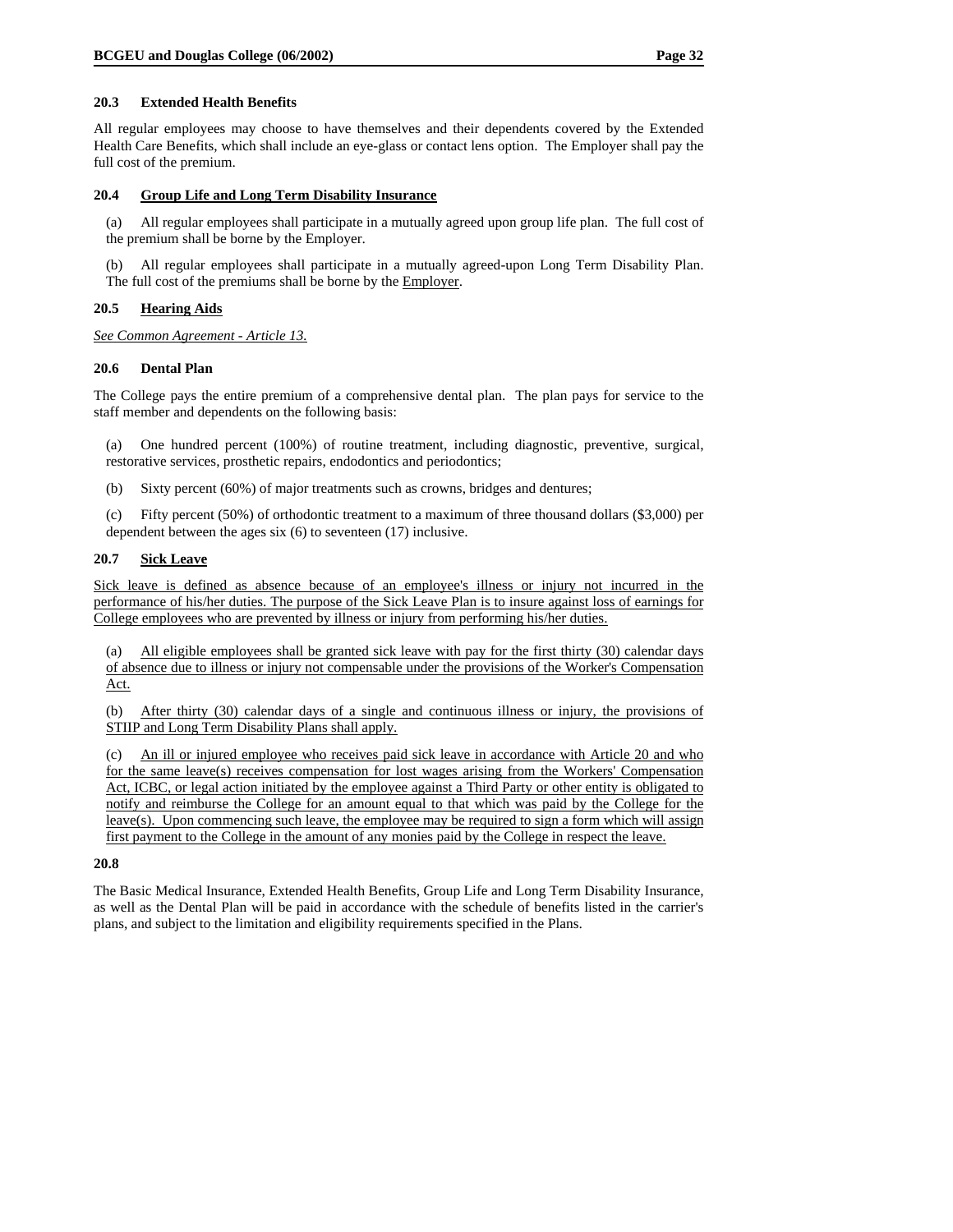#### **20.9**

An employee requiring clarification on their Health and Welfare Benefits or that chooses to appeal a claims decision should contact the Personnel Department who will provide an outline of the appeal procedure.

#### **20.10 Employee to Inform Employer**

Employees shall make every reasonable effort to inform the Employer as soon as possible of their inability to report to work because of illness or injury. Employees returning to work from sick leave/WCB shall immediately return to the payroll schedule the employee was on prior to the leave.

## **20.11 Sick Leave Form**

An employee absent from work through illness or injury shall within three (3) days of returning to work from the initial absence, shall submit a fully completed sick leave form. The Employer may also request a fully completed report from a qualified medical practitioner in one (1) or more of the following circumstances:

- (1) where it appears that a pattern of consistent or frequent absence from work is developing;
- (2) where the employee has been absent for five (5) consecutive scheduled days of work;
- (3) where at least fifteen (15) days have elapsed since the last statement was obtained and the employee has been in receipt of plan benefits throughout that period.

Benefits will cease to be paid when an employee fails to provide satisfactory evidence of medical disability during the benefit period.

Where the Employer requests a report from a medical practitioner the Employer will bear the costs incurred in obtaining same.

## **20.12 Ineligible for Sick Leave**

Employees are not eligible for sick leave with pay for any period during which they are on leave of absence without pay, under suspension, on strike, on layoff, or locked out.

#### **20.13 Medical Examination**

Where the Employer requires an employee to submit to a medical examination, it shall be at the Employer's expense and on the Employer's time, other than a medical examination required under Article 20.8 hereof.

(b) The right is reserved to the College to define the scope of the medical examination. The cost of this examination to be set by the fee schedule subscribed to by the B.C. Medical Association.

## **20.14 Legislative Changes**

If the premiums paid by the Employer for any employee benefit covered by this Agreement or applicable legislation are reduced as a result of any legislative action, the amount of the saving shall be used to increase other benefits available to the employees, as may be mutually agreed between the Parties.

#### **20.15 Benefit Coverage During Leave of Absence**

(a) The Parties to this Agreement recognize and agree that except where specific arrangements are made as provided in this Agreement, all benefits and entitlements provided by this Agreement are suspended for an employee who is absent on leave of absence without pay.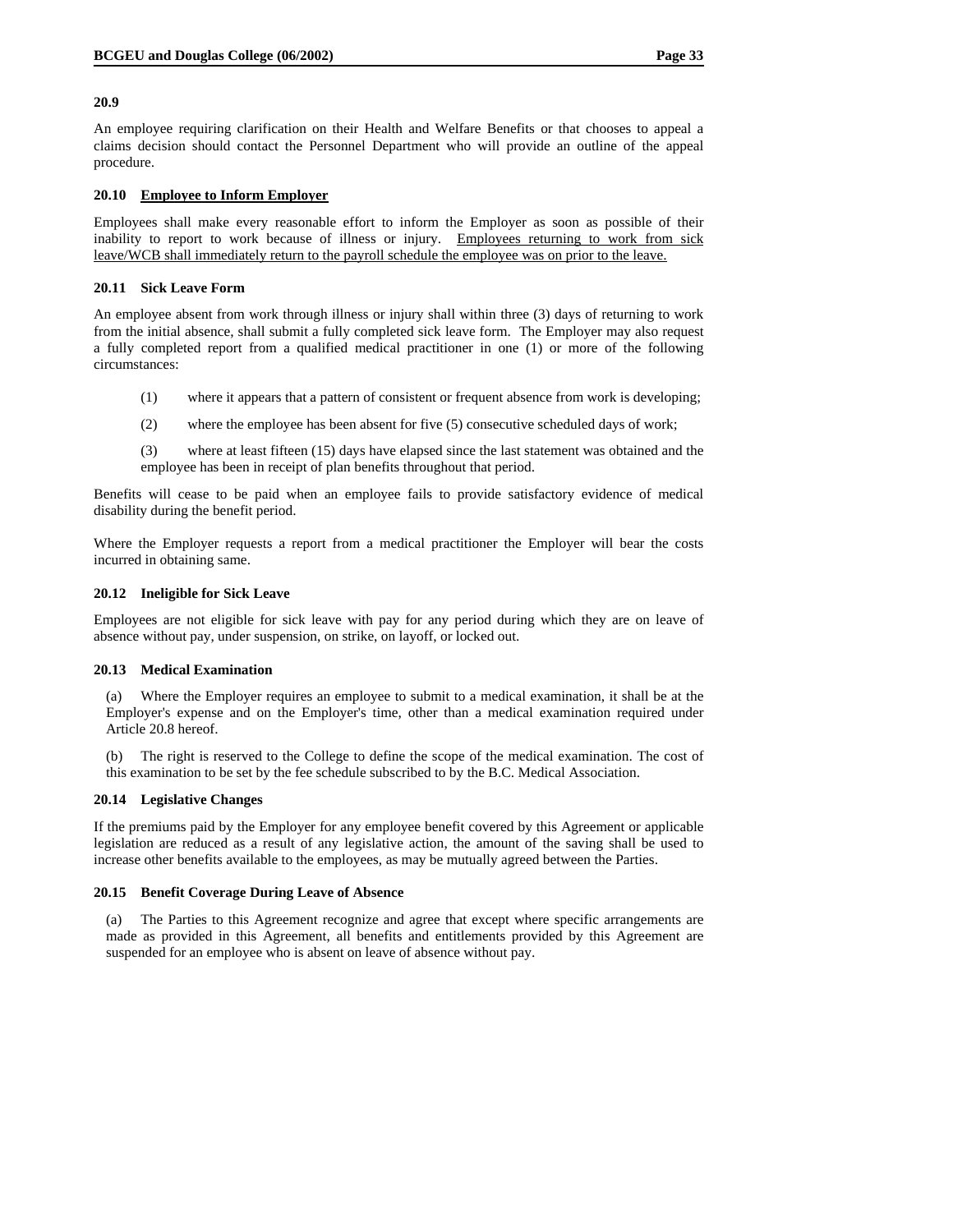(b) Where an employee has been granted an approved leave of absence without pay, in excess of thirty (30) accumulated calendar days, and the employee has been participating in the following benefit coverage:

- Group Life Insurance;
- Accidental Death and Dismemberment Benefit;
- Dental Plan;
- Extended Health Care;
- Medical Services Plan of B.C.,

the employee may maintain coverage in those Plans. The employee must pay one hundred percent (100%) of the premiums for those coverage during such leave. The Employer will continue to remit premiums on behalf of such employees. Mutually acceptable arrangements for repayment of the employee's portion shall be made in advance of the commencement of the leave. Failure by the employee to effect payment of the premiums may result in loss of coverage.

(c) Where an employee has been granted an approved leave of absence without pay, in excess of thirty (30) calendar days, and the employee has been participating in the Long Term Disability Plan, the provisions of (b) above shall apply for payment of premiums during the leave.

For an employee who is disabled during the leave of absence, and who is unable to return to work on the previously agreed-to date of return from leave, payment of benefits shall be as follows:

Effective the previously agreed-to date of return from leave, the provisions of Article 20.7, "*Sick Leave*", shall apply for thirty (30) days.

On the thirty-first  $(31<sup>st</sup>)$  day, the Long Term Disability Plan shall come into effect and continue for the term of the disability.

#### **20.16 Contributions in Advance**

Except in the case of the Municipal Superannuation Plan, where this Agreement requires the College to deduct from an employee's pay the employee's contribution toward the premium payments for any insurance or benefit plan, such deductions shall be made one (1) month in advance. That is, deductions will be made at the end of a current month for the employee's contribution for coverage effective in the following month.

In the case of newly appointed employees or employees newly enrolled, the first deductions will be double deductions in order to pay the premiums for both the current and the following month.

As required by the applicable legislation, the deductions for the Municipal Superannuation Plan are made at the end of each month relative to the month then ending, not in advance.

All contributions made by the College on behalf of the employees are similarly made in advance.

#### **20.17 Early Retirement Incentive**

(a) The Employer may make a written offer of an early retirement incentive to a regular employee(s) who is age fifty-five (55) or over and has minimum of ten (10) years' contributory pensionable service in the Municipal Pension Plan.

(b) The offer will advise the employee of the right to consult his or her Union, the early retirement date, the specific amount of the incentive, the payment schedule, any financial counselling being offered to the employee at the expense of the Employer, and the availability of any continuation of medical, extended health or other benefits in a group of employees or retirees.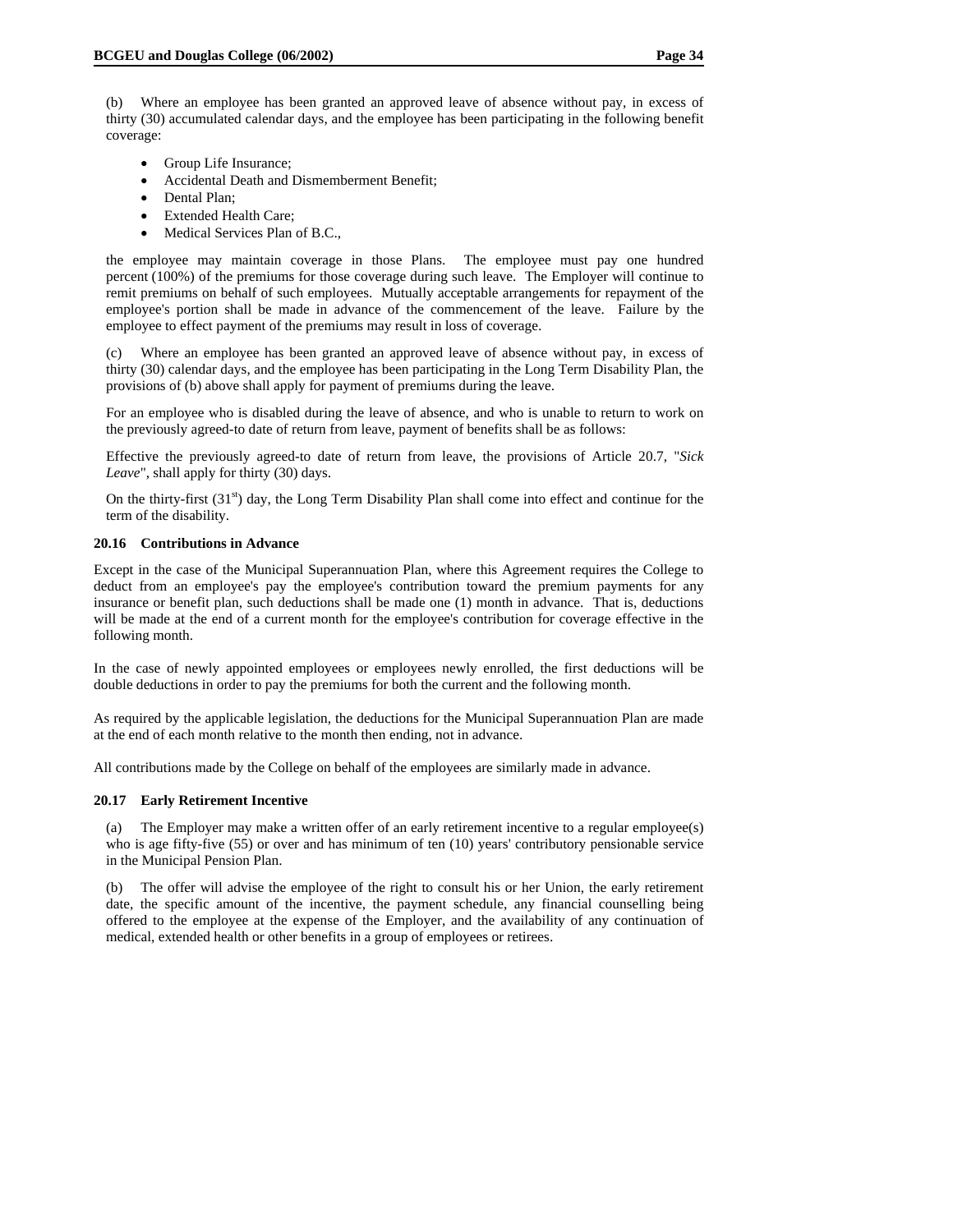(c) Acceptance or rejection must be communicated in writing by the employee within thirty (30) days of the date of the offer, unless this period is extended by mutual agreement.

(d) The amount of the incentive will be based on regular salary, without inclusion of premium rates or the employee's experience earning premium rates of pay, in the following amounts:

| <b>Full Year to Retirement</b> | Incentive                  |  |  |
|--------------------------------|----------------------------|--|--|
|                                | Up to 20% of annual salary |  |  |
| $\mathfrak{D}$                 | 21-40% of annual salary    |  |  |
| 3                              | 41-60% of annual salary    |  |  |
|                                | 61-80% of annual salary    |  |  |
| 5 or more                      | 81-100% of annual salary   |  |  |

## **ARTICLE 21 - STAFF TRAINING AND DEVELOPMENT**

## **21.1 Education and Training**

#### *Preamble*

Both Parties recognize a need to provide employees with opportunities to improve their skills and qualifications, and to prepare for promotional advancement for present or foreseeable jobs within the College.

#### **21.2 Fund**

The Employer shall, at the beginning of each fiscal year allot an amount equal to forty-nine dollars and fifty cents (\$49.50) per regular employee, to be disbursed according to the provisions of this Article.

#### **21.3**

(a) Applications under this Article shall be considered by a joint committee, appointed as a subcommittee of the Labour-Management Relations Committee, comprised of equal numbers of Union and Employer representatives, maximum of two (2) representatives a piece.

(b) The Labour/Management Relations Committee shall establish criteria to be used by this Subcommittee when considering applications under this Article.

(c) Applications may be approved, amended or denied by the Sub-committee. If the Sub-committee approves, or approves as amended the application for leave, then the Employer shall grant the employee leave with pay or partial pay as determined by the Sub-committee.

It is understood that the authority of this Sub-committee to grant leave is only for the specific hours in which the training is to be undertaken plus travel.

(d) Disputes arising out of application of this Article shall be referred to the Labour/Management Relations Committee for resolution. Failure to resolve the dispute at that level may result in the dispute being submitted to Step 3 of the grievance procedure.

(e) The total costs approved by the Sub-committee shall not exceed the total amount set aside in Article 21.2 above. For the purposes of this Article costs may include salaries, tuition fees, and/or course materials required by the applicant.

(f) Leave approved in one fiscal year may be partially taken in the subsequent fiscal year where the course or seminar is scheduled so as to begin in one fiscal year and conclude in a subsequent fiscal year.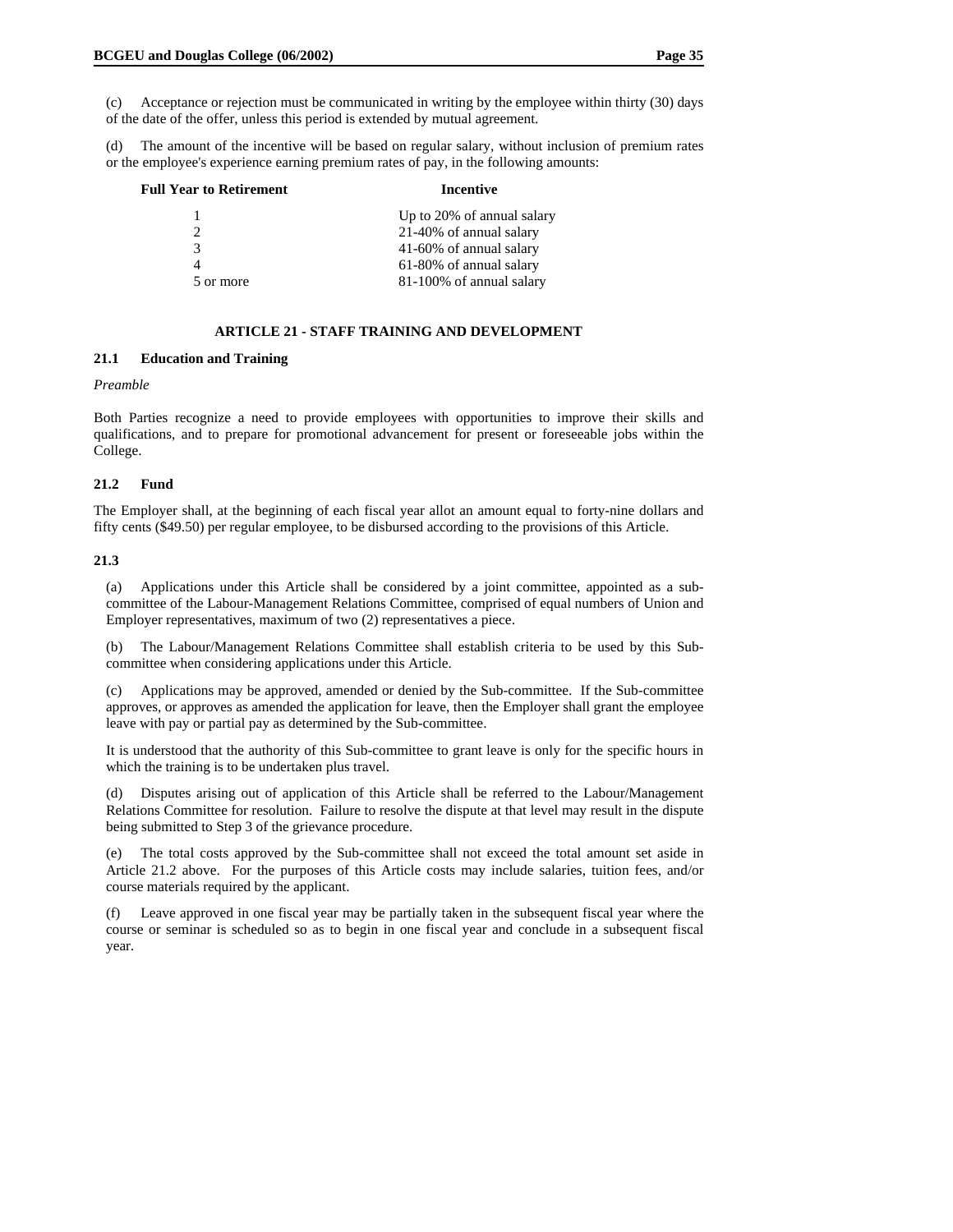(g) Leave granted under this Article shall be without loss of seniority or benefits. Employees granted leave shall continue to accrue seniority and receive all benefits during the period of such leave.

#### **21.4 Administration of the Fund**

(a) For the purpose of administering this fund, the year shall be divided into three (3) periods with one-third  $\binom{1}{3}$  of the total amount in the fund allocated for expenditure in each period.

(b) Applications received by December 1, February 1, April 1, June 1, August 1 and October 1 will be reviewed and approved/rejected within thirty (30) days.

(c) Applications received after the dates specified will receive consideration within thirty (30) days of receipt. Any grant approved will depend upon the availability of funds allocated to that expenditure period.

(d) Any funds unexpended to the end of a period will be carried forward for expenditure in subsequent periods. Funds may be carried from one (1) fiscal year to the next.

(e) Approval for funding may be approved retroactively.

(f) Preference shall be given to an application which clearly shows that the activity to be funded is part of the employee's plan for career development, over an application for funding for an activity unrelated to any plan.

(g) The funds shall be used for credit and credit-free courses and activities.

(h) No single employee shall be sponsored for education and training at a total cost to the fund in excess of seven hundred dollars (\$700) in one (1) fiscal year for tuition fees, course materials and travel expenses. The cost of travel expenses shall not exceed the cost of tuition fees.

(i) (1) Activities shall be funded up to one hundred percent (100%) of the cost of tuition, not to exceed the limit outlined in 21.4(h).

(2) Preference will be given to activities offered by an accredited recognized institution and/or a professional association which form part of a course of studies leading to a diploma, certificate, or degree.

(j) The fund shall be charged only for replacement salaries, tuition fees, and/or course materials.

(k) If the activity only occurs during the employee's normal working hours, it is understood that if the Sub-committee approves the application for the employee to attend the activity, the Employer shall grant the employee leave with pay/partial pay/without pay as decided by the Sub-committee.

Where such leave is granted, it shall only be for a period sufficient to cover attendance at the activity plus travel time. Any request for leave exceeding the time frame specified in this paragraph is beyond the jurisdiction of this Sub-committee and would have to be dealt with via Article 22.8.

The supervisor, on behalf of the Employer, has the sole discretion to determine if a replacement is necessary.

(l) (1) Monthly, the Sub-committee will provide the chairperson of the Bargaining Committee a copy of the budget summary.

(2) Annually, the Sub-committee will provide the chairperson of the Bargaining Committee a copy of the Sub-committee's financial records which show the specific allocations and expenditures.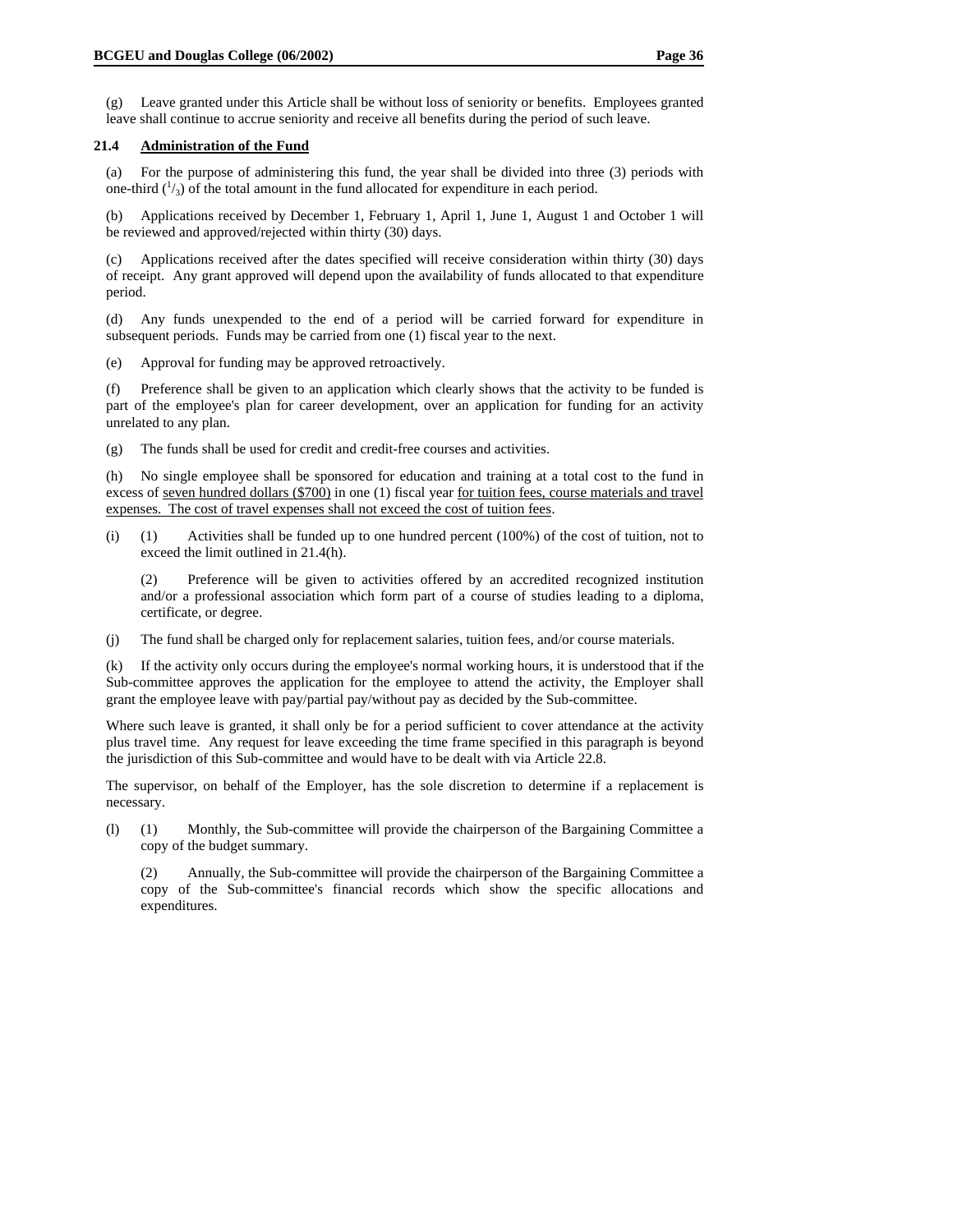(m) None of the above is to be interpreted as limiting the discretionary power of the Sub-committee in assessing special and unique cases and making recommendations to the Labour/Management Relations Committee.

(n) In the event that an employee does not attend, fails or withdraws from an approved education and training activity, the College is authorized to commence payroll deductions until the total amount paid by the Education and Training Fund has been deducted (maximum recovery rate shall not exceed five percent (5%) of an employee's basic biweekly salary).

(o) If an employee terminates employment with the College prior to completion of a course, the College is authorized to deduct the total fee from the employee's final paycheque.

#### **21.5 Future Operation**

The Labour/Management Relations Committee shall monitor the operation of this clause and may, from time to time, recommend appropriate procedural/structural changes to the Parties.

## **21.6 College Study Benefits**

An employee with one (1) or more years of service seniority shall be entitled to take two (2) College credit courses or the equivalent P.L.A. credits per semester, without payment of the tuition fee, outside the employee's normal working hours. If such courses are only offered during regular working hours, permission may be obtained from the administrator provided that arrangements are made to make up time absent at no expense to the College.

## **21.7 Orientation Committee**

The Parties to this Agreement agree that it is important for the Employer to incorporate personnel policies and practices that would define the nature and purpose and also support roles of employees.

It is therefore agreed that the Orientation Committee consisting of one (1) management representative and one (1) Union representative will continue to operate for the purpose of maintaining an effective orientation program for staff.

The Union representative will be designated from within the bargaining unit and will suffer no loss of seniority, benefits or pay as a result of attending committee meetings.

The Employer agrees to provide thirty (30) minutes to the Bargaining Unit Chairperson or designate to meet privately with new employees as a group. The B.C. Government and Service Employees' Union presentation will, when possible, be the final item on the agenda for orientation sessions.

#### **21.8 Personnel Development Committee**

## (a) *Continuation of Committee*

The Personnel Development Committee will continue to operate to promote and organize activities designed to enhance technical and work-related skills and knowledge of employees.

The Committee is composed of two Union representatives plus the Director of Personnel or his designate as ex-officio member.

#### (b) *Funding*

The Committee shall be allotted an annual budget of seven dollars and fifty cents (\$7.50) per regular employee.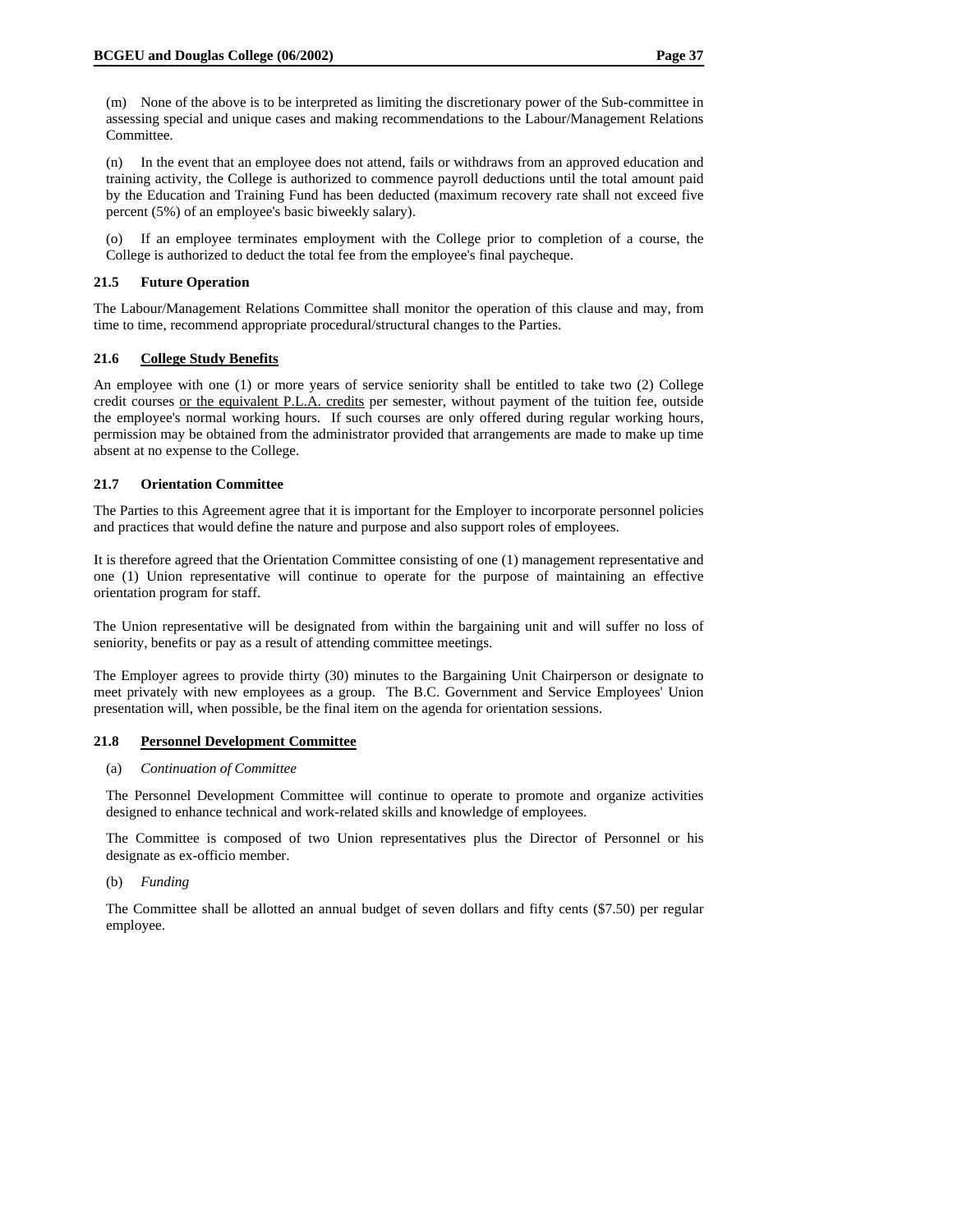The Committee may allot funds to departmental or work unit groups for personnel development activities.

(c) It is agreed that employees covered by this Agreement be granted time off without loss of pay, seniority or benefits, to attend sessions organized by the Personnel Development Committee with the permission of the Employer.

Every effort will be made to allow employees to attend these meetings.

(d) Funds may be carried over from one fiscal year to the next.

#### **21.9 Educational Leave**

(a) The Employer supports the concept of career development for the purposes of enabling employees to upgrade their skills and knowledge in order to prepare for future employment opportunities.

(b) The College may grant a regular employee with a minimum of three (3) years' regular service, educational leave to a maximum of twelve (12) months, once every two (2) years under this Article. It is agreed that there will be a minimum of two (2) years between such leaves. A maximum of five (5) such leaves may be approved in any given year.

(c) The College shall maintain coverage of medical, extended health, group life and dental premiums while the employee is on leave under this Article.

(d) Requests for educational leave shall be submitted in writing, three (3) months prior to the commencement of leave. An employee may withdraw their request until such time as a replacement has been selected.

(e) An employee shall return to the College at the completion of the leave for a period of time equal to the period of the educational leave taken.

(f) Should an employee not fulfil the requirement in (e) above, he/she shall reimburse the Employer for the full costs of the benefits paid by the College, with a repayment schedule that is mutually agreeable.

(g) Employees granted leave under this Article shall suffer no loss of seniority, provided they fulfil the requirements in (e) above. In the event the employee does not fulfil the requirements in (e) above they shall be credited with seniority proportional to the length of time spent upon return to work. Upon return to the College, the employee shall return to their former position. In the event that the position has been eliminated, Article 14 will apply.

The Employer shall provide nine thousand, five hundred and forty-five (\$9,545) per year for this purpose. Funds allocated for the purposes of this Article that are unused at the end of any given fiscal year shall be re-allocated to the Education and Training Fund provided for in Article 21.

#### **21.10 Professional Development for Specialized Positions**

(a) Employees filling regular positions that require a degree or equivalent shall be entitled to up to two (2) days' leave with pay per fiscal year for the following purposes:

(1) to attend conferences or conventions related to the employee's field or specialization;

(2) to participate in seminars, workshops, symposia, or other similar out-service programs to keep up to date with knowledge and skills in the employee's respective field.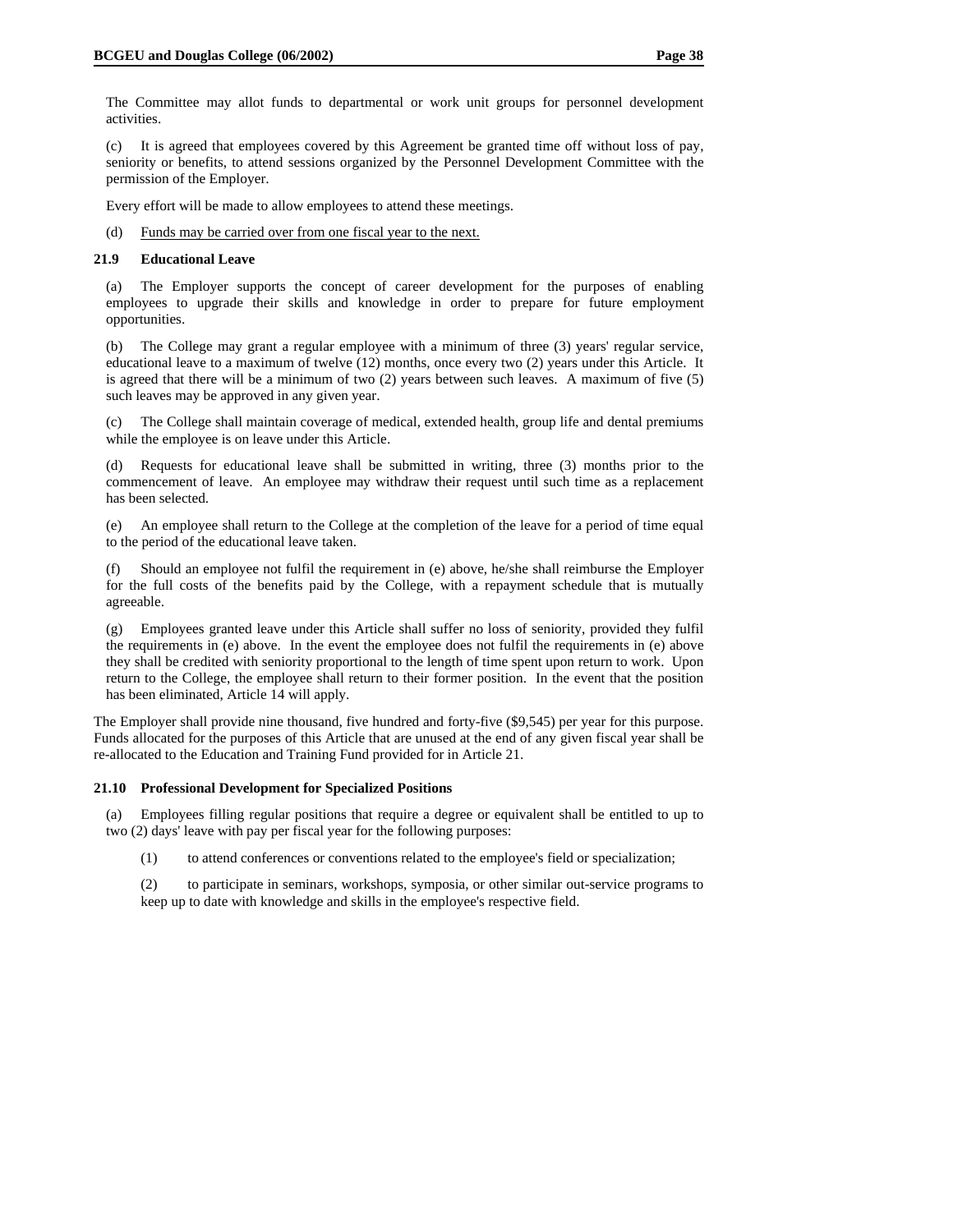(b) Requests for leaves greater than two (2) days, but not exceeding five (5) days may be granted at the sole discretion of the appropriate Administrator. These additional days (if approved) will be from the department's budget.

Under no circumstances will an employee be reimbursed for more than the maximum allowed in (e) below.

(c) Professional development leave shall not be cumulative.

(d) Employees wishing to proceed on professional development leave shall submit a request, in writing, to the Employer indicating the leave required and the relevance of the particular event to the employee's job.

(e) The Employer shall reimburse an employee, proceeding on professional development, all or part of his/her expenses to a maximum of two hundred and fifty dollars (\$250) per fiscal year.

#### **ARTICLE 22 - SPECIAL AND OTHER LEAVE**

#### **22.1 Bereavement Leave**

(a) In the case of bereavement in the immediate family, employees not on leave of absence without pay shall be entitled to special leave at their regular rate of pay, up to five (5) working days upon a death in the immediate family of the employee. Immediate family is defined as an employee's parent, wife, husband, child, brother, sister, father-in-law, mother-in-law, son-in-law, daughter-in-law, stepparent, foster parent, step-child, foster child, spouse equivalent.

(b) In the event of the death of the employee's grandparent, grandchild, brother-in-law, sister-in-law, or any relative permanently residing in the employee's household or with whom the employee permanently resides, the employee shall be entitled to paid leave for one (1) day for the purpose of attending the funeral. If an employee is on vacation leave at the time of bereavement leave, the employee shall be granted bereavement leave and be credited the appropriate number of days to vacation leave credits if the employee attends the funeral of a family member as defined.

#### **22.2 Full-time Union or Public Duties**

The Employer shall grant, on written request, leave of absence without pay:

(a) for employees to seek election in a Municipal, Provincial or Federal election;

(b) for employees selected for a full-time position with the Union or anybody to which the Union is affiliated for a period of one (1) year, which may be renewed by mutual consent. Seniority shall not accumulate during this leave of absence beyond a period of two (2) years;

(c) for employees elected to a public office for a maximum period of five (5) years.

## **22.3 Leave for Court Appearances**

(a) The Employer shall grant paid leave to employees other than employees on leave without pay, who serve as jurors or witnesses in a court action, provided the employee is not the plaintiff or defendant in a civil case or the accused in a criminal matter.

(b) An employee in receipt of his/her regular earnings while serving at court shall remit to the Employer all monies paid to him/her by the court, except travel and meal allowances not reimbursed by the Employer.

(c) Time spent at court by employees in their official capacity shall be at his/her regular rate of pay.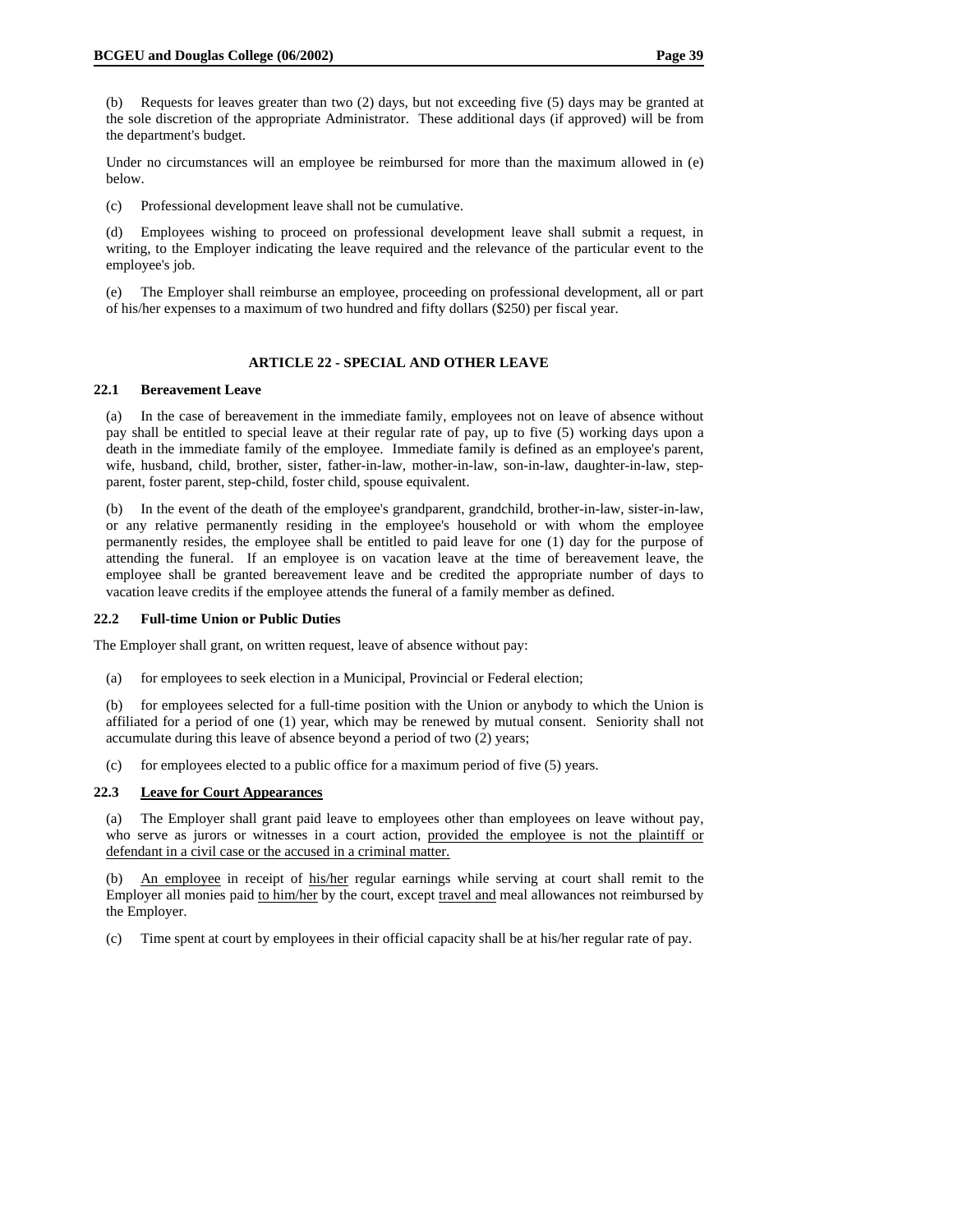(d) Court actions arising from employment, requiring attendance at Court, shall be with pay.

(e) In the event an accused employee is jailed pending a court appearance, such leave of absence shall be without pay.

(f) An employee shall advise his/her supervisor as soon as he/she is aware that such leave is required.

## **22.4 Elections**

The Employer shall comply with Federal, Provincial and Municipal statutory requirements as they relate to elections within those respective jurisdictions. Employees eligible to vote in a Federal, Provincial or Municipal election or a referendum, will receive the statutory time during the hours in which the polls are open, in which to cast their ballot.

## **22.5 Family Illness**

In the case of unanticipated illness or hospitalization of a spouse, dependent child or parent, when no one at the employee's home other than the employee can provide for the needs of the affected person, the employee may request leave with pay. Such requests shall be made in writing to his/her administrator. This leave is for up to two (2) days with pay at any one time. In no circumstances will paid leave under this clause be granted for more than five (5) days or thirty-five (35) hours over a calendar year.

## **22.6 Medical and Dental Appointments**

(a) Employees shall be entitled to time off with pay for medical and dental appointments, but will make every effort to arrange them at the beginning or end of the working day. An employee shall advise his/her supervisor as soon as he/she is aware that such leave is required.

(b) Requests to accompany a dependent child or dependent parent to a medical or dental appointment will be granted by the Employer. The employee may use banked overtime or reschedule their workday/week or use available vacation entitlement or take leave without pay. Employees are expected to schedule such appointments in advance where possible. Leave will be granted on short notice for situations requiring immediate attention.

## **22.7 Special Leave**

An employee not on leave of absence without pay shall be entitled to special leave at his regular rate of pay for the following should they occur on a scheduled workday:

| (a) |  |
|-----|--|
|     |  |

- (b) Serious household or domestic emergency .........................................1 day
- (c) Attend funeral as pall-bearer or mourner............................................½ day
- (d) Attend his formal hearing to become a Canadian Citizen.................1 day\*
- (e) Moving of household effects once per year ....................................1 day\*

\* When possible, employees shall provide prior notice for leave under (d) and (e) above.

## **22.8 General Leave**

Notwithstanding any provisions for leave in this Agreement, an employee may request leave of absence without pay for personal <u>reasons. Such</u> requests are to be made in writing to the Employer, and similarly will be responded to in writing together with the reasons if the request is to be refused. Approval shall not be withheld unjustly. The Union recognizes the prime objective of the Employer is the delivery of educational training and services to students.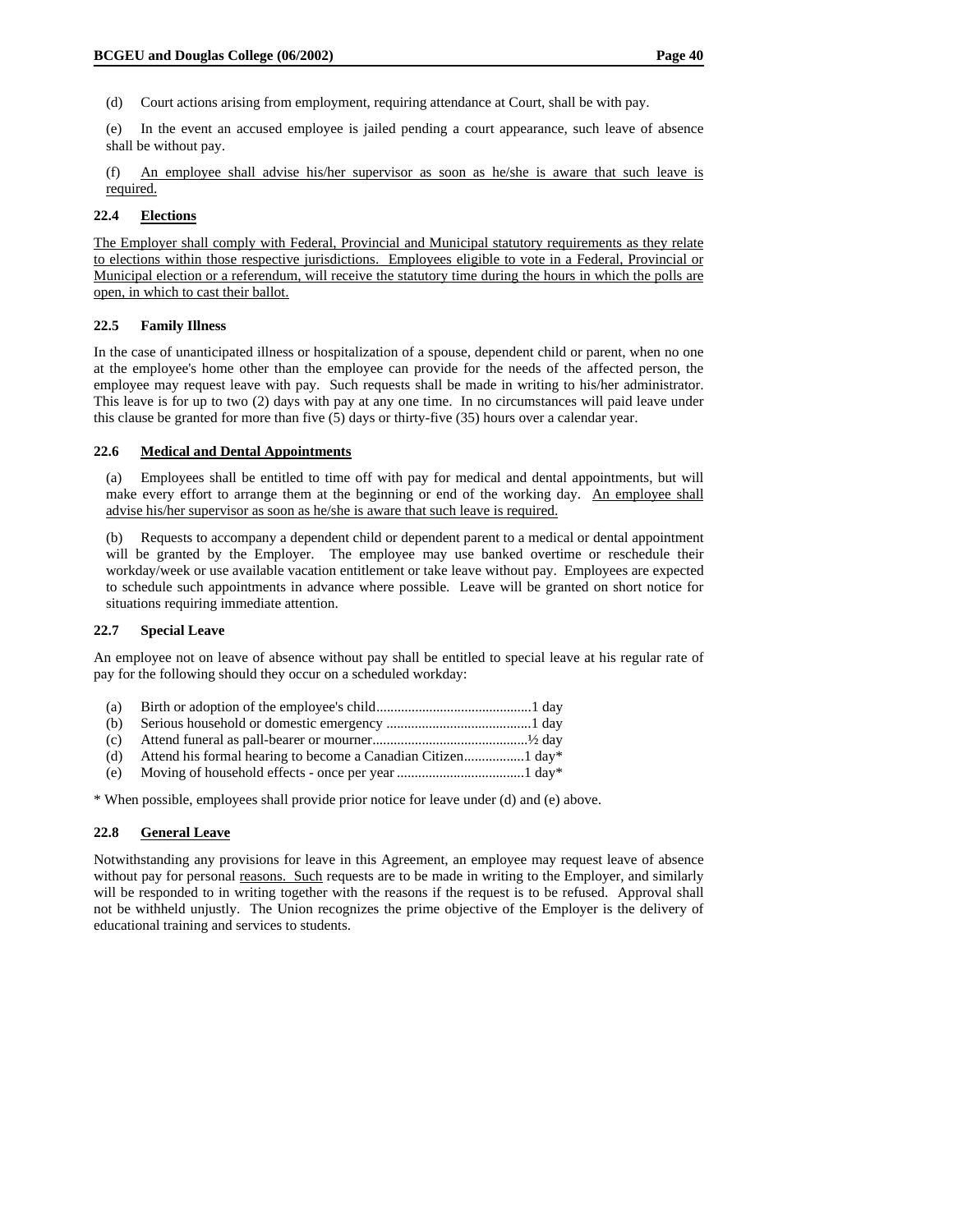General leaves shall be for a maximum of one (1) year unless exceptional circumstances warrant an extension. Employer approved general leave(s) will be copied to the Bargaining Unit Chair.

#### **22.9 Special Leave for Religious Holidays**

Upon request, an employee shall be granted up to two (2) days per calendar year without pay for the observance of religious holidays not already acknowledged in the Collective Agreement. Employees shall provide the Employer with two (2) weeks' notice of the leave request.

## **22.10 Leave of Absence for College Committees**

*See Common Agreement - Article 7*

## **ARTICLE 23 - MATERNITY, PARENTAL AND ADOPTION LEAVES**

*Preamble*

The terms and conditions for Maternity, Parental and Adoption leaves for auxiliary employees shall be in accordance with the Employment Standards Act.

## **23.1 Maternity Leave**

(a) A pregnant employee is entitled to up to eighteen (18) consecutive weeks of unpaid pregnancy leave.

(b) A pregnant employee will provide the College with a written request for leave at least four (4) weeks prior to the start of the leave and a medical certificate in support of the request for leave.

(c) The maternity leave may start no earlier than eleven (11) weeks before the expected birth date, and must end no earlier than six (6) weeks after the birth date unless the employee produces a Doctor's certificate, which supports a request for a shorter period. The leave period may be extended up to six (6) weeks if a Doctor certifies that it is required.

(d) A birth mother must request parental leave, as set out in Clause 23.2 and the Employment Standards Act, at least four (4) weeks before beginning parental leave. To take parental leave, the birth mother must begin that leave immediately after her maternity leave.

(e) Where an employee who is at work becomes ill or injured following the commencement of the eleven (11) week period in (c) above such illness or injury shall be covered by application of the sick leave provision as follows:

(1) where the illness or injury is not directly related to the condition of pregnancy, sick leave coverage may extend to the scheduled date of commencement of maternity leave, or birth of the child(ren), whichever occurs first;

(2) where the illness is caused through an abnormal condition of pregnancy as verified in writing by a qualified medical practitioner and the employee returns to work before the scheduled commencement date of maternity leave, the period of absence will be covered by the provisions of Article 20.7(a) and 20.7(b).

(f) On return from maternity leave, an employee shall be placed in her former position.

(g) When an employee is on maternity leave, employment is considered continuous for the purposes of calculating annual vacations, seniority and termination entitlement, as well as for pension, medical or other plans of benefits to the employee. The College will also continue to make payments to any such plans unless the employee chooses not to continue with her share of the cost of a plan. The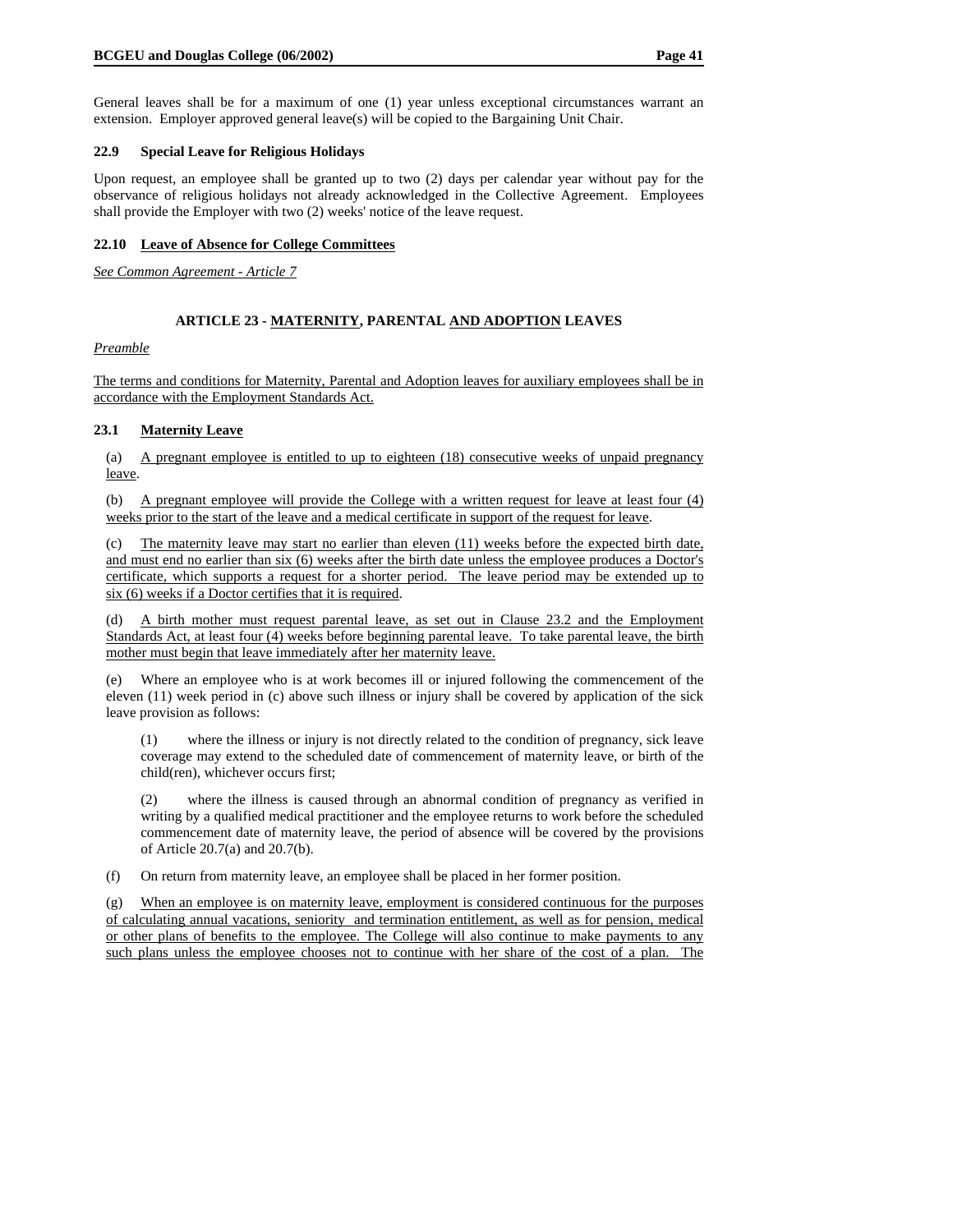employee is also entitled to all increases in wages and benefits which the employee would have received if not on leave.

(h) An employee on maternity leave shall notify the College of the date when the employee shall be returning to work, four (4) weeks prior to the expiration of the maternity leave. If no notification is given, the employee shall be deemed to have abandoned the position.

## **23.2 Parental and Adoption Leave**

(a) The purpose of these unpaid leaves is for the primary care and custody of the new born or newly adopted child(ren).

(b) Eligible employees shall be granted parental leave without pay for a period of up to thirtyfour (34) weeks following the birth or adoption of the child(ren). The birth mother must begin that leave immediately after her maternity leave. The other birth parent must begin the leave within fiftytwo (52) weeks after the birth of the child(ren). Likewise, an adopting parent must take the leave within fifty-two (52) weeks after the child is placed with the parent.

(c) Where both parents are employees of the College, the employees shall determine the apportionment of parental leave between them which will not exceed a combined total of thirtyfour (34) weeks. The leave shall only be granted to one (1) employee parent at a time.

(d) When a birth mother requests unpaid parental leave in combination with unpaid maternity leave, the combined leaves will not exceed fifty-two (52) weeks.

(e) The employee shall notify the College in writing, a minimum of four (4) weeks prior to the anticipated commencement of the leave, and in the case of adoption leave, as much notice as is practical.

(f) The employee shall, upon request, furnish proof of the birth or adoption of the child(ren).

(g) When an employee is on parental or adoption leave, employment is considered continuous for the purposes of calculating annual vacations, seniority and termination entitlement, as well as for pension, medical or other plans of benefits to the employee. The College will also continue to make payments to any such plans unless the employee chooses not to continue with his or her share of the cost of a plan. The employee is also entitled to all increases in wages and benefits which the employee would have received if not on leave.

## **23.3 Employment Protection**

(a) The College may not terminate an employee on maternity, parental or adoption Leave or change a condition of employment, without the employee's and Union's written consent.

(b) As soon as the maternity, parental or adoption leave ends, the employee must be returned to his or her former position.

#### **23.4 Extension of Parental or Adoption Leave**

Parental leave or adoption leave for regular employees when granted for less than thirty-four (34) weeks may be extended for an additional period, so long as the combined time of the original leave and the extension does not exceed thirty-four (34) weeks. Such an extension must be for health reasons for the newborn child(ren) and will be without pay. A doctor's certificate is required. Benefit provisions under 23.1(g) shall apply.

## **23.5 Return to Work**

(a) Notwithstanding Articles 19.1 and 19.2 vacation entitlements and vacation pay for regular employees shall continue to accrue while the birth mother is on maternity leave for the duration of the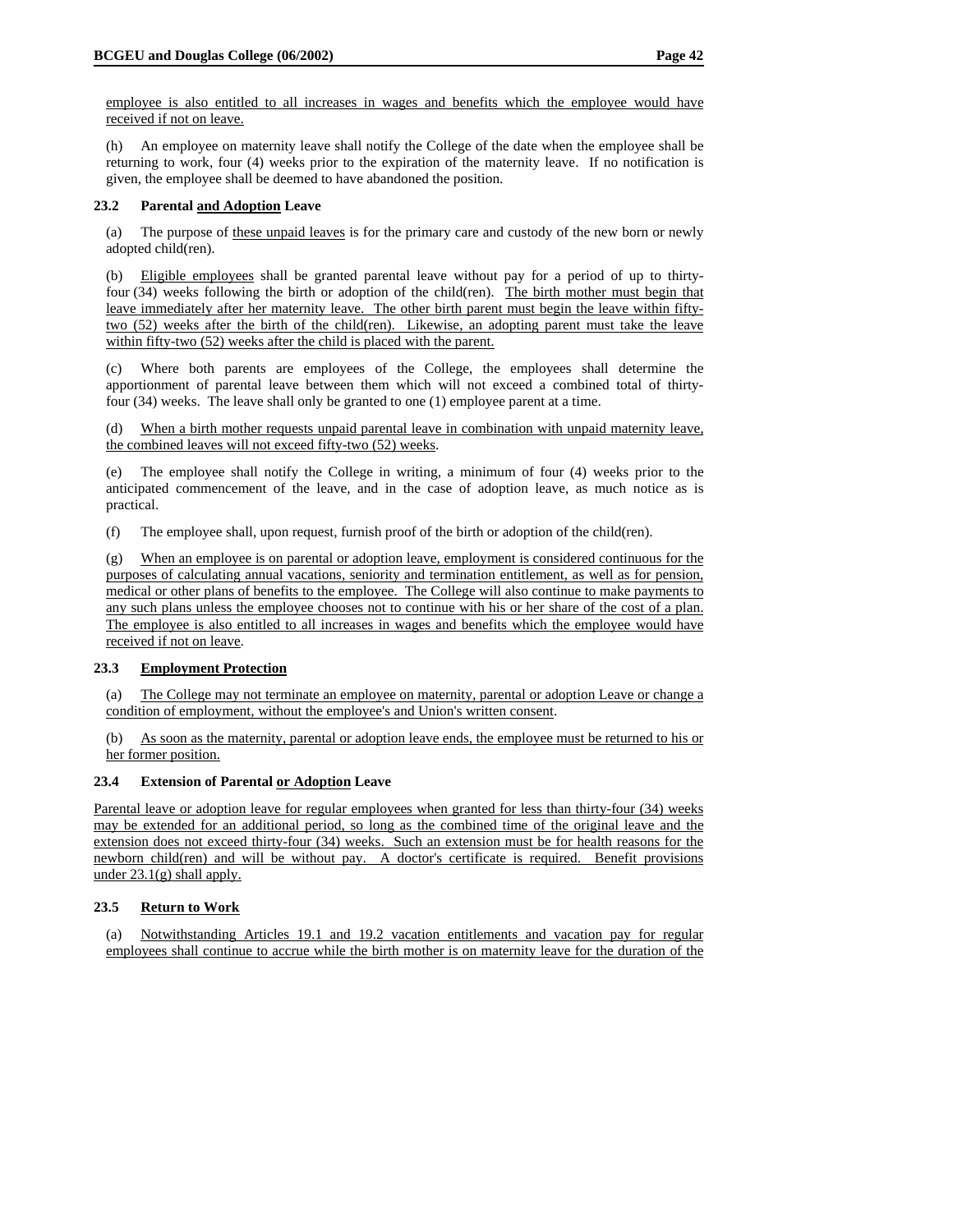leave, or during the first twenty-six (26) weeks' parental leave, providing the employee returns to work for at least twenty-six (26) weeks.

(b) In the case of maternity leave, vacation earned pursuant to 23.5(a) may be carried over to the following year, notwithstanding Article 19.12.

(c) Where the birth mother combines Clause 23.1 and 23.2 leaves, the maximum vacation entitlement will not exceed a total of twenty-six (26) weeks.

## **ARTICLE 24 - WORK ENVIRONMENT**

#### **24.1 Joint Consultation**

(a) Where new or additional equipment is required, affected employees shall be consulted prior to purchase or rental.

The Employer agrees not to initiate White Noise in any present or future College facility without prior consultation with the Union.

(b) Where renovations (which may effect the working area of the employees) are planned for an existing building, employees from the working area concerned shall be consulted regarding such renovations, before renovations may begin.

(c) Where a permanent change is considered in the location of work areas or in working conditions, the employees concerned shall be consulted before any changes may begin.

## **ARTICLE 25 - SAFETY & HEALTH**

## **25.1 Conditions**

The Union and the Employer agree that regulations made pursuant to the Workers' Compensation Act, the Occupational Environment Regulations or any other statute of the Province of British Columbia pertaining to the working environment, shall be fully complied with.

## **25.2 Safety Committee**

The Employer and the Union agree to maintain the Health and Safety Committee composed of an equal number of representatives from each Party. A Union and Employer representative shall be elected as cochairpersons. This Committee will meet as required by the Workers' Compensation Board Regulations to make recommendations on unsafe, hazardous or dangerous conditions with the aim of preventing and reducing risk of occupational injury or illness. A copy of all minutes of the Health and Safety Committee shall be forwarded to the Union and the College Board, and such minutes will be posted in the College within seven (7) days of each meeting.

#### **25.3 Occupational First Aid Level 2 Requirements**

(a) The Union and the Employer agree that First Aid Regulations made pursuant to the Workers' Compensation Act shall be fully complied with. Where the Employer requires employees to obtain or renew their Occupational First Aid Level 2 Certificate, the cost shall be borne by the Employer and where applicable, leave to take the necessary courses shall be granted with pay. The College shall make a reasonable effort to grant employees holding Occupational First Aid Level Certificates under this Article leave with pay to attend conventions and local training sessions sponsored by the Industrial First Aid Attendants' Association of British Columbia and the Workers' Compensation Board.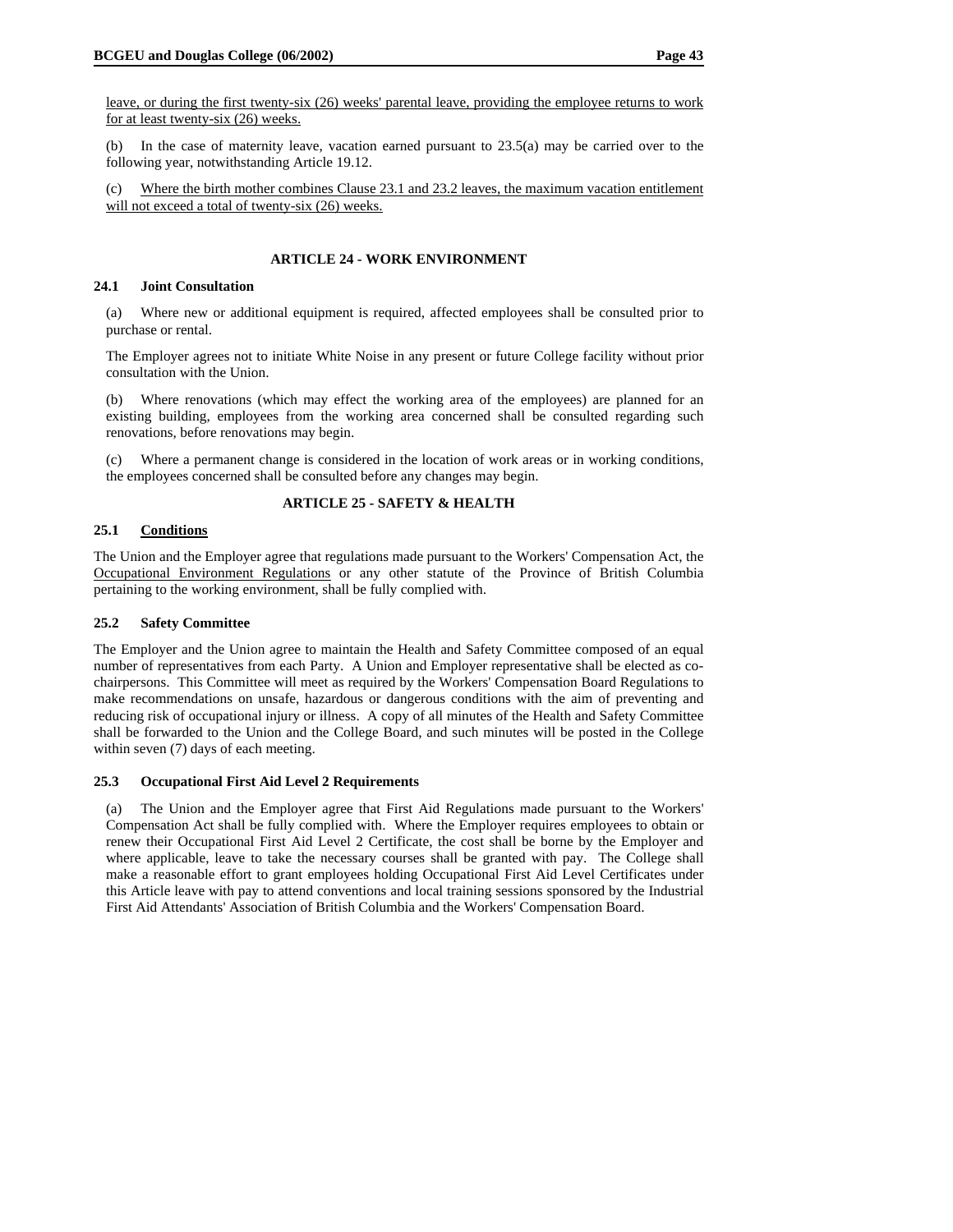(c) The Union recognizes that should no qualified employee covered by this Agreement be available, other employees of the College may be designated for the purposes of this Article.

#### **25.4 Unsafe Work Conditions**

No employee shall be disciplined for refusal to work on a job which is deemed unsafe by:

(a) a member of the Health and Safety Committee after resolution in writing by a majority of the Committee, or

- (b) a person designated by the Health and Safety Committee; or
- (c) a Safety Officer.

## **25.5 Injury Pay Provision**

Employees who are injured on the job during working hours and are required to leave for treatment or are sent home for such injury shall receive payment for the remainder of their shift.

## **25.6 Transportation of Accident Victims**

Transportation to the nearest physician or hospital for employees requiring medical care as a result of an on-the-job accident shall be at the expense of the Employer.

## **25.7 Video Display Terminals**

When employees are required to monitor video display terminals which use cathode ray tubes, then:

(a) When a majority of an employee's daily work time requires monitoring such video display terminals, such employees shall have their eyes examined by an ophthalmologist of the employee's choice prior to the initial assignment to video display terminal equipment or if medical facilities are not available prior to initial assignment to video display terminal equipment, the examination will take place as soon as possible after the assignment.

The employee may request a further examination six (6) months after the first examination and annually thereafter.

The examination shall be at the Employer's expense where costs are not covered by insurance. Where requested the Employer shall grant leave of absence with pay.

(b) When the majority of an employee's daily work time requires continuous operation of a video display terminal, the employee shall be entitled to two (2) additional ten (10) minute rest breaks.

(c) Pregnant employees shall have the following options:

(1) not to continue monitoring video display terminals, or

(2) not working in the area of one (1) meter of video display terminals which use cathode ray tubes, or

(3) to work at a shielded video display terminal should one be present in the worksite.

(4) When a pregnant employee chooses not to monitor such video display terminals, if other work at the same level or lower is available within the College, for which the employee is qualified, she shall be reassigned to such work and paid at her regular rate of pay.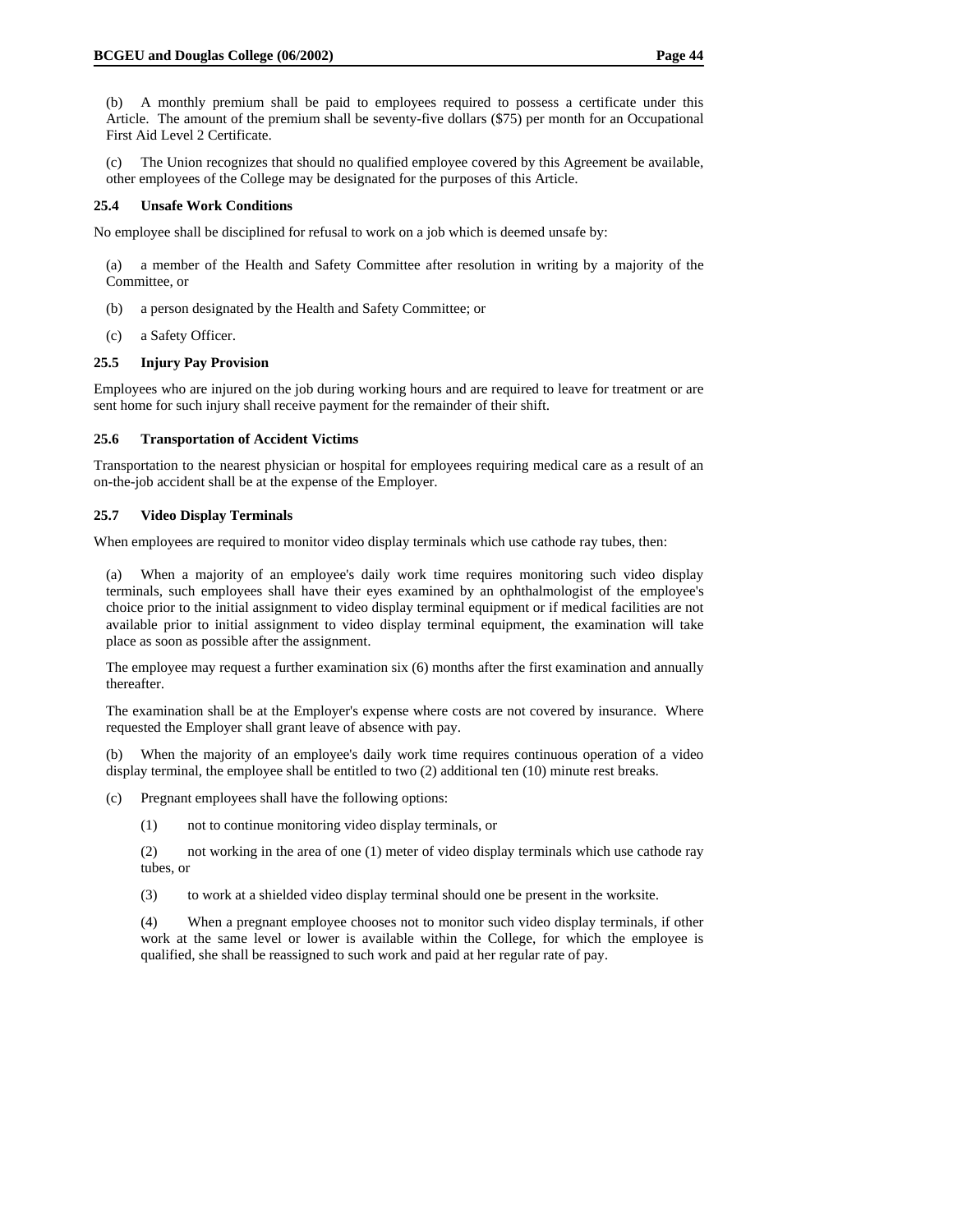(d) Where an employee is on leave of absence pursuant to (c) above, and opts to maintain coverage for medical, dental, extended health, group life, and long term disability, the Employer will continue to pay the Employer's share of the required premiums.

- (e) The Employer shall ensure that new equipment shall:
	- (1) have both keyboards and screens that tilt;
	- (2) meet radiation emission standards established by the Workers' Compensation Board;
	- (3) have vertically and horizontally adjustable keyboards, screens, and chairs.

The Parties agree that item  $(e)(3)$  above, will be phased in over the term of the current Collective Agreement.

The Health and Safety Committee shall review and make recommendations to ensure that the lighting and the above standards recommended by the Workers' Compensation Board, as outlined in the publication "*Working with Video Display Terminals*" are being met.

## **25.8 Health and Safety Courses**

The Employer shall arrange, in consultation with the Workers' Compensation Board and the Union, an appropriate training program for all members of the Health and Safety Committee, such training to be provided during normal working hours at no loss in salary or benefits to Committee members.

## **25.9 Shift Workers**

The Employer agrees that, upon request, it will allow an afternoon or evening shift employee to leave the work station at a mutually convenient time to move the employee's automobile closer to an elevator or building exit. Employees may request College provided security personnel to escort them to their vehicle, on the premises, after 5:00 p.m. on weekdays and at anytime on weekends. The Parties agree that the escort option outlined above will only be provided on campuses with College provided security personnel.

#### **25.10 Indemnity**

(a) *Civil Actions* - The Employer shall pay any judgement, including reasonable legal costs, obtained against the employee relating to the employee's course of employment without the right to recover such costs from the employee unless the conduct of the employee constituted gross or wilful negligence. If the conduct of the employee constitutes gross or wilful negligence the Employer shall not be liable for any costs associated with the employee's conduct and the employee shall indemnify the Employer for any and all costs it may incur as a result of the employee's gross or wilful negligence.

If the employee chooses to appeal the original judicial decision s/he shall be solely liable for all legal costs associated with that appeal unless the Employer consents in writing to the employee that it shall support the appeal and pay all reasonable legal costs associated with the appeal on behalf of the employee. The Employer's consent is solely within the Employer's discretion.

(b) *Criminal Action* - The Employer shall pay the reasonable legal fees of the employee incurred in the defence of a criminal charge if the employee was acting properly within the course of his/her employment and was acquitted of the charges.

(c) At the option of the Employer, the Employer may provide for legal services in the defence of any legal proceeding involving the employee (so long as no conflict of interest arises between the Employer and the employee) or pay the reasonable legal fees of counsel chosen by the employee.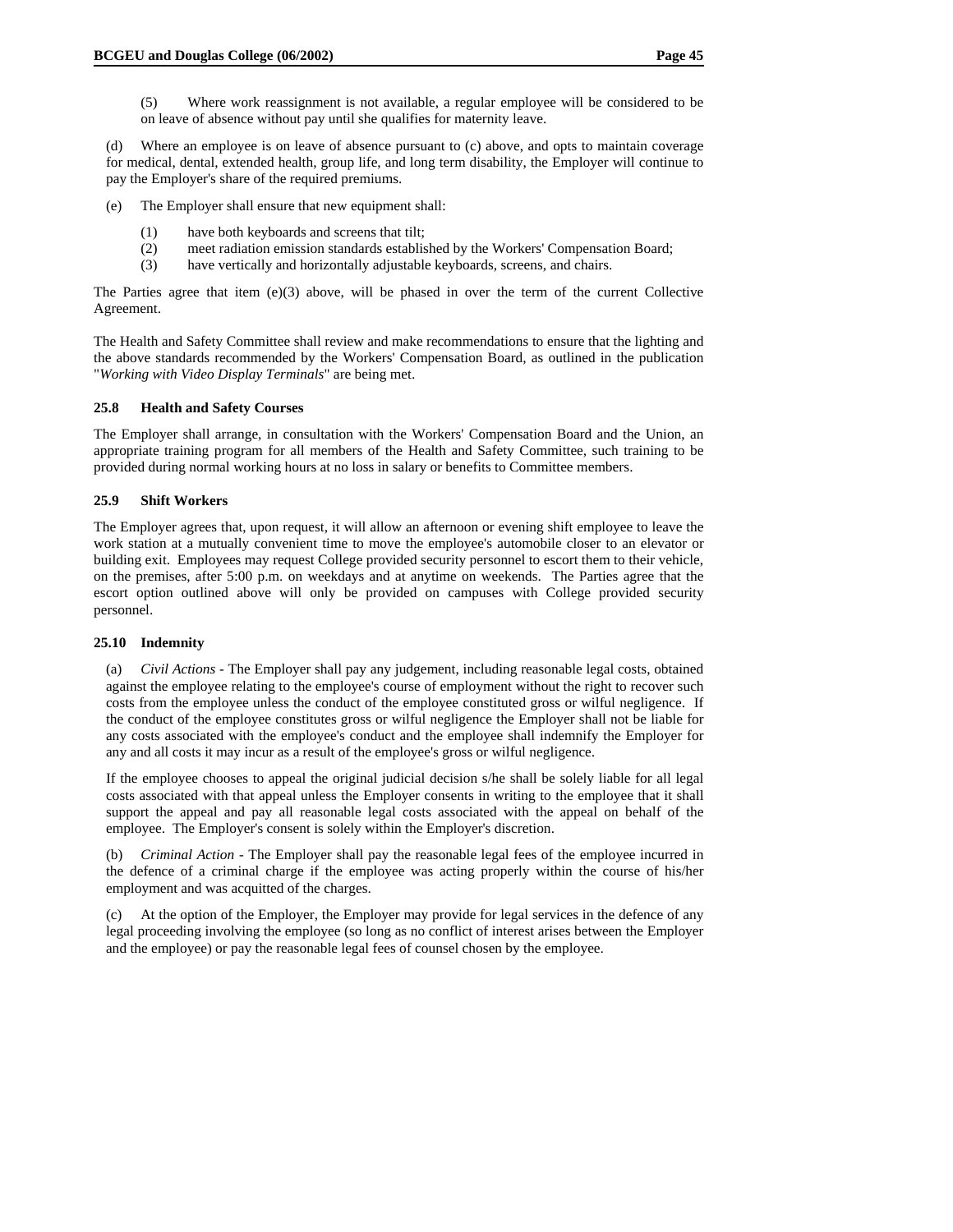(d) In order that the above provision(s) shall be binding upon the Employer, the employee shall notify the Employer, in writing, within one (1) business day of his/her having notice of any incident or course of events which may lead to legal action against him/her relating to the employee's employment with the Employer, and the intention or knowledge of such possible legal action is evident by any of the following circumstances:

(1) when the employee is first approached by any person(s) or organization notifying him/her of intended legal action against him/her; or

(2) when the employee himself/herself requires or retains legal counsel in regard to any incident or course of events; or

(3) where any investigative body or authority first notifies the employee of any investigation or other proceeding which might lead to legal action against the employee; or

(4) when any information becomes known to the employee in light of which it is a reasonable assumption that the employee would conclude that he/she might be the object of a legal action; or

(5) when an employee receives notice of any legal proceeding of any nature or kind which may in any way be related to the employee's employment with the Employer.

#### **25.11 Health and Safety Training**

Regular employees and auxiliary employees in posted positions shall participate in a Health and Safety Training session once in a calendar year. The training program offered by the Employer must be approved by the joint Health and Safety Committee prior to such training commencing. Training will be provided during normal work hours and employees shall suffer no loss of pay or benefits.

#### **25.12 Communicable Diseases**

(a) The Employer and the Union share a desire to prevent the acquisition and transmission of communicable diseases in the workplace such as: HIV, TB and Hepatitis.

(b) The Health and Safety Committee will consider, review and make recommendations on issues such as, but not limited to; education, protective equipment and protocols.

#### **25.13 Workplace Violence**

(a) It is recognized that College employees on any campus may be at risk of physical violence, threatening statements or behaviours from students, persons with business at the College, or the public.

- (b) The College agrees that:
	- (1) employees shall receive training in the recognition and management of such incidents;
	- (2) applicable physical and procedural measures to protect employees shall be implemented;

(3) employees who are victims of violence shall receive immediate critical incident stress debriefing and post traumatic counselling. Leave required to attend such debriefing or counselling sessions will be without loss of regular pay.

#### **25.14 Surveillance**

The College's Use of Video Security Equipment Guidelines shall be followed in regard to surveillance matters. The guidelines may be obtained from the Facilities Department.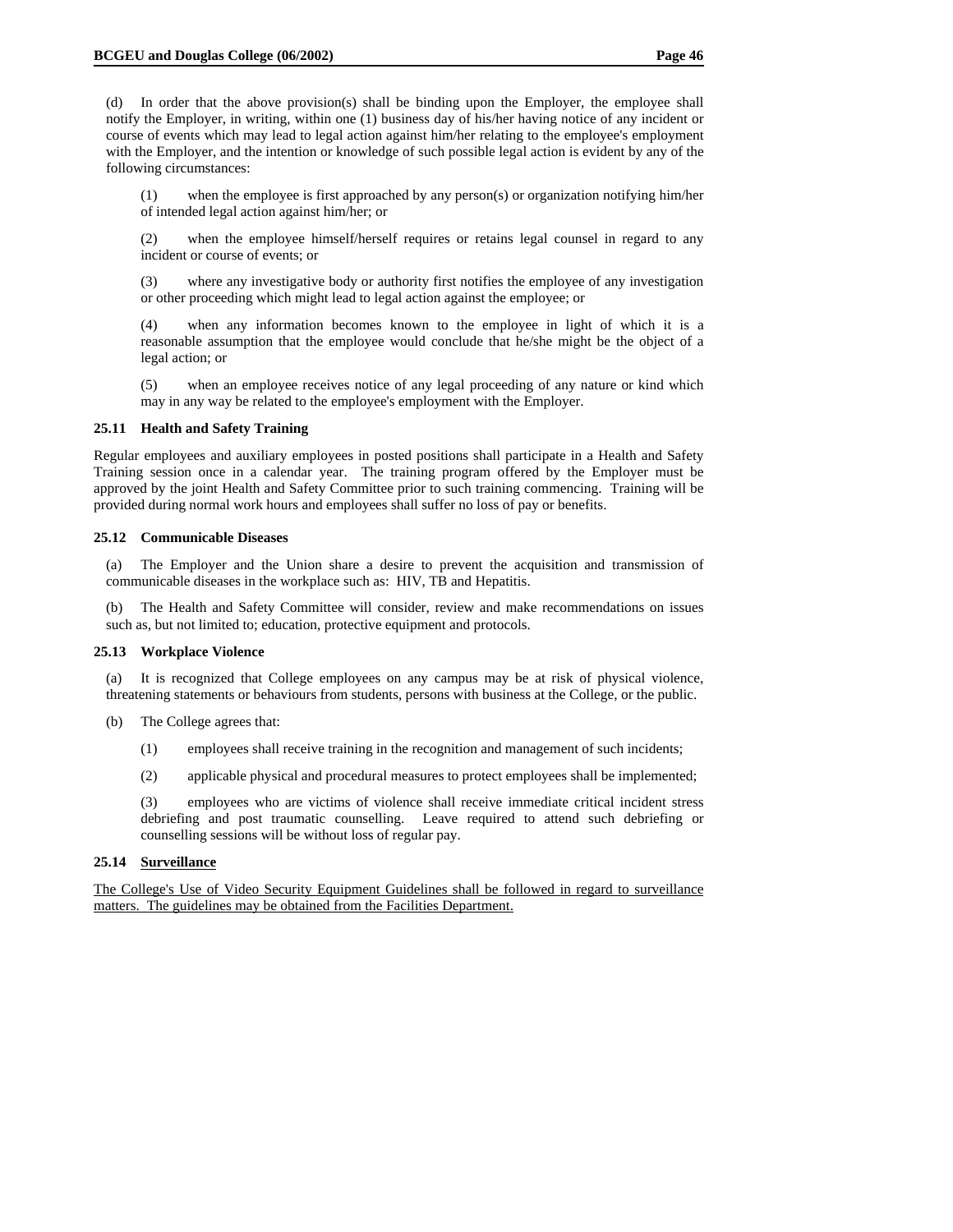## **ARTICLE 26 - WORK CLOTHING**

## **26.1 Supply of Work Clothing**

(a) The Employer agrees to provide the appropriate uniform or wearing apparel to employees required by the Employer to wear a uniform or standard form of dress.

(b) Female employees who are required by the Employer to wear uniforms because of the nature of their work will be supplied with appropriately tailored pant suits at their request.

(c) The Employer shall not introduce changes in style or colour of uniforms except by agreement with the Union.

(d) Regular employees who are required either by the Employer or Workers' Compensation Board Regulations to wear safety footwear will be reimbursed up to a maximum of eighty dollars (\$80) per calendar year or a maximum of one hundred and sixty dollar (\$160) every two (2) calendar years.

## **26.2 Maintenance of Clothing**

It shall be the Employer's responsibility to ensure that uniforms and clothing issued are properly cleaned, maintained and repaired. The Employer shall bear all costs of such cleaning, maintenance and repair.

## **26.3 Union Label**

All uniforms and clothing issued by the Employer shall bear a recognized Union label.

## **ARTICLE 27 - TECHNOLOGICAL CHANGE**

## **27.1 Definitions**

A technological change shall mean the introduction by the Employer into its work, undertaking or business of a change in plant or equipment which will significantly affect the terms and conditions of employment of a significant number of employees. Technological change shall not include layoffs caused by budget limitations, decreases in the amount of work to be done or other temporary, seasonal, or sessional interruptions of work.

## **27.2**

Not less than two (2) months before the introduction of any technological change, the Employer shall notify the Union of the proposed change.

## **27.3 Collective Bargaining**

Within fourteen (14) days of the date of notice under Article 27.2 of this Agreement, the Union and the Employer shall commence collective bargaining for the purpose of reaching agreement as to the effects of the technological change and in what way, if any, this Agreement should be amended.

#### **27.4 Failure to Reach Agreement**

Where, under Article 27.3, an agreement is not reached prior to the full implementation of the technological change, the Union may apply to the tribunal established under the relevant labour legislation to determine whether the Collective Agreement should be declared to be terminated.

## **27.5 Training**

Where technological change may require additional knowledge and skill on the part of the regular employees, such employees shall be given the opportunity to study, practice and train to acquire the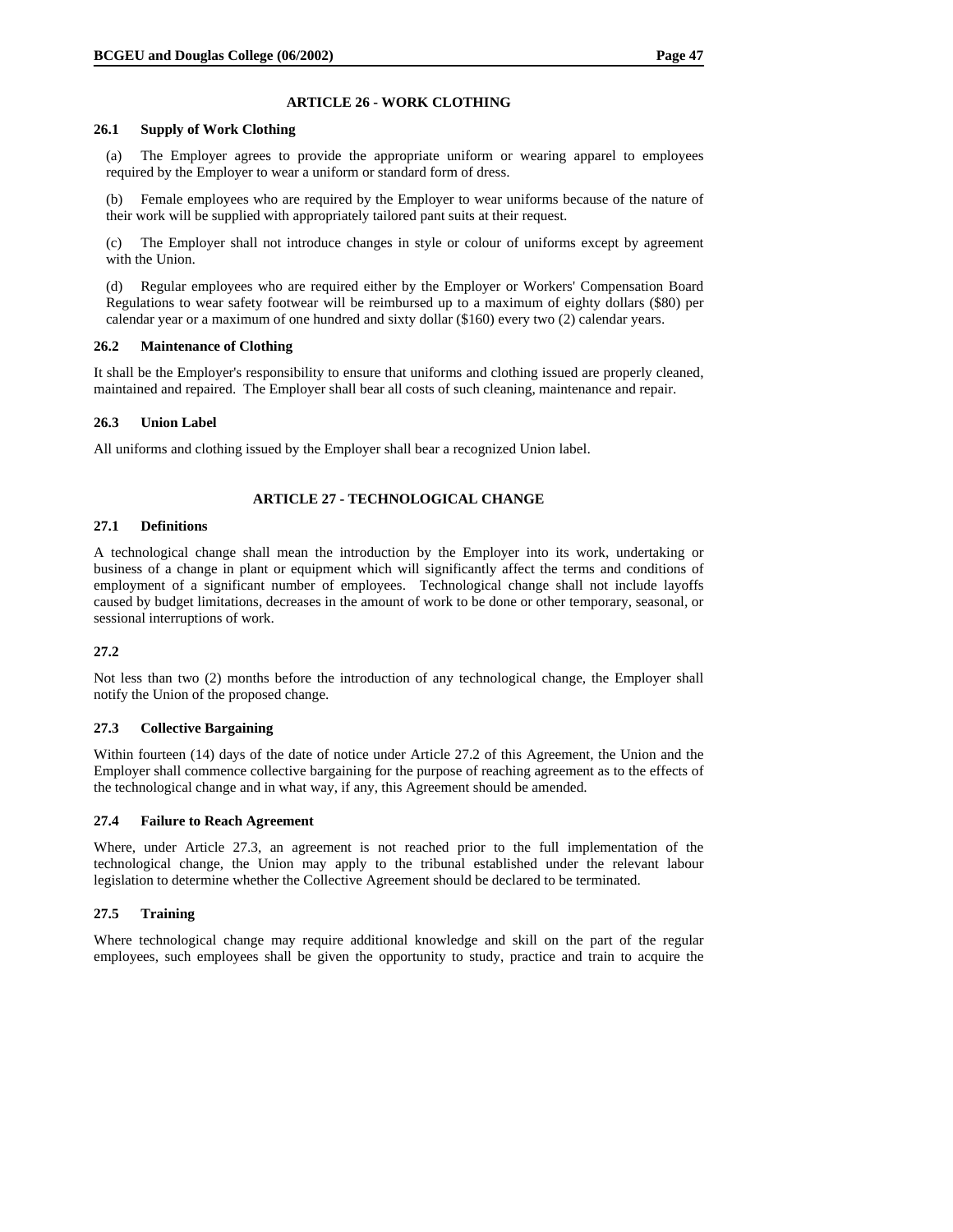knowledge and skill necessary to retain their employment. The length of the training period shall be established through the collective bargaining referred to in Article 27.3. The Employer agrees to pay regular employees at their regular rate of pay during such training period without loss of seniority, vacation or benefits.

#### **27.6 Alternate Provisions**

Where additional knowledge and skills are not appropriate pursuant to Article 27.5 or the employee fails to qualify for the new work within a maximum four (4) months period of time, Article 14 shall apply.

#### **27.7 Priority in Vacancy**

A regular employee who is displaced from a job by virtue of technological change will be given an opportunity to submit an application for any job vacancies then existing or which become available within thirty-five (35) days of the effective date of displacement, in accordance with the Job Posting Procedures forming part of this Agreement. In the event that the employee does submit an application for such a job, the employee will be granted an interview in connection with the job vacancy. An employee may not receive both severance pay and a training period for work at a College position.

#### **ARTICLE 28 - PROMOTIONS AND STAFF CHANGES**

*See Common Agreement - Article 12.*

#### **28.1 Job Postings**

(a) When a new position is created within the bargaining unit, the Employer shall post notice of the new position. The posting shall be placed on the Campus Personnel Notice Board for a minimum of one (1) week, and in College publications where appropriate and timely, so that all members will know about the new position. A copy of the job posting shall be forwarded to the Union, and to each steward in the bargaining unit. Should the new position be a temporary one, the posting shall clearly state that should any other regular employee be selected to fill the position it will be on a substitution pay basis.

(b) When a vacancy occurs which the Employer intends to fill, it shall be posted as outlined in (a) above, except in the cases of temporary vacancies which shall be filled as follows:

(1) Regular employees in the same department and/or work area shall be given the first consideration in filling the position in a substitution pay situation, without posting, pursuant to the criteria for substitution established under Article 19.6.

(2) If the temporary vacancy is not filled by a regular employee in the same department and/or work area it shall be posted, clearly stating that should any other regular employee be selected to fill the position, it will be on a substitution pay basis.

(c) Temporary vacancies or new positions not exceeding thirty (30) calendar days may be filled by an on-call employee without posting, provided that the provisions of (b) (1) above have been fully exhausted. Extension of this thirty (30) day period must receive prior approval of the Union in writing.

(d) It is understood that regular employees who have passed their initial probation (trial) period and who are successful in applying to full-time or part-time temporary positions that represent a promotion or lateral move will have their former position protected.

(e) When a new job classification is created within the bargaining unit, the Employer shall consult with the Union regarding the placement of the job classification on the salary scale in Appendix A.

(f) It is understood that the provisions of Article 14.6 and 14.8, Recall Rights and Procedures, shall take precedence over the terms of this Article.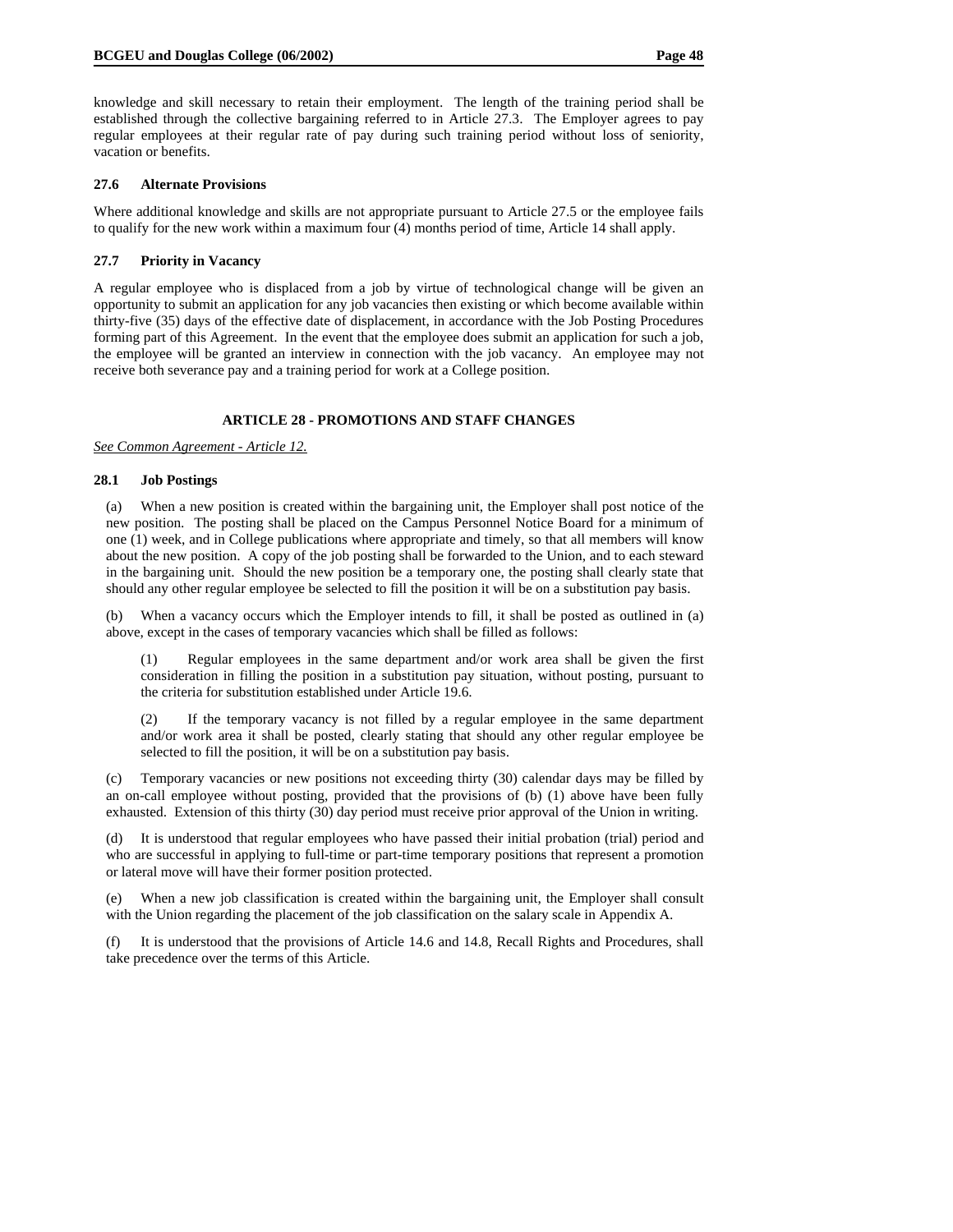(g) In the case of a selection where there is no candidate with the minimum required knowledge, abilities and skills, the College has the sole discretion to offer the position to the most qualified candidate at a pay level two (2) steps below the pay level assigned to the position. A selection implemented under this clause will not result in a reduction in salary to the employee.

This offer will be contingent on the Union being advised of the name of the candidate, the selection in question, pay level, and the assigned period of time the candidate has to acquire the minimum skills for the position. The assigned period of time the candidate has been given to acquire the minimum skills will not be extended. This clause shall not apply to external candidates.

#### **28.2 Information in Postings**

Such notice shall contain the following information:

Classification, general description of duties, qualifications including required knowledge skills and education, work schedule, pay rate or range, and reporting station. Such qualifications may not be established in an arbitrary or discriminatory manner.

All job postings shall state "*Qualified internal applicants shall be given first consideration in filling this position*".

#### **28.3 No Outside Advertising**

No outside advertisement for any vacancy shall be placed until the applications of present employees have been considered or until after one (1) week from the date of posting, as provided in Article 28.1.

#### **28.4 Role of Seniority in Promotions and Transfers**

Both Parties recognize:

- (a) The principal of promotion within the service of the Employer.
- (b) That job opportunity should increase in proportion to length of service.

(c) That education, skills, knowledge and experience for filling a position are equally important to (a) and (b) above.

#### **28.5 Trial Period**

- (a) (1) For new employees, the trial period will be six (6) months and will be considered the probationary period.
	- (2) For post-probationary employees, the trial period will be four (4) months.

(3) Successful applicant(s) will serve the appropriate trial period. The length of the period will be stated to the employee in the appointment letter from the Employer.

(b) In the event that an auxiliary employee filling a position on a continuous full-time basis successfully posts into the same position when it is made permanent, the length of the trial period shall be reduced or fully satisfied by a period equivalent to the length of time spent in the same position. Continuous part-time service will, on a cumulative basis, be recognized to reduce the trial period to a maximum of one-half  $(\frac{1}{2})$  the normal period.

(c) Conditional on satisfactory service, the employee shall be declared permanent after the trial period. In the event the employee proves unsatisfactory in the position during the trial period, or if the employee is unable to perform the duties of the new job classification; the employee shall be returned to the former position, wage or salary rate and without loss of seniority. Any other employee promoted or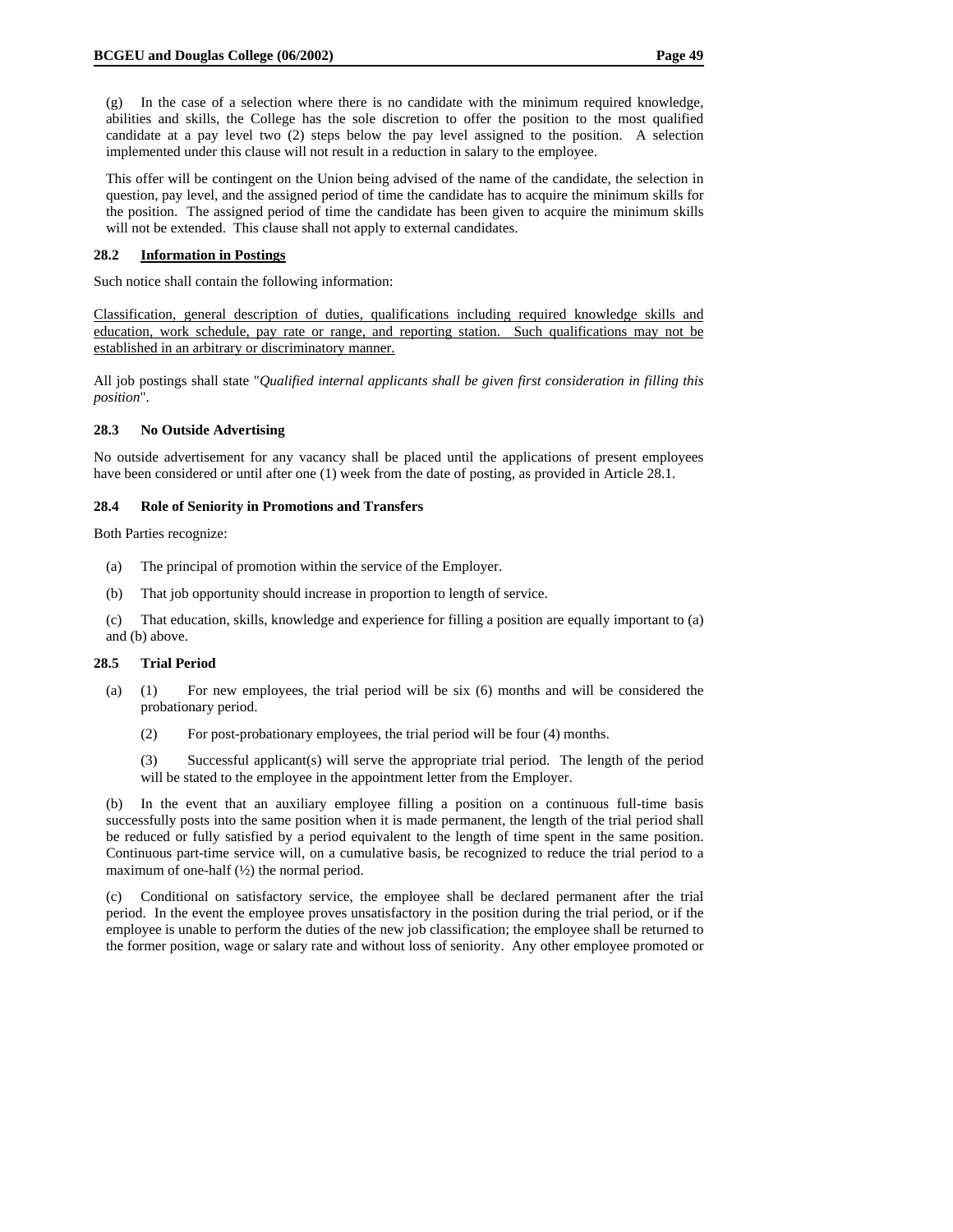transferred because of the re-arrangement of positions shall be returned to their former position, wage or salary rate without loss of seniority.

(d) It is understood that the trial period specified in this Article applies in all situations where an employee first fills a position. In the case of auxiliary employees hired for casual relief, the trial period may be cumulative days worked.

#### **28.6 Evaluation Reports**

(a) A formal employee evaluation will be carried out at least once a year.

(b) The Employer shall provide an employee with a copy of the evaluation report to allow a reasonable time for review prior to conducting the evaluation meeting.

(c) The evaluation report will be reviewed with the employee and no item shall appear in this report which has not been reviewed with the employee.

(d) The employee's evaluation shall be done by the immediate supervisor.

(e) The employee's immediate Administrator may participate in the conduct of the evaluation prior to the employee being required to sign the evaluation report.

(f) The employee may request the attendance of the immediate Administrator and/or shop steward during the evaluation interview.

(g) The form shall provide for the employee's signature in two (2) places; one indicating that the employee has read and accepts the appraisal, and the other indicating that the employee disagrees with the appraisal. The employee shall sign in only one (1) of the places provided.

(h) The employee shall receive a copy of this evaluation report at the time of signing.

(i) The employee's evaluation shall not be changed after an employee has signed it, without the knowledge of the employee.

(j) If the employee's increment is to be denied it must be so stated on the Evaluation Report.

(k) When an employee has grieved an evaluation report, that evaluation will not be placed on the personnel file until the grievance is concluded.

#### **28.7 Selection Panels**

Selection panels for posted positions within the bargaining unit shall be convened by the Employer. The Employer may choose not to convene a selection panel if only one (1) candidate is being considered.

#### **28.8 Local Union Observer**

The President of the Union or designate may sit as an observer on Selection Panels for posted positions within the bargaining unit. The observer shall not be from the classification area of the position being considered.

## **28.9 Notification to Employee and Union**

Within five (5) working days of the date of appointment to a vacant position within the bargaining unit, the name of the successful applicant shall be sent to each applicant from within the bargaining unit. Upon request, unsuccessful applicants from within the bargaining unit shall be given, in writing, the reasons why they were unsuccessful. The Union shall be notified of all appointments, hiring, layoffs, transfers, recalls and terminations of employment within five (5) working days.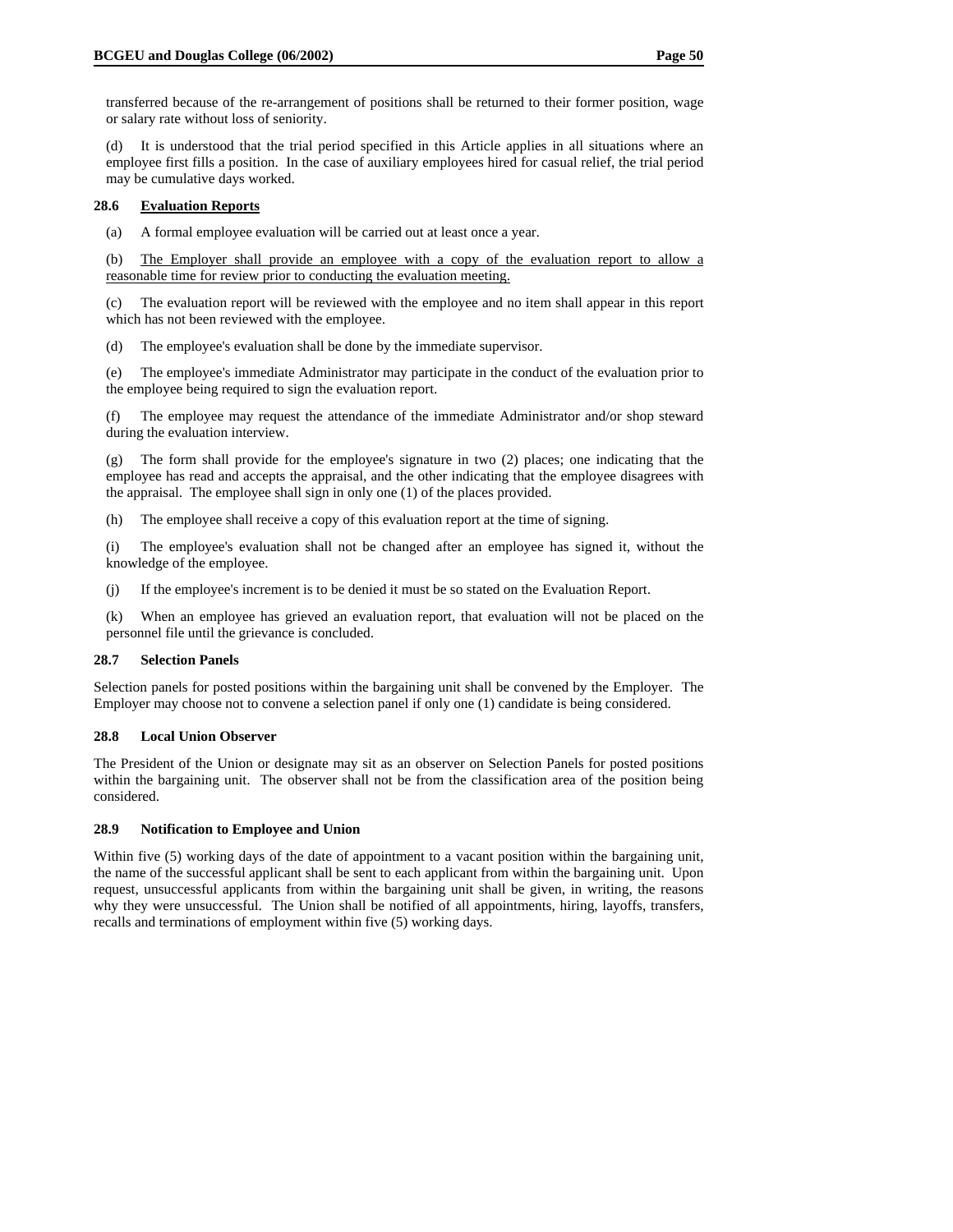#### **28.10 Right to Grieve**

Where employees feel they have been aggrieved by any decision of the Employer related to promotion, demotion or transfer, the employees may grieve the decision at Step 3 of the Grievance Procedure in Article 10 of this Agreement within thirty (30) days of being notified of the results of the Selection Panel. Where a grievance has been filed no permanent transfers or placement shall take effect until the grievance has been resolved.

#### **28.11 Personnel Files**

(a) Each employee will be permitted to review the employee's own personnel file, subject to the conditions herein specified.

(b) The personnel file will only be accessible during normal College business hours, and only when the employee has given reasonable notice that access is requested.

(c) The employee cannot remove the file from the office in which access is provided, and the employee cannot remove anything from the file or add anything to it.

(d) The Employer shall not place any documentation on an employee's personnel file of which the employee is not aware.

#### **28.12 Transfer Without Posting**

The Employer and Union jointly have the authority to grant lateral transfers or voluntary demotions, to vacancies, without posting for:

- (a) compassionate or medical grounds to employees who have completed their probationary period.
- (b) all employees who have become incapacitated by industrial illness or industrial injury arising out of employment at the College.

Such jurisdiction is not limited to initial placement but is retained for subsequent moves should it become necessary.

#### **28.13 Reorganization**

The Parties agree that where there is a reorganization/restructuring, it shall be implemented in accordance with the following principles:

(a) The Employer agrees to give the President of the Union or designate three (3) months' advance notice of a reorganization within the College which will affect employees within the Bargaining Unit.

(b) The Employer agrees to meet and consult first with the Staff Representative and the Bargaining Unit Chairperson. Subsequently, the Parties and the affected employee(s) shall meet to discuss the implications of such changes prior to the implementation of same.

(c) Following the above consultations, the Employer will advise the employee(s) to be affected in writing. A steward will be appointed by the Bargaining Unit Chairperson to be available for all meetings or discussion with employee(s).

(d) When any reorganization is planned, all positions covered by the Collective Agreement affected by the reorganization will be reviewed and graded by the Personnel and Labour Relations Department before reorganization is implemented. Prior to the effective date of implementation, the Employer will meet with the employee(s) and present revised job description(s).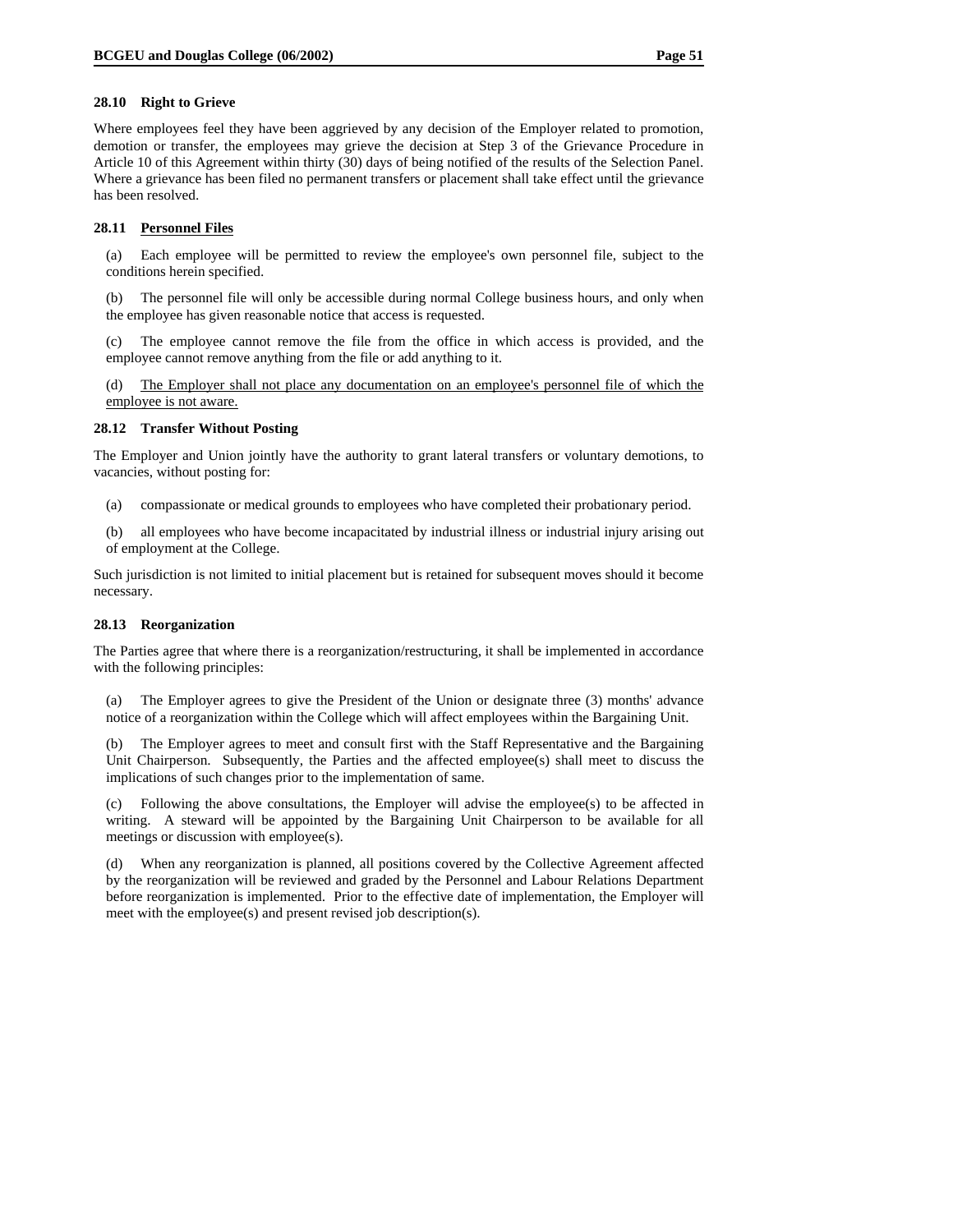(e) Where there is a dispute regarding the classification and/or pay level determined by the Personnel and Labour Relations Department, it may be appealed pursuant to Article 29. If the appeal is successful, any salary increase will be retroactive to the implementation date of the reorganization.

(f) Any employee affected by the reorganization will not be subject to the provisions of Article 28.5- "*Trial Period*".

(g) An employee who, through reorganization, accepts a position with a reduced salary, shall receive salary protection in accordance with Article 29.8. However, the employee must accept subsequent job offers to higher rated positions for which he/she is qualified or forfeit the protection of Article 29.8.

## **ARTICLE 29 - JOB CLASSIFICATION AND RECLASSIFICATION**

#### **29.1 Position Descriptions**

The College agrees to supply the President of the Union or his/her designate with the position descriptions for those classifications in the bargaining unit.

## **29.2 Job Evaluation Plan and Committee**

(a) The administration of the Job Evaluation Plan will be consistent with the Gender Neutral Joint Job Evaluation Manual for Job Description, Classification and Salary/Wage Administration.

(b) The Manual sets out the preamble, purpose and definitions; the Job Evaluation Plan factors for classifying positions; the agreed methods for describing and classifying jobs; how to apply the job descriptions and classifications and how to maintain job descriptions and classifications.

(c) The College and the Union shall designate, in writing to each other, their representatives for a Joint Job Evaluation Committee. They will handle job descriptions and classifications through the required stages. The Parties agree that there shall be two (2) representatives from the Employer and two (2) from the Union. The Union representatives will suffer no loss of seniority or remuneration otherwise payable by the College when such meetings are held during working hours.

(d) The College and the Union shall each designate a referee for the purpose of dispute resolution. Additionally, and included in such designation, the Parties shall agree and name a person to act as an arbitrator.

## **29.3 Classification Rating**

The Parties agree that classifications in the Bargaining Unit shall not be rated below the 1993 base rate for Pay Level III.

## **29.4 Job Evaluation and Salary Assignment**

Evaluated positions have been described and classified in accordance with the provisions of the Gender Neutral Joint Job Evaluation Manual. As well, a rate of pay has been applied to employees in the positions or jobs in accordance with the salary scale set out in Appendix A of the Collective Agreement.

## **29.5 Job Evaluation**

(a) All bargaining unit positions shall be evaluated by the Joint Job Evaluation Committee.

(b) The Committee has the responsibility to arrive at an agreement on each position's job-description evaluation and reasons for classification. The Committee Co-Chairs' signatures confirm that agreement has been reached on each job description and classification. In the event agreement is not reached, the issue will be adjudicated by the agreed appeal process.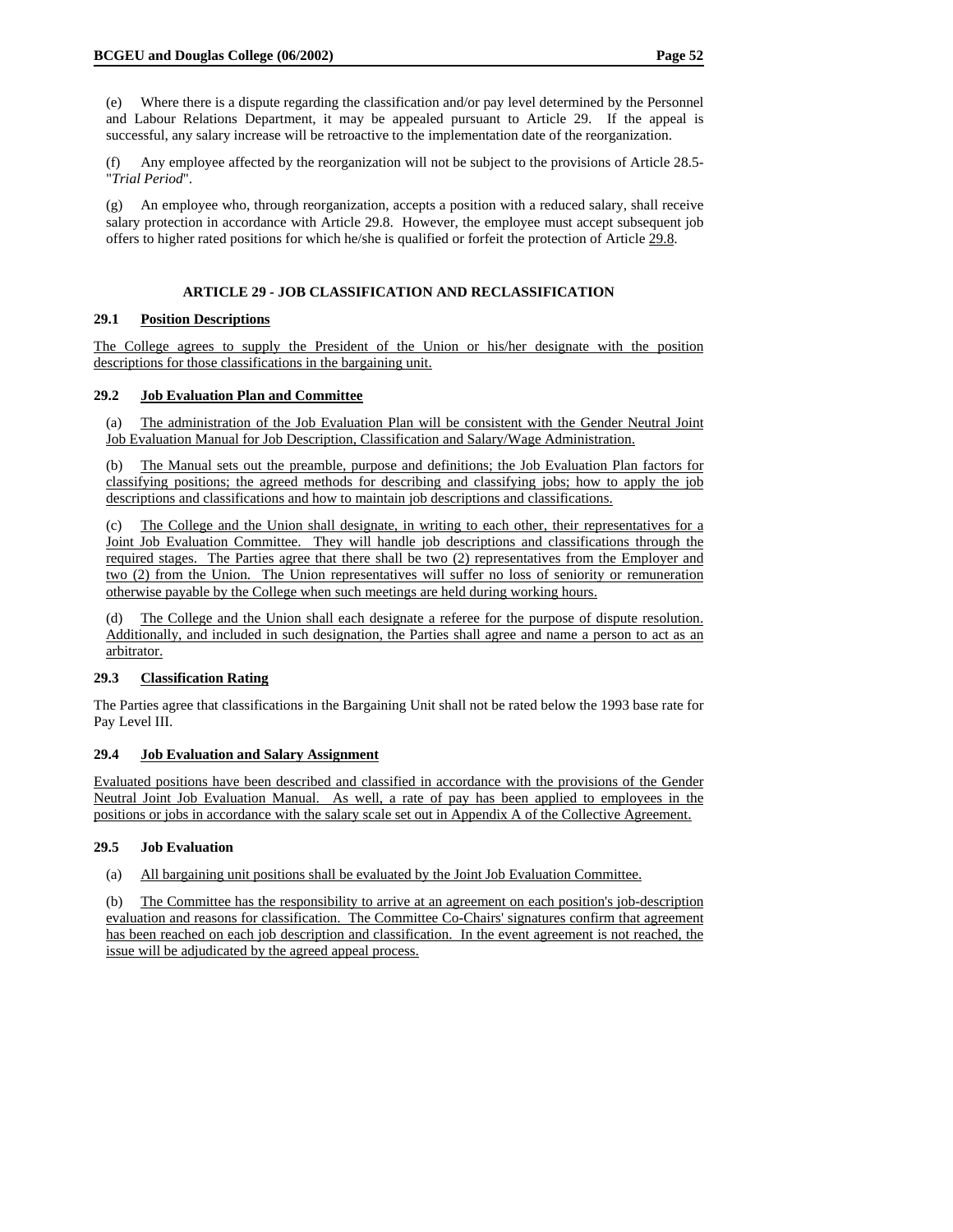(d) The employee shall outline his/her current duties and responsibilities on the job-review questionnaire. Then he/she will review the completed questionnaire with his/her immediate excluded supervisor.

(e) The employee shall submit a written request for a position classification review and an original copy of the job-review questionnaire to the Personnel and Labour Relations Department with a copy to the Joint Job Evaluation Committee's Union Co-Chair.

(f) Personnel and Labour Relations Department staff will review and, where necessary, prepare a revised position description with reasons for classification. The Joint Job Evaluation Committee will review the employee's request at the next pre-scheduled Committee meeting.

(g) Such requests will be adjudicated by the Joint Job Evaluation Committee in accordance with the process outlined in the Joint Job Evaluation Plan Manual.

(h) Joint Job Evaluation Committee decisions are final and binding.

(i) If the Joint Job Evaluation Committee is unable to make a decision, the disputed issue will be referred to Step 3 of the Grievance Procedure.

## **29.6 Criteria for the Arbitrator**

(a) In the event the dispute is arbitrated, the Parties agree that it is preferable that the arbitrator has knowledge of job evaluation.

(b) The Arbitrator shall consider factors, degrees and related methods used within the point evaluation system under the Gender Neutral Job Evaluation Plan developed by the Joint Job Evaluation Committee. He/she shall be supplied with all the documentation, existing evaluation results, job specifications, as well as individual position ratings for all jobs within the unit. The Parties specifically agree that neither market value nor volume of work will be a factor in determining classification level.

(c) The existing scale shall be maintained and the Arbitrator shall not have the authority to increase the number of steps except with the consent of the Parties.

## **29.7 New Position**

The Joint Job Evaluation Manual outlines the process to be followed when new positions are created.

## **29.8 Reclassification of Position**

An employee shall not have his/her salary reduced by reason of a change in the classification of his/her position, which is caused other than by the employees themselves.

## **29.9 Retroactivity**

Reclassification requests approved by the Joint Job Evaluation Committee shall be retroactive to the date the request was filed.

## **ARTICLE 30 - EMPLOYEE WORK LOAD**

Except in the case of an emergency, an employee's work load shall not be increased beyond a level that could reasonably be expected of an employee in a regular workday.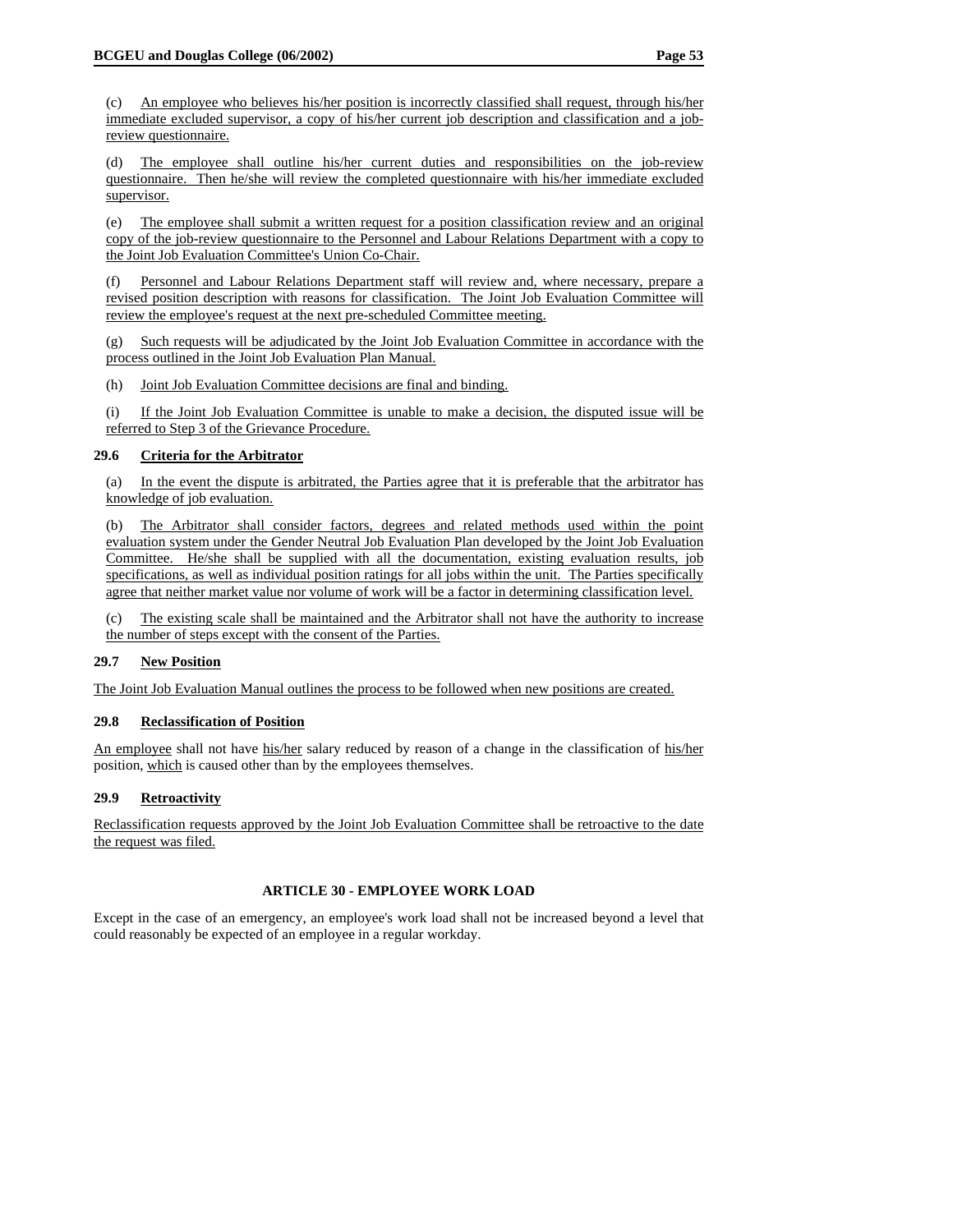Disputes arising out of this Article shall first be referred to the employee's supervisor. Failing resolution within three (3) days, the matter shall be referred to the Labour/Management Committee.

If the dispute is not resolved by the Labour/Management Committee within five (5) days, the matter will be submitted to an Investigator under Article 11.

#### **ARTICLE 31 - PERSONAL DUTIES**

It is understood by both Parties that work not related to the business of Douglas College should not be performed on the Employer's time.

To this end, it is agreed that an employee will not be required to perform duties of a personal nature for supervisory personnel.

## **ARTICLE 32 - PAYMENT OF WAGES AND ALLOWANCES**

## **32.1 Equal Pay**

The Employer shall not discriminate between male and female employees by employing a person of one sex for any work at a rate of pay that is less than the rate of pay at which a person of the other sex is employed for similar or substantially similar work.

## **32.2 Paydays**

Employees shall be paid biweekly on alternate Fridays.

#### **32.3 Rates of Pay**

An employee shall be paid in accordance with the biweekly rates set out in Appendix A to this Agreement.

#### **32.4 Wage Increments**

(a) The term "*increment*" as used herein shall be understood to mean the increase in salary accruing to an employee when the employee becomes entitled to payment according to the next higher increment step set out in the applicable salary scale in Appendix A.

(b) The first increment to which the employee becomes entitled will be payable on the 1st of the month concurrent with or next following the completion of six (6) months' employment with the Employer.

In the event an employee is promoted into a new pay level at Step A, that employee will receive an increment in accordance with the paragraph above.

(c) Subsequent increments to which the employee becomes entitled shall be payable on the 1st of the month concurrent with or next following the yearly anniversary date of the employee's last increment increase.

(d) The employee's anniversary date for purposes of entitlement to the next increment increase will change and be effective from the date on which the employee assumes a new or different job within the bargaining unit which constitutes a promotion.

(e) The dates upon which an employee would otherwise become entitled to an increment increase in accordance with the terms of this Article, will be extended by a time period equal to any authorized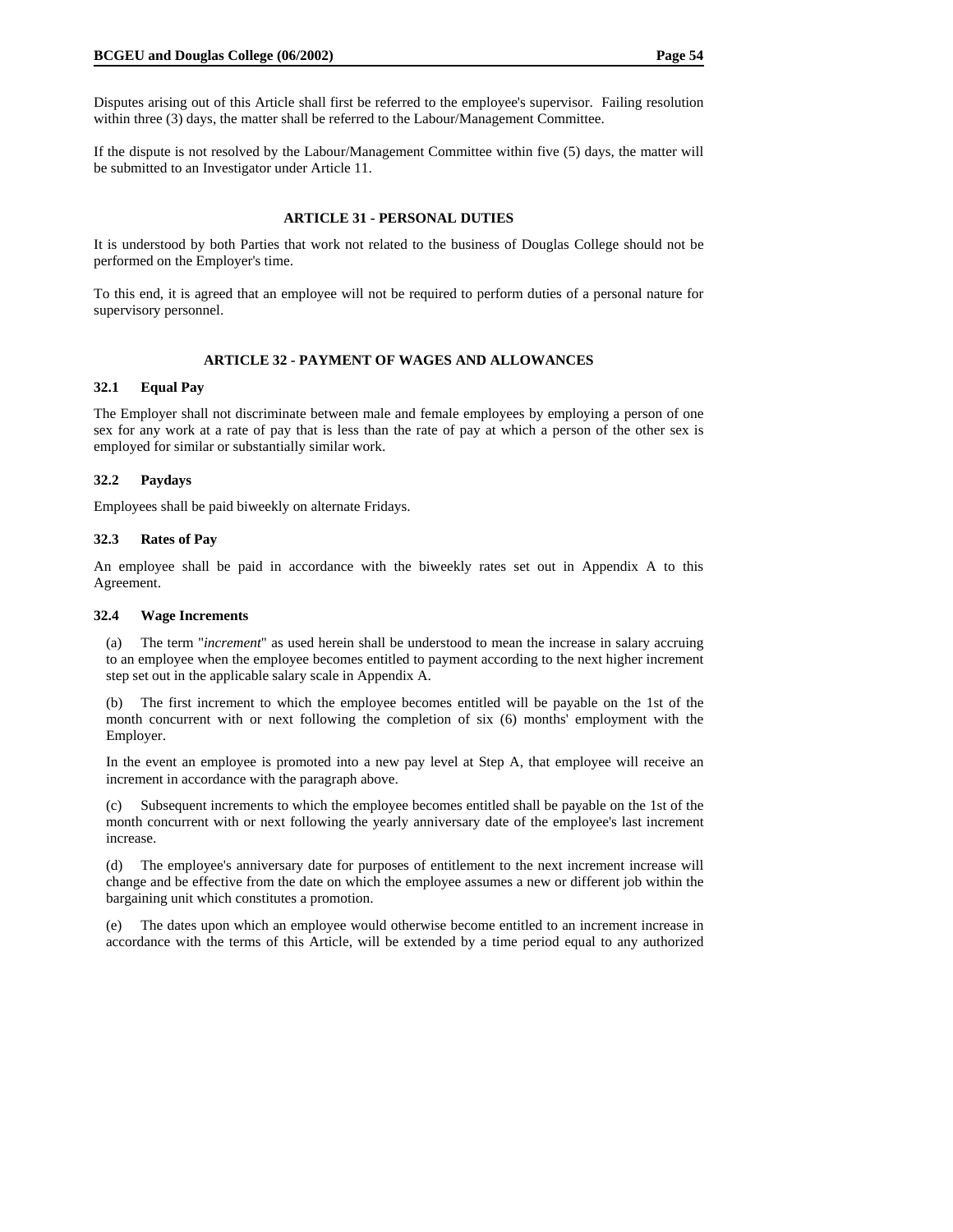unpaid leave of absence granted to the employee where such leave is for more than an accumulated total of thirty (30) days in a calendar year.

## **32.5 Wages**

(a) Effective April 1, 2000 all salaries for positions specified in Appendix A in the Agreement shall be increased by two percent (2%) calculated on the base rate in effect as of March 31, 2000.

(b) Effective April 1, 2001 all salaries for positions specified in Appendix A in the Agreement shall be increased by a percentage amount equivalent to any wage and health and welfare benefits percentage increase negotiated between the College, University College, Institute and Agency Employers and the Faculty/Instructors as part of the Common Agreement for the period April 1, 2001 to March 31, 2002. Such increase will be calculated on the base rate in effect as of March 31, 2001.

(c) Appendix A shall be updated within sixty (60) calendar days of any general change in rates of pay resulting from implementation of this Agreement. Copies of the updated Appendix shall be sent to the President of the Union or designate, and to each employee covered by this Agreement by including it with the first paycheque nearest the sixty (60) day period outlined.

#### **32.6 Substitution Pay**

(a) When employees are designated by the College to temporarily substitute in or perform the principal duties of a higher paying position for which a salary range has been established, they shall receive the rate in the salary range which is two (2) steps higher than their current rate or the minimum of the range for the position in which the employee is substituting, whichever is greater.

(b) Regular employees with adequate qualifications shall be given first preference for substitution pay pursuant to Article 28.1.

(c) An auxiliary employee may be entitled to substitution pay if a regular employee is not available subject to provision (b).

#### **32.7 Rate of Pay on Promotion or Reclassification**

When an employee is promoted or reclassified to a higher paying position, the employee will receive the rate for the position of a single salary, or, in the case of positions on a salary range, will receive the rate in the salary range which is two steps higher than the employee's previous rate or the minimum of the new range, whichever is greater.

#### **32.8 Pay on Temporary Assignment**

Regular employees temporarily assigned by the Employer to a position with a rate of pay lower than their regular rate of pay shall maintain their regular rate of pay.

#### **32.9 Mileage**

(a) Mileage allowance for all miles travelled on the Employer's business shall be paid to the employees required by the Employer to use their own vehicles in the performance of their duties. The mileage allowance shall be thirty-one cents  $(31¢)$  per kilometer.

(b) When an employee is transporting the Employer's equipment or materials at the Employer's request and on the Employer's business, the employee shall not be responsible for loss, damage or theft of the Employer's equipment or materials transported in the employee's vehicle.

(c) Mileage will be payable from an employees normal campus and inter-campus and off-campus mileage will accumulate from there.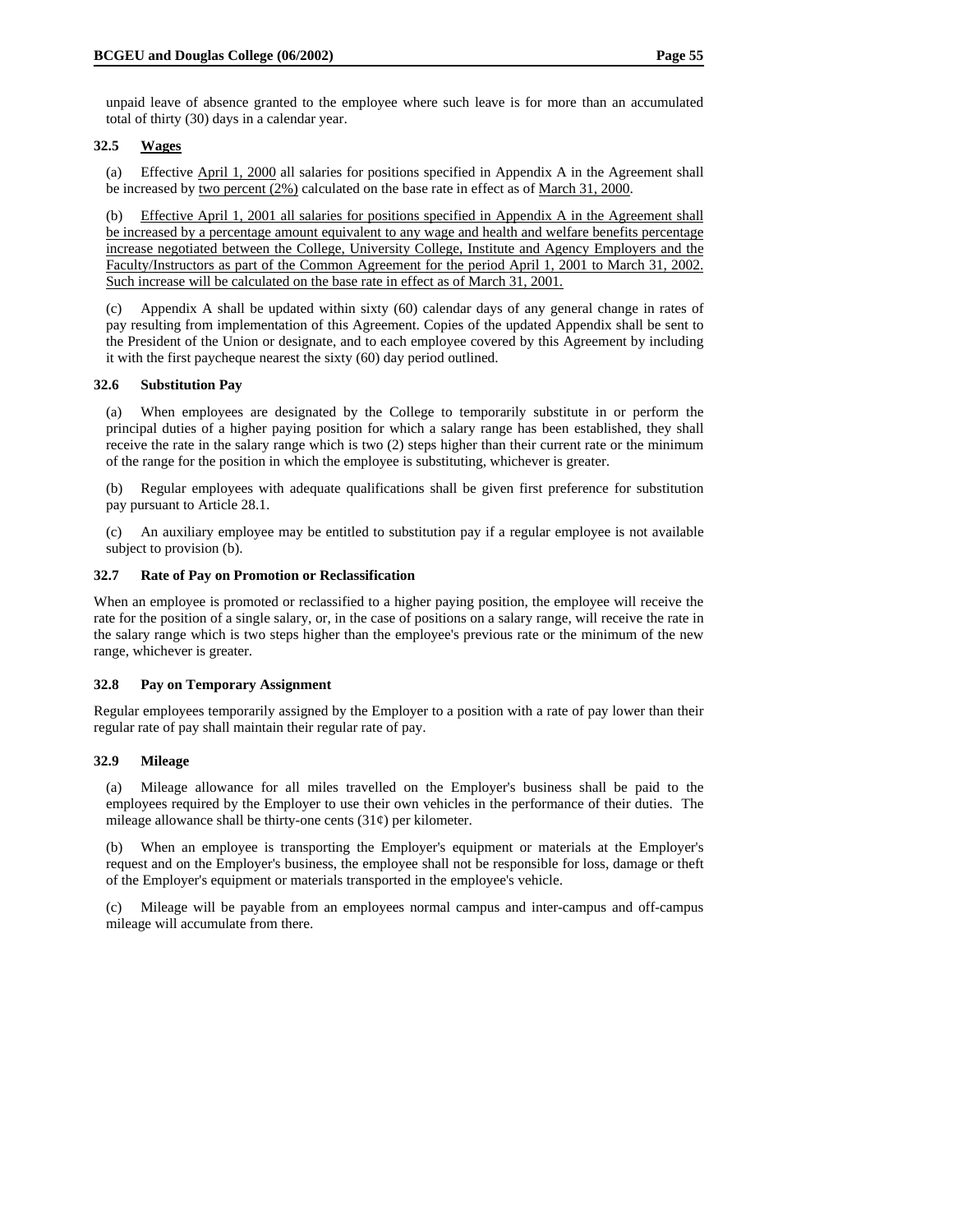#### **32.10 Business Insurance**

(a) An employee who is in a position designated by the College to travel in excess of six (6) days per month per insurance year on college business shall, subject to the prior approval of the Bursar or designate, be reimbursed upon presentation of appropriate receipts and documents, one hundred percent (100%) of the annual incremental cost based on Safe Drivers' Discount rates of the Insurance Corporation of British Columbia Class 007 (Business) premium that is over and above that for Class 002 (Pleasure, Drive to Work or School). Such reimbursement shall be limited to one (1) vehicle per employee and it is the designated employee's responsibility to purchase Class 007 vehicle insurance when necessary. If the College so reimburses an employee, the employee shall normally use his/her personal motor vehicle for College business requiring a motor vehicle.

(b) The College will pay a maximum of fifty dollars (\$50) towards the comprehensive deductible in the case of an employee, whose personal vehicle sustains damage from College equipment which the employee is transporting.

#### **32.11 Meal Allowance**

Employees on travel status shall be entitled to a meal allowance for the time spent away from the College. Expense claim forms are available at the Printing Department.

#### **32.12 Transportation for Employees**

Transportation will be provided to employees who are required to work other than their normal working hours, and who must travel to or from their home during the hours between 12:00 p.m. and 6:00 a.m. and when convenient public transportation or other transportation facilities are not available. An employee shall be reimbursed for the cost of commercial transportation.

## **32.13 Transportation - Go Green**

The Employer will provide an amount equal to the cost of a parking pass per semester for three (3) semesters per year for regular employees.

## **32.14 Cashier Policy**

Employees who perform duties as cashiers shall not be penalized financially. Cashiers who do make excessive or too frequent errors shall be:

- (a) provided with further training as a cashier; or
- (b) provided retraining with a view to relocation in a more suitable position.

(c) In the event Steps (a) and (b) above fail, the employee may be demoted and will be paid the rate for the new classification.

#### **32.15 Upgrading Qualification**

(a) Where the Employer requires employees to upgrade their skills or qualifications in order to operate or maintain new equipment, the cost of training, and normal living and travel expenses as laid down will be borne by the Employer.

(b) When training is available during regular work hours, the employee shall attend during regular work hours. Such training time will be considered as time worked and the employee's regular rate of pay will be maintained throughout the training period. Seniority and vacation will also accrue.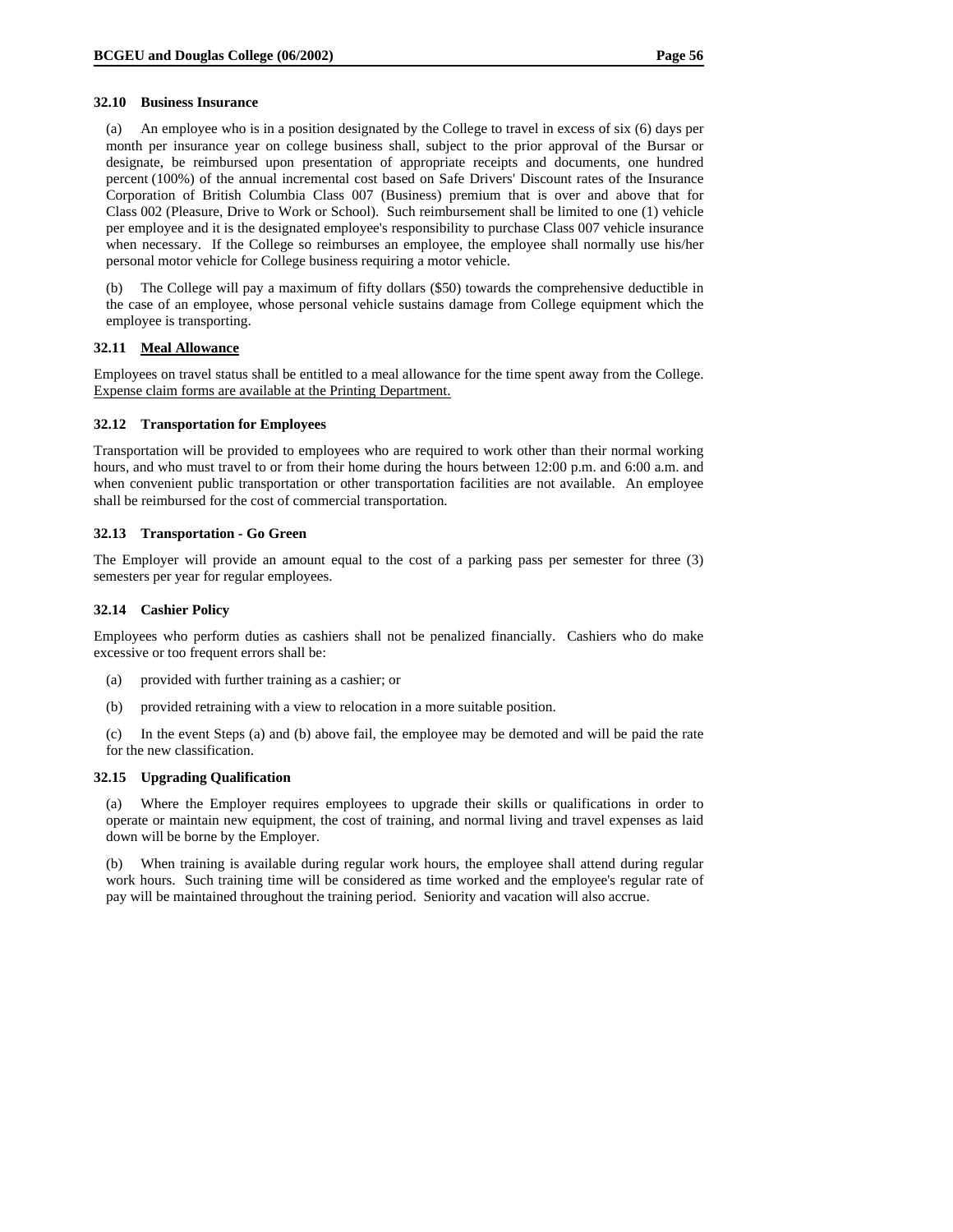#### **32.16 Overpayment of Salary and Allowance**

(a) Where a mathematical error has resulted in an overpayment in an employee's basic salary, premium rates or allowances it may be rectified in total and retroactively for a period not to exceed one (1) year from the date on which the error was discovered.

(b) The employee shall be provided with one (1) month's notice of the Employer's intent to recover any excess payment. The notice shall specify the amount, period and reason for the overpayment, and the method of repayment.

(c) The rate of recovery shall not exceed the rate at which the overpayment was made and shall be discussed between the employee and his supervisor prior to being repaid. Maximum recovery rate shall not exceed ten percent (10%) of an employee's basic biweekly salary.

(d) This policy does not apply to claims for damages, etc. arising from alleged violations in the application or interpretation of the Collective Agreement.

## **32.17 Substitution Pay in Lieu of Formal Reclassification**

If the Employer does not wish certain duties to be continued to be performed by the employee, the Employer has the authority to pay substitution pay for the period for which the duties were performed.

## **ARTICLE 33 - AUXILIARY EMPLOYEES**

#### **33.1 Appointment**

An auxiliary employee shall receive, within five (5) working days of the employees start date a letter of employment clearly stating their employment status and expected duration of employment.

#### **33.2 Seniority**

(a) The Employer shall maintain a seniority list showing the date of first hire, last appointment date, present classification, and total days and hours worked. A copy of this list shall be forwarded to the Union in February of each year.

(b) An auxiliary employee shall accumulate service seniority equal to the number of days worked.

(c) Auxiliary employees who become regular shall be credited with all service seniority accrued as an auxiliary.

(d) Auxiliary employees must have completed sixty-five (65) working days in a twelve (12) month period immediately prior to the posting to be recognized as inside applicants when applying to positions posted internally.

#### **33.3 Loss of Seniority**

Auxiliary employees shall lose their seniority in the event that:

- (a) they are discharged for just cause;
- (b) they voluntarily terminate or abandon their employment with the College:
- (c) they are on layoff for more than six (6) months:

(d) they turn down three (3) consecutive jobs in which the duration and nature of the work is reasonably similar to that which they carried out prior to layoff.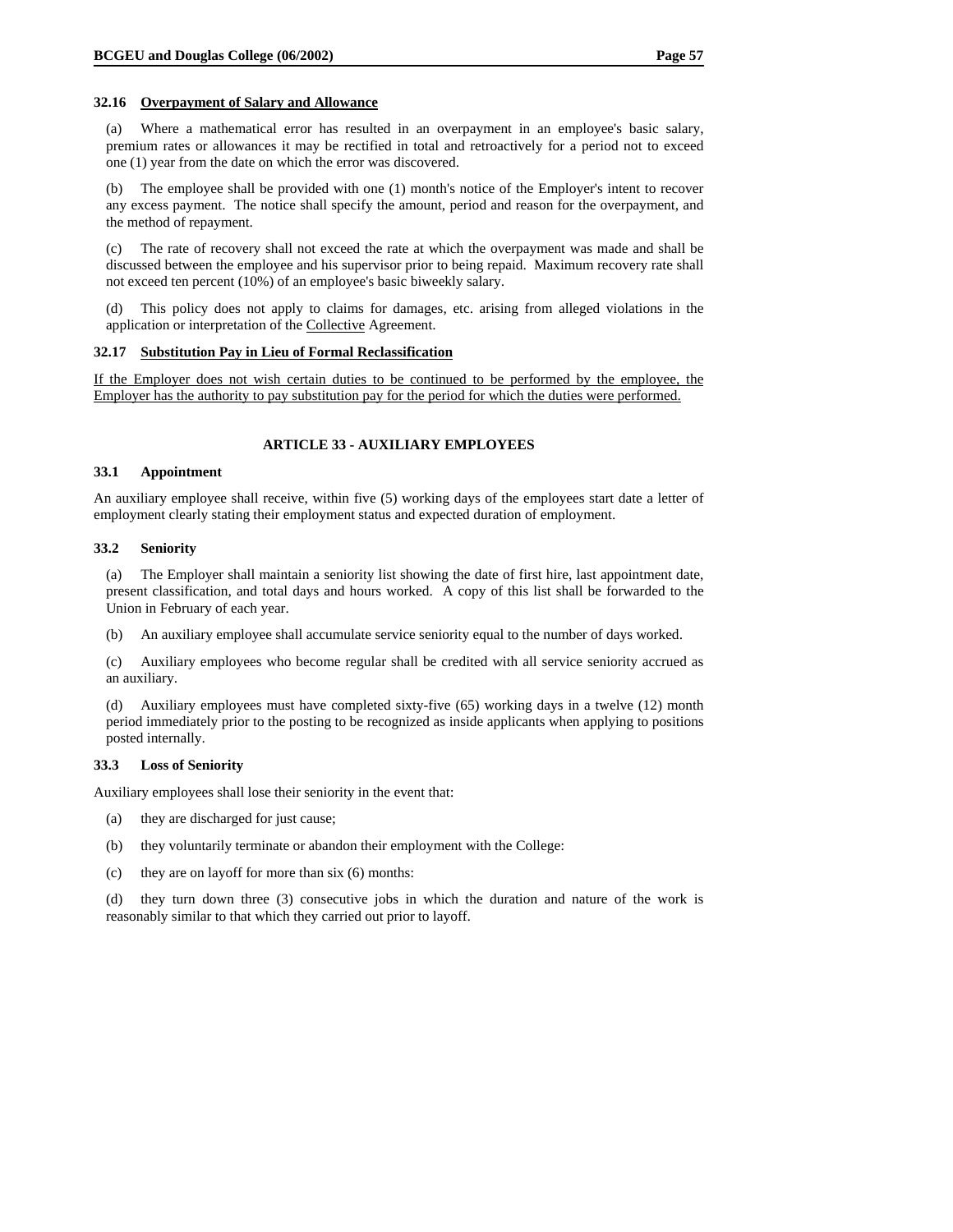#### **33.4 Layoff and Recall**

(a) Layoff of auxiliary employees shall be in reverse order of auxiliary seniority in the classification seniority grouping as follows:

- (1) Accounting, Admissions, Records Clerks
- (2) Departmental Assistants I and II, Clerk Typists, Educational and Student Services, Bookstore
- (3) Continuing Education
- (4) Systems and Computing
- (5) Project/Lab Technicians
- (6) Facilities
- (7) Learning Resources
- (8) Personnel
- (9) Community Resource Development
- (10) Communications and Marketing Office
- (11) Math Advisor, International Education, Language & Cultural Assistants
- (12) Visual Language Program Assistant
- (13) Research
- (14) Co-op Placement Clerks
- (15) Native Language Speaker, Costume Assistant, Stagehand
- (16) I-Care<br>(17) Wome
- (17) Women's Centre Coordinator

(b) On-call auxiliary employees identified in Article 28.1(c) shall be recalled in order of service seniority in the classification seniority grouping as listed above provided the auxiliary has the qualifications, ability and experience for the job which is available.

#### **33.5 Application of Agreement**

The provisions of Articles 13, 14, 19, 20, 21, 22, 23, and 27 of this Agreement do not apply to auxiliary employees. The provisions of the other Articles apply to auxiliary employees except as otherwise indicated.

#### **33.6 Annual Vacation**

Auxiliary employees will be entitled to receive annual vacation at the rate of four percent (4%) of their regular earnings. After one thousand (1,000) days worked, auxiliary employees will be entitled to receive annual vacation at the rate of six percent (6%) of their regular earnings.

#### **33.7 Health and Welfare**

Auxiliary employees shall receive compensation of forty-seven cents (47¢) per hour worked in lieu of Health and Welfare Benefits.

#### **33.8 Paid Holidays**

Auxiliary employees who work the day before and the day after a designated paid holiday, or who have worked fifteen (15) of the previous thirty (30) days, shall be paid for the holiday and entitled to the provisions of Article 18.

#### **33.9 Entitlement to Wage Increments**

(a) When an auxiliary employee works in the same classification during the qualifying period defined in Article 32.4 on a full-time or equivalent part-time basis, the employee becomes entitled to increments in the applicable salary scale as defined in Appendix A.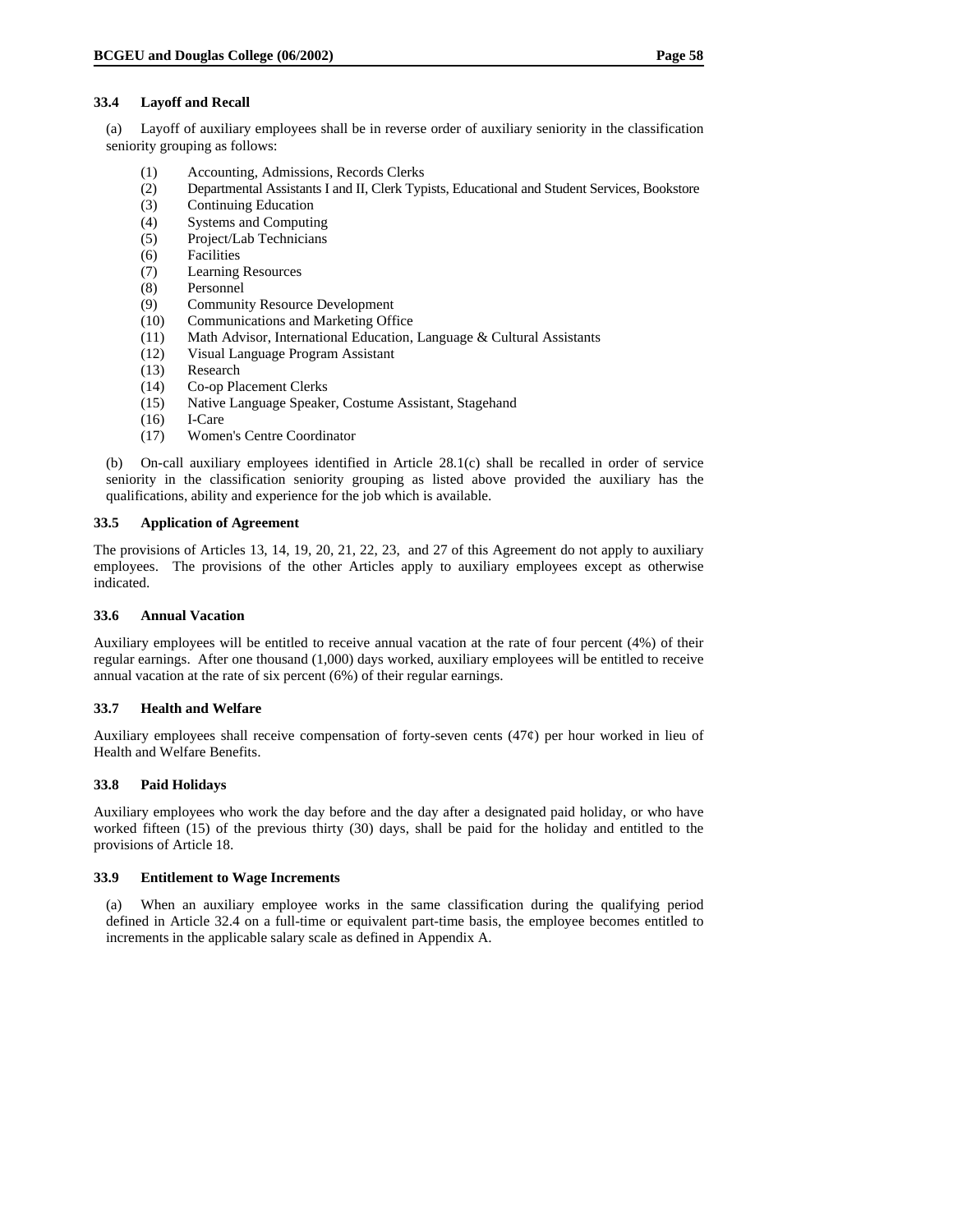(b) When an employee, filling a position on an auxiliary basis, subsequently successfully posts into the same position if it is made permanent, increment adjustments will be calculated on the individual's total service in the position.

(c) When the auxiliary employee has attained a higher increment level as per (a) above and the job subsequently ceases, the employee will carry the increment level forward to the next assignment, provided the skills and knowledge required are reasonably similar in nature.

(d) Auxiliary employees who are employed in non-posted periods of service less than thirty (30) calendar days, shall become entitled to increments when they have worked the equivalent number of hours required by full-time employees.

## **33.10 Entitlement to Benefits**

Auxiliary employees working a minimum of seventeen and one-half (17.5) hours per week in temporary positions of six (6) months' continuous duration or more will be eligible to apply for benefits outlined in Article 20, subject to the following:

(a) Article 33.7 will not apply;

(b) at the expiration of their term of employment, their benefit coverage will cease and would only recommence should they later succeed in posting into another seventeen and one-half (17.5) hours per week job of the required duration.

*Note: Benefits for eligible auxiliary employees will be paid on a pro-rata basis, proportionate to their time worked; and will be in accordance with the terms of the policies with the carriers.* 

## **33.11 College Study Benefits**

A current Auxiliary employee with one (1) or more years of full-time equivalent service seniority two hundred and sixty-one (261 days) shall be entitled to take one (1) College credit course per semester, without payment of the tuition fee, outside the employee's normal working hours.

## **ARTICLE 34 - LABORATORY HOURS**

## **34.1 Supervision Time**

For the purposes of this Article, "*supervision time*" means scheduled student-contact hours in a laboratory or other related area for the purpose of student direction or demonstration.

#### **34.2 Laboratories**

For the purpose of this Article, laboratories shall be defined as:

(a) *Traditional* - Group paced laboratory activities normally requiring marking external to the laboratory supervision.

(b) *Open* - Individually paced laboratory activities normally including assessment as part of supervision.

(c) *Combination* - Any combination of group paced and individually paced activities.

#### **34.3**

Activities exclusive of supervision time shall include marking, research, reading, preparation time, set-up and take-down, meetings and required travel. These activities shall be allotted separate time from supervision time, and shall, together with supervision time, make up the thirty-five (35) hours per week.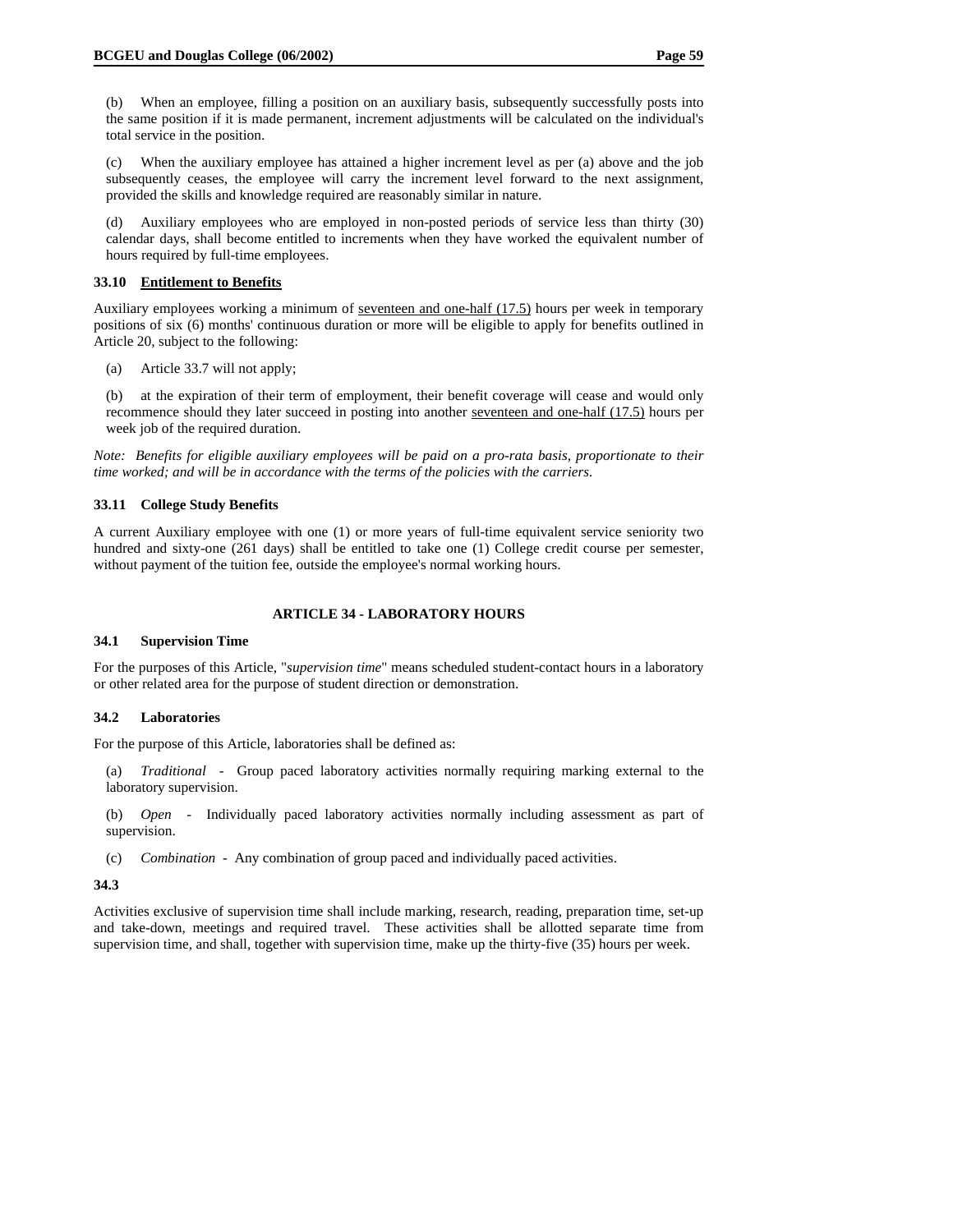#### **34.4**

The maximum number of supervisory hours per week that any Laboratory Technician IV can be expected to carry shall be:

(a) *Traditional Labs* - The number of supervisory hours will not exceed eighteen (18) hours per week. Where the technician is required to mark fewer than sixty-five (65) students, and has three (3) or fewer preparations, then up to a maximum of twenty-one (21) hours may be required.

- (b) *Open Lab* twenty-five (25) hours.
- (c) *Combination Lab* shall be prorated.

#### **34.5**

A Laboratory Technician shall be responsible for supervising not more than eighteen (18) students at one time. For the purpose of allowing personnel to alternate on rest periods the maximum of eighteen (18) may be exceeded for the duration of the rest period only.

#### **34.6 Preparation Time**

One and one-half  $(1/2)$  hour per course per week shall be allotted to Technician IV for reading/ research/laboratory presentation preparation.

#### **34.7 Marking Time**

Calculations of marking time for purposes of time allotment for a traditional lab shall be made on the basis of eight (8) minutes per student per week.

#### **34.8**

Work Load for Laboratory Technicians Working Twenty (20) Hours/Week or Less:

- (a) Laboratory Technician IV working in traditional laboratory environments, shall carry a maximum course load of two (2) courses, and a maximum of three (3) sections.
- (b) Article 34.3 above shall apply to the number of hours allotted.

#### **ARTICLE 35 - TERM OF AGREEMENT**

#### **35.1 Duration**

This Agreement shall be binding and remain in effect to midnight, June 30, 2002.

#### **35.2 Notice to Bargain**

(a) This Agreement may be opened for collective bargaining by either Party on or after March 1, 2002, but in any event, not later than midnight, May 31, 2002.

(b) Where no notice is given by either Party prior to March 31, 2002 and both Parties shall be deemed to have given notice under this Article on March 31, 2002 and thereupon Clause 35.3 of this Agreement applies.

(c) All notices on behalf of the Union shall be given by the President or designate of the Union and similar notice on behalf of the Employer shall be given by the Chairman of the College Board or designate.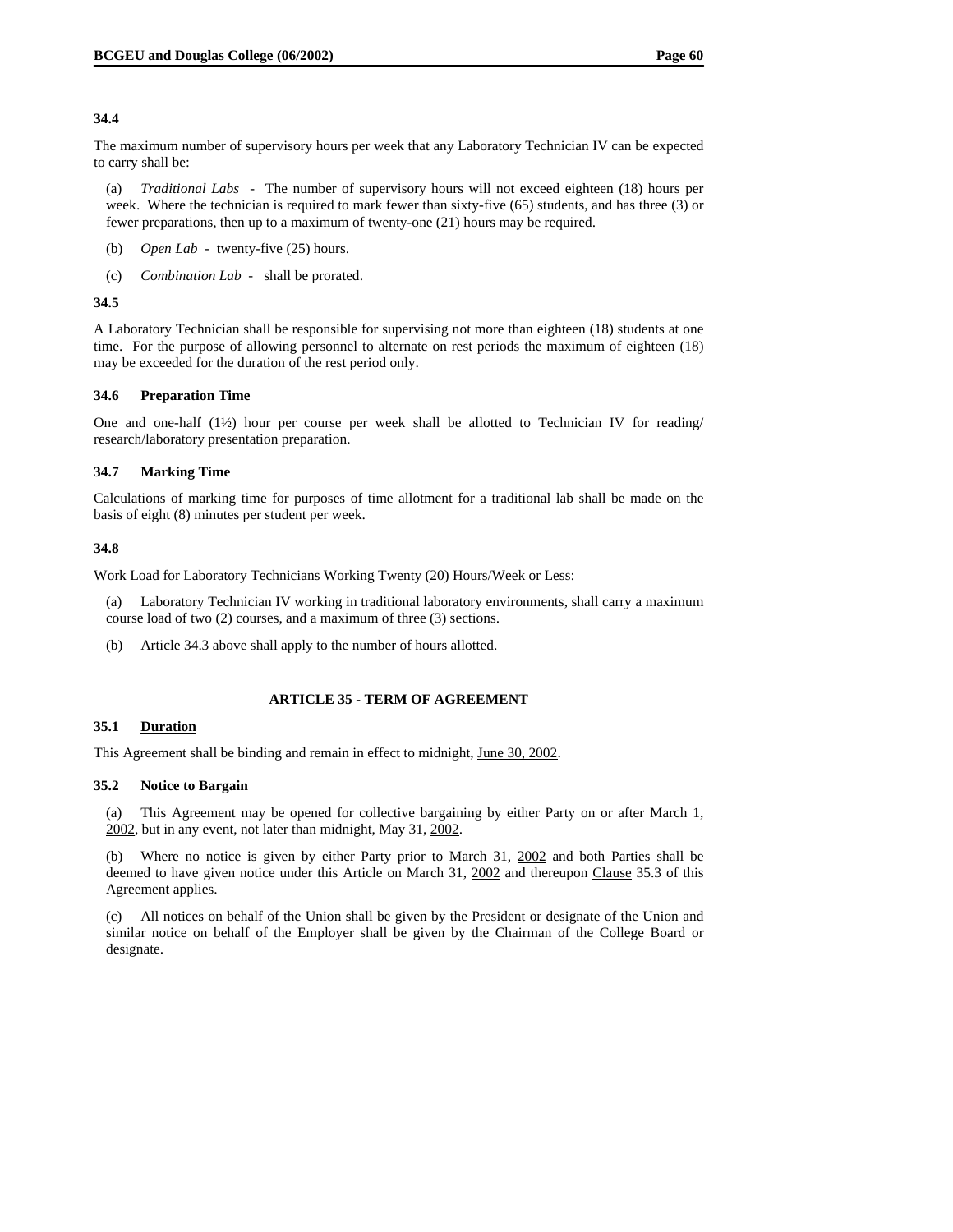#### **35.3 Commencement of Bargaining**

Where a Party to this Agreement has given notice under Article 35.2, the Parties shall, within fourteen (14) days after the notice was given, commence collective bargaining.

#### **35.4 Changes in Agreement**

Any change deemed necessary in this Agreement may be made by mutual agreement at anytime during the life of this Agreement.

#### **35.5 Agreement to Continue in Force**

Both Parties shall adhere fully to the terms of this Agreement during the period of bona fide collective bargaining.

### **35.6 Effective Date of Agreement**

(a) Except where otherwise specified, the provisions of this Agreement shall be in effect from  $\underline{Ju}v1$ , 1998. The third  $(3<sup>rd</sup>)$  year general salary increase as per Clause 32.5(a) shall be paid retroactively to each employee on the basis of adjusting the employee's annual salary effective April 1, 2000. The <u>fourth  $(4<sup>th</sup>)$ </u> year general salary increase as per Clause 32.5(b) shall be paid retroactively to each employee on the basis of adjusting the employee's annual salary effective April 1, 2001 (rounded to the nearest dollar).

(b) Other adjustments in compensation or other changes in the Agreement will not be given retroactive effect, but instead shall become effective the day following ratification by both Parties or the date specified for the applicable provision.

#### **35.7 Reference to Relevant Labour Legislation**

The operation of Section 50(2)  $\&$  (3) of the relevant labour legislation of British Columbia is specifically excluded.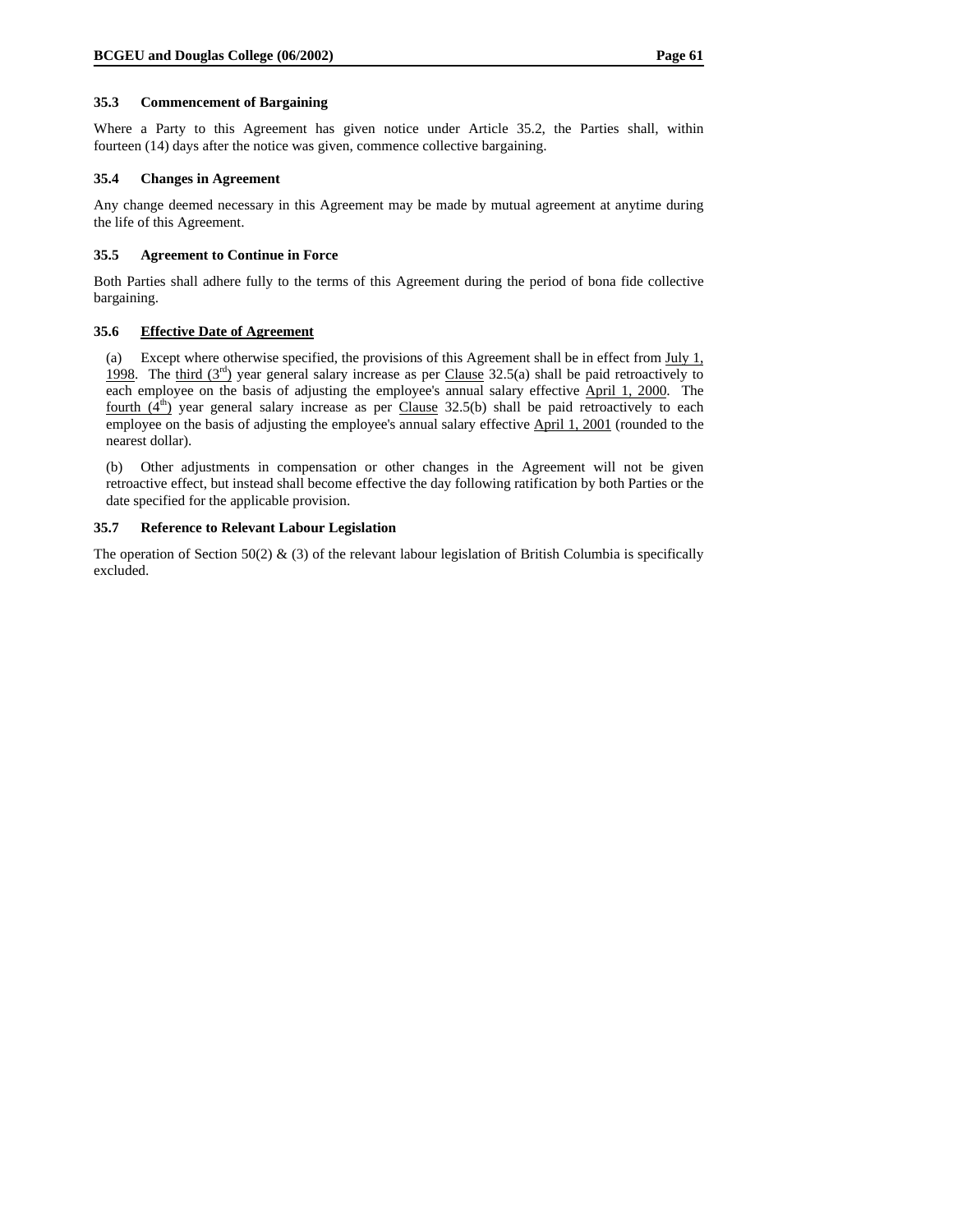#### **SIGNED ON BEHALF OF SIGNED ON BEHALF OF THE UNION: THE EMPLOYER:**

George Heyman, President Hugh Finnamore

Labour Relations Manager

\_\_\_\_\_\_\_\_\_\_\_\_\_\_\_\_\_\_\_\_\_\_\_\_\_\_\_\_\_\_\_\_\_\_\_ \_\_\_\_\_\_\_\_\_\_\_\_\_\_\_\_\_\_\_\_\_\_\_\_\_\_\_\_\_\_\_\_\_\_\_

\_\_\_\_\_\_\_\_\_\_\_\_\_\_\_\_\_\_\_\_\_\_\_\_\_\_\_\_\_\_\_\_\_\_\_ \_\_\_\_\_\_\_\_\_\_\_\_\_\_\_\_\_\_\_\_\_\_\_\_\_\_\_\_\_\_\_\_\_\_\_

\_\_\_\_\_\_\_\_\_\_\_\_\_\_\_\_\_\_\_\_\_\_\_\_\_\_\_\_\_\_\_\_\_\_\_ \_\_\_\_\_\_\_\_\_\_\_\_\_\_\_\_\_\_\_\_\_\_\_\_\_\_\_\_\_\_\_\_\_\_\_

\_\_\_\_\_\_\_\_\_\_\_\_\_\_\_\_\_\_\_\_\_\_\_\_\_\_\_\_\_\_\_\_\_\_\_ \_\_\_\_\_\_\_\_\_\_\_\_\_\_\_\_\_\_\_\_\_\_\_\_\_\_\_\_\_\_\_\_\_\_\_

\_\_\_\_\_\_\_\_\_\_\_\_\_\_\_\_\_\_\_\_\_\_\_\_\_\_\_\_\_\_\_\_\_\_\_ \_\_\_\_\_\_\_\_\_\_\_\_\_\_\_\_\_\_\_\_\_\_\_\_\_\_\_\_\_\_\_\_\_\_\_

Triena Marples Al Atkinson Bargaining Committee Chairperson Vice-President, Educational Services

Glen James Brenda Walton<br>Bargaining Committee Member Manager, Admi

Manager, Admissions and Records

Kim Reeves Des Wilson

Bargaining Committee Member Dean, Pure & Applied Sciences & Technology

Barbara Offen<br>
Coordinated Bargaining Representative<br>
Personnel Coordinator Coordinated Bargaining Representative

Signed this  $\frac{1}{\text{sum}}$  day of  $\frac{1}{\text{sum}}$ , 20  $\frac{1}{\text{sum}}$ .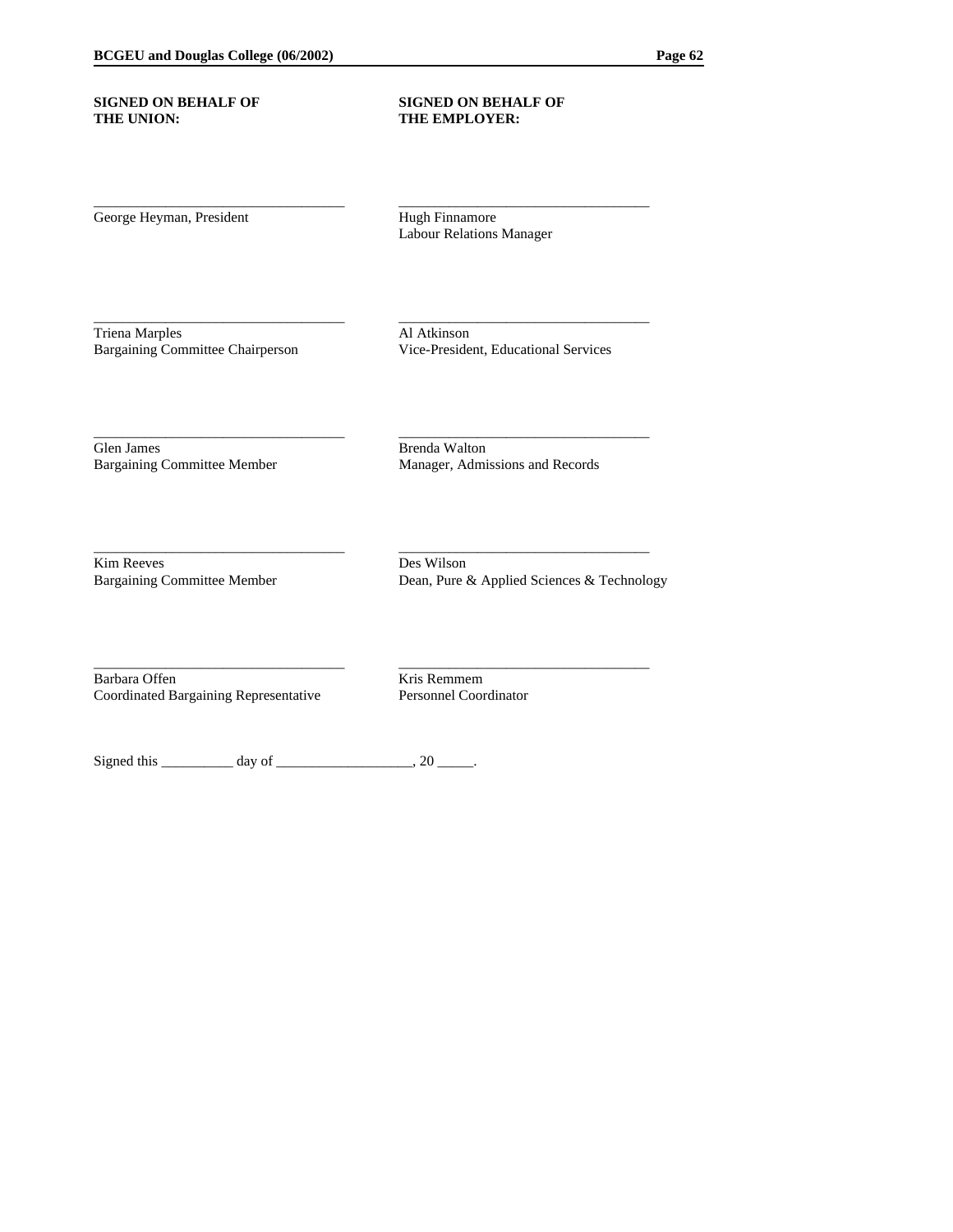# **APPENDIX A - SALARY SCALES**

| Pay Level   |                                   | A                 | В                  | $\mathbf C$        | D                  | Е                     |
|-------------|-----------------------------------|-------------------|--------------------|--------------------|--------------------|-----------------------|
|             | <b>Hourly</b>                     | 14.51             | 14.76              | 15.06              | 15.37              | 15.71                 |
| I           | <b>Bi-weekly</b>                  | 1,015.65          | 1,033.31           | 1,053.92           | 1,076.00           | 1,099.58              |
|             | <b>Annual</b>                     | 26,407.00         | 26,866.00          | 27,402.00          | 27,976.00          | 28,589.00             |
|             | <b>Hourly</b>                     | 14.76             | 15.06              | 15.37              | 15.71              | 16.00                 |
| П           | <b>Bi-weekly</b>                  | 1,033.31          | 1,053.92           | 1,076.00           | 1,099.58           | 1,120.12              |
|             | <b>Annual</b>                     | 26,866.00         | 27,402.00          | 27,976.00          | 28,589.00          | 29,123.00             |
|             | <b>Hourly</b>                     | 15.06             | 15.37              | 15.71              | 16.00              | 16.38                 |
| $\rm III$   | <b>Bi-weekly</b>                  | 1,053.92          | 1,076.00           | 1,099.58           | 1,120.12           | 1,146.50              |
|             | Annual                            | 27,402.00         | 27,976.00          | 28,589.00          | 29,123.00          | 29,809.00             |
|             | <b>Hourly</b>                     | 15.37             | 15.71              | 16.00              | 16.38              | 16.74                 |
| IV          | <b>Bi-weekly</b>                  | 1,076.00          | 1,099.58           | 1,120.12           | 1,146.50           | 1,171.54              |
|             | <b>Annual</b>                     | 27,976.00         | 28,589.00          | 29,123.00          | 29,809.00          | 30,460.00             |
|             | <b>Hourly</b>                     | 15.71             | $\overline{16.00}$ | 16.38              | 16.74              | 17.09                 |
| V           | <b>Bi-weekly</b>                  | 1,099.58          | 1,120.12           | 1,146.50           | 1,171.54           | 1,196.46              |
|             | <b>Annual</b>                     | 28,589.00         | 29,123.00          | 29,809.00          | 30,460.00          | 31,108.00             |
|             | <b>Hourly</b>                     | 16.00             | 16.38              | 16.74              | 17.09              | 17.49                 |
| VI          | <b>Bi-weekly</b>                  | 1,120.12          | 1,146.50           | 1,171.54           | 1,196.46           | 1,224.38              |
|             | <b>Annual</b>                     | 29,123.00         | 29,809.00          | 30,460.00          | 31,108.00          | 31,834.00             |
|             | <b>Hourly</b>                     | 16.38             | 16.74              | 17.09              | 17.49              | 17.93                 |
| VII         | <b>Bi-weekly</b>                  | 1,146.50          | 1,171.54           | 1,196.46           | 1,224.38           | 1,255.27              |
|             | <b>Annual</b>                     | 29,809.00         | 30,460.00          | 31,108.00          | 31,834.00          | 32,637.00             |
|             | <b>Hourly</b>                     | 16.74             | 17.09              | 17.49              | 17.93              | 18.48                 |
| VIII        | <b>Bi-weekly</b>                  | 1,171.54          | 1,196.46           | 1,224.38           | 1,255.27           | 1,293.50              |
|             | <b>Annual</b>                     | 30,460.00         | 31,108.00          | 31,834.00          | 32,637.00          | 33,631.00             |
|             | <b>Hourly</b>                     | 17.09             | 17.49              | 17.93              | 18.48              | 18.98                 |
| IX          | <b>Bi-weekly</b>                  | 1,196.46          | 1,224.38           | 1,255.27           | 1,293.50           | 1,328.77              |
|             | <b>Annual</b>                     | 31,108.00         | 31,834.00          | 32,637.00          | 33,631.00          | 34,548.00             |
|             | <b>Hourly</b>                     | 17.49             | 17.93              | 18.48              | 18.98              | 19.53                 |
| Χ           | <b>Bi-weekly</b>                  | 1,224.38          | 1,255.27           | 1,293.50           | 1,328.77           | 1,367.00              |
|             | <b>Annual</b>                     | 31,834.00         | 32,637.00          | 33,631.00          | 34,548.00          | 35,542.00             |
|             | <b>Hourly</b>                     | 17.93             | 18.48              | 18.98              | 19.53              | 20.12                 |
| ΧI          | <b>Bi-weekly</b>                  | 1,255.27          | 1,293.50           | 1,328.77           | 1,367.00           | 1,408.12              |
|             | <b>Annual</b>                     | 32,637.00         | 33,631.00          | 34,548.00          | 35,542.00          | 36,611.00             |
|             | <b>Hourly</b>                     | 18.48             | 18.98              | 19.53              | 20.12              | 20.72                 |
| XII         | <b>Bi-weekly</b>                  | 1,293.50          | 1,328.77           | 1,367.00           | 1,408.12           | 1,450.73              |
|             | <b>Annual</b>                     | 33,631.00         | 34,548.00          | 35,542.00          | 36,611.00          | 37,719.00             |
|             | <b>Hourly</b>                     | 18.98             | 19.53              | $\overline{20.12}$ | 20.72              | 21.38                 |
| XIII        | <b>Bi-weekly</b>                  | 1,328.77          | 1,367.00           | 1,408.12           | 1,450.73           | 1,496.35              |
|             | <b>Annual</b>                     | 34,548.00         | 35,542.00          | 36,611.00          | 37,719.00          | 38,905.00             |
|             | <b>Hourly</b>                     | 19.53             | 20.12              | 20.72              | 21.38              | 22.03                 |
| XIV         | <b>Bi-weekly</b>                  | 1,367.00          | 1,408.12           | 1,450.73           | 1,496.35           | 1,541.88<br>40,089.00 |
|             | <b>Annual</b>                     | 35,542.00         | 36,611.00          | 37,719.00          | 38,905.00          | 22.74                 |
|             | <b>Hourly</b>                     | 20.12             | 20.72              | 21.38              | 22.03              |                       |
| XV.         | <b>Bi-weekly</b>                  | 1,408.12          | 1,450.73           | 1,496.35           | 1,541.88           | 1,591.88<br>41,389.00 |
|             | <b>Annual</b>                     | 36,611.00         | 37,719.00          | 38,905.00<br>22.03 | 40,089.00<br>22.74 | 23.48                 |
| XVI         | <b>Hourly</b><br><b>Bi-weekly</b> | 20.72<br>1,450.73 | 21.38<br>1,496.35  | 1,541.88           | 1,591.88           | 1,643.62              |
|             | <b>Annual</b>                     | 37,719.00         | 38,905.00          | 40,089.00          | 41,389.00          | 42,734.00             |
|             | <b>Hourly</b>                     | 21.38             | 22.03              | 22.74              | 23.48              | 24.24                 |
| <b>XVII</b> | <b>Bi-weekly</b>                  | 1,496.35          | 1,541.88           | 1,591.88           | 1,643.62           | 1,697.08              |
|             | <b>Annual</b>                     | 38,905.00         | 40,089.00          | 41,389.00          | 42,734.00          | 44,124.00             |
|             |                                   |                   |                    |                    |                    |                       |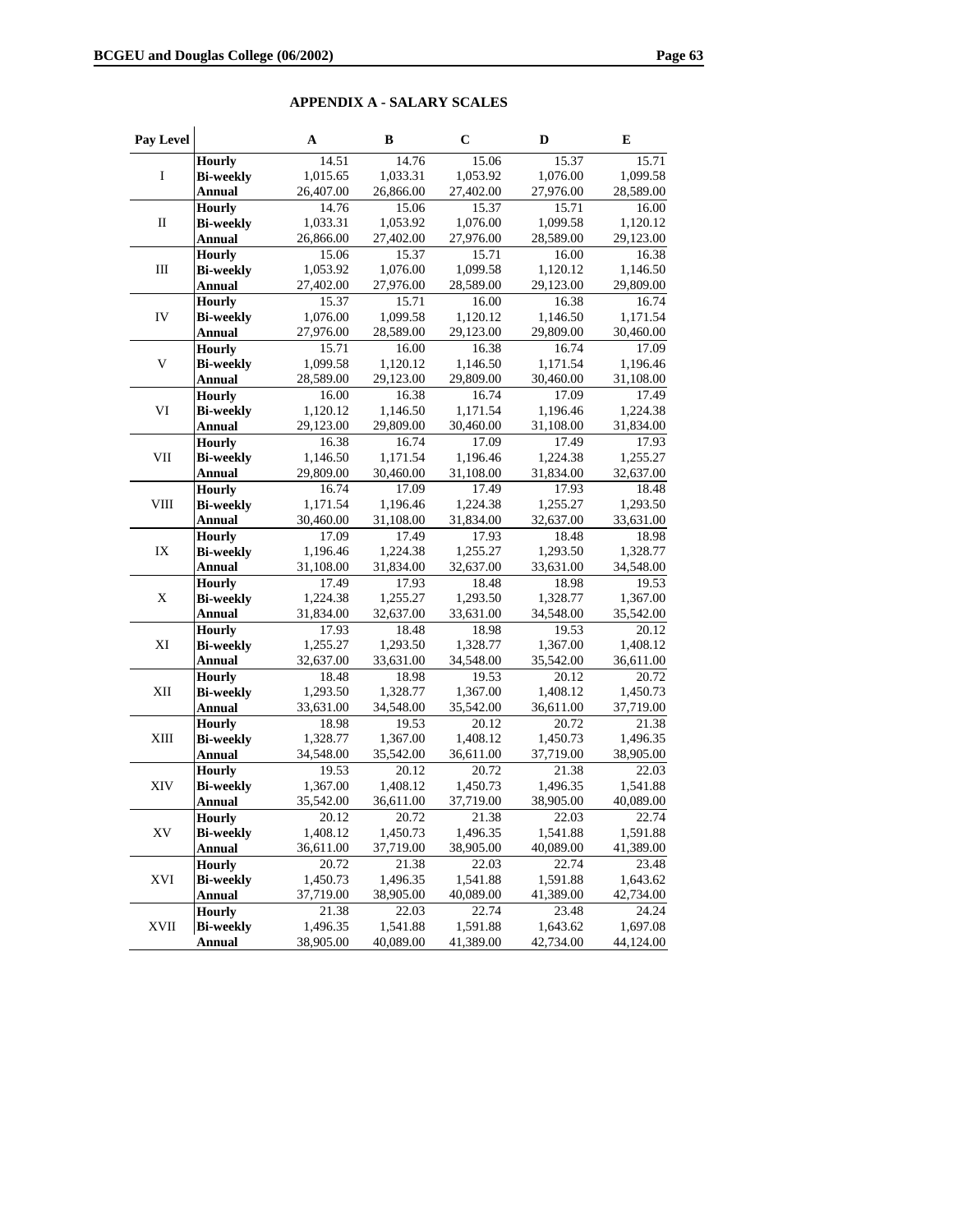## **APPENDIX B**

#### **BCGEU POSITIONS AND RESPECTIVE PAY LEVELS**

## **PAY LEVEL / JOB TITLE**

1 This level is to be used exclusively for auxiliary on-call work of less than thirty (30) days' duration, which encompasses less than half of the principal duties of any job description in the bargaining unit.

- 2 It is agreed that Pay Level 2 is eliminated from Appendix B.
- 3 No Positions
- 4 Activities Attendant Bookstore Shipper/Receiver Assistant Clerk Typist II - Special Projects CPS Receptionist/Mail Clerk Filing Clerk

Media Maintenance Assistant Media Production Assistant Research Clerk Stagehand Utility Worker

#### 5 Bookstore Cashier Duplicator/Receiver

6 Assessment Centre Clerk Bookstore Shipper/Receiver Clerical Assistant - SE Program Clerk Typist/Receptionist Community Music School Clerk Data Entry Clerk Mail Clerk

7 Admissions Assistant Assistant Registration Clerk Cashier Clerk Clerical Assistant (Generic) Centre(s) 2000) Clerk - Student Services Centre (David Lam Campus) Clerk - Student Services Centre (New Westminster Campus)

#### Native Language Speaker (Modern Languages) Native Language Speaker (Student Development) Personnel Clerk – Receptionist Shipper/Receiver Switchboard/Mail Clerk Switchboard Operator

CRDO – Clerk CRDO – Research Clerk Data Entry Clerk – Bookstore Events Assistant Information System Assistant Purchasing Clerk Typist Student Services Assistant (Student Placement)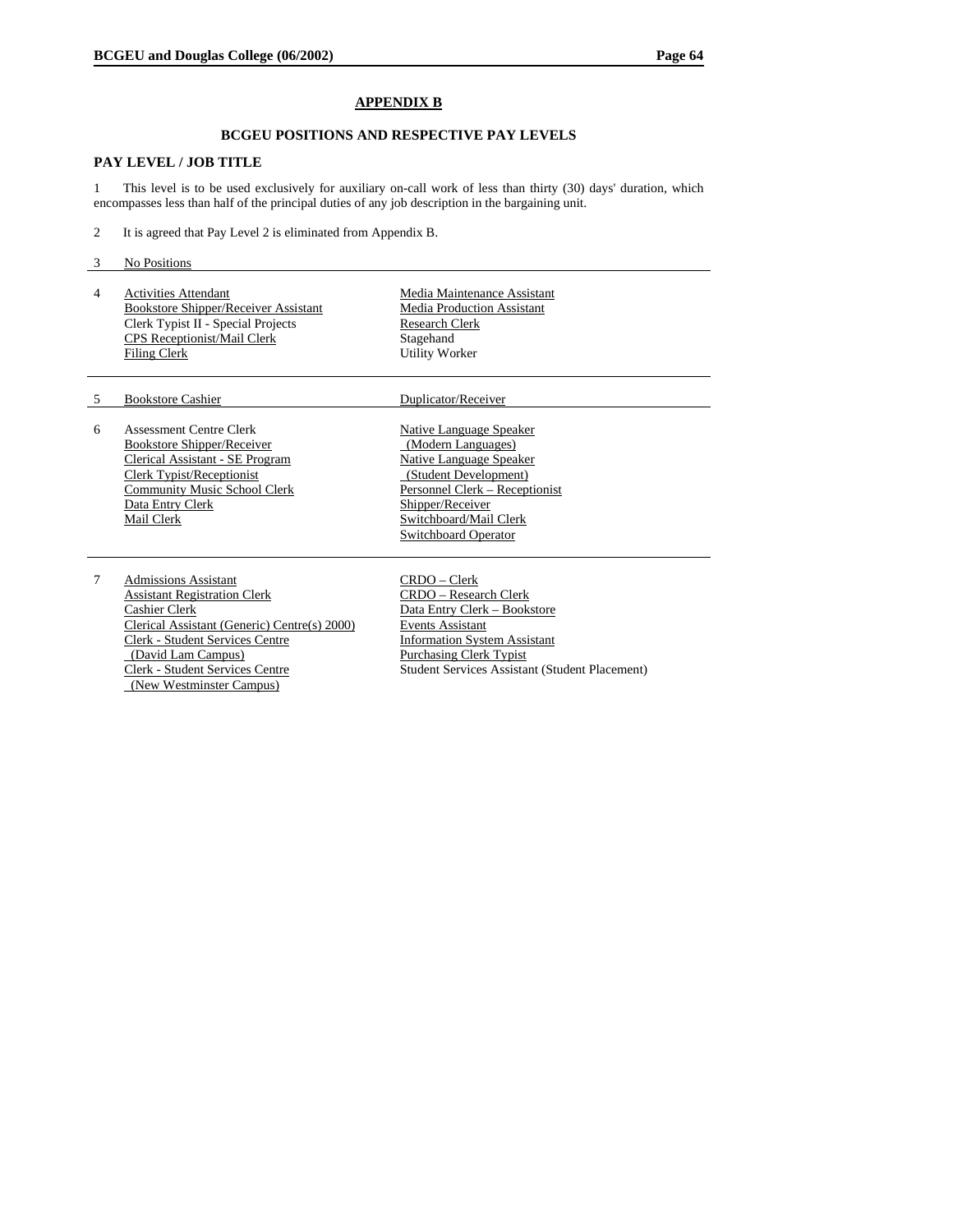- 8 Accounting Assistant Accounts Payable Clerk Admissions Clerk Administrative Clerk) (Instructional Division) BC Benefits Officer (Registrar's Office) Building Service Worker (David Lam Campus) Building Service Worker (New Westminster Campus) Clerk Typist III (Commerce & Business) Clerk Typist III (Health Sciences) Clerk Typist IV - Special Projects Departmental Assistant I (Adult Special Education) Departmental Assistant I (Centre for Sport, Recreation & Wellness) Departmental Assistant 1 (Child, Family & Community Studies) Departmental Assistant 1 (Development Education)
- Departmental Assistant 1 (Centre for Students with Disabilities) Departmental Assistant 1 (First Nations) Departmental Assistant 1 (Instructional Division) Information Services Assistant Language & Literature Assistant Performing Arts Assistant Personnel Clerk – Benefits Program Assistant 1 - Co-op Education Program Assistant 1 - Continuing Education Program Assistant 1 - Special Project (Generic) Records Assistant Registrar's General Clerk Registration Clerk Site Services Assistant (David Lam Campus) Site Services Assistant (New Westminster Campus) Systems & Computing Clerk Thomas Haney Campus Clerk
- 9 AV Inventory Accounts Receivable/Cashier Assistant - International Education Bookstore Clerk Buyer Career Resource Centre Assistant Circulation/ILL/Intercampus Assistant Circulation/Periodicals Check-in Assistant Clerk, Student Finance Collection Control Assistant Departmental Assistant II - (Centre(s) 2000) Departmental Assistant II (Child, Family and Community Studies) Departmental Assistant II (Commerce & Business) Departmental Assistant II (Health Sciences)
- 10 AV Inventory/Distribution Assistant AV Library Assistant/Equipment Booking AV Library Assistant/Software Booking Assistant Lab technician - Nursing Circulation/Inter-Library Loan Assistant Computer Support Assistant Co-op Education Placement Officer Duplicating Operator Layout Technician Layout Technician and Direct Mail/ Accounts Coordinator Math Advisor Media Production Technician 1 Payroll Officer
- Departmental Assistant II (Humanities & Social Sciences) Departmental Assistant II (Language, Literature & Performing Arts)Departmental Assistant II (Learning Resources) Departmental Assistant II (Office of the Registrar) Departmental Assistant II) (Personnel & Labour Relations) Departmental Assistant II (Psychiatric Nursing) Departmental Assistant II (Science & Technology) Departmental Assistant II (Student Development) General Ledger Accounting Clerk Orientation/Graduation Officer Production Assistant Reference/Orientation Assistant Student Life Assistant - International Education

Program Assistant II (Centre for Sport, Recreation & Wellness) Program Assistant II (Commerce and Business) Program Assistant II (Community Programs) Program Assistant II (SE Project) Publications & Documentation Specialist Senior Bookstore Clerk Technical Services Assistant - Acquisitions Technical Services Assistant - Cataloguing Technical Services Assistant – Cataloguing/Acquisitions Technical Services Assistant – Cataloguing/Processing Technical Services Assistant - General Technical Services Assistant - Periodicals Thomas Haney Campus Assistant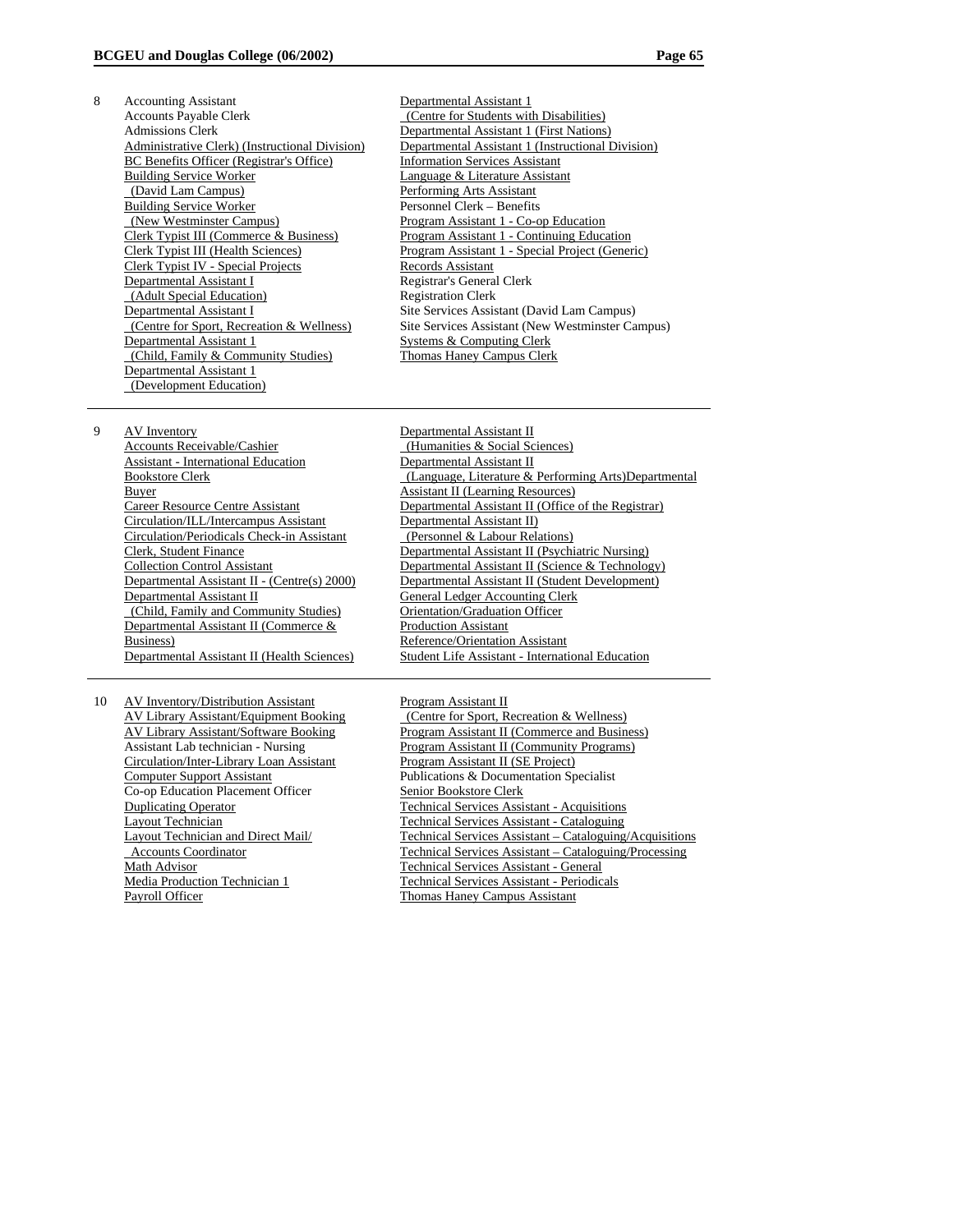11 Alumni Association Officer Assessment Assistant (David Lam) Assistant Editor - Event CMO Graphic Designer Communications & Marketing Coordinator Employee Development Assistant Financial Aid Advisor Foundation Coordinator Graphic Designer I Habitat Restoration Program Assistant Language & Cultural Facilitator Media Maintenance Technician Media Support Technician Overdues/Holds/Reserves/CILS Assistant Prison Library Technician Program Technician - Early Childhood Education Focus Program Technician - Interpersonal Focus Program Technician - INTR Safer Campus Coordinator Senior Accounting Clerk Writer/Media Specialist 12 Academic Advisor Academic Advisor/Admissions/Records Assessment Services Coordinator Client Support (Help Desk) Coordinator Contract Services/Accounting Assistant Costume Assistant Dental Technician - UBC Program Development Officer Enrollment/Foundation/Accounting Assistant Facilitator, Disabled Student Services Health & Safety Coordinator Instructional Facilitator (Career & Employment Preparation) Instructional Facilitator (Consumer & Job Preparation) Lab Technician - Dental Lab Technician - Nursing Lab Technician II - Biology Lab Technician II - Chemistry Lab Technician II - Geography Marketing Coordinator Media Production Technician II Partnership & Budget Accounting Assistant Peer Services (BC Benefits Program) Senior Duplicating Operator Student Life Coordinator - International Education Theatre Technician Training Facilitator - Basic Occupational Education Transition Facilitator (BC Benefits Program) Transition Planner Tutor/Coordinator (I CARE) 13 Assessment Officer Computer Technician Computer Technician (Help Desk) Coordinator, First Nations Services Coordinator, Women's Centre Employment Specialist Graphic Designer II Learning Centre Services Coordinator Network Computer Technician Research & Evaluation Analyst Supervisor, Audio Visual Unit Supervisor, Bookstore Supervisor, Circulation Supervisor, Purchasing Website Designer/Coordinator Web Site Technician 14 Activities Coordinator CMO Production Supervisor DLS Production Supervisor Technical Services 15 Administrative Officer (CRDO) Admissions Supervisor Information Services Supervisor Lab Technician IV - Biology Lab Technician IV - Chemistry Lab Technician IV - Computing science Lab Technician IV - Geography Lab Technician IV - Geology Lab Technician IV - Physics Lab Technician IV - Psychology Lab Technician - Dispensing Optician Program Records Supervisor Supervisor, Continuing Education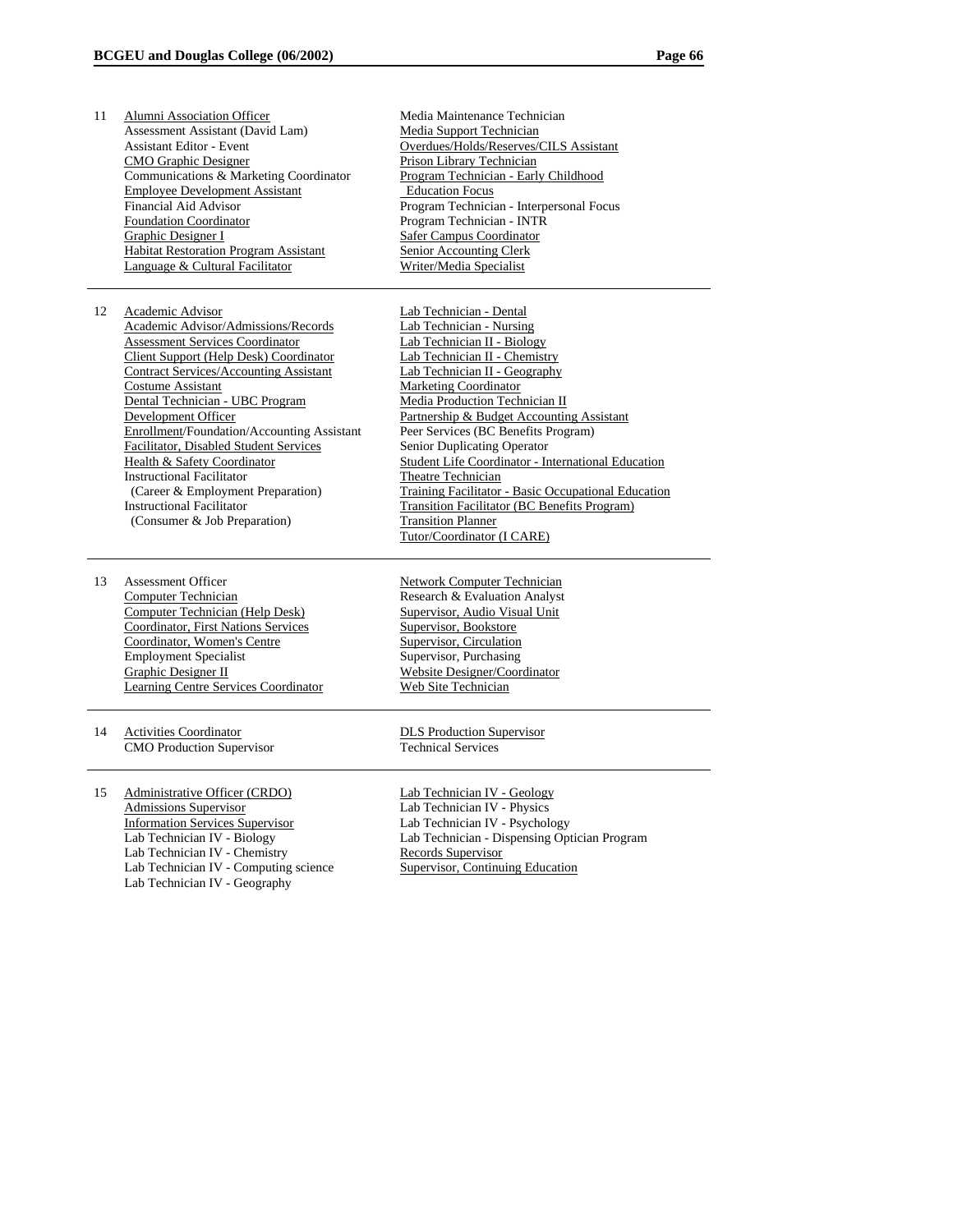| 16 | Administrative Officer                       | Database Administrator/Programmer              |
|----|----------------------------------------------|------------------------------------------------|
|    | (Child, Family & Community Studies)          | Payroll Supervisor                             |
|    | Administrative Officer                       | Programmer/Analyst                             |
|    | (Health Sciences & Psychiatric Nursing)      | Web Administrator/Operating Systems Specialist |
|    | Administrative Officer (Student Development) |                                                |
|    |                                              |                                                |

17 Lab Supervisor - Biology Lab Supervisor - Chemistry Operations Supervisor (Adult Special Education) Operations Supervisor (Developmental Education) Operations Supervisor (Student Services)

Supervisor, Client & Office Support Supervisor, Financial Aid & Placement Supervisor, Instructional Computing & Desktop Services Supervisor, Production & Network Services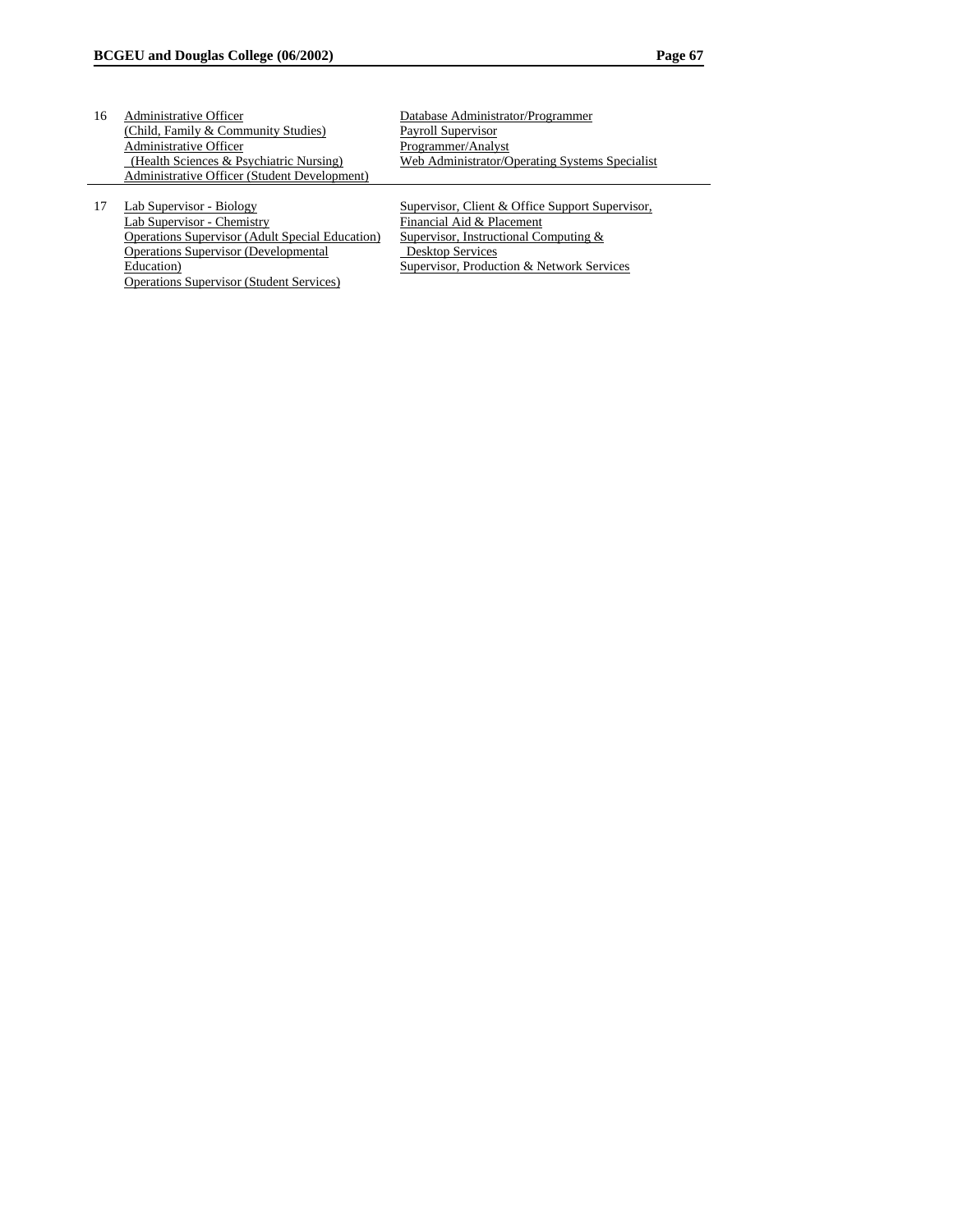# **APPENDIX C**

The Parties agree to determine, through discussions assisted by the BCGEU Coordinated Bargaining Representative at Labour/Management Committee, provisions regarding the Long Term Disability Plan and STIIP to be included in this Appendix for information purposes within three (3) months of the signing of this Agreement.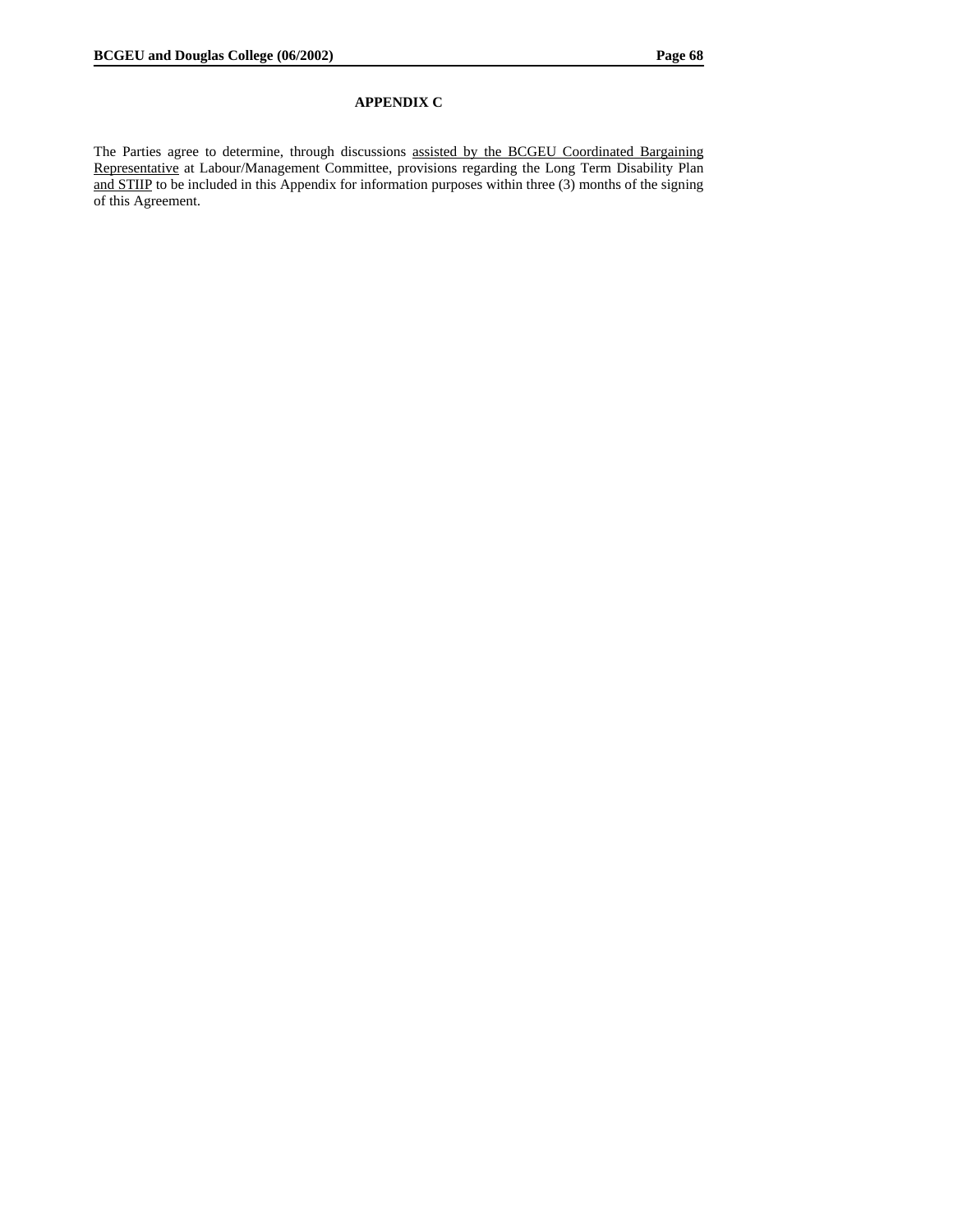#### **LETTER OF UNDERSTANDING #1 EXCLUSIONS**

Positions agreed upon as excluded from the bargaining unit of Local 703, BCGEU.

It is understood and agreed that the following positions are excluded from the bargaining unit to which this Agreement applies:

- (1) the College President
- (2) the Vice-President, Educational Services
- (3) the Vice-President, College Development
- (4) the Vice-President, Finance and Administration<br>(5) the Vice-President, Instruction
- the Vice-President, Instruction
- (6) Director, Communications and Marketing<br>(7) Director, Learning Resources
- Director, Learning Resources
- (8) Director of Institutional Research and Planning
- (9) Director, Centre for International Education
- (10) Director, Community and Contract Services
- (11) Director, Centre for Sport, Recreation and Wellness
- (12) Director, Facilities Services<br>(13) Director, Distributed Learni
- Director, Distributed Learning Services
- (14) Director of Finance
- (15) Director, Psychiatric Nursing
- (16) Director, Systems & Computing
- (17) Director, Personnel and Labour Relations
- (18) Director, Educational Liaison
- (19) Executive Director of Douglas College Foundation<br>(20) Dean, Commerce & Business Administration
- Dean, Commerce & Business Administration
- (21) Dean, Child, Family and Community Studies
- (22) Dean, Language, Literature and Performing Arts
- (23) Dean, Pure & Applied Sciences & Technology<br>(24) Dean, Student Development
- Dean, Student Development
- (25) Dean, Health Sciences<br>(26) Dean, Humanities and
- (26) Dean, Humanities and Social Sciences
- (27) Labour Relations Manager
- (28) Registrar
- (29) Manager, Admissions and Records
- (30) Personnel Coordinators (2)
- (31) Personnel Assistant
- (32) Weekend and Evening Administrator<br>(33) Manager, Site Services (David Lam)
- Manager, Site Services (David Lam)
- (34) Manager, Accounting Information & Internal Audit
- (35) Comptroller
- (36) Administrative Assistant (Instruction)<br>(37) Executive Secretary to the President
- (37) Executive Secretary to the President<br>(38) Administrative Assistant (College De
- (38) Administrative Assistant (College Development)<br>
(39) Executive Secretary to the Vice-President, Financ
- Executive Secretary to the Vice-President, Finance and Administration
- (40) Administrative Assistant (Educational Services)
- (41) Manager, Site Services (Royal Avenue)
- (42) Manager, Bookstore & Printshop
- (43) Personnel Manager
- (44) Manager, Computing Support Systems
- (45) Manager, Administrative Application Services
- (46) Administrative Assistant (Finance and Administration)
- (47) Manager, Support Services, Inernational Education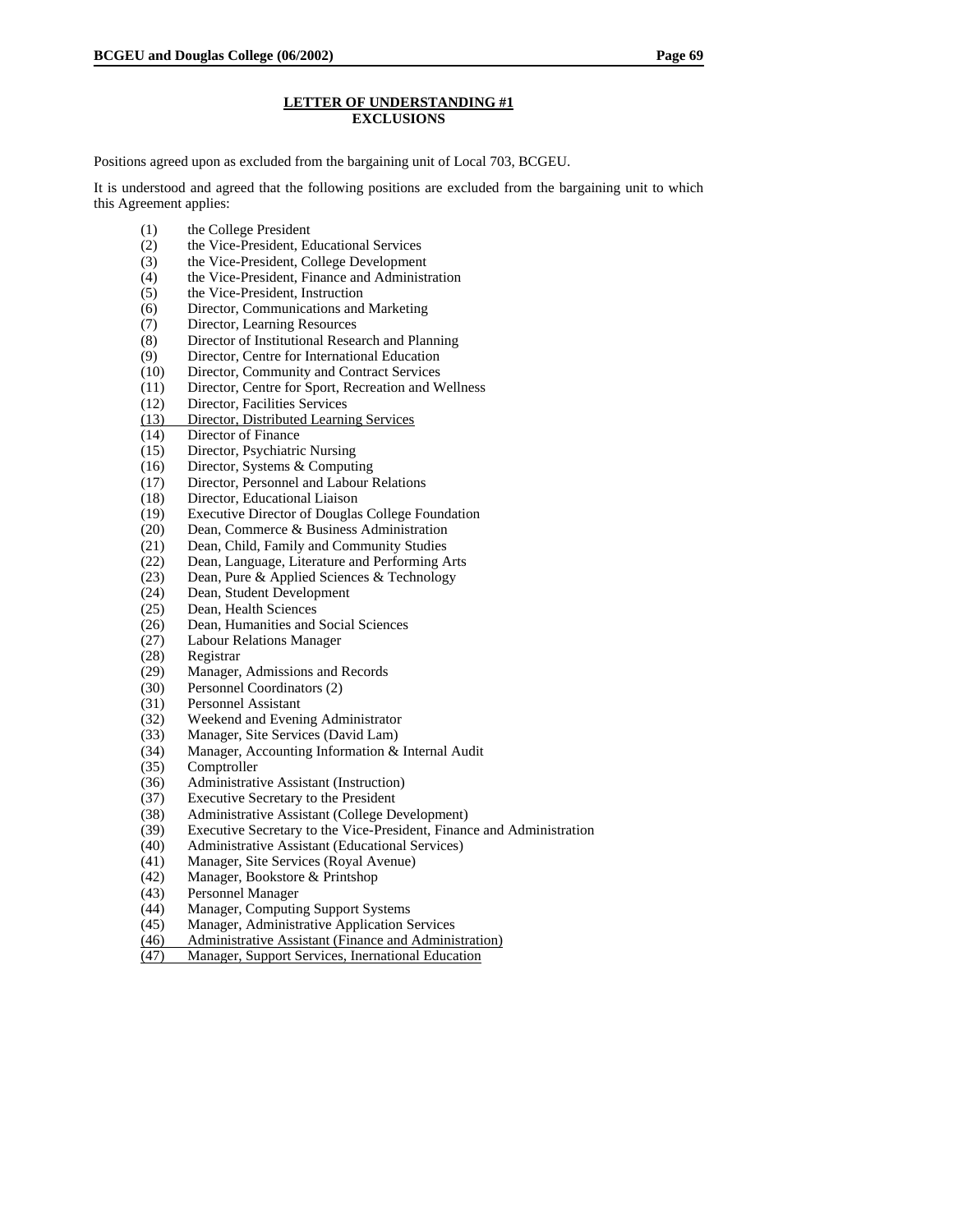#### **RE: STUDENT ASSISTANTS**

1. Students hired to carry out the principal duties of a job covered by an existing classification specification shall be classified accordingly and paid according to the rate established for that position.

2. Students hired to carry out the principal duties for a job not normally covered by an existing classification specification in the bargaining unit shall be classified and paid according to the following wages/benefits:

- (i) Base Rate.................................... \$7.15 per hour or minimum wage, whichever is greater;
- (ii) Health & Welfare....................... 47¢ per hour;
- (iii) Vacation ..................................... at 4% of regular earnings.

3. In the event there is a dispute as to whether an employee hired under this program should be classified in accordance with Points 1 or 2 preceding, the dispute shall be dealt with through the grievance procedure in the Collective Agreement.

4. The Parties agree that individuals employed and paid as per this Agreement will be considered auxiliary employees and receive the appropriate benefits as per the Collective Agreement but not be subject to or affected by any layoff and recall provisions in the Collective Agreement. Auxiliary employees hired as Student Assistants shall be considered discharged for just cause upon completion of the term of employment and shall not retain seniority.

5. The standard hours of work for Student Assistants will be no more than fifteen (15) hours per week. A student must be enrolled in two (2) or more courses to be covered by this Agreement. Overtime compensation as outlined in Article 17 shall apply to Student Assistants for time worked in excess of a seven (7) hour day.

6. This Agreement shall form part of the Collective Agreement between the B.C. Government and Service Employees' Union and Douglas College.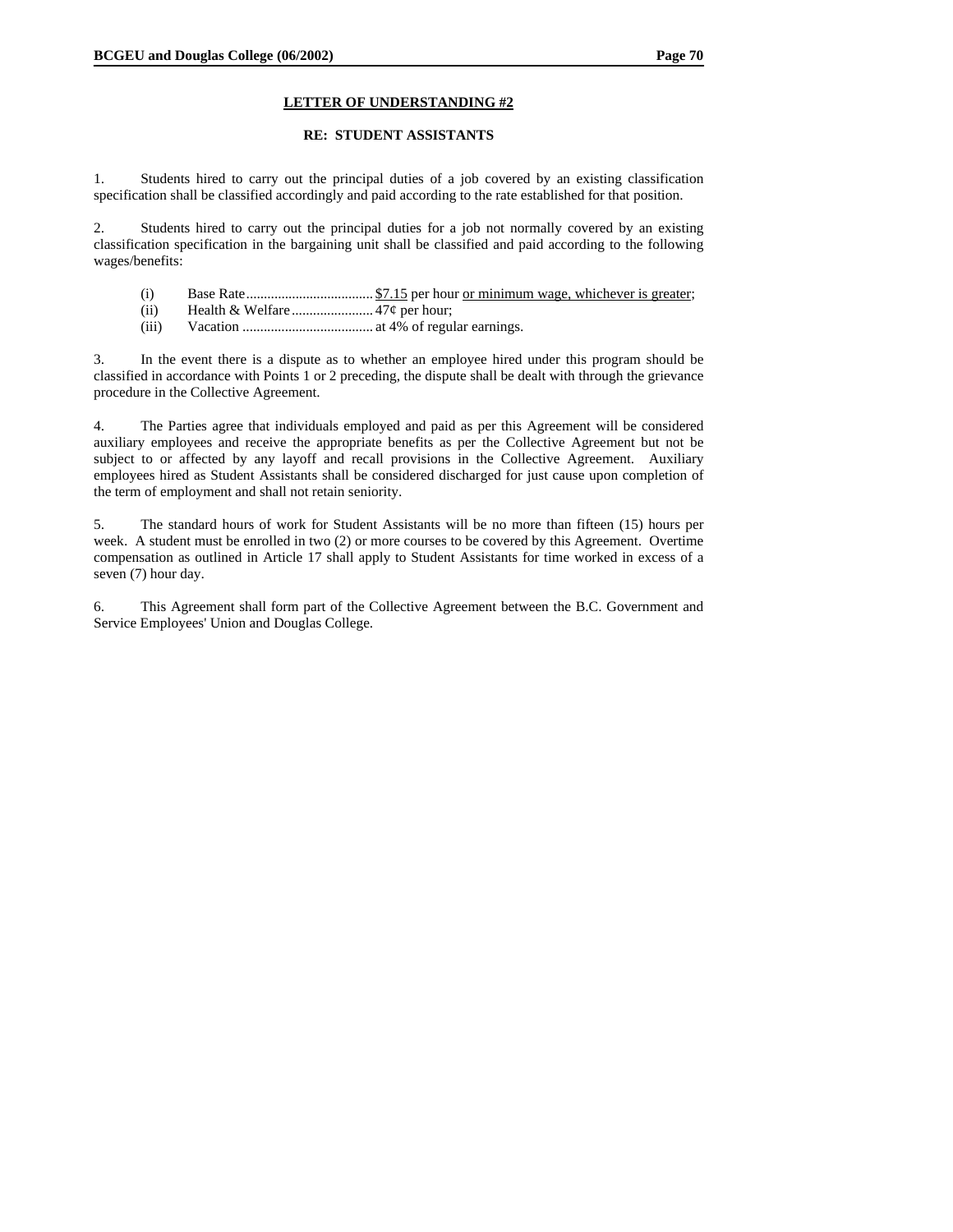### **RE: JOB TRAINING FOR STUDENTS IN THE CONSUMER AND JOB PREPARATION PROGRAM FOR ADULTS WITH SPECIAL NEEDS**

The Parties recognize that there is a need to provide job training at the College for adults with a mental handicap who are enrolled in the Consumer and Job Preparation Program.

Subject to the procedure set out below to ensure that these mentally handicapped students are not employed to do jobs which are performed by members of the bargaining unit, the Parties agree that such students are part of the BCGEU bargaining unit.

1. A committee will be struck comprised of an appointee from each of the Union and the College.

2. The Committee shall review the site and operational skills components in each proposal submitted by the Faculty Coordinator of the Consumer and Job Preparation Program. The Committee shall approve the applications based on the following criteria:

(a) Only students enrolled in Consumer and Job Preparation Program are eligible for the job training.

(b) The job training does not entail work performed by BCGEU members.

(c) There will be a maximum of four (4) students in job training at any one time.

(d) Students hired will not receive operational skill training either in excess of fifteen (15) hours a week or for greater than six (6) months.

3. Students hired to carry out the operational skills of the job training shall be paid according to the following wages:

- (i) Base Rate.................................... \$7.15 per hour or minimum wage, whichever is greater;
- (ii) Health & Welfare....................... 47¢ per hour;
- (iii) Vacation ..................................... at 4% of regular earnings.

4. The Parties agree that individuals employed and paid as per this Agreement will be considered auxiliary employees and receive the appropriate benefits as per the Collective Agreement but not be subject to or affected by any layoff and recall provisions in the Collective Agreement. Individuals hired as per this Agreement shall be considered discharged for just cause upon completion of the term of employment and shall not retain seniority.

5. Any dispute in the application of the terms of this Letter of Understanding shall be resolved by the grievance and arbitration procedure of the Collective Agreement between the two (2) Parties.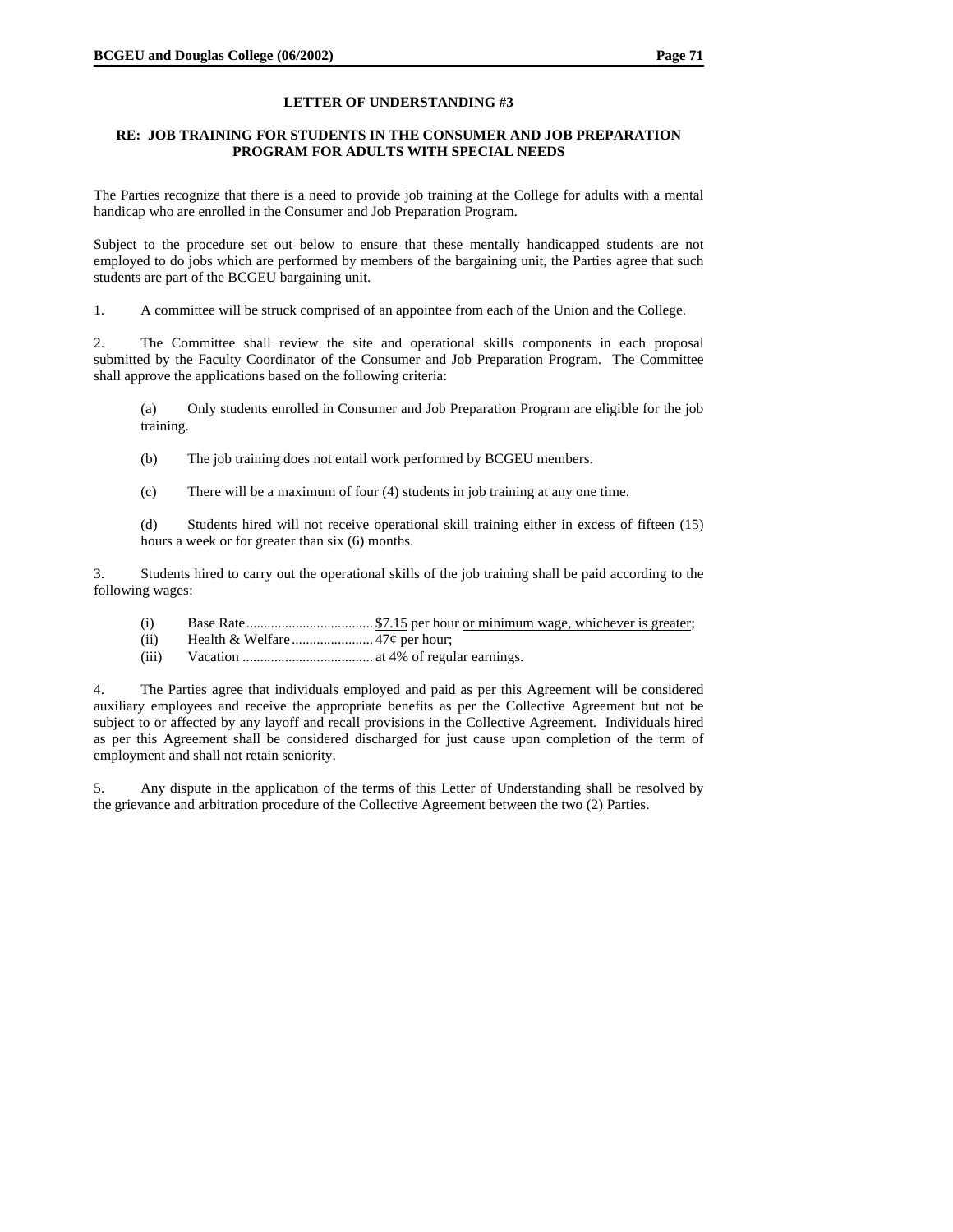### **CO-OPERATIVE EDUCATION STUDENT TRAINING PROGRAM PLACEMENT**

The Parties recognize the advantages in assisting students in obtaining practical work experience as part of co-operative education. In recognition, this Agreement will establish the salary rate and working conditions for Co-operative Education students hired to work at the College.

1. This Agreement will apply to students registered in a recognized Co-operative Education Program at a participating post-secondary institution.

2. A Co-operative Education Student Training Committee will be struck composed of an appointee from each of the Union and College. This Committee will both review the applications for placing Cooperative Education students, and will monitor the students once placed to ensure that the work being performed does not include the majority of the principle duties covered by an existing job description in the bargaining unit.

The Co-operative Education Students shall be paid according to the following wage/benefits:

- (a) Base Rate..............................\$10.00 per hour;
- (b) Health & Welfare.................47¢ per hour;
- (c) Vacation ...............................at 4% of regular earnings.

3. The Parties agree that Co-operative Education students employed and paid as per this Agreement will be considered auxiliary employees and receive the appropriate benefits as per the Collective Agreement, but will not be subject to or affected by layoff and recall provisions in the Collective Agreement. Co-operative Education students, as auxiliary employees, shall be considered terminated for just cause upon completion of the term of employment and shall not retain seniority.

No Co-operative Education student will be hired when regular employees are on layoff and have the necessary qualifications, abilities and experience to perform the work. Auxiliary employees will not be displaced by the College as a result of the employment of Co-operative Education students.

5. The standard hours of work for Co-operative Education students will be seven (7) hours per day and thirty-five (35) hours per week. These hours may be varied by mutual agreement between the Union and the Employer provided that the Co-operative Education student does not work more than ten (10) hours in one (1) day and seventy (70) hours in a biweekly period. Notwithstanding the above, there will be a maximum of five (5) students employed by the College per semester with the maximum duration of any one (1) placement or work experience to not exceed four (4) months.

6. This Agreement shall form part of the Collective Agreement between the B.C. Government and Service Employees' Union and Douglas College.

7. Any dispute in the application of the terms of this Letter of Understanding shall be resolved by the grievance and arbitration procedure of the Collective Agreement between the two (2) Parties.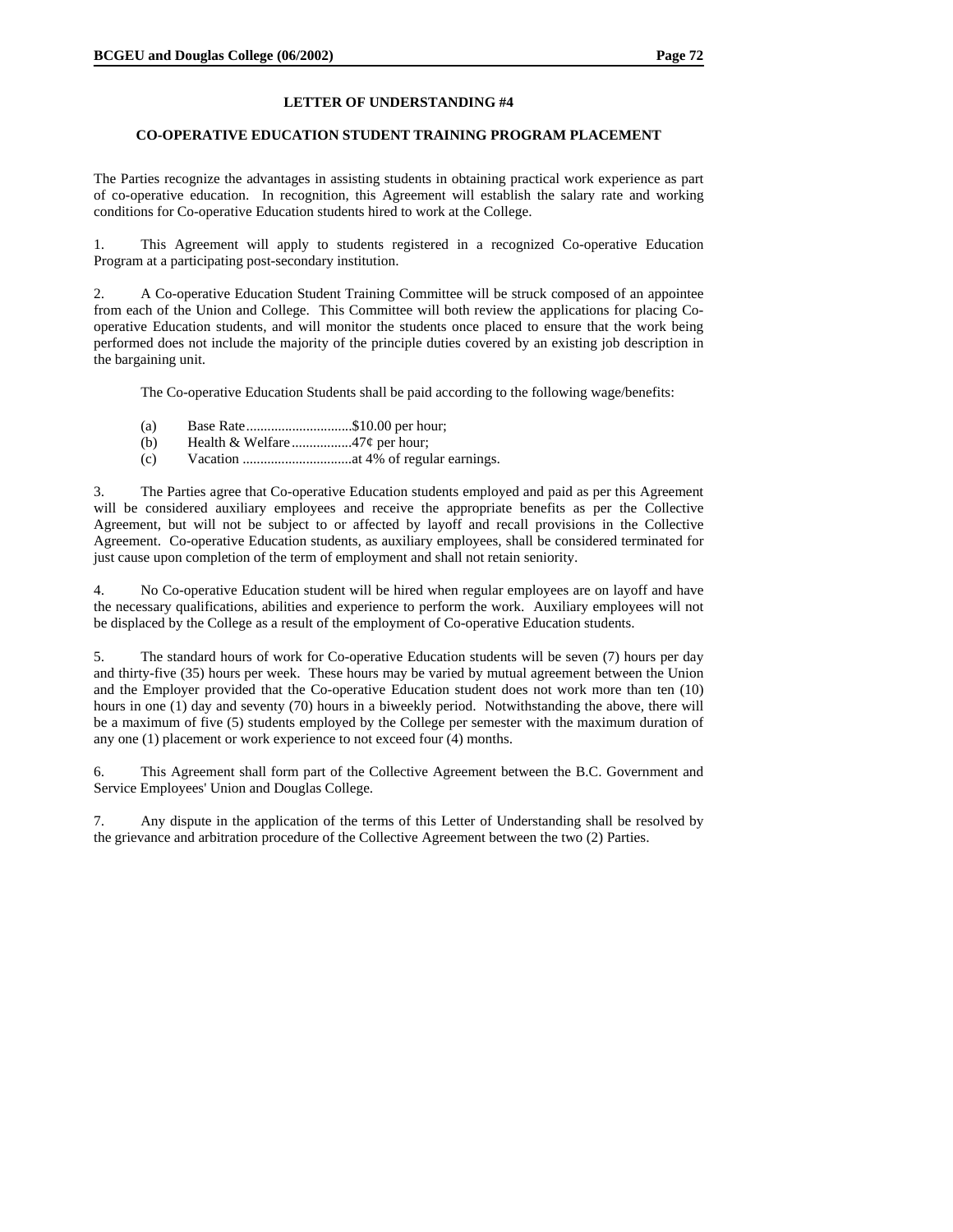1. The College agrees that Article 15.1 "*Hours of Work*" language will not be changed or open for negotiations until November 1, 1997 without the consent of both Parties.

2. In the first year of the Agreement to October 31, 1989, a maximum of two (2) positions will be established to include Saturday and Sunday in their regular workweek.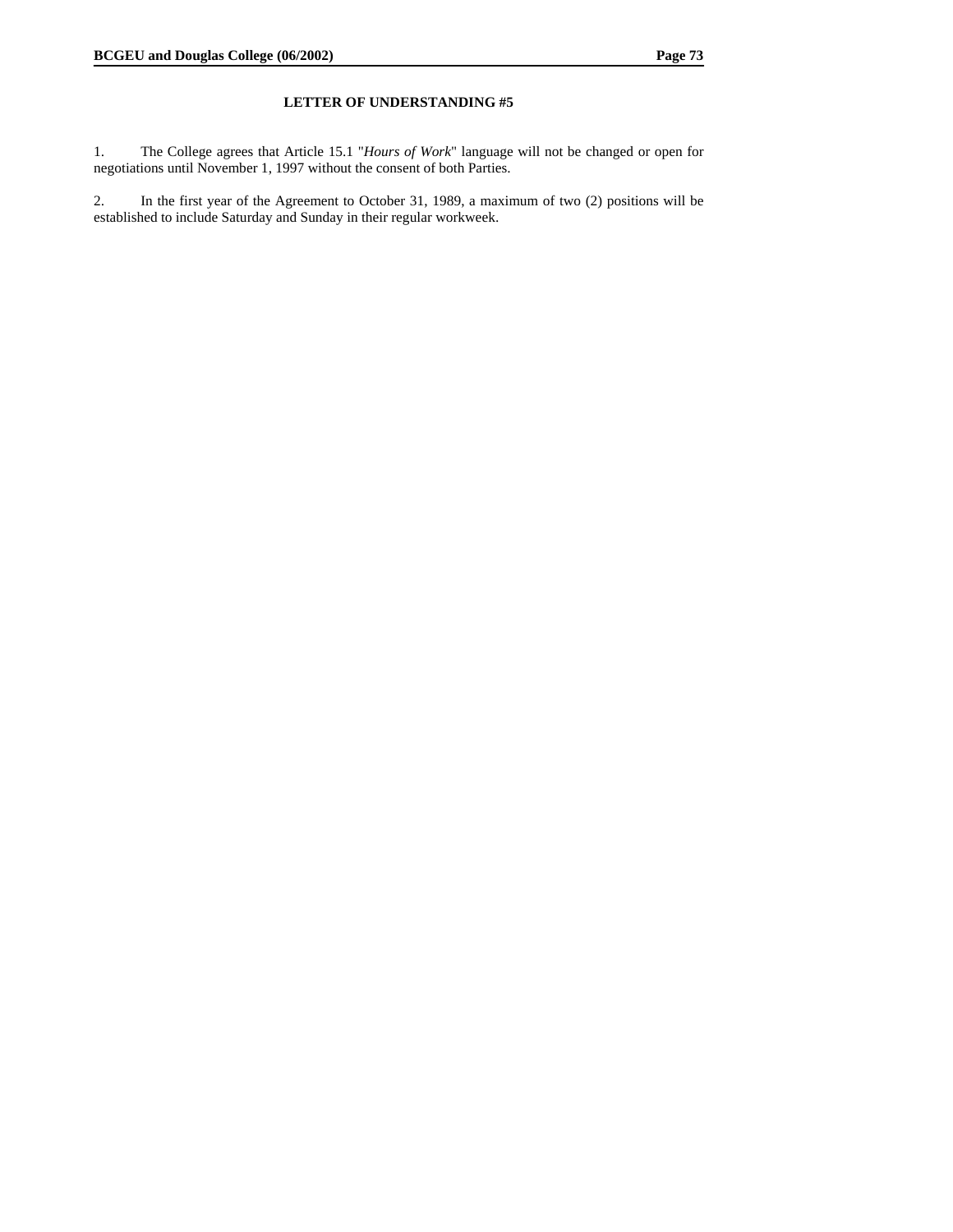## **RE: ALPHABETICAL LISTING OF COLLECTIVE AGREEMENT**

The Parties agree there will be an alphabetical listing of the Table of Contents located at the end of the Collective Agreement for all future printings.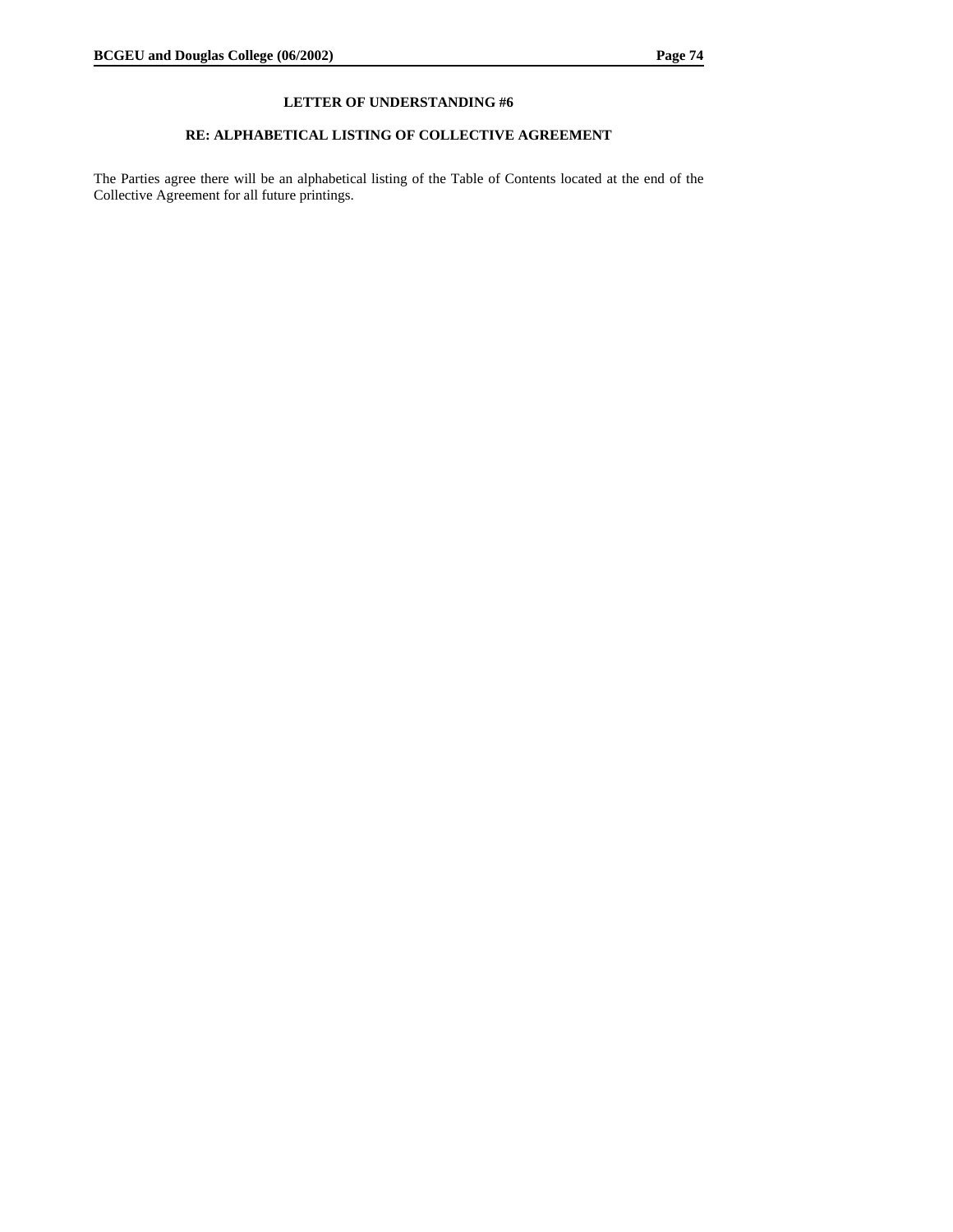#### **EMPLOYMENT EQUITY**

The Parties recognize there is a need to review Employment Equity with respect to the following four (4) categories of people:

- (1) Women;
- (2) Aboriginal people;
- (3) Persons with disabilities;
- (4) Visible minorities.

The Parties therefore agree to:

(a) establish a College-wide committee consisting of equal representation of Staff (BCGEU), Faculty, and Administration; and

(b) an ex-officio administrator will be assigned as a staff officer to the Committee.

The mandate of the Committee will be to:

- (i) develop a database of employee positions within the College;
- (ii) examine recruiting, hiring, and promotion policies; and

(iii) make recommendations as necessary to the Principles for the implementation of an Employment Equity Program.

It is agreed that any recommendations made by the Committee are not binding and are subject to agreement by the College and the respective Union.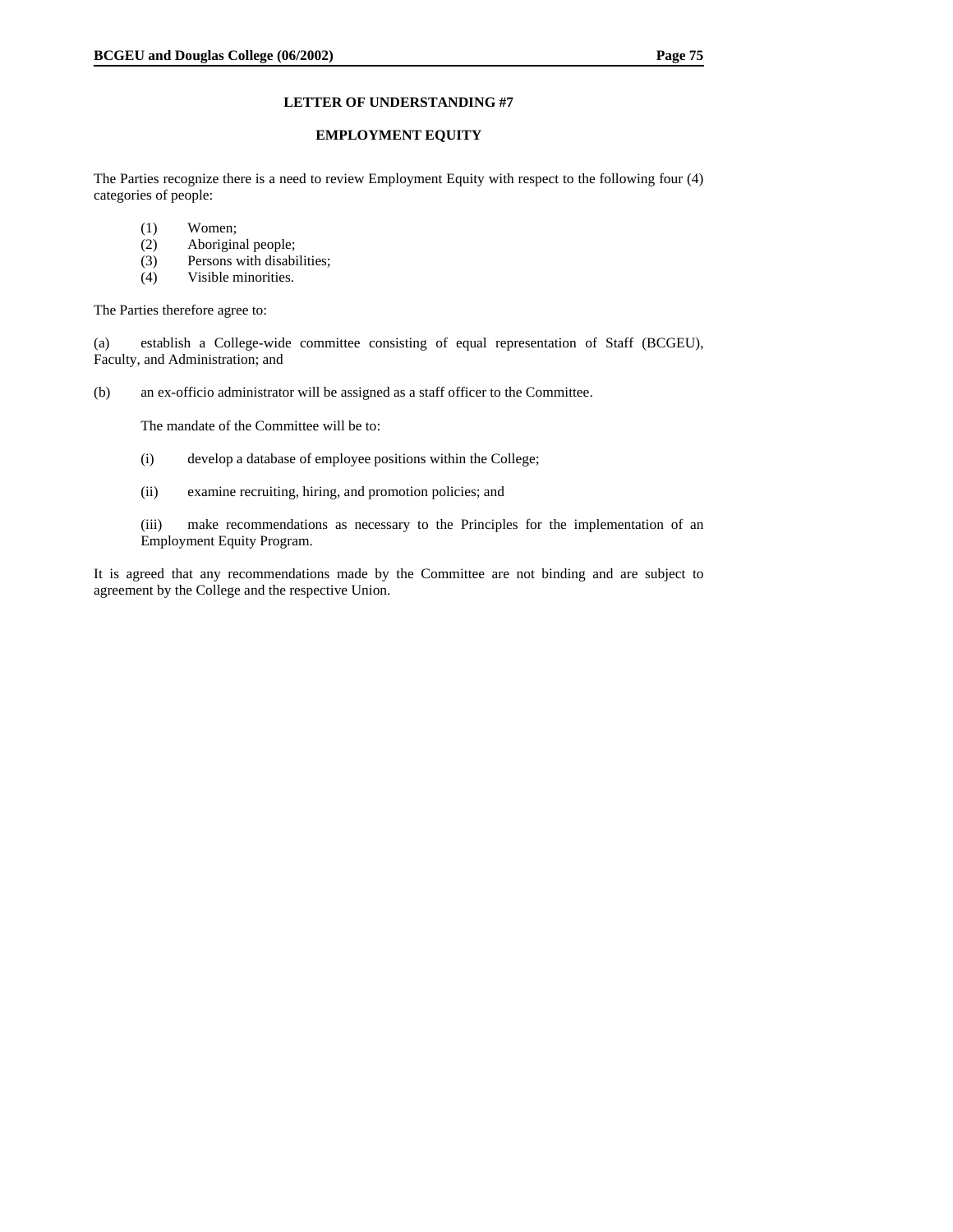#### **JOB SHARING**

The following outlines the circumstances under which job sharing may occur, and the terms and conditions of job sharing.

# **Definitions:**

| <b>Job Sharing</b>             | A voluntary work arrangement in which two (2) employees adjust the<br>number of hours they work by written agreement to share the<br>responsibility for one (1) full-time regular position.                                                                                 |
|--------------------------------|-----------------------------------------------------------------------------------------------------------------------------------------------------------------------------------------------------------------------------------------------------------------------------|
| <b>Job Sharing Proposal</b>    | A document initiated by two (2) employees, which outlines their request<br>to become part-time regular employees and recommends how the duties<br>of a position previously performed by one (1) full-time regular<br>employee, can be divided to accommodate their request. |
| <b>Job Sharing Arrangement</b> | Where two (2) employees perform the duties of a position previously<br>performed by one (1) full-time regular employee, thereby becoming<br>two (2) regular part-time employees.                                                                                            |
| <b>Job Sharing Partners</b>    | Employees participating in a job sharing arrangement.                                                                                                                                                                                                                       |
| Hours of Work                  | No more than, nor less than eighteen $(18)$ hours per five $(5)$ day period<br>per partner.                                                                                                                                                                                 |

## **Criteria:**

Job sharing proposals may be considered where:

(a) one of the partners proposing the job sharing arrangement already occupies the regular full-time position under consideration and has completed the trial period. The second partner must have completed a trial period or accumulated one hundred and thirty-one (131) days of seniority, and must be qualified to perform the duties of the position without additional training. Both partners must be currently performing at a satisfactory level.

or

(b) two (2) partners with the necessary education, skills, knowledge and experience, apply for one (1) full-time regular posted vacancy, as one (1) application, and both are selected as a single application as the successful candidates for the position. Both partners must have completed a trial period or accumulated one hundred and thirty-one (131) days of seniority. Both partners must be currently performing at a satisfactory level. Disputes regarding selection decisions made with respect to applications submitted in accordance with this clause will be referred to the grievance and arbitration procedure of the Collective Agreement.

## **Job Sharing Proposals**

Proposals for job sharing arrangements will be forwarded to the appropriate excluded supervisor with copies to Personnel and Labour Relations, the BCGEU Staff Representative, and the BCGEU Chairperson. The JOB SHARING GUIDELINES will be developed at LMRC and mutually agreed to by the Parties and will be available in Personnel.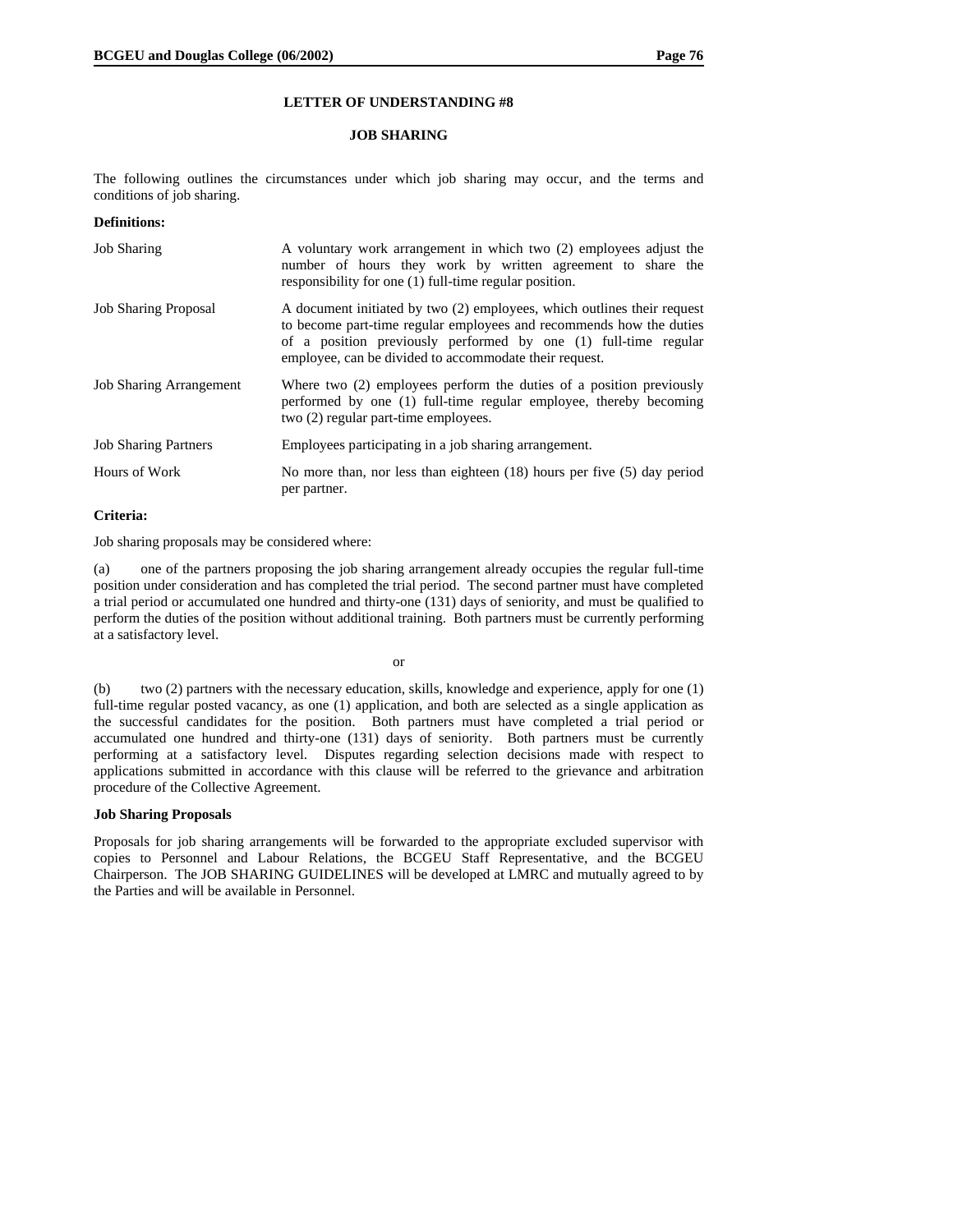#### **Approval of Job Sharing Proposals**

Approval of the job sharing arrangement is at the discretion of the excluded supervisor. Any objections to the supervisor's decision must be referred to the Labour/Management Relations Committee within fifteen (15) days for discussion and attempted resolution. The Parties agree that Labour/Management Relations Committee is the final avenue for appeal of a denied job sharing proposal. Appointments are subject to the applicable Collective Agreement provisions. The appointment letter shall indicate that the employee's hours may temporarily be increased up to full-time, if required and with as much notice as possible, to cover the other partner's absence of one (1) week or greater.

#### **Terms and Conditions**

The total number of job sharing arrangements shall not exceed five (5) at any one time. Job sharing arrangements will not result in increased cost to the College beyond that incurred by the overlap in hours of work resulting from the two (2) eighteen (18) hour workweeks. The total hours per week to be shared between the partners will be thirty-six (36). Benefits, wage increments, seniority, vacations and statutory holidays for job sharing partners will be paid on a pro-rata basis, based on an eighteen (18) hour per week schedule per job sharing partner.

#### **Termination of Job Sharing Arrangements**

A job sharing arrangement may be terminated, upon thirty (30) days' notice, by:

- (a) the College, due to bona fide operational reasons;
- (b) either job sharing partner;

(c) notification of the termination will be given to the job sharing partners or the Excluded Supervisor as appropriate, the Personnel and Labour Relations Department, the BCGEU Staff Representative, and the BCGEU Chairperson. Subject to satisfactory performance, the most senior employee will be offered the full-time position. The onus will be on the junior employee to find alternate employment. In the event the most senior employee declines the offer of the full-time position, the onus is on that employee to find alternate employment, and the most junior employee, subject to satisfactory performance, will be offered the full-time position. Should the junior employee decline the offer of the full-time position, the onus is on that employee to seek alternate employment. The position will then revert to full-time regular status and be posted in accordance with Article 28 of the Collective Agreement.

(d) In the event that one (1) of the job sharing partners resigns the other job sharing partner, subject to satisfactory performance, will be offered the position on a full-time basis. Job sharing partners must provide the College thirty (30) days' written notice of resignation. If the remaining job sharing partner declines the full-time position, he/she will revert to full time and be provided sixty (60) days to propose and finalize another job share arrangement. The onus is on the employee to seek alternate employment if he/she declines the offer of the full-time position or if he/she is unable to obtain an approved job sharing arrangement. In that case, the position will revert to full-time status and be posted in accordance with Article 28 of the Collective Agreement.

(d) The Parties agree that decisions to terminate a job sharing arrangement are not grievable.

The Employer shall provide five thousand, three hundred and sixty-six dollars (\$5,366) per year for this purpose. Funds allocated for the purposes of this Article that are unused at the end of any given fiscal year shall be re-allocated to the Education and Training Fund provided for in Article 21.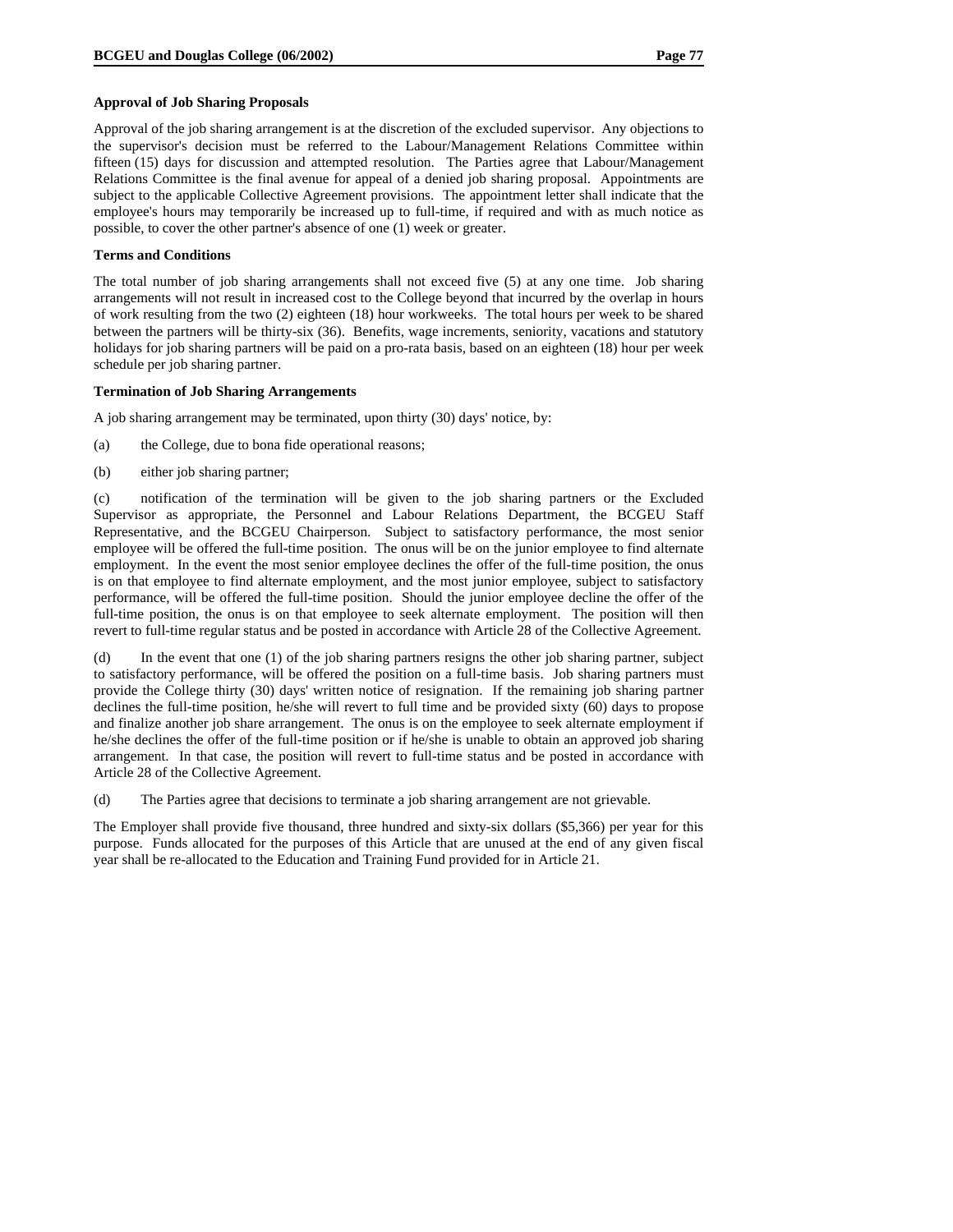#### **CONTRACT(S) TO PURCHASE SERVICE**

Prior to the effective date of any Contract(s) to Purchase Service, which is being issued to bargaining unit employees, the Employer agrees to inform the Bargaining Unit Chairperson of the contract(s). This will not apply to existing Contract(s) to Purchase Service nor will it apply to Contract(s) to Purchase Service of a repeating nature, except upon the first issuance.

This Letter of Understanding will be reviewed upon expiry of this Collective Agreement and will only be renewed if mutually agreed to by the Parties.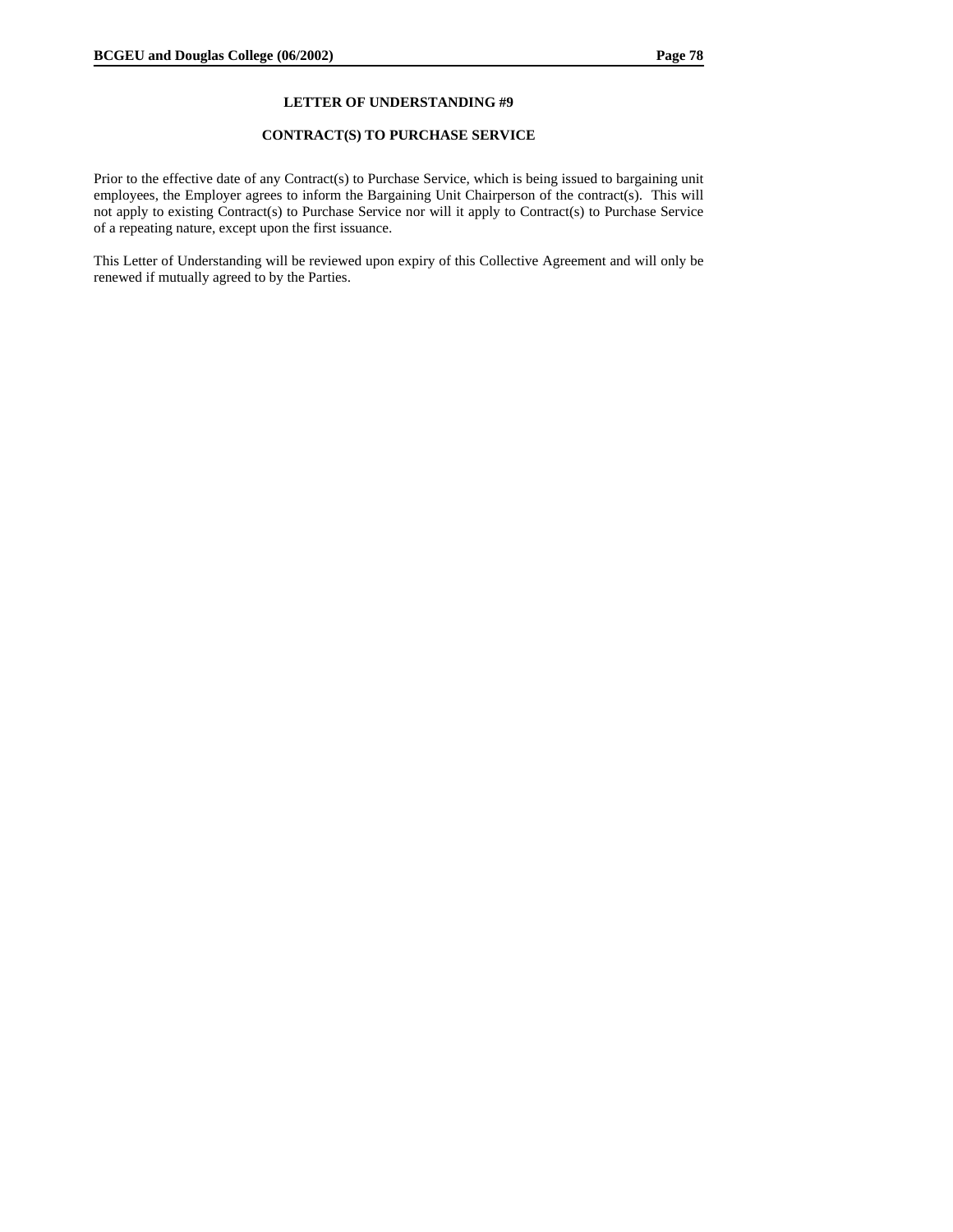### **SIGNED ON BEHALF OF SIGNED ON BEHALF OF THE UNION: THE EMPLOYER:**

George Heyman, President Hugh Finnamore

Labour Relations Manager

\_\_\_\_\_\_\_\_\_\_\_\_\_\_\_\_\_\_\_\_\_\_\_\_\_\_\_\_\_\_\_\_\_\_\_ \_\_\_\_\_\_\_\_\_\_\_\_\_\_\_\_\_\_\_\_\_\_\_\_\_\_\_\_\_\_\_\_\_\_\_

\_\_\_\_\_\_\_\_\_\_\_\_\_\_\_\_\_\_\_\_\_\_\_\_\_\_\_\_\_\_\_\_\_\_\_ \_\_\_\_\_\_\_\_\_\_\_\_\_\_\_\_\_\_\_\_\_\_\_\_\_\_\_\_\_\_\_\_\_\_\_

\_\_\_\_\_\_\_\_\_\_\_\_\_\_\_\_\_\_\_\_\_\_\_\_\_\_\_\_\_\_\_\_\_\_\_ \_\_\_\_\_\_\_\_\_\_\_\_\_\_\_\_\_\_\_\_\_\_\_\_\_\_\_\_\_\_\_\_\_\_\_

\_\_\_\_\_\_\_\_\_\_\_\_\_\_\_\_\_\_\_\_\_\_\_\_\_\_\_\_\_\_\_\_\_\_\_ \_\_\_\_\_\_\_\_\_\_\_\_\_\_\_\_\_\_\_\_\_\_\_\_\_\_\_\_\_\_\_\_\_\_\_

\_\_\_\_\_\_\_\_\_\_\_\_\_\_\_\_\_\_\_\_\_\_\_\_\_\_\_\_\_\_\_\_\_\_\_ \_\_\_\_\_\_\_\_\_\_\_\_\_\_\_\_\_\_\_\_\_\_\_\_\_\_\_\_\_\_\_\_\_\_\_

Triena Marples Al Atkinson Bargaining Committee Chairperson Vice-President, Educational Services

Glen James<br>Brenda Walton<br>Bargaining Committee Member<br>Manager, Admi

Manager, Admissions and Records

Kim Reeves Des Wilson

Bargaining Committee Member Dean, Pure & Applied Sciences & Technology

Barbara Offen<br>
Coordinated Bargaining Representative<br>
Personnel Coordinator Coordinated Bargaining Representative

Signed this  $\frac{1}{\text{sum}}$  day of  $\frac{1}{\text{sum}}$ , 20  $\frac{1}{\text{sum}}$ .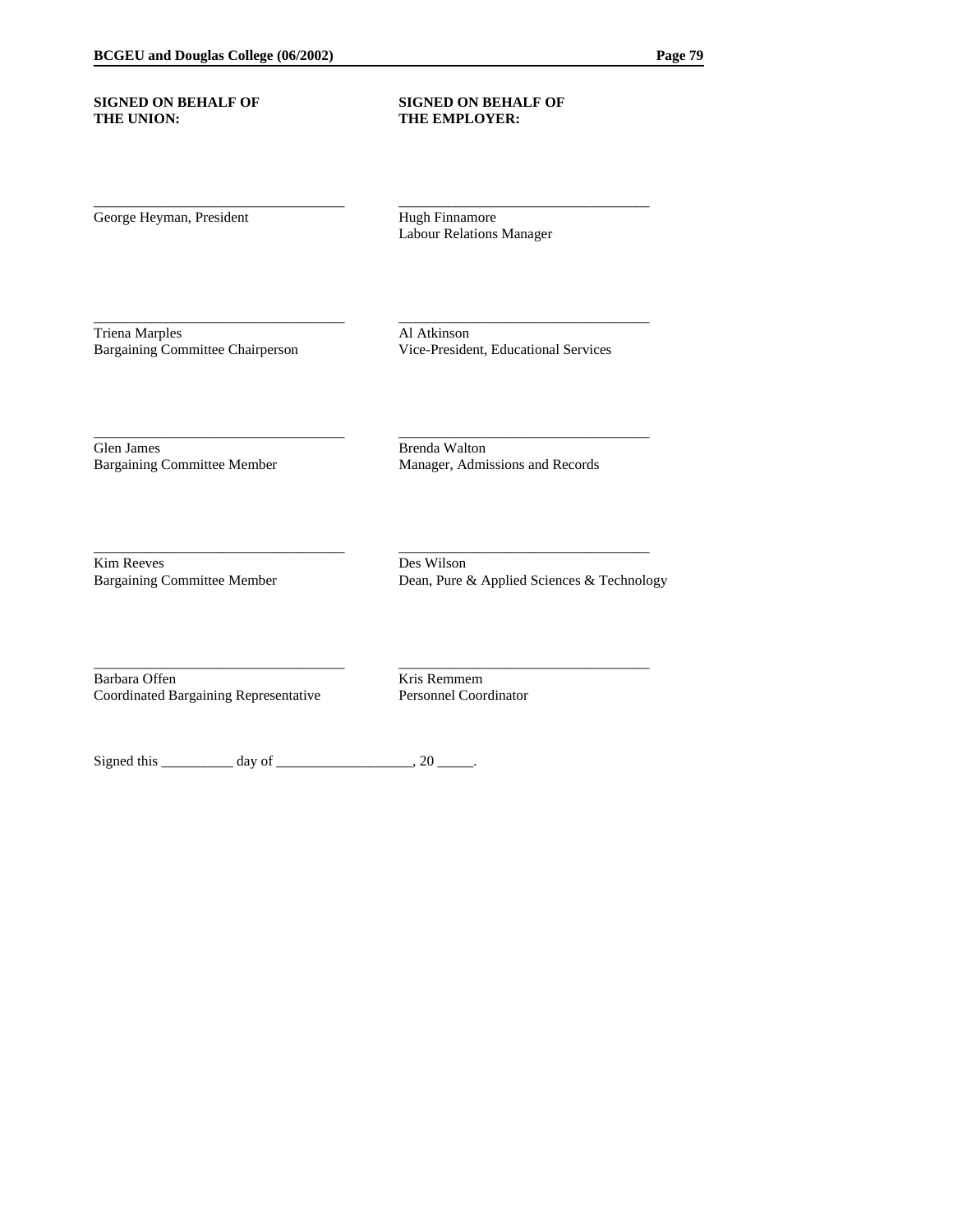Administration of the Fund, 21.4, *36*  Advance Notice, 14.5, *21*  Agreement to Continue in Force, 35.5, *61*  Alternate Provisions, 27.6, *48*  Alphabetical Listing of Collective Agreement, LOU #6, *74*  Amending of Time Limits, 10.10, *11*  Amending Time Limits, 11.7, *13*  Annual Vacation, 33.6, *58*  Annual Vacations, Art. 19, *29*  Application of Agreement, 33.5, *58*  Appointment, 33.1, *57*  Appointment of the Arbitrator/Board of Arbitration, 11.2, *12*  Approved Leave of Absence with Pay During Vacation, 19.10, *31*  Arbitration, Art. 11, *12*  Auxiliary Employee, 2.2, *1*  Auxiliary Employees, Art. 33, *57* 

Bargaining Committee, 8.2, *8*  Bargaining Unit Defined, 3.1, *3*  Bargaining Unit Recognized, 3.2, *3*  Basic Medical Insurance, 20.2, *31*  BCGEU Positions and Respective Pay Levels, App. B, *64*  Benefit Coverage During Leave of Absence, 20.15, *33*  Bereavement Leave, 22.1, *39*  Bulletin Boards, 3.7, *4*  Burden of Proof, 12.4, *14*  Business Insurance, 32.10, *56* 

Callback on Vacation, 19.11, *31*  Callout Provisions, 17.10, *28*  Cashier Policy, 32.14, *56*  Changes in Agreement, 35.4, *61*  Changes in Hours of Work – Work Schedules, 15.8, *24*  Check-Off of Union Dues, Art. 5, *6*  Classification Rating, 29.3, *52*  Clean-up Time, 15.5, *23*  Collective Bargaining, 27.3, *47*  College Study Benefits, 21.6, *37*  College Study Benefits, 33.11, *59*  Commencement of Bargaining, 35.3, *61*  Communicable Diseases, 25.12, *46* 

#### **INDEX**

Complaint Procedure for Sexual Harassment or Personal Harassment based on Discriminatory Grounds, 12.10, *16*  Conditions, 25.1, *43*  Conflict with Regulations of the Employer, 1.3, *1*  Consultation or Discussion, 2.3, *2*  Continuation of Benefits, 14.10, *22*  Contract(s) to Purchase Service, LOU #9, *78*  Contracting Out, 4.2, *6*  Contributions in Advance, 20.16, *34*  Co-Operative Education Student Training Program Placement, LOU #4, *72*  Correspondence, 3.3, *3*  Criteria for the Arbitrator, 29.6, *53* 

Day (new), 2.8, *2*  Decision of Arbitration, 11.5, *13*  Definition of Grievances, 10.1, *10*  Definition of Layoff, 2.7, *2*  Definition of Shifts, 16.1, *24*  Definitions, Art. 2, *1*  Definitions, 17.1, *26*  Definitions, 27.1, *47*  Dental Plan, 20.6, *32*  Deviation from Grievance Procedure, 10.12, *11*  Discharge, Suspension and Discipline, Art. 12, *13*  Discipline Procedure, 12.1, *13*  Dismissal or Suspension Grievance, 10.11, *11*  Duration, 35.1, *60* 

Early Retirement Incentive, 20.17, *34*  Education and Training, 21.1, *35*  Educational Leave, 21.9, *38*  Effective Date of Agreement, 35.6, *61*  Elections, 22.4, *40*  Employee Assistance Program, 3.12, *5*  Employee to Inform Employer, 20.10, *33*  Employee Work Load, Art. 30, *53*  Employer and Union Shall Acquaint New Employees, Art. 6, *7*  Employer's Rights, Art. 7, *8*  Employer-Union Relations, Art. 8, *8*  Employment Equity, LOU #7, *75*  Employment Protection, 23.3, *42*  Entitlement to Benefits, 33.10, *59*  Entitlement to Wage Increments, 33.9, *58*  Equal Pay, 32.1, *54*  Evaluation Reports, 28.6, *50*  Exchange of Shifts, 16.5, *26*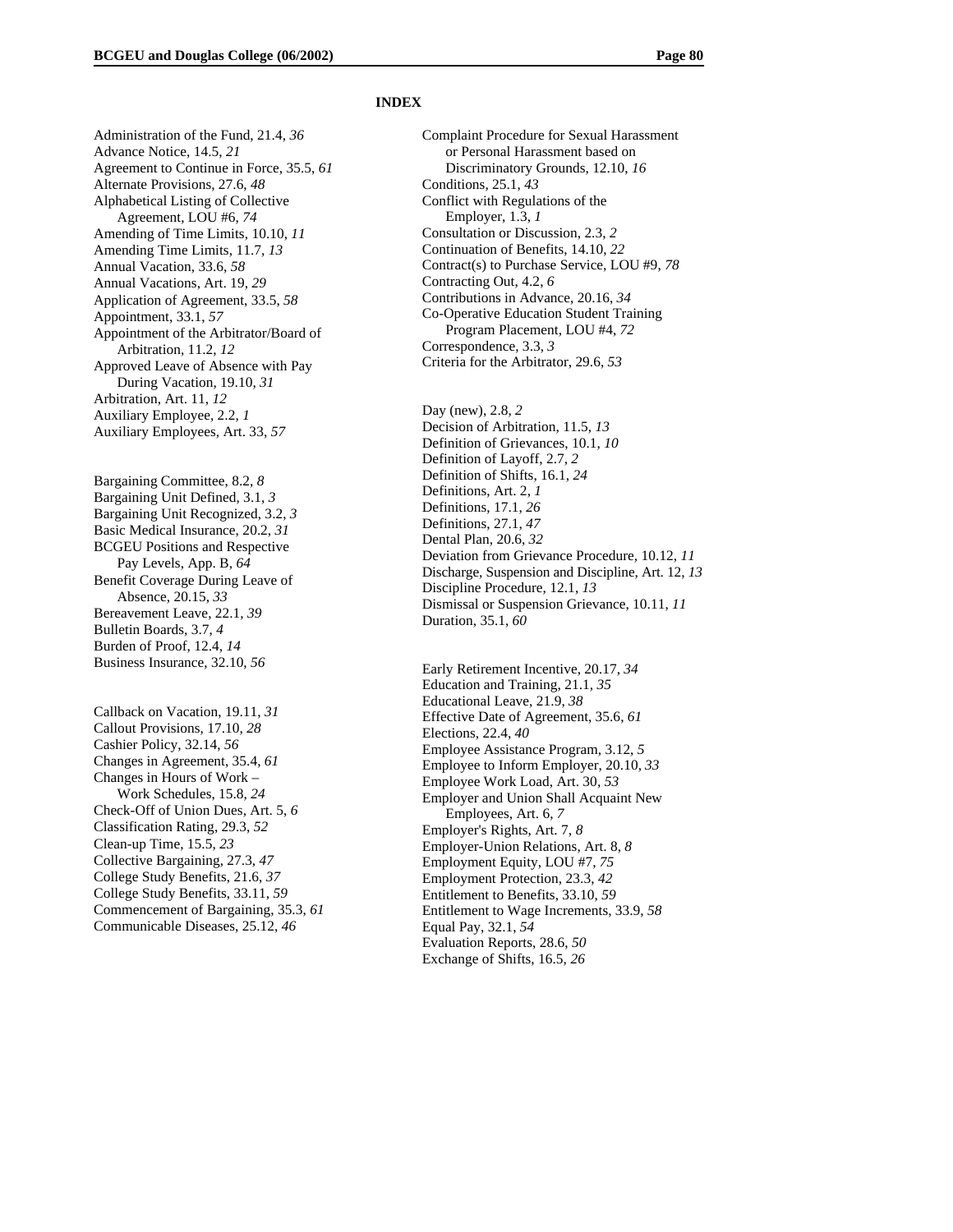Exclusions, LOU #1, *69*  Expenses of Arbitrator, 11.6, *13*  Extended Health Benefits, 20.3, *32*  Extension of Parental or Adoption Leave, 23.4, *42* 

Failure to Act, 10.8, *11*  Failure to Appoint, 11.3, *12*  Failure to Reach Agreement, 27.4, *47*  Family Illness, 22.5, *40*  Full-time Union or Public Duties, 22.2, *39*  Fund, 21.2, *35*  Future Committees, 3.13, *6*  Future Legislation, 1.2, *1*  Future Operation, 21.5, *37* 

Gender and Singular Terms, 1.4, *1*  General Leave, 22.8, *40*  Grievances, Art. 10, *10*  Group Life and Long Term Disability Insurance, 20.4, *32* 

Harassment, 12.6, *14*  Health and Safety Courses, 25.8, *45*  Health and Safety Training, 25.11, *46*  Health and Welfare, Art. 20, *31*  Health and Welfare, 33.7, *58*  Hearing Aids, 20.5, *32*  Holiday Coinciding with a Day of Vacation, 18.5, *29*  Holiday Falling on a Day of Rest, 18.3, *29*  Holiday Falling on a Scheduled Workday, 18.4, *29*  Holidays, Art. 18, *28*  Holidays Falling on Saturday or Sunday, 18.2, *29*  Hours of Work, Art. 15, *22*  Human Rights Act, 1.5, *1* 

Inappropriate Personal Conduct, 12.9, *16*  Indemnity, 25.10, *45*  Ineligible for Sick Leave, 20.12, *33*  Information in Postings, 28.2, *49*  Injury Pay Provision, 25.5, *44*  Investigator, 11.8, *13* 

Job Classification and Reclassification, Art. 29, *52*  Job Evaluation, 29.5, *52*  Job Evaluation and Salary Assignment, 29.4, *52*  Job Evaluation Plan and Committee, 29.2, *52*  Job Postings, 28.1, *48* 

Job Sharing, LOU #8, *76*  Job Training for Students in the Consumer and Job Preparation Program for Adults with Special Needs, LOU #3, *71*  Joint Consultation, 24.1, *43*  Justice and Dignity, 12.3, *14* 

Laboratories, 34.2, *59*  Laboratory Hours, Art. 34, *59*  Labour Force Adjustment, 14.1, *19*  Labour Force Adjustment, Layoff and Recall, Art. 14, *19*  Labour/Management Relations Committee, Art. 9, *9*  Layoff, 14.3, *20*  Layoff and Recall, 33.4, *58*  Leave for Court Appearances, 22.3, *39*  Leave of Absence for College Committees, 22.10, *41*  Legislative Changes, 20.14, *33*  Local Union Meetings, 3.11, *5*  Local Union Observer, 28.8, *50*  Loss of Seniority, 13.3, *18*  Loss of Seniority, 33.3, *57* 

Maintenance of Clothing, 26.2, *47*  Marking Time, 34.7, *60*  Maternity Leave, 23.1, *41*  Maternity, Parental and Adoption Leaves, Art. 23, *41*  Meal Allowance, 32.11, *56*  Meal Periods, 15.3, *23*  Medical and Dental Appointments, 22.6, *40*  Medical Examination, 20.13, *33*  Mileage, 32.9, *55* 

New Employees, 19.7, *30*  New Position, 29.7, *53*  No Discrimination for Union Activity, 3.5, *3*  No Layoff to Compensate for Overtime, 17.7, *28*  No Other Agreement, 3.4, *3*  No Outside Advertising, 28.3, *49*  Notice of Recall, 14.9, *21*  Notice of Shift Schedules, 16.3, *25*  Notice to Bargain, 35.2, *60*  Notification, 11.1, *12*  Notification to Employee and Union, 28.9, *50*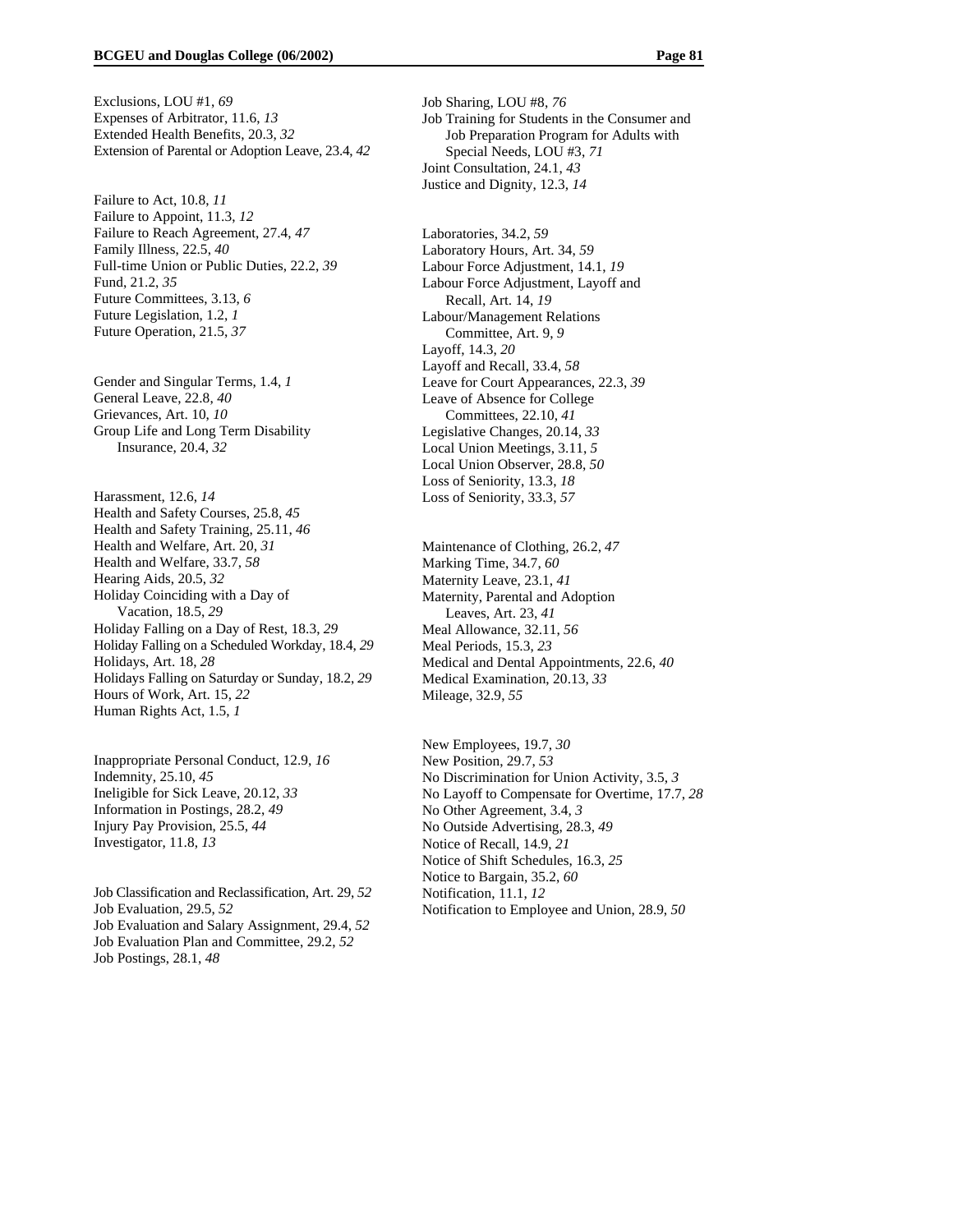Occupational First Aid Level 2 Requirements, 25.3, *43*  Orientation Committee, 21.7, *37*  Overpayment of Salary and Allowance, 32.16, *57*  Overtime, Art. 17, *26*  Overtime Compensation, 17.5, *27*  Overtime Entitlement, 17.2, *26*  Overtime for Part-Time Employees, 17.9, *28*  Overtime Meal Allowance, 17.6, *27* 

Paid Holiday Pay, 18.6, *29*  Paid Holidays, 18.1, *28*  Paid Holidays, 33.8, *58*  Parental and Adoption Leave, 23.2, *42*  Pay on Temporary Assignment, 32.8, *55*  Paydays, 32.2, *54*  Payment of Wages and Allowances, Art. 32, *54*  Personal Duties, Art. 31, *54*  Personal Harassment Based Upon Discriminatory Grounds, 12.8, *15*  Personnel Development Committee, 21.8, *37*  Personnel Files, 28.11, *51*  Policy Grievance, 10.13, *12*  Position Descriptions, 29.1, *52*  Preamble, Art. 1, *1*  Pre-Layoff Canvass, 14.2, *19*  Preparation Time, 34.6, *60*  Prime Time Vacation Period, 19.3, *30*  Priority in Vacancy, 27.7, *48*  Procedure, 11.4, *13*  Professional Development for Specialized Positions, 21.10, *38*  Promotion, 2.4, *2*  Promotions and Staff Changes, Art. 28, *48*  Purpose of Agreement, 1.1, *1* 

Rate of Pay on Promotion or Reclassification, 32.7, *55*  Rates of Pay, 32.3, *54*  Recall from Layoff Without Posting, 14.8, *21*  Recall Rights and Procedure, 14.6, *21*  Reclassification of Position, 29.8, *53*  Recognition and Rights of Stewards, 3.6, *3*  Recording of Overtime, 17.3, *27*  Re-employment, 13.4, *19*  Reference to Relevant Labour Legislation, 35.7, *61*  Regular Employee, 2.5, *2*  Reorganization, 28.13, *51*  Repeating Term Employees, 14.7, *21*  Reporting Stations and Reporting to Work, 15.6, *23*  Representation, 8.1, *8* 

Representation on Open Management Committee, 3.14, *6*  Rest Interval, 17.11, *28*  Rest Periods, 15.7, *24*  Retroactivity, 29.9, *53*  Return to Work, 23.5, *42*  Right to Grieve, 12.2, *14*  Right to Grieve, 28.10, *51*  Right to Grieve Other Disciplinary Action, 12.5, *14*  Right to Refuse Overtime, 17.8, *28*  Right to Refuse to Cross Picket Lines, 3.9, *4*  Role of Seniority in Promotions and Transfers, 28.4, *49*  Rotation and Scheduling, 16.4, *26*  Safety & Health, Art. 25, *43*  Safety Committee, 25.2, *43*  Salary Scales, App. A, *63*  Scheduled Vacations, 19.8, *30*  Scheduling of Hours, 15.4, *23*  Selection Panels, 28.7, *50*  Seniority, Art. 13, *18*  Seniority, 33.2, *57*  Seniority List, 13.2, *18*  Seniority on Demotion, 13.5, *19*  Severance Pay, 14.11, *22*  Sexual Harassment, 12.7, *15*  Sharing of Overtime, 17.4, *27*  Shift Premiums, 16.2, *25*  Shift Work, Art. 16, *24*  Shift Workers, 25.9, *45*  Short Changeover Premium, 16.6, *26*  Sick Leave, 20.7, *32*  Sick Leave Form, 20.11, *33*  Special and Other Leave, Art. 22, *39*  Special Leave, 22.7, *40*  Special Leave for Religious Holidays, 22.9, *41*  Split Shifts, 16.7, *26*  Staff Training and Development, Art. 21, *35*  Standard Workday, 15.2, *23*  Step 1 - Verbal Grievances, 10.2, *10*  Step 2 - Written Grievance, 10.4, *10*  Step 3, 10.6, *11*  Student Assistants, LOU #2, *70*  Substitution Pay, 32.6, *55*  Substitution Pay in Lieu of Formal Reclassification, 32.17, *57*  Supervision Time, 34.1, *59*  Supply of Work Clothing, 26.1, *47*  Surveillance, 25.14, *46*